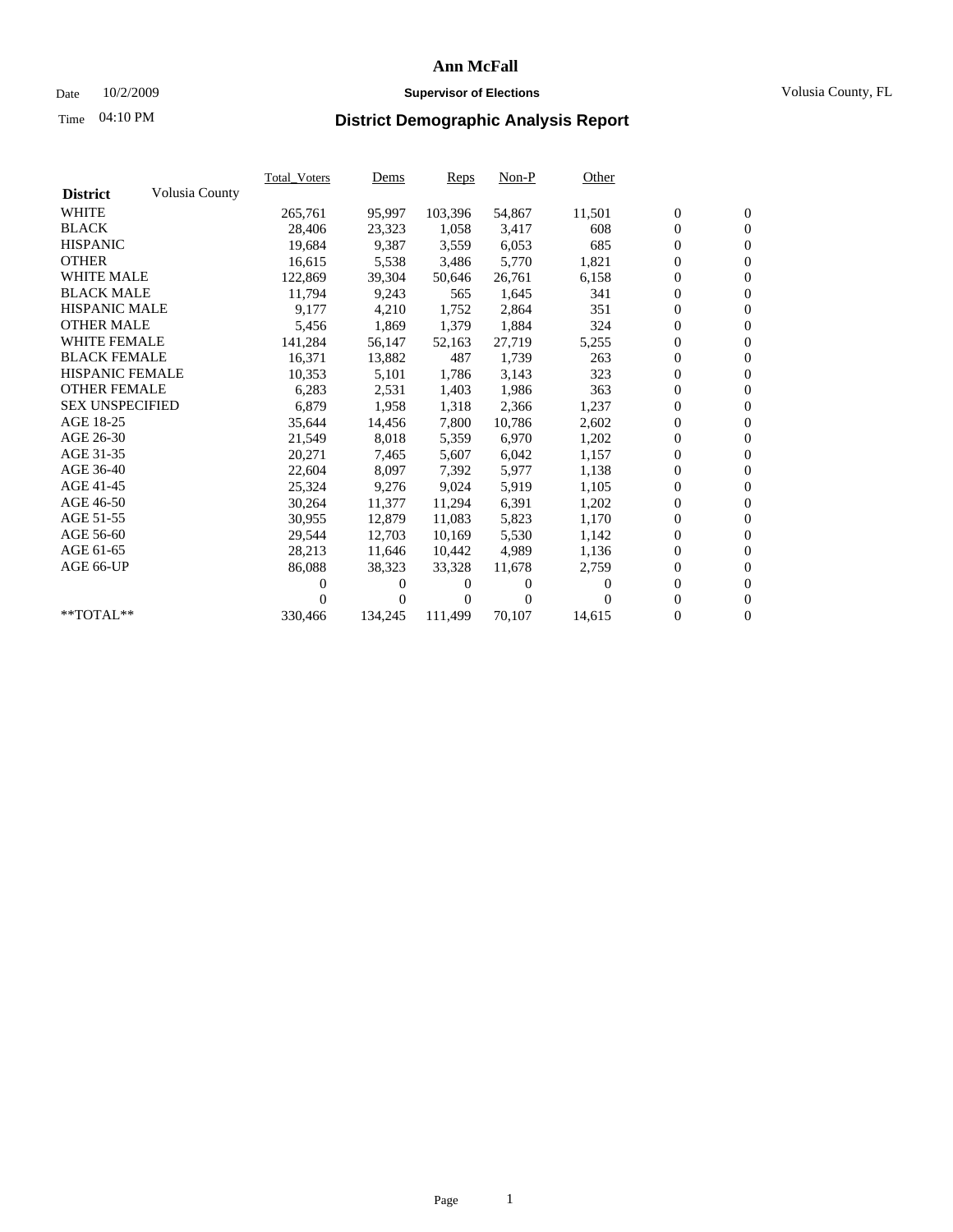### Date  $10/2/2009$  **Supervisor of Elections Supervisor of Elections** Volusia County, FL

|                        | <b>Total Voters</b>       | Dems           | Reps   | $Non-P$  | Other    |                  |                  |  |
|------------------------|---------------------------|----------------|--------|----------|----------|------------------|------------------|--|
| <b>District</b>        | County Council District 1 |                |        |          |          |                  |                  |  |
| <b>WHITE</b>           | 50,996                    | 18,356         | 20,677 | 9,520    | 2,443    | $\boldsymbol{0}$ | $\boldsymbol{0}$ |  |
| <b>BLACK</b>           | 4,496                     | 3,693          | 167    | 535      | 101      | $\overline{0}$   | $\mathbf{0}$     |  |
| <b>HISPANIC</b>        | 3,080                     | 1,358          | 551    | 1,028    | 143      | $\overline{0}$   | $\mathbf{0}$     |  |
| <b>OTHER</b>           | 2,920                     | 956            | 700    | 960      | 304      | 0                | $\mathbf{0}$     |  |
| <b>WHITE MALE</b>      | 23,376                    | 7,444          | 10,045 | 4,576    | 1,311    | $\boldsymbol{0}$ | $\mathbf{0}$     |  |
| <b>BLACK MALE</b>      | 1,835                     | 1,449          | 77     | 246      | 63       | $\boldsymbol{0}$ | $\mathbf{0}$     |  |
| <b>HISPANIC MALE</b>   | 1,410                     | 621            | 270    | 449      | 70       | 0                | $\mathbf{0}$     |  |
| <b>OTHER MALE</b>      | 932                       | 320            | 272    | 276      | 64       | $\boldsymbol{0}$ | $\mathbf{0}$     |  |
| <b>WHITE FEMALE</b>    | 27,369                    | 10,827         | 10.541 | 4,881    | 1,120    | 0                | $\mathbf{0}$     |  |
| <b>BLACK FEMALE</b>    | 2,624                     | 2,216          | 89     | 282      | 37       | $\boldsymbol{0}$ | $\Omega$         |  |
| <b>HISPANIC FEMALE</b> | 1,647                     | 728            | 278    | 571      | 70       | $\boldsymbol{0}$ | $\mathbf{0}$     |  |
| <b>OTHER FEMALE</b>    | 1,115                     | 440            | 269    | 340      | 66       | 0                | $\mathbf{0}$     |  |
| <b>SEX UNSPECIFIED</b> | 1,184                     | 318            | 254    | 422      | 190      | 0                | $\mathbf{0}$     |  |
| AGE 18-25              | 6,563                     | 2,210          | 1,733  | 2,081    | 539      | $\overline{0}$   | $\mathbf{0}$     |  |
| AGE 26-30              | 4,144                     | 1,442          | 1,167  | 1,272    | 263      | $\boldsymbol{0}$ | $\mathbf{0}$     |  |
| AGE 31-35              | 3,901                     | 1,316          | 1,202  | 1,098    | 285      | 0                | $\mathbf{0}$     |  |
| AGE 36-40              | 4,439                     | 1,525          | 1,574  | 1,102    | 238      | $\boldsymbol{0}$ | $\mathbf{0}$     |  |
| AGE 41-45              | 4,936                     | 1,678          | 1,979  | 1,074    | 205      | $\boldsymbol{0}$ | $\mathbf{0}$     |  |
| AGE 46-50              | 5,782                     | 2,130          | 2,273  | 1,114    | 265      | 0                | $\Omega$         |  |
| AGE 51-55              | 5,795                     | 2,391          | 2,183  | 978      | 243      | $\boldsymbol{0}$ | $\mathbf{0}$     |  |
| AGE 56-60              | 5,472                     | 2,405          | 1.993  | 827      | 247      | 0                | $\mathbf{0}$     |  |
| AGE 61-65              | 5,053                     | 2,215          | 1,902  | 737      | 199      | 0                | $\mathbf{0}$     |  |
| AGE 66-UP              | 15,405                    | 7,050          | 6,088  | 1,760    | 507      | $\overline{0}$   | $\mathbf{0}$     |  |
|                        | 0                         | 0              | 0      | $\theta$ | $\Omega$ | $\boldsymbol{0}$ | $\mathbf{0}$     |  |
|                        | 0                         | $\overline{0}$ | 0      | $\Omega$ | $\Omega$ | 0                | $\mathbf{0}$     |  |
| $*$ TOTAL $**$         | 61,492                    | 24,363         | 22,095 | 12,043   | 2,991    | 0                | $\boldsymbol{0}$ |  |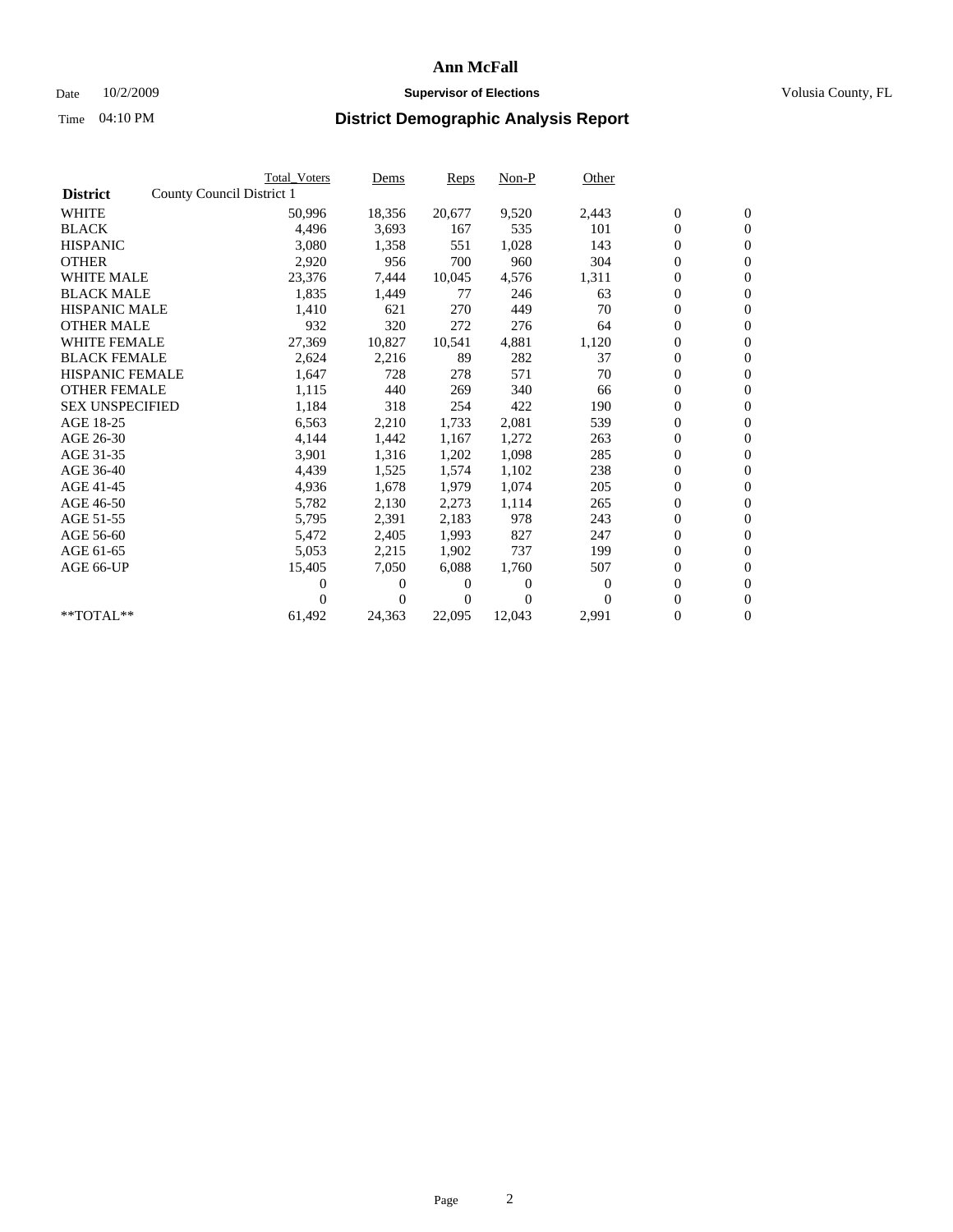### Date  $10/2/2009$  **Supervisor of Elections Supervisor of Elections** Volusia County, FL

|                        | <b>Total Voters</b>       | Dems           | Reps   | $Non-P$        | Other    |                  |                  |  |
|------------------------|---------------------------|----------------|--------|----------------|----------|------------------|------------------|--|
| <b>District</b>        | County Council District 2 |                |        |                |          |                  |                  |  |
| <b>WHITE</b>           | 43,379                    | 16,751         | 15,437 | 9,361          | 1,830    | $\boldsymbol{0}$ | $\boldsymbol{0}$ |  |
| <b>BLACK</b>           | 11,066                    | 9,341          | 326    | 1,210          | 189      | $\overline{0}$   | $\mathbf{0}$     |  |
| <b>HISPANIC</b>        | 1,299                     | 577            | 245    | 425            | 52       | $\overline{0}$   | $\mathbf{0}$     |  |
| <b>OTHER</b>           | 3,331                     | 1,324          | 559    | 1,117          | 331      | 0                | $\mathbf{0}$     |  |
| <b>WHITE MALE</b>      | 20,312                    | 6,960          | 7,690  | 4,637          | 1,025    | $\boldsymbol{0}$ | $\mathbf{0}$     |  |
| <b>BLACK MALE</b>      | 4,451                     | 3,627          | 173    | 563            | 88       | $\boldsymbol{0}$ | $\mathbf{0}$     |  |
| <b>HISPANIC MALE</b>   | 630                       | 273            | 115    | 215            | 27       | 0                | $\mathbf{0}$     |  |
| <b>OTHER MALE</b>      | 1,111                     | 446            | 231    | 375            | 59       | $\boldsymbol{0}$ | $\mathbf{0}$     |  |
| <b>WHITE FEMALE</b>    | 22,776                    | 9,683          | 7,649  | 4,661          | 783      | 0                | $\mathbf{0}$     |  |
| <b>BLACK FEMALE</b>    | 6,513                     | 5,631          | 150    | 632            | 100      | 0                | $\Omega$         |  |
| <b>HISPANIC FEMALE</b> | 658                       | 300            | 128    | 207            | 23       | $\boldsymbol{0}$ | $\mathbf{0}$     |  |
| <b>OTHER FEMALE</b>    | 1,231                     | 571            | 213    | 386            | 61       | $\boldsymbol{0}$ | $\mathbf{0}$     |  |
| <b>SEX UNSPECIFIED</b> | 1,393                     | 502            | 218    | 437            | 236      | 0                | $\mathbf{0}$     |  |
| AGE 18-25              | 8,094                     | 4,581          | 1,208  | 1,891          | 414      | $\overline{0}$   | $\mathbf{0}$     |  |
| AGE 26-30              | 4,188                     | 1,820          | 831    | 1,338          | 199      | $\boldsymbol{0}$ | $\mathbf{0}$     |  |
| AGE 31-35              | 3,236                     | 1,404          | 713    | 976            | 143      | 0                | $\mathbf{0}$     |  |
| AGE 36-40              | 3,517                     | 1,552          | 943    | 867            | 155      | $\boldsymbol{0}$ | $\mathbf{0}$     |  |
| AGE 41-45              | 3,945                     | 1,742          | 1,123  | 903            | 177      | $\boldsymbol{0}$ | $\mathbf{0}$     |  |
| AGE 46-50              | 4,759                     | 2,122          | 1,454  | 997            | 186      | 0                | $\Omega$         |  |
| AGE 51-55              | 5,065                     | 2,459          | 1,504  | 918            | 184      | $\boldsymbol{0}$ | $\mathbf{0}$     |  |
| AGE 56-60              | 5,029                     | 2,306          | 1,507  | 1.026          | 190      | 0                | $\mathbf{0}$     |  |
| AGE 61-65              | 4,995                     | 2,213          | 1,632  | 944            | 206      | 0                | $\mathbf{0}$     |  |
| AGE 66-UP              | 16,246                    | 7,794          | 5,652  | 2,253          | 547      | $\overline{0}$   | $\mathbf{0}$     |  |
|                        | 0                         | 0              | 0      | $\overline{0}$ | $\Omega$ | $\boldsymbol{0}$ | $\mathbf{0}$     |  |
|                        | 0                         | $\overline{0}$ | 0      | $\Omega$       | $\Omega$ | 0                | $\mathbf{0}$     |  |
| $*$ TOTAL $**$         | 59,075                    | 27,993         | 16,567 | 12,113         | 2,402    | 0                | $\boldsymbol{0}$ |  |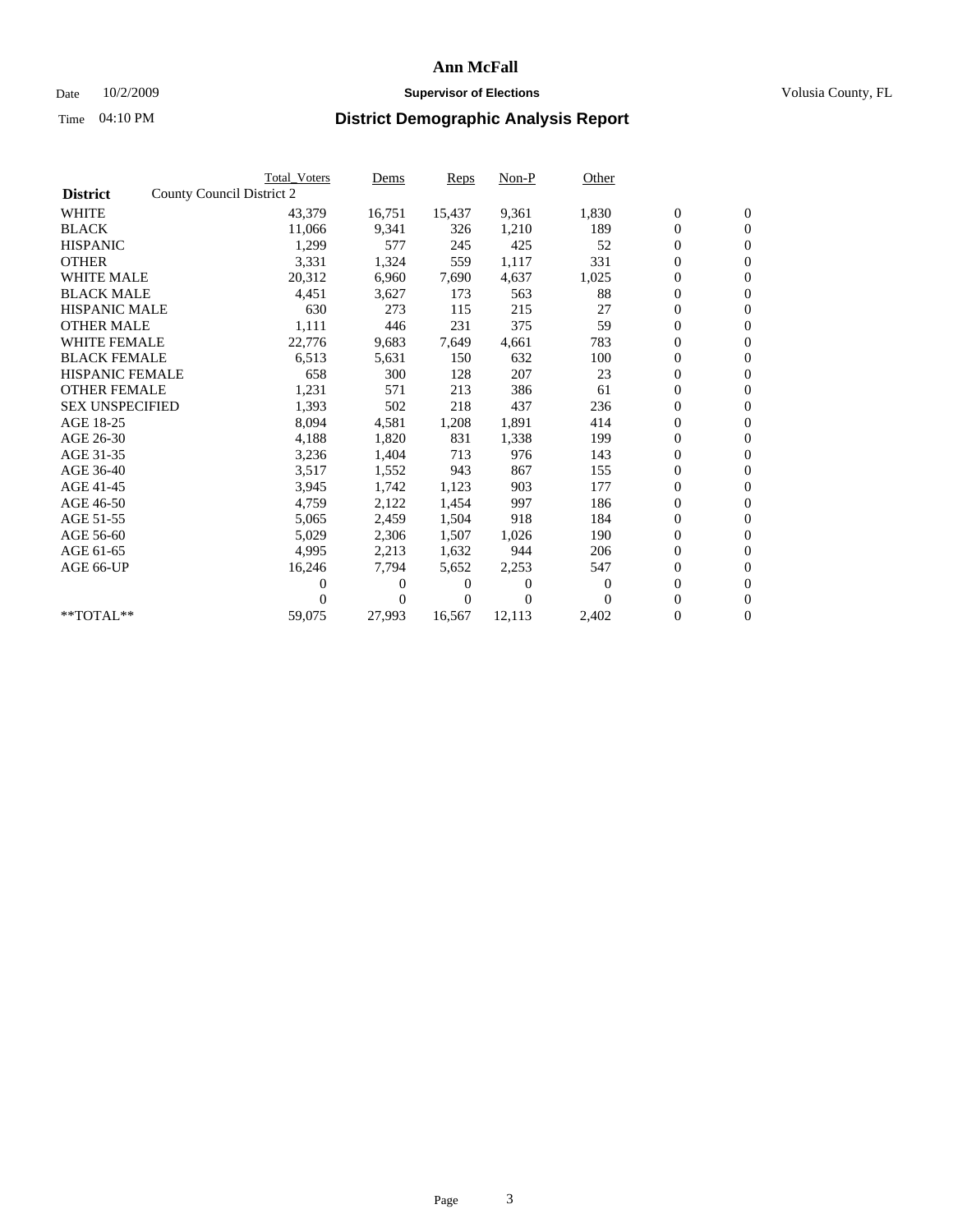### Date  $10/2/2009$  **Supervisor of Elections Supervisor of Elections** Volusia County, FL

|                        |                           | <b>Total Voters</b> | Dems   | Reps   | $Non-P$  | Other    |                  |                  |  |
|------------------------|---------------------------|---------------------|--------|--------|----------|----------|------------------|------------------|--|
| <b>District</b>        | County Council District 3 |                     |        |        |          |          |                  |                  |  |
| <b>WHITE</b>           |                           | 66,057              | 23,991 | 25,158 | 14,329   | 2,579    | $\boldsymbol{0}$ | $\boldsymbol{0}$ |  |
| <b>BLACK</b>           |                           | 1,983               | 1,642  | 80     | 228      | 33       | $\overline{0}$   | $\overline{0}$   |  |
| <b>HISPANIC</b>        |                           | 964                 | 389    | 228    | 303      | 44       | $\overline{0}$   | $\overline{0}$   |  |
| <b>OTHER</b>           |                           | 2,770               | 772    | 597    | 1,025    | 376      | 0                | $\overline{0}$   |  |
| <b>WHITE MALE</b>      |                           | 30,485              | 9,828  | 12,313 | 6,982    | 1,362    | $\boldsymbol{0}$ | $\mathbf{0}$     |  |
| <b>BLACK MALE</b>      |                           | 898                 | 700    | 43     | 134      | 21       | $\boldsymbol{0}$ | $\mathbf{0}$     |  |
| <b>HISPANIC MALE</b>   |                           | 430                 | 160    | 98     | 150      | 22       | $\boldsymbol{0}$ | $\overline{0}$   |  |
| <b>OTHER MALE</b>      |                           | 894                 | 257    | 238    | 343      | 56       | $\boldsymbol{0}$ | $\mathbf{0}$     |  |
| <b>WHITE FEMALE</b>    |                           | 35,126              | 14,009 | 12,684 | 7,233    | 1,200    | $\boldsymbol{0}$ | $\overline{0}$   |  |
| <b>BLACK FEMALE</b>    |                           | 1,068               | 929    | 35     | 93       | 11       | $\boldsymbol{0}$ | $\Omega$         |  |
| <b>HISPANIC FEMALE</b> |                           | 524                 | 225    | 128    | 149      | 22       | $\boldsymbol{0}$ | $\mathbf{0}$     |  |
| <b>OTHER FEMALE</b>    |                           | 1,027               | 368    | 255    | 333      | 71       | $\boldsymbol{0}$ | $\overline{0}$   |  |
| <b>SEX UNSPECIFIED</b> |                           | 1,322               | 318    | 269    | 468      | 267      | $\boldsymbol{0}$ | $\Omega$         |  |
| AGE 18-25              |                           | 5,971               | 1,975  | 1,441  | 2,049    | 506      | $\boldsymbol{0}$ | $\mathbf{0}$     |  |
| AGE 26-30              |                           | 3,862               | 1,309  | 1,051  | 1,299    | 203      | $\boldsymbol{0}$ | $\overline{0}$   |  |
| AGE 31-35              |                           | 3,773               | 1,211  | 1,153  | 1,207    | 202      | $\boldsymbol{0}$ | $\overline{0}$   |  |
| AGE 36-40              |                           | 4,444               | 1,441  | 1,486  | 1,303    | 214      | $\overline{0}$   | $\mathbf{0}$     |  |
| AGE 41-45              |                           | 5,021               | 1,633  | 1,895  | 1,270    | 223      | $\boldsymbol{0}$ | $\overline{0}$   |  |
| AGE 46-50              |                           | 6,491               | 2,205  | 2,591  | 1,469    | 226      | $\boldsymbol{0}$ | $\Omega$         |  |
| AGE 51-55              |                           | 7,023               | 2,715  | 2,650  | 1,407    | 251      | $\boldsymbol{0}$ | $\mathbf{0}$     |  |
| AGE 56-60              |                           | 6,957               | 2.866  | 2.460  | 1.367    | 264      | $\overline{0}$   | $\overline{0}$   |  |
| AGE 61-65              |                           | 6,895               | 2,642  | 2,661  | 1,311    | 281      | $\boldsymbol{0}$ | $\Omega$         |  |
| AGE 66-UP              |                           | 21,335              | 8,796  | 8,675  | 3,203    | 661      | $\overline{0}$   | $\mathbf{0}$     |  |
|                        |                           | 0                   | $_{0}$ | 0      | 0        | $\Omega$ | $\boldsymbol{0}$ | $\overline{0}$   |  |
|                        |                           | 0                   | 0      | 0      | $\theta$ | 0        | 0                | $\overline{0}$   |  |
| $*$ TOTAL $**$         |                           | 71,774              | 26,794 | 26,063 | 15,885   | 3,032    | $\overline{0}$   | $\boldsymbol{0}$ |  |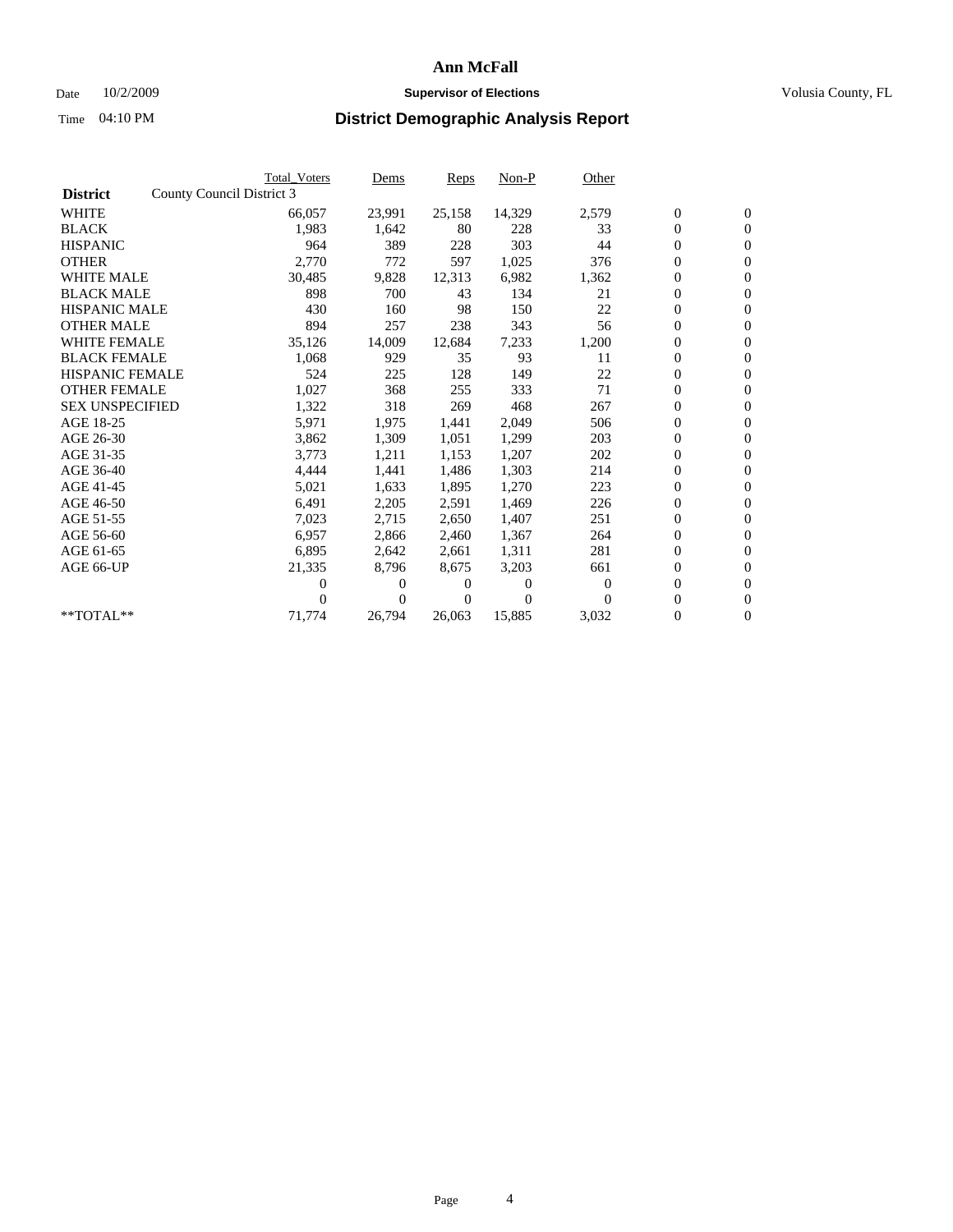### Date  $10/2/2009$  **Supervisor of Elections Supervisor of Elections** Volusia County, FL

|                        |                           | <b>Total Voters</b> | Dems           | Reps   | $Non-P$  | Other            |                  |                  |
|------------------------|---------------------------|---------------------|----------------|--------|----------|------------------|------------------|------------------|
| <b>District</b>        | County Council District 4 |                     |                |        |          |                  |                  |                  |
| <b>WHITE</b>           |                           | 55,644              | 20,517         | 21,896 | 11,110   | 2,121            | $\boldsymbol{0}$ | $\boldsymbol{0}$ |
| <b>BLACK</b>           |                           | 5,605               | 4,586          | 201    | 704      | 114              | $\overline{0}$   | $\mathbf{0}$     |
| <b>HISPANIC</b>        |                           | 1,285               | 581            | 325    | 339      | 40               | $\overline{0}$   | $\mathbf{0}$     |
| <b>OTHER</b>           |                           | 3,608               | 1,217          | 840    | 1,215    | 336              | 0                | $\mathbf{0}$     |
| <b>WHITE MALE</b>      |                           | 25,448              | 8,250          | 10,624 | 5,441    | 1,133            | $\boldsymbol{0}$ | $\mathbf{0}$     |
| <b>BLACK MALE</b>      |                           | 2,237               | 1,740          | 112    | 320      | 65               | $\boldsymbol{0}$ | $\mathbf{0}$     |
| <b>HISPANIC MALE</b>   |                           | 582                 | 241            | 160    | 157      | 24               | 0                | $\mathbf{0}$     |
| <b>OTHER MALE</b>      |                           | 1,202               | 386            | 331    | 421      | 64               | $\boldsymbol{0}$ | $\mathbf{0}$     |
| <b>WHITE FEMALE</b>    |                           | 29,867              | 12,160         | 11,150 | 5,590    | 967              | 0                | $\mathbf{0}$     |
| <b>BLACK FEMALE</b>    |                           | 3,331               | 2,815          | 89     | 379      | 48               | 0                | $\mathbf{0}$     |
| <b>HISPANIC FEMALE</b> |                           | 693                 | 335            | 160    | 182      | 16               | $\boldsymbol{0}$ | $\mathbf{0}$     |
| <b>OTHER FEMALE</b>    |                           | 1,380               | 560            | 353    | 403      | 64               | 0                | $\mathbf{0}$     |
| <b>SEX UNSPECIFIED</b> |                           | 1,402               | 414            | 283    | 475      | 230              | 0                | $\mathbf{0}$     |
| AGE 18-25              |                           | 6,812               | 2,804          | 1,608  | 1,953    | 447              | $\boldsymbol{0}$ | $\mathbf{0}$     |
| AGE 26-30              |                           | 3,890               | 1,552          | 973    | 1,182    | 183              | $\boldsymbol{0}$ | $\mathbf{0}$     |
| AGE 31-35              |                           | 3,543               | 1,369          | 957    | 1,035    | 182              | 0                | $\mathbf{0}$     |
| AGE 36-40              |                           | 3,933               | 1,397          | 1,348  | 999      | 189              | $\overline{0}$   | $\mathbf{0}$     |
| AGE 41-45              |                           | 4,755               | 1,761          | 1,750  | 1,060    | 184              | $\boldsymbol{0}$ | $\mathbf{0}$     |
| AGE 46-50              |                           | 5,794               | 2,206          | 2,208  | 1,174    | 206              | 0                | $\Omega$         |
| AGE 51-55              |                           | 6,036               | 2,536          | 2,191  | 1,118    | 191              | $\boldsymbol{0}$ | $\mathbf{0}$     |
| AGE 56-60              |                           | 6,106               | 2,610          | 2.118  | 1.167    | 211              | 0                | $\mathbf{0}$     |
| AGE 61-65              |                           | 6,065               | 2,445          | 2,302  | 1,078    | 240              | 0                | $\mathbf{0}$     |
| AGE 66-UP              |                           | 19,207              | 8,221          | 7,807  | 2,601    | 578              | $\overline{0}$   | $\mathbf{0}$     |
|                        |                           | 0                   | 0              | 0      | $\theta$ | $\boldsymbol{0}$ | 0                | $\mathbf{0}$     |
|                        |                           | 0                   | $\overline{0}$ | 0      | $\Omega$ | $\Omega$         | 0                | $\mathbf{0}$     |
| $*$ TOTAL $**$         |                           | 66,142              | 26,901         | 23,262 | 13,368   | 2,611            | $\overline{0}$   | $\boldsymbol{0}$ |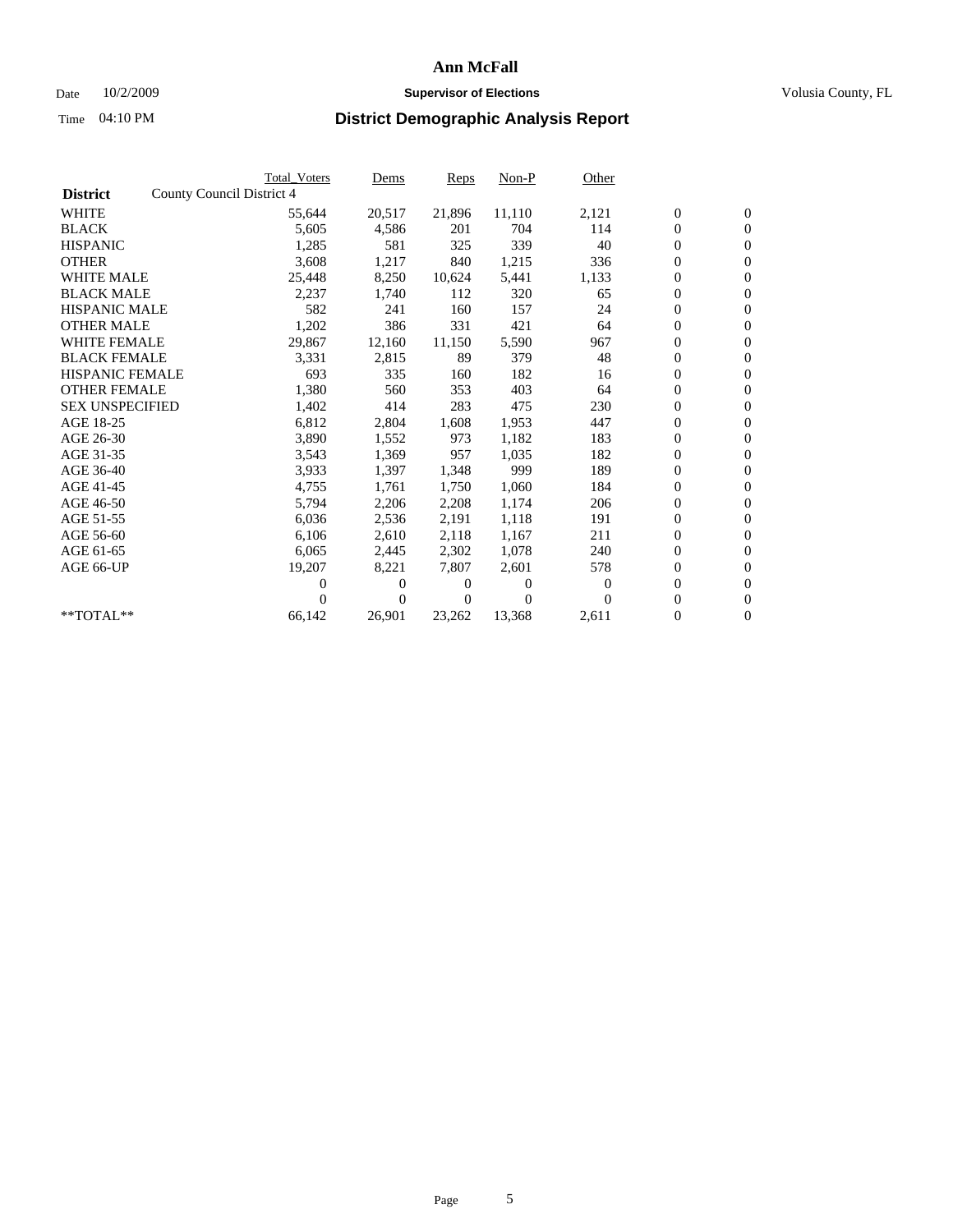### Date  $10/2/2009$  **Supervisor of Elections Supervisor of Elections** Volusia County, FL

|                        |                           | <b>Total Voters</b> | Dems           | Reps   | $Non-P$  | Other    |                  |                  |  |
|------------------------|---------------------------|---------------------|----------------|--------|----------|----------|------------------|------------------|--|
| <b>District</b>        | County Council District 5 |                     |                |        |          |          |                  |                  |  |
| <b>WHITE</b>           |                           | 49,685              | 16,382         | 20,228 | 10,547   | 2,528    | $\boldsymbol{0}$ | $\boldsymbol{0}$ |  |
| <b>BLACK</b>           |                           | 5,256               | 4,061          | 284    | 740      | 171      | $\overline{0}$   | $\mathbf{0}$     |  |
| <b>HISPANIC</b>        |                           | 13,056              | 6,482          | 2,210  | 3,958    | 406      | $\overline{0}$   | $\mathbf{0}$     |  |
| <b>OTHER</b>           |                           | 3,986               | 1,269          | 790    | 1,453    | 474      | 0                | $\mathbf{0}$     |  |
| <b>WHITE MALE</b>      |                           | 23,248              | 6,822          | 9,974  | 5,125    | 1,327    | $\boldsymbol{0}$ | $\mathbf{0}$     |  |
| <b>BLACK MALE</b>      |                           | 2,373               | 1,727          | 160    | 382      | 104      | $\boldsymbol{0}$ | $\mathbf{0}$     |  |
| <b>HISPANIC MALE</b>   |                           | 6,125               | 2,915          | 1,109  | 1,893    | 208      | 0                | $\mathbf{0}$     |  |
| <b>OTHER MALE</b>      |                           | 1,317               | 460            | 307    | 469      | 81       | $\boldsymbol{0}$ | $\mathbf{0}$     |  |
| <b>WHITE FEMALE</b>    |                           | 26,146              | 9,468          | 10,139 | 5,354    | 1,185    | 0                | $\mathbf{0}$     |  |
| <b>BLACK FEMALE</b>    |                           | 2,835               | 2,291          | 124    | 353      | 67       | $\boldsymbol{0}$ | $\mathbf{0}$     |  |
| HISPANIC FEMALE        |                           | 6,831               | 3,513          | 1,092  | 2,034    | 192      | $\boldsymbol{0}$ | $\mathbf{0}$     |  |
| <b>OTHER FEMALE</b>    |                           | 1,530               | 592            | 313    | 524      | 101      | 0                | $\mathbf{0}$     |  |
| <b>SEX UNSPECIFIED</b> |                           | 1,578               | 406            | 294    | 564      | 314      | 0                | $\mathbf{0}$     |  |
| AGE 18-25              |                           | 8,204               | 2,886          | 1,810  | 2,812    | 696      | $\overline{0}$   | $\mathbf{0}$     |  |
| AGE 26-30              |                           | 5,465               | 1,895          | 1,337  | 1,879    | 354      | 0                | $\mathbf{0}$     |  |
| AGE 31-35              |                           | 5,818               | 2,165          | 1,582  | 1,726    | 345      | 0                | $\mathbf{0}$     |  |
| AGE 36-40              |                           | 6,271               | 2,182          | 2,041  | 1,706    | 342      | $\boldsymbol{0}$ | $\mathbf{0}$     |  |
| AGE 41-45              |                           | 6,667               | 2,462          | 2,277  | 1,612    | 316      | $\boldsymbol{0}$ | $\mathbf{0}$     |  |
| AGE 46-50              |                           | 7,438               | 2,714          | 2,768  | 1,637    | 319      | 0                | $\Omega$         |  |
| AGE 51-55              |                           | 7,036               | 2,778          | 2,555  | 1,402    | 301      | $\boldsymbol{0}$ | $\mathbf{0}$     |  |
| AGE 56-60              |                           | 5,980               | 2,516          | 2.091  | 1.143    | 230      | 0                | $\mathbf{0}$     |  |
| AGE 61-65              |                           | 5,205               | 2,131          | 1,945  | 919      | 210      | 0                | $\mathbf{0}$     |  |
| AGE 66-UP              |                           | 13,895              | 6,462          | 5,106  | 1,861    | 466      | $\overline{0}$   | $\mathbf{0}$     |  |
|                        |                           | 0                   | 0              | 0      | $\theta$ | $\bf{0}$ | $\boldsymbol{0}$ | $\mathbf{0}$     |  |
|                        |                           | 0                   | $\overline{0}$ | 0      | $\Omega$ | $\Omega$ | 0                | $\mathbf{0}$     |  |
| $*$ TOTAL $**$         |                           | 71,983              | 28,194         | 23,512 | 16,698   | 3,579    | 0                | $\boldsymbol{0}$ |  |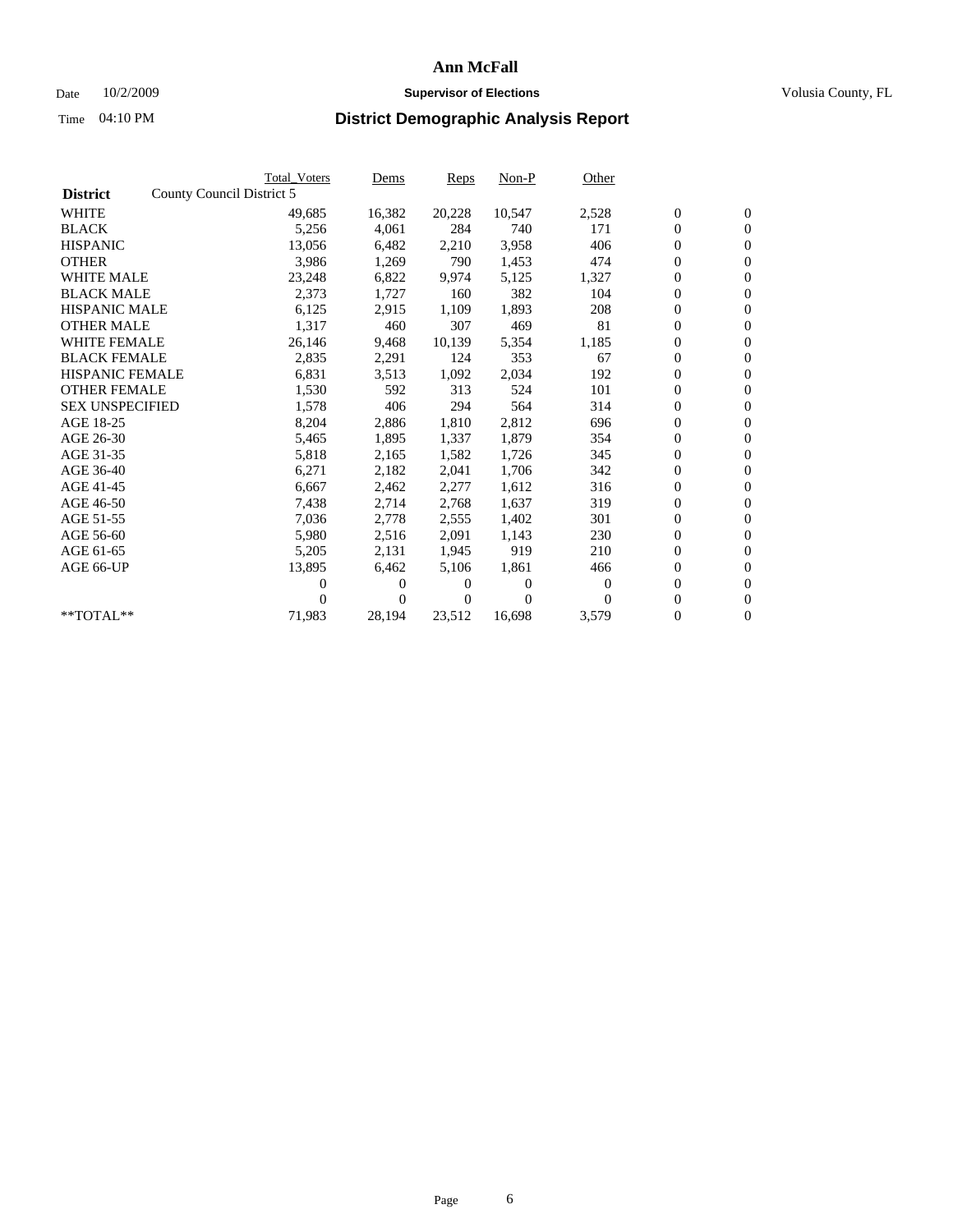### Date  $10/2/2009$  **Supervisor of Elections Supervisor of Elections** Volusia County, FL

|                        |                                     | <b>Total_Voters</b> | Dems     | Reps           | $Non-P$        | Other          |                  |              |  |
|------------------------|-------------------------------------|---------------------|----------|----------------|----------------|----------------|------------------|--------------|--|
| <b>District</b>        | <b>Indigo Community Development</b> |                     |          |                |                |                |                  |              |  |
| <b>WHITE</b>           |                                     | 717                 | 188      | 353            | 143            | 33             | $\boldsymbol{0}$ | $\mathbf{0}$ |  |
| <b>BLACK</b>           |                                     | 73                  | 55       | 6              | 12             | $\Omega$       | 0                | $\Omega$     |  |
| <b>HISPANIC</b>        |                                     | 32                  | 15       | 6              | 11             | $\Omega$       | 0                | $\Omega$     |  |
| <b>OTHER</b>           |                                     | 73                  | 26       | 22             | 21             | 4              | 0                | 0            |  |
| <b>WHITE MALE</b>      |                                     | 350                 | 71       | 179            | 80             | 20             | 0                | 0            |  |
| <b>BLACK MALE</b>      |                                     | 36                  | 23       | 5              | 8              | $\Omega$       | 0                | 0            |  |
| HISPANIC MALE          |                                     | 11                  | 4        |                | 6              | $\overline{0}$ | 0                | 0            |  |
| <b>OTHER MALE</b>      |                                     | 31                  | 10       | 8              | 11             | $\overline{c}$ | 0                | 0            |  |
| <b>WHITE FEMALE</b>    |                                     | 363                 | 116      | 172            | 63             | 12             | 0                | 0            |  |
| <b>BLACK FEMALE</b>    |                                     | 37                  | 32       |                | 4              | $\overline{0}$ | 0                | 0            |  |
| <b>HISPANIC FEMALE</b> |                                     | 21                  | 11       | 5              | 5              | $\Omega$       | 0                | 0            |  |
| <b>OTHER FEMALE</b>    |                                     | 28                  | 7        | 11             | 10             | $\Omega$       | 0                | 0            |  |
| <b>SEX UNSPECIFIED</b> |                                     | 18                  | 10       | 5              | $\overline{0}$ | 3              | 0                | 0            |  |
| AGE 18-25              |                                     | 99                  | 26       | 37             | 28             | 8              | 0                | $\Omega$     |  |
| AGE 26-30              |                                     | 88                  | 29       | 27             | 30             |                | 0                | 0            |  |
| AGE 31-35              |                                     | 76                  | 21       | 29             | 25             |                | 0                | 0            |  |
| AGE 36-40              |                                     | 74                  | 19       | 34             | 18             |                | 0                | 0            |  |
| AGE 41-45              |                                     | 56                  | 23       | 22             | 10             |                | 0                | 0            |  |
| AGE 46-50              |                                     | 63                  | 21       | 35             | 6              |                | 0                | $\Omega$     |  |
| AGE 51-55              |                                     | 75                  | 27       | 37             | 9              | 2              | 0                | 0            |  |
| AGE 56-60              |                                     | 107                 | 31       | 48             | 22             | 6              | 0                | 0            |  |
| AGE 61-65              |                                     | 110                 | 41       | 45             | 15             | 9              | 0                | 0            |  |
| AGE 66-UP              |                                     | 147                 | 46       | 73             | 24             | 4              | 0                | 0            |  |
|                        |                                     | 0                   | 0        | $\overline{0}$ | $\theta$       | $\Omega$       | 0                | 0            |  |
|                        |                                     | $\Omega$            | $\Omega$ | $\theta$       | $\overline{0}$ | $\Omega$       |                  | 0            |  |
| **TOTAL**              |                                     | 895                 | 284      | 387            | 187            | 37             | 0                | 0            |  |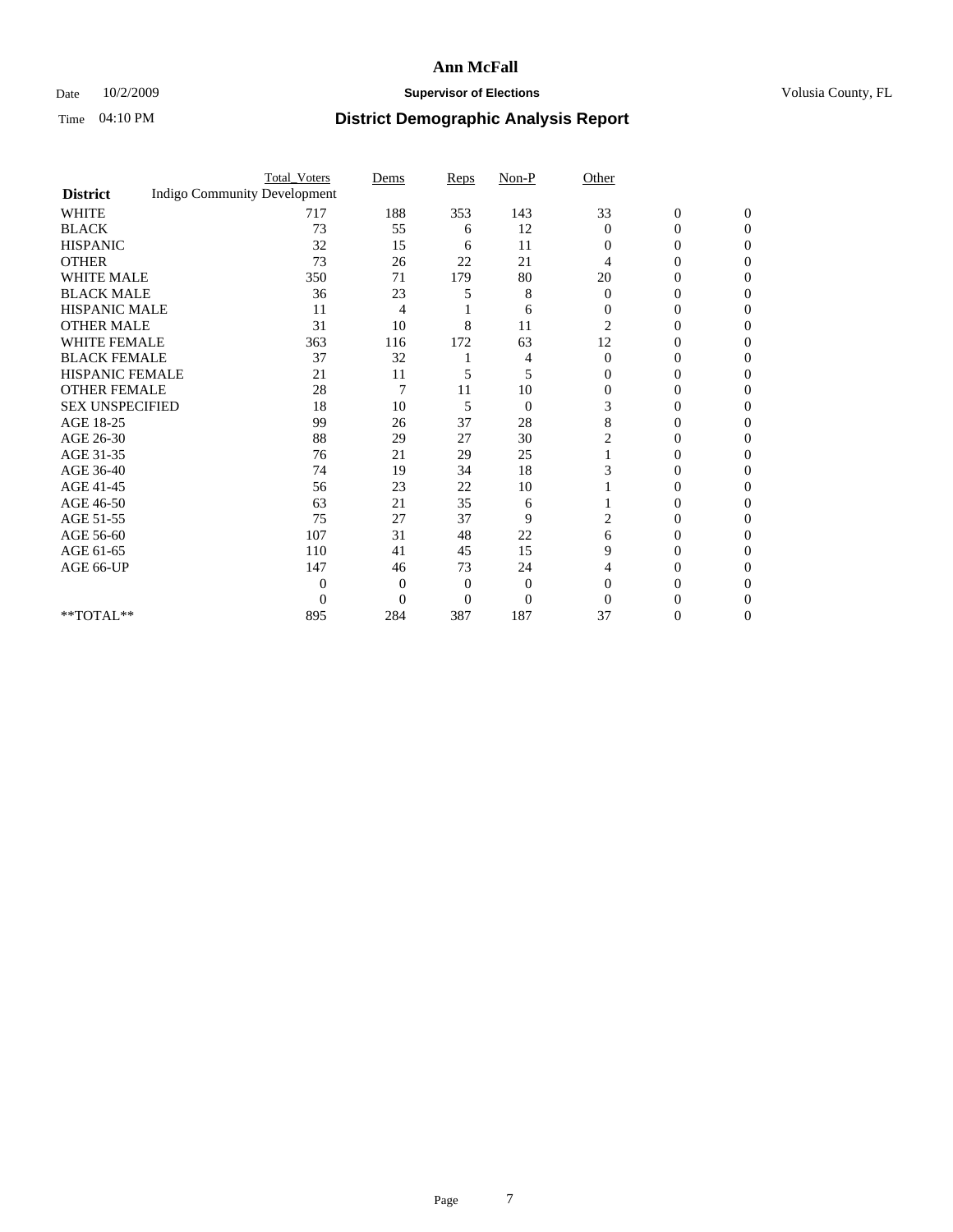### Date  $10/2/2009$  **Supervisor of Elections Supervisor of Elections** Volusia County, FL

|                                     | <b>Total_Voters</b>          | Dems           | Reps           | $Non-P$        | Other          |                  |              |
|-------------------------------------|------------------------------|----------------|----------------|----------------|----------------|------------------|--------------|
| <b>District</b>                     | DeBary Community Development |                |                |                |                |                  |              |
| <b>WHITE</b>                        | 641                          | 188            | 302            | 131            | 20             | $\boldsymbol{0}$ | $\mathbf{0}$ |
| <b>BLACK</b>                        | 10                           | 6              | 2              | 2              | $\Omega$       | 0                | 0            |
| <b>HISPANIC</b>                     | 10                           | 3              | 4              | $\overline{c}$ |                | 0                | 0            |
| <b>OTHER</b>                        | 31                           | 5              | 7              | 15             |                |                  | 0            |
| <b>WHITE MALE</b>                   | 330                          | 85             | 163            | 72             | 10             | 0                | 0            |
| <b>BLACK MALE</b>                   | 6                            | 3              |                | 2              | $\Omega$       | 0                | 0            |
| HISPANIC MALE                       |                              |                | 2              |                |                | 0                | 0            |
| <b>OTHER MALE</b>                   | 9                            | 0              | $\overline{2}$ | 7              |                | $\theta$         | 0            |
| <b>WHITE FEMALE</b>                 | 303                          | 101            | 136            | 57             | 9              |                  | 0            |
| <b>BLACK FEMALE</b>                 |                              | 3              |                | $\overline{0}$ | 0              | 0                | 0            |
| <b>HISPANIC FEMALE</b>              | 5                            | 2              | 2              |                |                | 0                | 0            |
| <b>OTHER FEMALE</b>                 | 13                           | 5              | 3              | 3              | 2              |                  | 0            |
| <b>SEX UNSPECIFIED</b>              | 17                           | $\overline{2}$ | 5              | 7              | 3              |                  | 0            |
| AGE 18-25                           | 88                           | 23             | 29             | 31             | 5              | 0                | 0            |
| AGE 26-30                           | 33                           | 9              | 11             | 9              |                |                  | 0            |
| AGE 31-35                           | 29                           |                | 14             | 8              |                |                  |              |
| AGE 36-40                           | 56                           | 12             | 23             | 17             | 4              | 0                | 0            |
| AGE 41-45                           | 79                           | 18             | 44             | 16             |                | $\theta$         | 0            |
| AGE 46-50                           | 99                           | 27             | 49             | 21             | 2              | 0                | 0            |
| AGE 51-55                           | 100                          | 31             | 54             | 13             | $\overline{c}$ | 0                | 0            |
| AGE 56-60                           | 78                           | 21             | 42             | 14             |                |                  | 0            |
| AGE 61-65                           | 60                           | 25             | 21             | 11             |                |                  | 0            |
| AGE 66-UP                           | 70                           | 29             | 28             | 10             | 3              | $\theta$         | 0            |
|                                     | $\Omega$                     | 0              | 0              | $\Omega$       |                |                  | 0            |
|                                     | 0                            | $\theta$       | 0              | $\overline{0}$ |                |                  |              |
| $\rm ^{\ast \ast}TOTAL^{\ast \ast}$ | 692                          | 202            | 315            | 150            | 25             | 0                | 0            |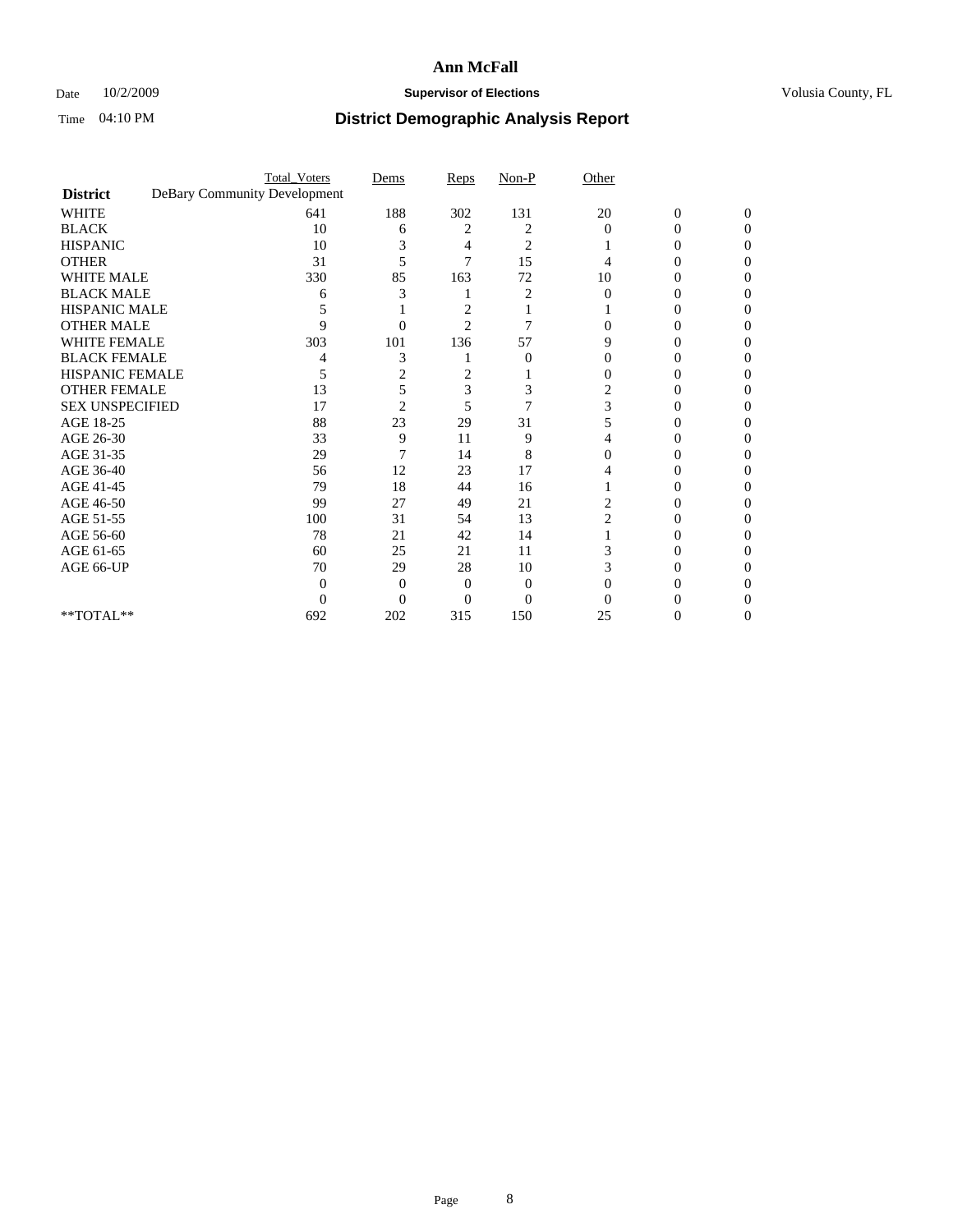### Date  $10/2/2009$  **Supervisor of Elections Supervisor of Elections** Volusia County, FL

|                        | <b>Total Voters</b>      | Dems           | <b>Reps</b>  | $Non-P$          | Other          |                  |              |  |
|------------------------|--------------------------|----------------|--------------|------------------|----------------|------------------|--------------|--|
| <b>District</b>        | Congressional District 3 |                |              |                  |                |                  |              |  |
| <b>WHITE</b>           | 5,511                    | 1,930          | 2,364        | 959              | 258            | $\boldsymbol{0}$ | $\mathbf{0}$ |  |
| <b>BLACK</b>           | 2,375                    | 2,020          | 66           | 247              | 42             | $\boldsymbol{0}$ | $\mathbf{0}$ |  |
| <b>HISPANIC</b>        | 406                      | 179            | 61           | 145              | 21             | $\overline{0}$   | $\mathbf{0}$ |  |
| <b>OTHER</b>           | 435                      | 163            | 89           | 134              | 49             | $\boldsymbol{0}$ | $\mathbf{0}$ |  |
| <b>WHITE MALE</b>      | 2,591                    | 804            | 1,163        | 479              | 145            | $\boldsymbol{0}$ | $\mathbf{0}$ |  |
| <b>BLACK MALE</b>      | 951                      | 803            | 21           | 98               | 29             | $\boldsymbol{0}$ | $\mathbf{0}$ |  |
| <b>HISPANIC MALE</b>   | 186                      | 85             | 28           | 60               | 13             | $\boldsymbol{0}$ | $\mathbf{0}$ |  |
| <b>OTHER MALE</b>      | 136                      | 62             | 35           | 32               | 7              | 0                | $\mathbf{0}$ |  |
| <b>WHITE FEMALE</b>    | 2,887                    | 1,117          | 1,184        | 474              | 112            | $\mathbf{0}$     | $\mathbf{0}$ |  |
| <b>BLACK FEMALE</b>    | 1,395                    | 1,194          | 44           | 144              | 13             | $\boldsymbol{0}$ | $\mathbf{0}$ |  |
| HISPANIC FEMALE        | 216                      | 94             | 33           | 82               |                | $\boldsymbol{0}$ | $\mathbf{0}$ |  |
| <b>OTHER FEMALE</b>    | 150                      | 66             | 35           | 42               | 7              | $\overline{0}$   | $\Omega$     |  |
| <b>SEX UNSPECIFIED</b> | 215                      | 67             | 37           | 74               | 37             | $\mathbf{0}$     | $\mathbf{0}$ |  |
| AGE 18-25              | 953                      | 429            | 149          | 297              | 78             | $\boldsymbol{0}$ | $\mathbf{0}$ |  |
| AGE 26-30              | 586                      | 289            | 112          | 157              | 28             | $\overline{0}$   | $\mathbf{0}$ |  |
| AGE 31-35              | 599                      | 290            | 124          | 142              | 43             | $\boldsymbol{0}$ | $\mathbf{0}$ |  |
| AGE 36-40              | 666                      | 316            | 184          | 144              | 22             | $\boldsymbol{0}$ | $\mathbf{0}$ |  |
| AGE 41-45              | 677                      | 314            | 207          | 135              | 21             | $\overline{0}$   | $\mathbf{0}$ |  |
| AGE 46-50              | 830                      | 428            | 252          | 123              | 27             | $\mathbf{0}$     | $\mathbf{0}$ |  |
| AGE 51-55              | 843                      | 419            | 272          | 121              | 31             | $\boldsymbol{0}$ | $\mathbf{0}$ |  |
| AGE 56-60              | 764                      | 391            | 250          | 93               | 30             | $\boldsymbol{0}$ | $\mathbf{0}$ |  |
| AGE 61-65              | 746                      | 366            | 263          | 88               | 29             | $\boldsymbol{0}$ | $\mathbf{0}$ |  |
| AGE 66-UP              | 2,063                    | 1,050          | 767          | 185              | 61             | $\boldsymbol{0}$ | $\mathbf{0}$ |  |
|                        | $\theta$                 | $\overline{0}$ | $\mathbf{0}$ | $\boldsymbol{0}$ | $\overline{0}$ | $\boldsymbol{0}$ | $\mathbf{0}$ |  |
|                        | $\theta$                 | $\overline{0}$ | $\mathbf{0}$ | $\overline{0}$   | $\mathbf{0}$   | $\overline{0}$   | $\mathbf{0}$ |  |
| **TOTAL**              | 8,727                    | 4,292          | 2,580        | 1,485            | 370            | 0                | $\mathbf{0}$ |  |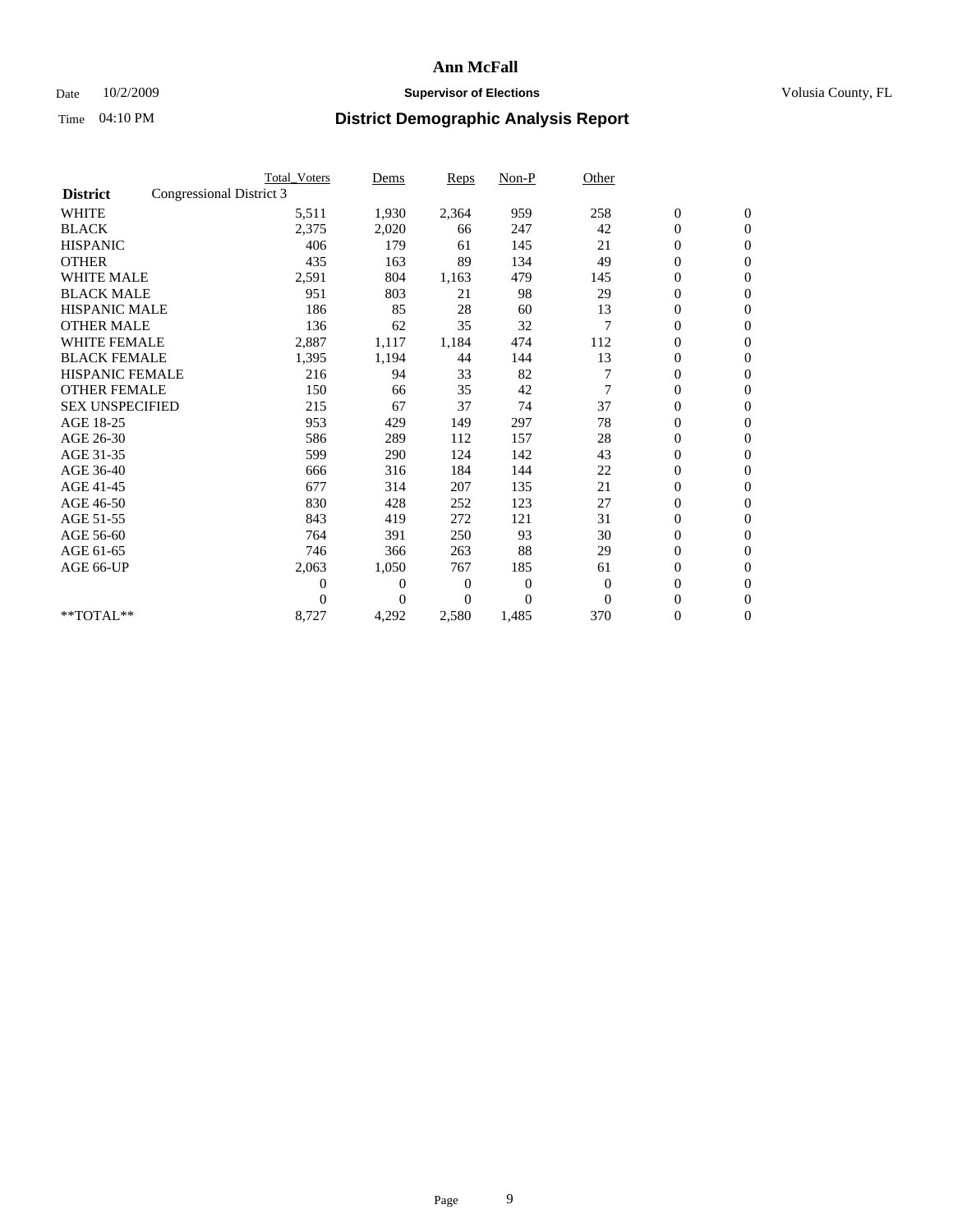### Date  $10/2/2009$  **Supervisor of Elections Supervisor of Elections** Volusia County, FL

|                        | <b>Total Voters</b>      | <u>Dems</u>    | <b>Reps</b>  | $Non-P$  | Other    |                  |                  |  |
|------------------------|--------------------------|----------------|--------------|----------|----------|------------------|------------------|--|
| <b>District</b>        | Congressional District 7 |                |              |          |          |                  |                  |  |
| <b>WHITE</b>           | 146,214                  | 53,365         | 56,870       | 29,402   | 6,577    | $\boldsymbol{0}$ | $\boldsymbol{0}$ |  |
| <b>BLACK</b>           | 20,892                   | 17,198         | 760          | 2,487    | 447      | $\boldsymbol{0}$ | $\mathbf{0}$     |  |
| <b>HISPANIC</b>        | 13,463                   | 6,513          | 2,406        | 4,091    | 453      | $\boldsymbol{0}$ | $\mathbf{0}$     |  |
| <b>OTHER</b>           | 10,423                   | 3,637          | 2,140        | 3,556    | 1,090    | 0                | $\mathbf{0}$     |  |
| <b>WHITE MALE</b>      | 67,394                   | 21,762         | 27,825       | 14,295   | 3,512    | $\boldsymbol{0}$ | $\mathbf{0}$     |  |
| <b>BLACK MALE</b>      | 8,539                    | 6.698          | 423          | 1.175    | 243      | $\overline{0}$   | $\mathbf{0}$     |  |
| <b>HISPANIC MALE</b>   | 6,302                    | 2,927          | 1,216        | 1,928    | 231      | $\boldsymbol{0}$ | $\Omega$         |  |
| <b>OTHER MALE</b>      | 3,371                    | 1,212          | 838          | 1,119    | 202      | $\overline{0}$   | $\mathbf{0}$     |  |
| <b>WHITE FEMALE</b>    | 78,001                   | 31,327         | 28,748       | 14,909   | 3,017    | $\boldsymbol{0}$ | $\mathbf{0}$     |  |
| <b>BLACK FEMALE</b>    | 12,184                   | 10,360         | 335          | 1,288    | 201      | $\boldsymbol{0}$ | $\mathbf{0}$     |  |
| <b>HISPANIC FEMALE</b> | 7,057                    | 3,530          | 1,177        | 2,136    | 214      | 0                | $\mathbf{0}$     |  |
| <b>OTHER FEMALE</b>    | 3,947                    | 1,639          | 862          | 1,225    | 221      | $\overline{0}$   | $\mathbf{0}$     |  |
| <b>SEX UNSPECIFIED</b> | 4,197                    | 1,258          | 752          | 1,461    | 726      | $\boldsymbol{0}$ | $\mathbf{0}$     |  |
| AGE 18-25              | 22,499                   | 9,794          | 4,611        | 6,521    | 1,573    | $\boldsymbol{0}$ | $\mathbf{0}$     |  |
| AGE 26-30              | 12,956                   | 5,030          | 3,132        | 4,061    | 733      | $\overline{0}$   | $\mathbf{0}$     |  |
| AGE 31-35              | 12,102                   | 4,598          | 3,250        | 3,545    | 709      | $\boldsymbol{0}$ | $\mathbf{0}$     |  |
| AGE 36-40              | 13,281                   | 4,863          | 4,313        | 3,417    | 688      | $\boldsymbol{0}$ | $\mathbf{0}$     |  |
| AGE 41-45              | 15,031                   | 5,659          | 5,264        | 3,451    | 657      | 0                | $\mathbf{0}$     |  |
| AGE 46-50              | 17,636                   | 6,869          | 6,370        | 3,633    | 764      | 0                | $\Omega$         |  |
| AGE 51-55              | 17,840                   | 7,705          | 6,197        | 3,246    | 692      | $\overline{0}$   | $\mathbf{0}$     |  |
| AGE 56-60              | 16,745                   | 7,439          | 5.646        | 3,015    | 645      | $\overline{0}$   | $\mathbf{0}$     |  |
| AGE 61-65              | 15,494                   | 6,654          | 5,634        | 2,603    | 603      | $\overline{0}$   | $\mathbf{0}$     |  |
| AGE 66-UP              | 47,402                   | 22,100         | 17,758       | 6,042    | 1,502    | 0                | $\mathbf{0}$     |  |
|                        | 0                        | 0              | 0            | $\Omega$ | $\Omega$ | $\mathbf{0}$     | $\mathbf{0}$     |  |
|                        | 0                        | $\overline{0}$ | $\mathbf{0}$ | $\Omega$ | 0        | 0                | $\mathbf{0}$     |  |
| **TOTAL**              | 190,992                  | 80,713         | 62,176       | 39,536   | 8,567    | 0                | $\boldsymbol{0}$ |  |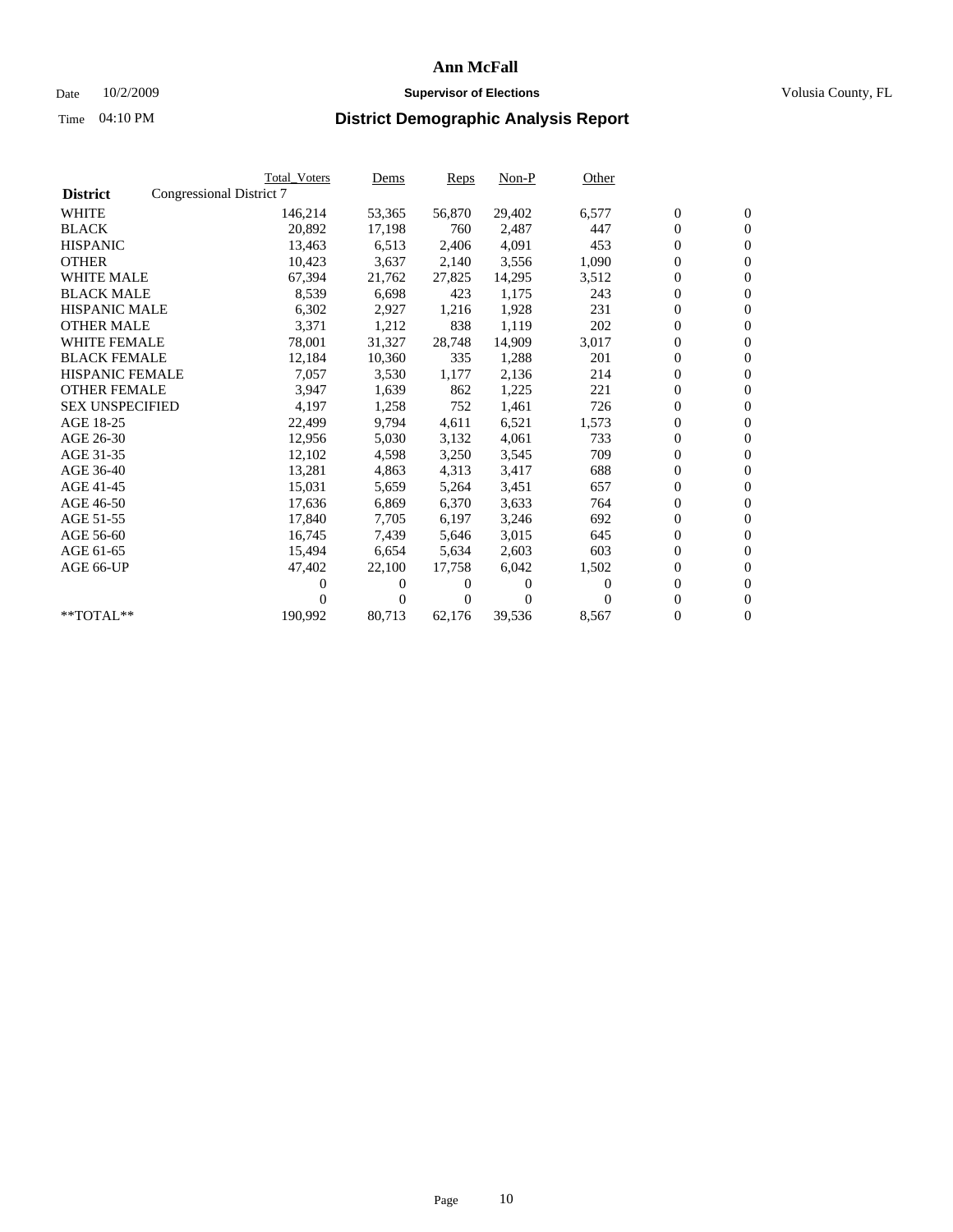### Date  $10/2/2009$  **Supervisor of Elections Supervisor of Elections** Volusia County, FL

|                        |                           | <b>Total Voters</b> | Dems   | Reps   | $Non-P$  | Other    |                  |                  |  |
|------------------------|---------------------------|---------------------|--------|--------|----------|----------|------------------|------------------|--|
| <b>District</b>        | Congressional District 24 |                     |        |        |          |          |                  |                  |  |
| <b>WHITE</b>           |                           | 114,036             | 40,702 | 44,162 | 24,506   | 4,666    | $\boldsymbol{0}$ | $\boldsymbol{0}$ |  |
| <b>BLACK</b>           |                           | 5,139               | 4,105  | 232    | 683      | 119      | $\overline{0}$   | $\mathbf{0}$     |  |
| <b>HISPANIC</b>        |                           | 5,815               | 2,695  | 1,092  | 1,817    | 211      | $\overline{0}$   | $\mathbf{0}$     |  |
| <b>OTHER</b>           |                           | 5,757               | 1,738  | 1,257  | 2,080    | 682      | 0                | $\mathbf{0}$     |  |
| <b>WHITE MALE</b>      |                           | 52,884              | 16,738 | 21,658 | 11,987   | 2,501    | $\boldsymbol{0}$ | $\mathbf{0}$     |  |
| <b>BLACK MALE</b>      |                           | 2,304               | 1,742  | 121    | 372      | 69       | $\boldsymbol{0}$ | $\mathbf{0}$     |  |
| <b>HISPANIC MALE</b>   |                           | 2,689               | 1,198  | 508    | 876      | 107      | 0                | $\mathbf{0}$     |  |
| <b>OTHER MALE</b>      |                           | 1,949               | 595    | 506    | 733      | 115      | $\boldsymbol{0}$ | $\mathbf{0}$     |  |
| <b>WHITE FEMALE</b>    |                           | 60,396              | 23,703 | 22,231 | 12,336   | 2,126    | 0                | $\mathbf{0}$     |  |
| <b>BLACK FEMALE</b>    |                           | 2,792               | 2,328  | 108    | 307      | 49       | 0                | $\Omega$         |  |
| <b>HISPANIC FEMALE</b> |                           | 3,080               | 1,477  | 576    | 925      | 102      | $\boldsymbol{0}$ | $\mathbf{0}$     |  |
| <b>OTHER FEMALE</b>    |                           | 2,186               | 826    | 506    | 719      | 135      | 0                | $\mathbf{0}$     |  |
| <b>SEX UNSPECIFIED</b> |                           | 2,467               | 633    | 529    | 831      | 474      | 0                | $\mathbf{0}$     |  |
| AGE 18-25              |                           | 12,192              | 4,233  | 3,040  | 3,968    | 951      | $\overline{0}$   | $\mathbf{0}$     |  |
| AGE 26-30              |                           | 8,007               | 2,699  | 2,115  | 2,752    | 441      | 0                | $\mathbf{0}$     |  |
| AGE 31-35              |                           | 7,570               | 2,577  | 2,233  | 2,355    | 405      | 0                | $\mathbf{0}$     |  |
| AGE 36-40              |                           | 8,657               | 2,918  | 2,895  | 2,416    | 428      | $\overline{0}$   | $\mathbf{0}$     |  |
| AGE 41-45              |                           | 9,616               | 3,303  | 3,553  | 2,333    | 427      | $\boldsymbol{0}$ | $\mathbf{0}$     |  |
| AGE 46-50              |                           | 11,798              | 4,080  | 4,672  | 2,635    | 411      | 0                | $\Omega$         |  |
| AGE 51-55              |                           | 12,272              | 4,755  | 4,614  | 2,456    | 447      | $\boldsymbol{0}$ | $\mathbf{0}$     |  |
| AGE 56-60              |                           | 12,035              | 4.873  | 4,273  | 2,422    | 467      | 0                | $\mathbf{0}$     |  |
| AGE 61-65              |                           | 11,973              | 4,626  | 4,545  | 2,298    | 504      | 0                | $\mathbf{0}$     |  |
| AGE 66-UP              |                           | 36,623              | 15,173 | 14,803 | 5,451    | 1,196    | $\overline{0}$   | $\mathbf{0}$     |  |
|                        |                           | 0                   | 0      | 0      | $\theta$ | $\Omega$ | $\boldsymbol{0}$ | $\mathbf{0}$     |  |
|                        |                           | 0                   | 0      | 0      | $\Omega$ | $\Omega$ | 0                | $\mathbf{0}$     |  |
| $*$ TOTAL $**$         |                           | 130,747             | 49,240 | 46,743 | 29,086   | 5,678    | 0                | $\boldsymbol{0}$ |  |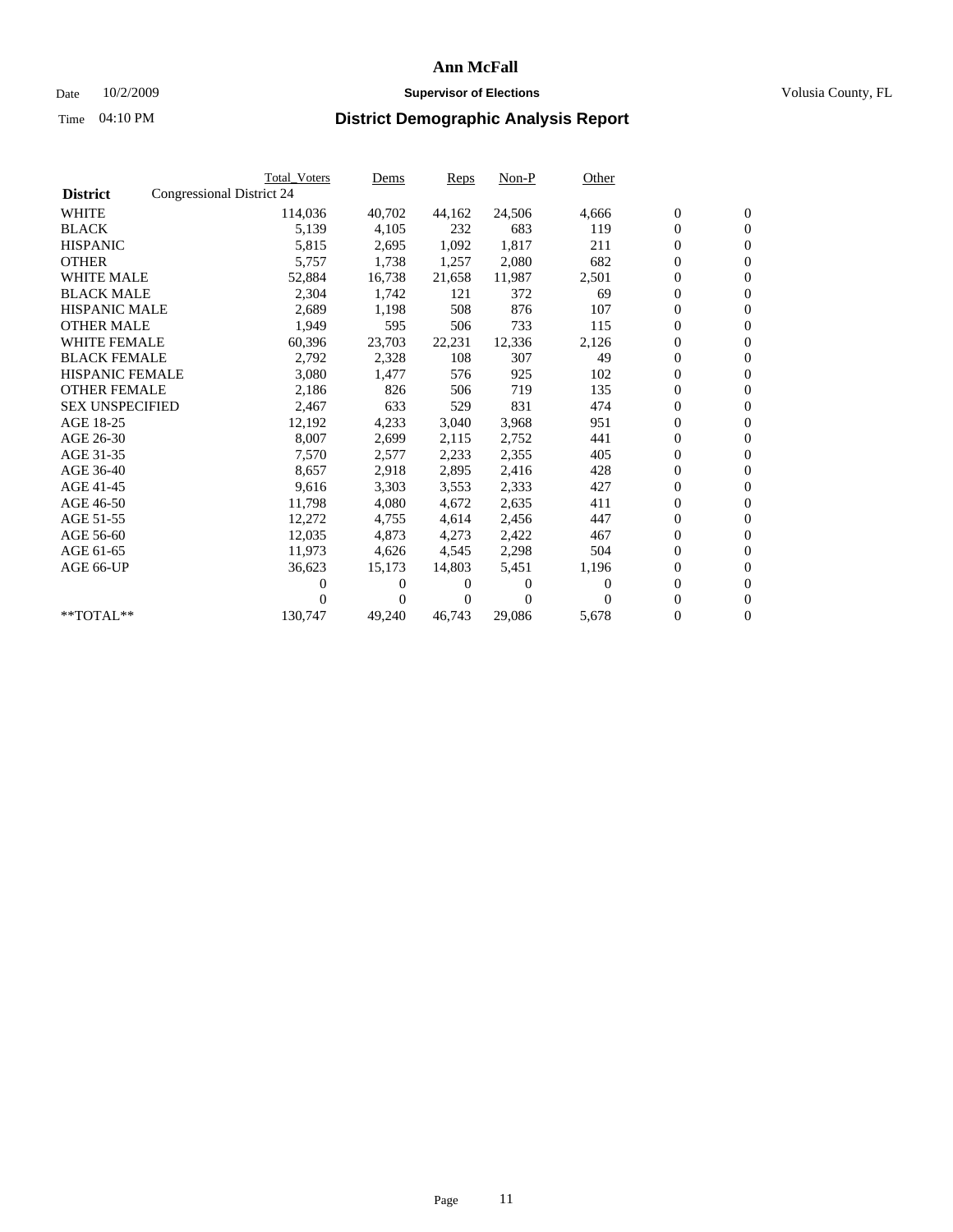### Date  $10/2/2009$  **Supervisor of Elections Supervisor of Elections** Volusia County, FL

|                        |               | <b>Total Voters</b> | Dems     | Reps  | Non-P    | Other    |                  |                  |  |
|------------------------|---------------|---------------------|----------|-------|----------|----------|------------------|------------------|--|
| <b>District</b>        | Daytona Beach |                     |          |       |          |          |                  |                  |  |
| <b>WHITE</b>           |               | 22,469              | 8,872    | 7,729 | 4,862    | 1,006    | $\boldsymbol{0}$ | $\boldsymbol{0}$ |  |
| <b>BLACK</b>           |               | 13,307              | 11,254   | 364   | 1,460    | 229      | $\boldsymbol{0}$ | $\mathbf{0}$     |  |
| <b>HISPANIC</b>        |               | 961                 | 452      | 178   | 296      | 35       | $\overline{0}$   | $\mathbf{0}$     |  |
| <b>OTHER</b>           |               | 2,709               | 1,108    | 417   | 901      | 283      | 0                | $\mathbf{0}$     |  |
| <b>WHITE MALE</b>      |               | 10,839              | 3,753    | 4,014 | 2,474    | 598      | 0                | $\mathbf{0}$     |  |
| <b>BLACK MALE</b>      |               | 5,291               | 4,312    | 199   | 668      | 112      | $\boldsymbol{0}$ | $\mathbf{0}$     |  |
| <b>HISPANIC MALE</b>   |               | 473                 | 216      | 88    | 148      | 21       | $\boldsymbol{0}$ | $\mathbf{0}$     |  |
| <b>OTHER MALE</b>      |               | 840                 | 351      | 161   | 274      | 54       | 0                | $\mathbf{0}$     |  |
| <b>WHITE FEMALE</b>    |               | 11,502              | 5,066    | 3,679 | 2,358    | 399      | $\overline{0}$   | $\mathbf{0}$     |  |
| <b>BLACK FEMALE</b>    |               | 7,899               | 6,845    | 163   | 775      | 116      | 0                | $\mathbf{0}$     |  |
| <b>HISPANIC FEMALE</b> |               | 481                 | 232      | 89    | 147      | 13       | 0                | $\mathbf{0}$     |  |
| <b>OTHER FEMALE</b>    |               | 927                 | 448      | 149   | 287      | 43       | 0                | $\mathbf{0}$     |  |
| <b>SEX UNSPECIFIED</b> |               | 1,194               | 463      | 146   | 388      | 197      | 0                | $\mathbf{0}$     |  |
| AGE 18-25              |               | 7,447               | 4,545    | 882   | 1,649    | 371      | 0                | $\mathbf{0}$     |  |
| AGE 26-30              |               | 3,299               | 1,641    | 537   | 975      | 146      | 0                | $\mathbf{0}$     |  |
| AGE 31-35              |               | 2,379               | 1,215    | 401   | 657      | 106      | $\boldsymbol{0}$ | $\boldsymbol{0}$ |  |
| AGE 36-40              |               | 2,365               | 1,190    | 532   | 542      | 101      | 0                | $\mathbf{0}$     |  |
| AGE 41-45              |               | 2,581               | 1,410    | 542   | 534      | 95       | $\overline{0}$   | $\mathbf{0}$     |  |
| AGE 46-50              |               | 3,062               | 1,632    | 739   | 566      | 125      | $\boldsymbol{0}$ | $\mathbf{0}$     |  |
| AGE 51-55              |               | 3,280               | 1,869    | 784   | 514      | 113      | 0                | $\mathbf{0}$     |  |
| AGE 56-60              |               | 3,138               | 1,695    | 753   | 574      | 116      | 0                | $\mathbf{0}$     |  |
| AGE 61-65              |               | 2,880               | 1,503    | 791   | 480      | 106      | $\boldsymbol{0}$ | $\mathbf{0}$     |  |
| AGE 66-UP              |               | 9,014               | 4,986    | 2,727 | 1,028    | 273      | 0                | $\mathbf{0}$     |  |
|                        |               | 0                   | 0        | 0     | $\theta$ | $\bf{0}$ | 0                | $\mathbf{0}$     |  |
|                        |               | 0                   | $\Omega$ | 0     | $\Omega$ | $\Omega$ | 0                | $\mathbf{0}$     |  |
| **TOTAL**              |               | 39,446              | 21,686   | 8,688 | 7,519    | 1,553    | 0                | $\overline{0}$   |  |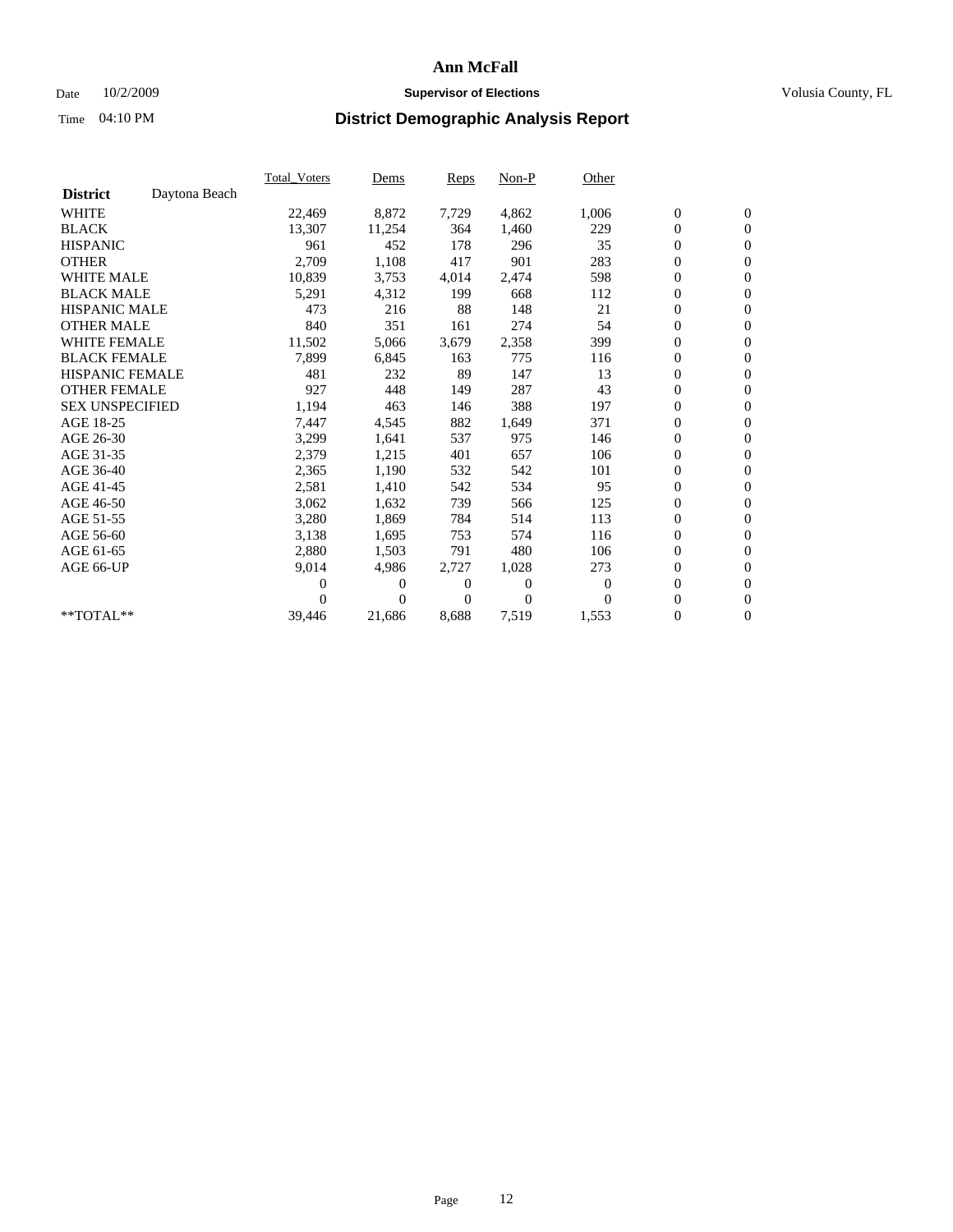### Date  $10/2/2009$  **Supervisor of Elections Supervisor of Elections** Volusia County, FL

|                        |                      | <b>Total_Voters</b> | Dems           | <b>Reps</b> | $Non-P$  | Other          |                  |                  |  |
|------------------------|----------------------|---------------------|----------------|-------------|----------|----------------|------------------|------------------|--|
| <b>District</b>        | Daytona Beach Shores |                     |                |             |          |                |                  |                  |  |
| WHITE                  |                      | 3,241               | 979            | 1,483       | 652      | 127            | $\boldsymbol{0}$ | $\boldsymbol{0}$ |  |
| <b>BLACK</b>           |                      | 32                  | 22             | 6           | 4        | $\Omega$       | $\overline{0}$   | $\Omega$         |  |
| <b>HISPANIC</b>        |                      | 57                  | 22             | 21          | 11       | 3              | 0                | $\Omega$         |  |
| <b>OTHER</b>           |                      | 164                 | 49             | 53          | 47       | 15             | 0                | $\Omega$         |  |
| <b>WHITE MALE</b>      |                      | 1,536               | 433            | 704         | 336      | 63             | 0                | $\Omega$         |  |
| <b>BLACK MALE</b>      |                      | 20                  | 14             | 3           | 3        | $\bf{0}$       | 0                | 0                |  |
| <b>HISPANIC MALE</b>   |                      | 25                  | 9              | 10          | 3        | 3              | 0                | 0                |  |
| <b>OTHER MALE</b>      |                      | 60                  | 21             | 20          | 18       |                | 0                | 0                |  |
| WHITE FEMALE           |                      | 1,676               | 535            | 768         | 312      | 61             | 0                | $\Omega$         |  |
| <b>BLACK FEMALE</b>    |                      | 12                  | 8              | 3           |          | $\overline{0}$ | 0                | $\Omega$         |  |
| <b>HISPANIC FEMALE</b> |                      | 31                  | 13             | 10          | 8        | 0              | 0                | 0                |  |
| <b>OTHER FEMALE</b>    |                      | 76                  | 22             | 27          | 21       | 6              | 0                | $\Omega$         |  |
| <b>SEX UNSPECIFIED</b> |                      | 58                  | 17             | 18          | 12       | 11             | 0                | $\Omega$         |  |
| AGE 18-25              |                      | 139                 | 47             | 40          | 42       | 10             | 0                | 0                |  |
| AGE 26-30              |                      | 91                  | 32             | 32          | 23       | 4              | 0                | $\Omega$         |  |
| AGE 31-35              |                      | 73                  | 32             | 19          | 17       | 5              | 0                | $\Omega$         |  |
| AGE 36-40              |                      | 89                  | 27             | 31          | 28       | 3              | 0                | 0                |  |
| AGE 41-45              |                      | 111                 | 21             | 42          | 40       | 8              | 0                | 0                |  |
| AGE 46-50              |                      | 172                 | 52             | 69          | 45       | 6              | 0                | $\Omega$         |  |
| AGE 51-55              |                      | 226                 | 62             | 98          | 55       | 11             | 0                | $\overline{0}$   |  |
| AGE 56-60              |                      | 304                 | 72             | 145         | 67       | 20             | 0                | 0                |  |
| AGE 61-65              |                      | 410                 | 124            | 187         | 79       | 20             | $\overline{0}$   | $\Omega$         |  |
| AGE 66-UP              |                      | 1,879               | 603            | 900         | 318      | 58             | 0                | 0                |  |
|                        |                      | 0                   | 0              | 0           | 0        | $\mathbf{0}$   | 0                | $\Omega$         |  |
|                        |                      | $\theta$            | $\overline{0}$ | $\Omega$    | $\Omega$ | $\Omega$       | 0                | $\Omega$         |  |
| **TOTAL**              |                      | 3,494               | 1,072          | 1,563       | 714      | 145            | 0                | $\overline{0}$   |  |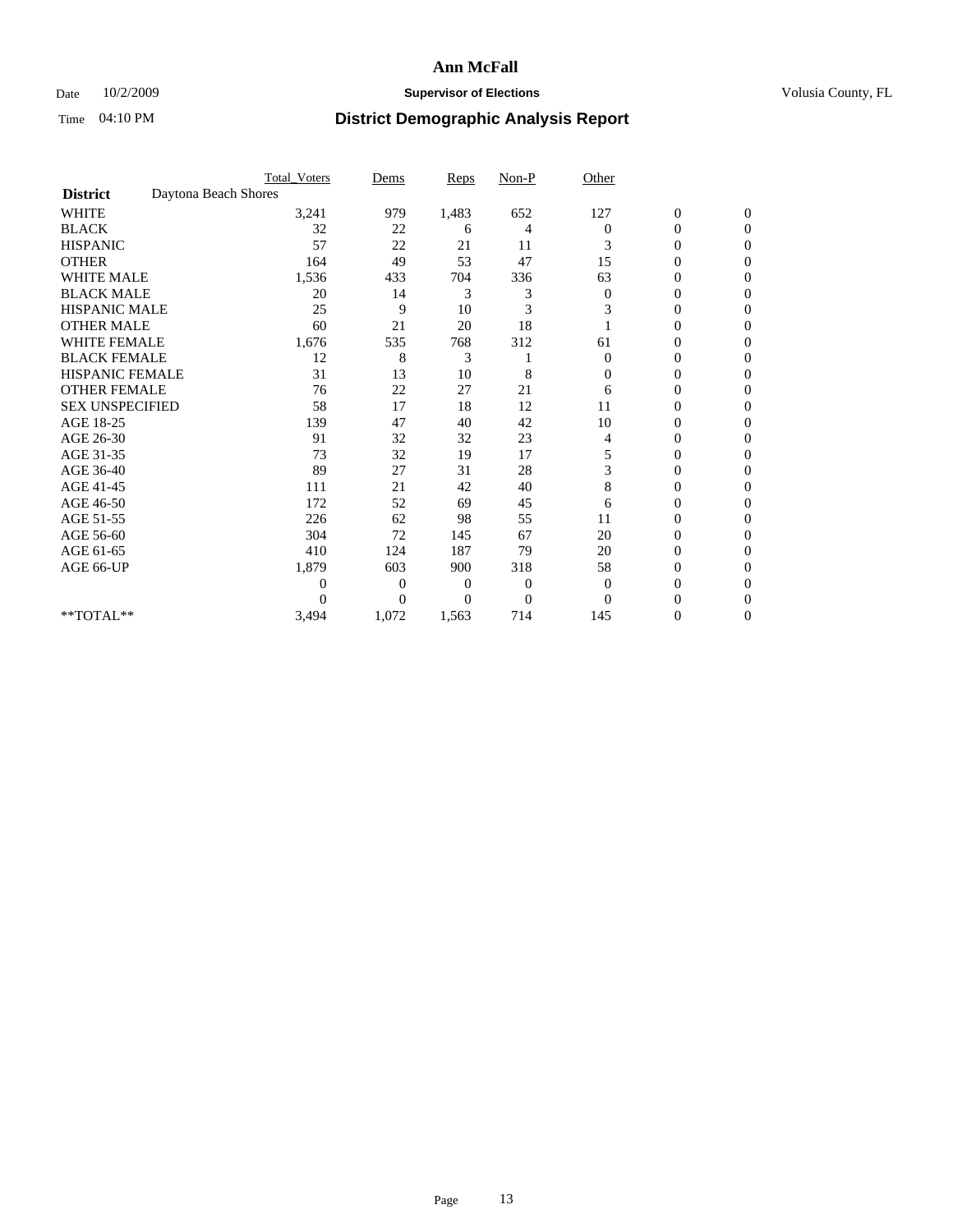### Date  $10/2/2009$  **Supervisor of Elections Supervisor of Elections** Volusia County, FL

|                        |        | <b>Total_Voters</b> | Dems     | Reps     | Non-P    | Other    |                  |                  |  |
|------------------------|--------|---------------------|----------|----------|----------|----------|------------------|------------------|--|
| <b>District</b>        | DeBary |                     |          |          |          |          |                  |                  |  |
| <b>WHITE</b>           |        | 11,932              | 3,531    | 5,514    | 2,331    | 556      | $\boldsymbol{0}$ | $\boldsymbol{0}$ |  |
| <b>BLACK</b>           |        | 415                 | 314      | 32       | 55       | 14       | 0                | $\mathbf{0}$     |  |
| <b>HISPANIC</b>        |        | 743                 | 316      | 188      | 208      | 31       | $\mathbf{0}$     | $\mathbf{0}$     |  |
| <b>OTHER</b>           |        | 688                 | 192      | 188      | 230      | 78       | 0                | $\mathbf{0}$     |  |
| <b>WHITE MALE</b>      |        | 5,607               | 1,420    | 2,736    | 1,158    | 293      | 0                | $\mathbf{0}$     |  |
| <b>BLACK MALE</b>      |        | 192                 | 139      | 12       | 35       | 6        | $\boldsymbol{0}$ | $\mathbf{0}$     |  |
| <b>HISPANIC MALE</b>   |        | 358                 | 135      | 96       | 109      | 18       | 0                | $\mathbf{0}$     |  |
| <b>OTHER MALE</b>      |        | 223                 | 65       | 61       | 84       | 13       | 0                | $\mathbf{0}$     |  |
| <b>WHITE FEMALE</b>    |        | 6,255               | 2,096    | 2,743    | 1,160    | 256      | $\overline{0}$   | $\mathbf{0}$     |  |
| <b>BLACK FEMALE</b>    |        | 217                 | 169      | 20       | 20       | 8        | $\boldsymbol{0}$ | $\mathbf{0}$     |  |
| <b>HISPANIC FEMALE</b> |        | 378                 | 177      | 92       | 96       | 13       | 0                | $\mathbf{0}$     |  |
| <b>OTHER FEMALE</b>    |        | 280                 | 90       | 83       | 86       | 21       | $\overline{0}$   | $\mathbf{0}$     |  |
| <b>SEX UNSPECIFIED</b> |        | 268                 | 62       | 79       | 76       | 51       | 0                | $\mathbf{0}$     |  |
| AGE 18-25              |        | 1,131               | 297      | 355      | 376      | 103      | 0                | $\mathbf{0}$     |  |
| AGE 26-30              |        | 738                 | 193      | 253      | 249      | 43       | $\overline{0}$   | $\mathbf{0}$     |  |
| AGE 31-35              |        | 797                 | 241      | 283      | 232      | 41       | 0                | $\mathbf{0}$     |  |
| AGE 36-40              |        | 1,008               | 250      | 419      | 280      | 59       | 0                | $\mathbf{0}$     |  |
| AGE 41-45              |        | 1,156               | 322      | 505      | 271      | 58       | $\overline{0}$   | $\mathbf{0}$     |  |
| AGE 46-50              |        | 1,307               | 368      | 610      | 257      | 72       | 0                | $\mathbf{0}$     |  |
| AGE 51-55              |        | 1,385               | 460      | 640      | 239      | 46       | $\boldsymbol{0}$ | $\mathbf{0}$     |  |
| AGE 56-60              |        | 1,337               | 482      | 591      | 220      | 44       | $\boldsymbol{0}$ | $\Omega$         |  |
| AGE 61-65              |        | 1,277               | 401      | 616      | 201      | 59       | $\overline{0}$   | $\mathbf{0}$     |  |
| AGE 66-UP              |        | 3,642               | 1,339    | 1,650    | 499      | 154      | 0                | $\mathbf{0}$     |  |
|                        |        | 0                   | 0        | 0        | 0        | $\theta$ | $\overline{0}$   | $\mathbf{0}$     |  |
|                        |        | 0                   | $\Omega$ | $\Omega$ | $\Omega$ | $\Omega$ | 0                | $\mathbf{0}$     |  |
| $*$ TOTAL $**$         |        | 13,778              | 4,353    | 5,922    | 2,824    | 679      | 0                | $\overline{0}$   |  |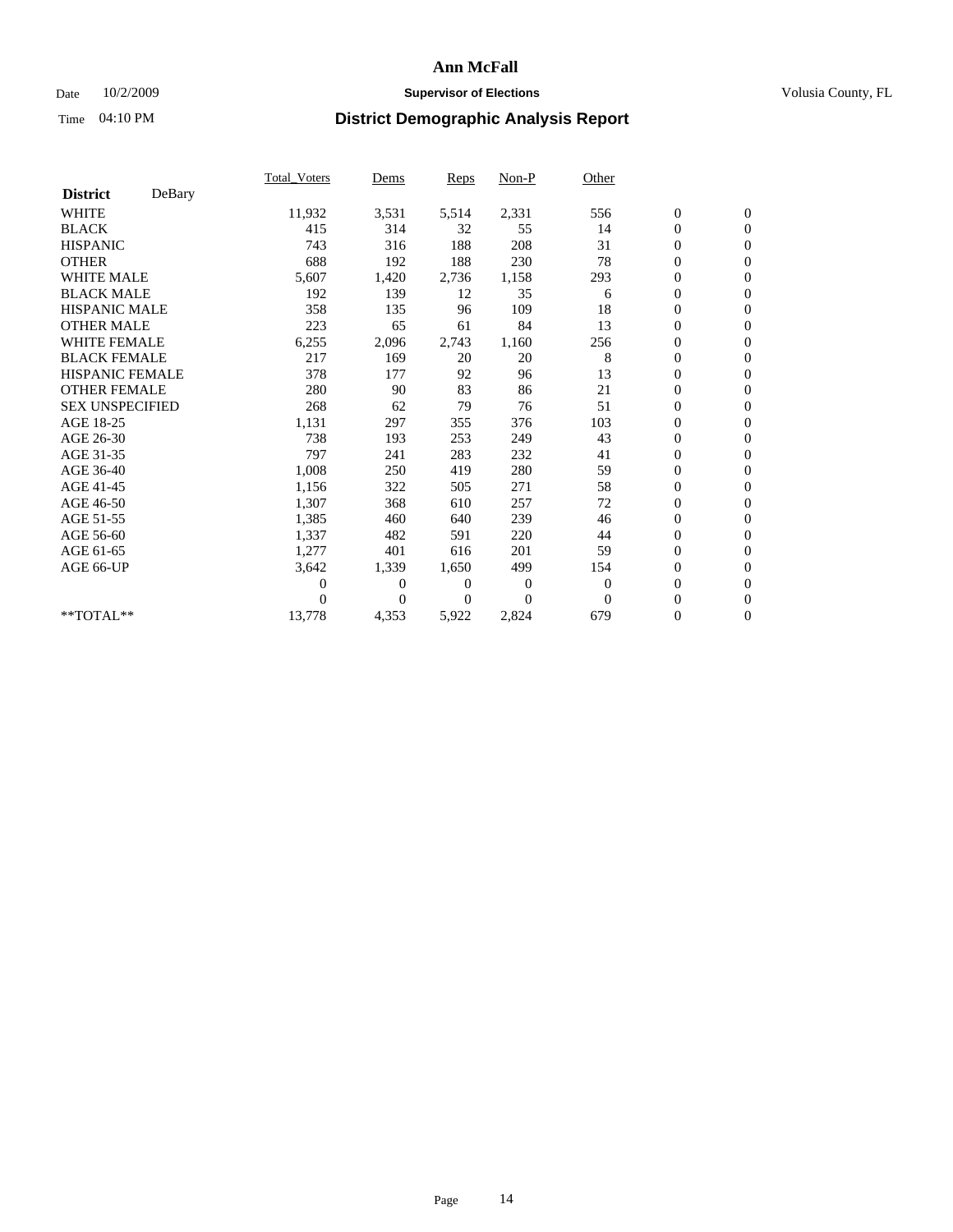### Date  $10/2/2009$  **Supervisor of Elections Supervisor of Elections** Volusia County, FL

|                        |        | Total Voters   | Dems           | <b>Reps</b>  | Non-P        | Other        |                  |                  |  |
|------------------------|--------|----------------|----------------|--------------|--------------|--------------|------------------|------------------|--|
| <b>District</b>        | DeLand |                |                |              |              |              |                  |                  |  |
| <b>WHITE</b>           |        | 11,887         | 4,345          | 4,782        | 2,133        | 627          | $\boldsymbol{0}$ | $\boldsymbol{0}$ |  |
| <b>BLACK</b>           |        | 2,440          | 2,028          | 78           | 277          | 57           | $\boldsymbol{0}$ | $\mathbf{0}$     |  |
| <b>HISPANIC</b>        |        | 855            | 395            | 146          | 261          | 53           | $\boldsymbol{0}$ | $\mathbf{0}$     |  |
| <b>OTHER</b>           |        | 873            | 322            | 178          | 258          | 115          | $\boldsymbol{0}$ | $\mathbf{0}$     |  |
| <b>WHITE MALE</b>      |        | 5,124          | 1,637          | 2,170        | 995          | 322          | $\boldsymbol{0}$ | $\mathbf{0}$     |  |
| <b>BLACK MALE</b>      |        | 940            | 750            | 36           | 119          | 35           | $\overline{0}$   | $\mathbf{0}$     |  |
| <b>HISPANIC MALE</b>   |        | 371            | 172            | 66           | 107          | 26           | $\boldsymbol{0}$ | $\mathbf{0}$     |  |
| <b>OTHER MALE</b>      |        | 257            | 101            | 74           | 56           | 26           | $\boldsymbol{0}$ | $\mathbf{0}$     |  |
| <b>WHITE FEMALE</b>    |        | 6,717          | 2,692          | 2,598        | 1,127        | 300          | $\boldsymbol{0}$ | $\mathbf{0}$     |  |
| <b>BLACK FEMALE</b>    |        | 1,479          | 1,261          | 42           | 155          | 21           | $\boldsymbol{0}$ | $\mathbf{0}$     |  |
| <b>HISPANIC FEMALE</b> |        | 480            | 223            | 79           | 152          | 26           | $\boldsymbol{0}$ | $\mathbf{0}$     |  |
| <b>OTHER FEMALE</b>    |        | 331            | 141            | 59           | 99           | 32           | $\mathbf{0}$     | $\mathbf{0}$     |  |
| <b>SEX UNSPECIFIED</b> |        | 356            | 113            | 60           | 119          | 64           | $\boldsymbol{0}$ | $\mathbf{0}$     |  |
| AGE 18-25              |        | 2,055          | 868            | 454          | 557          | 176          | $\boldsymbol{0}$ | $\mathbf{0}$     |  |
| AGE 26-30              |        | 1,128          | 477            | 274          | 321          | 56           | $\boldsymbol{0}$ | $\mathbf{0}$     |  |
| AGE 31-35              |        | 1,159          | 466            | 315          | 284          | 94           | $\boldsymbol{0}$ | $\mathbf{0}$     |  |
| AGE 36-40              |        | 1,199          | 498            | 385          | 264          | 52           | $\boldsymbol{0}$ | $\mathbf{0}$     |  |
| AGE 41-45              |        | 1,215          | 494            | 421          | 239          | 61           | $\boldsymbol{0}$ | $\mathbf{0}$     |  |
| AGE 46-50              |        | 1,253          | 530            | 446          | 214          | 63           | $\boldsymbol{0}$ | $\Omega$         |  |
| AGE 51-55              |        | 1,270          | 619            | 382          | 207          | 62           | $\boldsymbol{0}$ | $\mathbf{0}$     |  |
| AGE 56-60              |        | 1,173          | 583            | 376          | 164          | 50           | $\boldsymbol{0}$ | $\mathbf{0}$     |  |
| AGE 61-65              |        | 1,193          | 540            | 432          | 165          | 56           | $\overline{0}$   | $\mathbf{0}$     |  |
| AGE 66-UP              |        | 4,410          | 2,015          | 1,699        | 514          | 182          | $\boldsymbol{0}$ | $\mathbf{0}$     |  |
|                        |        | $\overline{0}$ | $\overline{0}$ | $\mathbf{0}$ | $\mathbf{0}$ | $\mathbf{0}$ | $\mathbf{0}$     | $\mathbf{0}$     |  |
|                        |        | $\Omega$       | $\overline{0}$ | $\mathbf{0}$ | $\mathbf{0}$ | $\mathbf{0}$ | $\boldsymbol{0}$ | $\mathbf{0}$     |  |
| **TOTAL**              |        | 16,055         | 7,090          | 5,184        | 2,929        | 852          | 0                | $\boldsymbol{0}$ |  |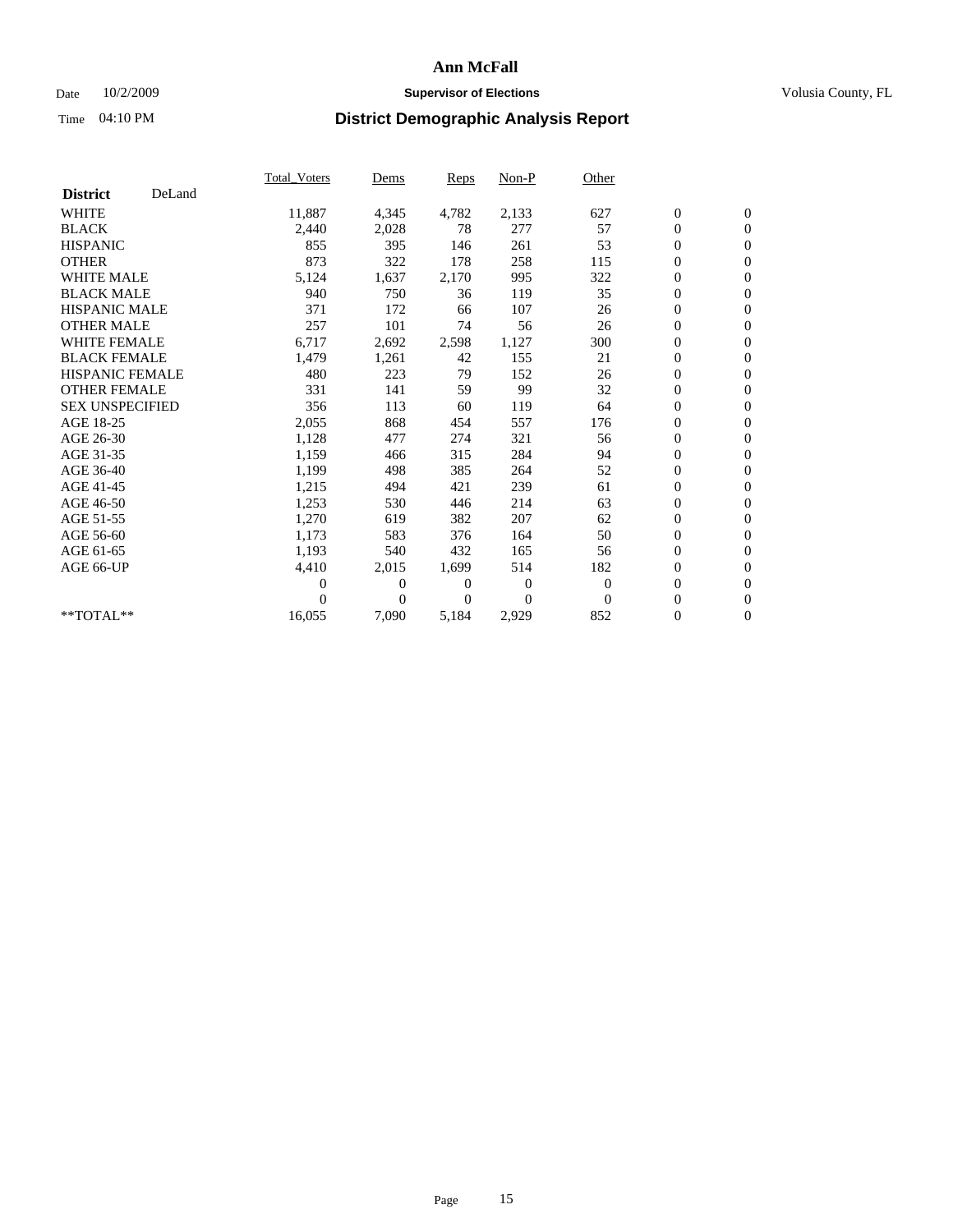### Date  $10/2/2009$  **Supervisor of Elections Supervisor of Elections** Volusia County, FL

|                        |         | <b>Total Voters</b> | Dems     | Reps   | $Non-P$  | Other            |                  |                  |  |
|------------------------|---------|---------------------|----------|--------|----------|------------------|------------------|------------------|--|
| <b>District</b>        | Deltona |                     |          |        |          |                  |                  |                  |  |
| <b>WHITE</b>           |         | 34,541              | 11,905   | 13,211 | 7,590    | 1,835            | $\boldsymbol{0}$ | $\boldsymbol{0}$ |  |
| <b>BLACK</b>           |         | 4,679               | 3,615    | 242    | 667      | 155              | 0                | $\mathbf{0}$     |  |
| <b>HISPANIC</b>        |         | 12,049              | 6.062    | 1,958  | 3.663    | 366              | 0                | $\mathbf{0}$     |  |
| <b>OTHER</b>           |         | 3,125               | 1,026    | 549    | 1,170    | 380              | 0                | $\mathbf{0}$     |  |
| <b>WHITE MALE</b>      |         | 16,068              | 4,999    | 6,458  | 3,661    | 950              | 0                | $\mathbf{0}$     |  |
| <b>BLACK MALE</b>      |         | 2,105               | 1,532    | 142    | 334      | 97               | 0                | $\mathbf{0}$     |  |
| <b>HISPANIC MALE</b>   |         | 5,633               | 2,727    | 975    | 1,744    | 187              | 0                | $\mathbf{0}$     |  |
| <b>OTHER MALE</b>      |         | 1,031               | 376      | 222    | 368      | 65               | 0                | $\mathbf{0}$     |  |
| <b>WHITE FEMALE</b>    |         | 18,282              | 6,839    | 6,684  | 3,882    | 877              | 0                | $\mathbf{0}$     |  |
| <b>BLACK FEMALE</b>    |         | 2,532               | 2,046    | 100    | 328      | 58               | 0                | $\mathbf{0}$     |  |
| HISPANIC FEMALE        |         | 6,324               | 3,286    | 974    | 1,891    | 173              | 0                | $\mathbf{0}$     |  |
| <b>OTHER FEMALE</b>    |         | 1,183               | 481      | 210    | 414      | 78               | 0                | $\mathbf{0}$     |  |
| <b>SEX UNSPECIFIED</b> |         | 1,236               | 322      | 195    | 468      | 251              | 0                | $\mathbf{0}$     |  |
| AGE 18-25              |         | 6,698               | 2,488    | 1,321  | 2,324    | 565              | 0                | $\mathbf{0}$     |  |
| AGE 26-30              |         | 4,520               | 1,652    | 1,014  | 1,558    | 296              | 0                | $\mathbf{0}$     |  |
| AGE 31-35              |         | 4,818               | 1,859    | 1,226  | 1,440    | 293              | $\boldsymbol{0}$ | $\boldsymbol{0}$ |  |
| AGE 36-40              |         | 4,932               | 1,834    | 1,490  | 1,337    | 271              | 0                | $\mathbf{0}$     |  |
| AGE 41-45              |         | 5,176               | 2,054    | 1,616  | 1,267    | 239              | 0                | $\mathbf{0}$     |  |
| AGE 46-50              |         | 5,676               | 2,225    | 1,940  | 1,285    | 226              | 0                | $\mathbf{0}$     |  |
| AGE 51-55              |         | 5,234               | 2,188    | 1,715  | 1,087    | 244              | 0                | $\mathbf{0}$     |  |
| AGE 56-60              |         | 4,251               | 1,906    | 1,332  | 842      | 171              | 0                | $\mathbf{0}$     |  |
| AGE 61-65              |         | 3,584               | 1,594    | 1,177  | 668      | 145              | $\overline{0}$   | $\mathbf{0}$     |  |
| AGE 66-UP              |         | 9,501               | 4,805    | 3,129  | 1,281    | 286              | 0                | $\boldsymbol{0}$ |  |
|                        |         | 0                   | 0        | 0      | $\theta$ | $\boldsymbol{0}$ | 0                | $\mathbf{0}$     |  |
|                        |         | 0                   | $\Omega$ | 0      | $\Omega$ | $\Omega$         | $\overline{0}$   | $\boldsymbol{0}$ |  |
| $*$ TOTAL $*$ *        |         | 54,394              | 22,608   | 15,960 | 13,090   | 2,736            | 0                | $\overline{0}$   |  |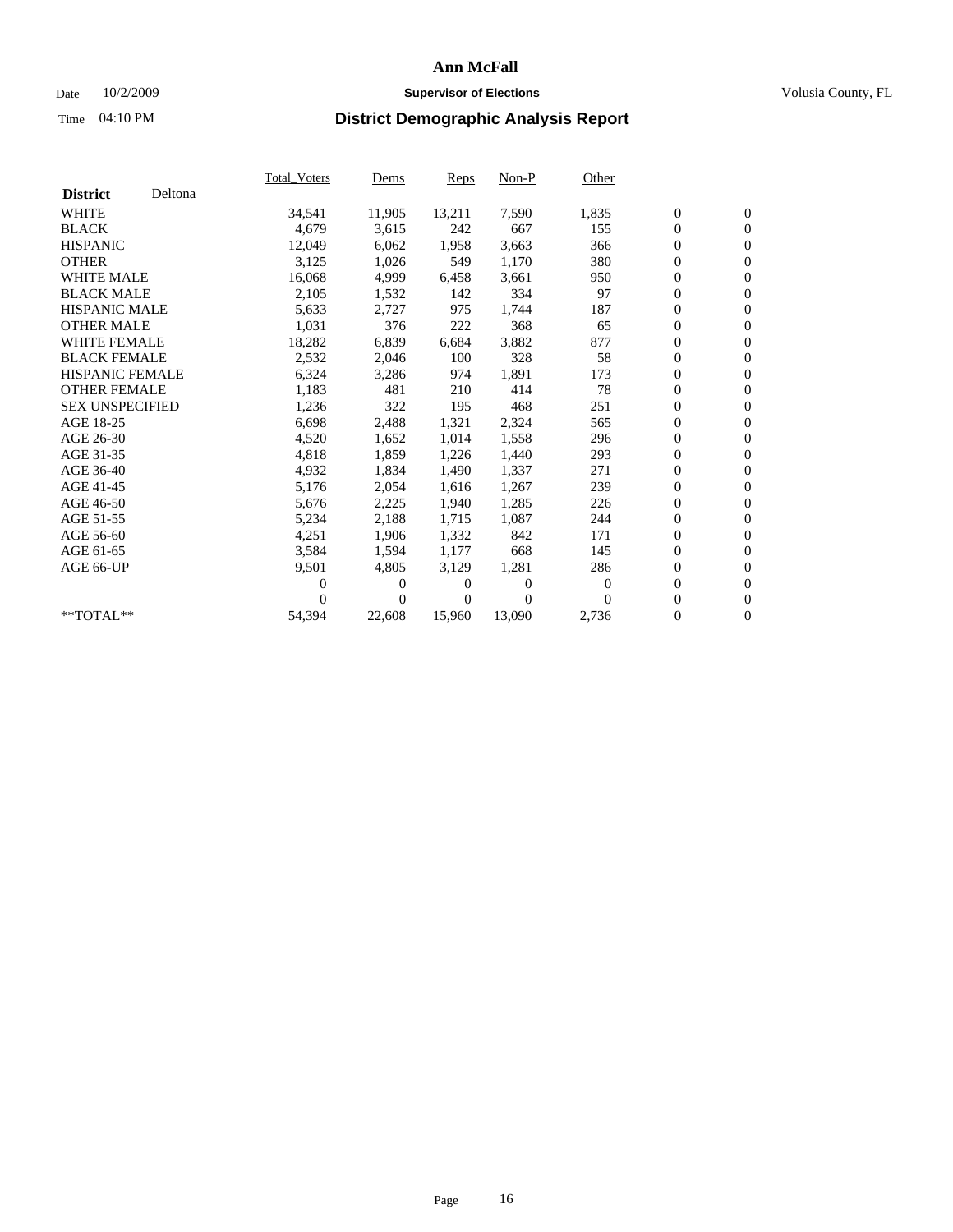### Date  $10/2/2009$  **Supervisor of Elections Supervisor of Elections** Volusia County, FL

|                        |           | <b>Total_Voters</b> | Dems           | Reps  | $Non-P$        | Other          |                  |                  |  |
|------------------------|-----------|---------------------|----------------|-------|----------------|----------------|------------------|------------------|--|
| <b>District</b>        | Edgewater |                     |                |       |                |                |                  |                  |  |
| <b>WHITE</b>           |           | 13,588              | 5,251          | 4,527 | 3,284          | 526            | $\boldsymbol{0}$ | $\boldsymbol{0}$ |  |
| <b>BLACK</b>           |           | 267                 | 201            | 10    | 48             | 8              | $\overline{0}$   | $\mathbf{0}$     |  |
| <b>HISPANIC</b>        |           | 175                 | 77             | 34    | 56             | 8              | 0                | $\Omega$         |  |
| <b>OTHER</b>           |           | 489                 | 143            | 92    | 185            | 69             | 0                | $\mathbf{0}$     |  |
| <b>WHITE MALE</b>      |           | 6,160               | 2,129          | 2,219 | 1,541          | 271            | 0                | $\mathbf{0}$     |  |
| <b>BLACK MALE</b>      |           | 133                 | 97             | 5     | 27             | $\overline{4}$ | $\overline{0}$   | $\mathbf{0}$     |  |
| <b>HISPANIC MALE</b>   |           | 78                  | 33             | 15    | 25             | 5              | 0                | $\Omega$         |  |
| <b>OTHER MALE</b>      |           | 150                 | 53             | 39    | 50             | 8              | 0                | $\mathbf{0}$     |  |
| <b>WHITE FEMALE</b>    |           | 7,344               | 3,091          | 2,275 | 1,725          | 253            | $\overline{0}$   | $\mathbf{0}$     |  |
| <b>BLACK FEMALE</b>    |           | 129                 | 101            | 5     | 20             | 3              | 0                | $\mathbf{0}$     |  |
| HISPANIC FEMALE        |           | 94                  | 43             | 19    | 29             | 3              | $\boldsymbol{0}$ | $\mathbf{0}$     |  |
| <b>OTHER FEMALE</b>    |           | 176                 | 64             | 38    | 65             | 9              | 0                | $\mathbf{0}$     |  |
| <b>SEX UNSPECIFIED</b> |           | 255                 | 61             | 48    | 91             | 55             | 0                | $\Omega$         |  |
| AGE 18-25              |           | 1,343               | 426            | 291   | 523            | 103            | $\overline{0}$   | $\mathbf{0}$     |  |
| AGE 26-30              |           | 903                 | 303            | 234   | 323            | 43             | $\overline{0}$   | $\Omega$         |  |
| AGE 31-35              |           | 948                 | 302            | 266   | 333            | 47             | 0                | $\mathbf{0}$     |  |
| AGE 36-40              |           | 1,053               | 337            | 311   | 359            | 46             | 0                | $\mathbf{0}$     |  |
| AGE 41-45              |           | 1,034               | 372            | 342   | 272            | 48             | 0                | $\Omega$         |  |
| AGE 46-50              |           | 1,364               | 509            | 471   | 330            | 54             | 0                | $\Omega$         |  |
| AGE 51-55              |           | 1,405               | 546            | 490   | 328            | 41             | $\boldsymbol{0}$ | $\mathbf{0}$     |  |
| AGE 56-60              |           | 1,333               | 570            | 430   | 285            | 48             | $\overline{0}$   | $\mathbf{0}$     |  |
| AGE 61-65              |           | 1,262               | 529            | 421   | 256            | 56             | 0                | $\mathbf{0}$     |  |
| AGE 66-UP              |           | 3,873               | 1,777          | 1,407 | 564            | 125            | $\boldsymbol{0}$ | $\mathbf{0}$     |  |
|                        |           | 0                   | $\overline{0}$ | 0     | $\overline{0}$ | $\theta$       | $\overline{0}$   | $\mathbf{0}$     |  |
|                        |           | 0                   | $\overline{0}$ | 0     | $\Omega$       | $\Omega$       | 0                | $\mathbf{0}$     |  |
| **TOTAL**              |           | 14,519              | 5,672          | 4,663 | 3,573          | 611            | 0                | $\boldsymbol{0}$ |  |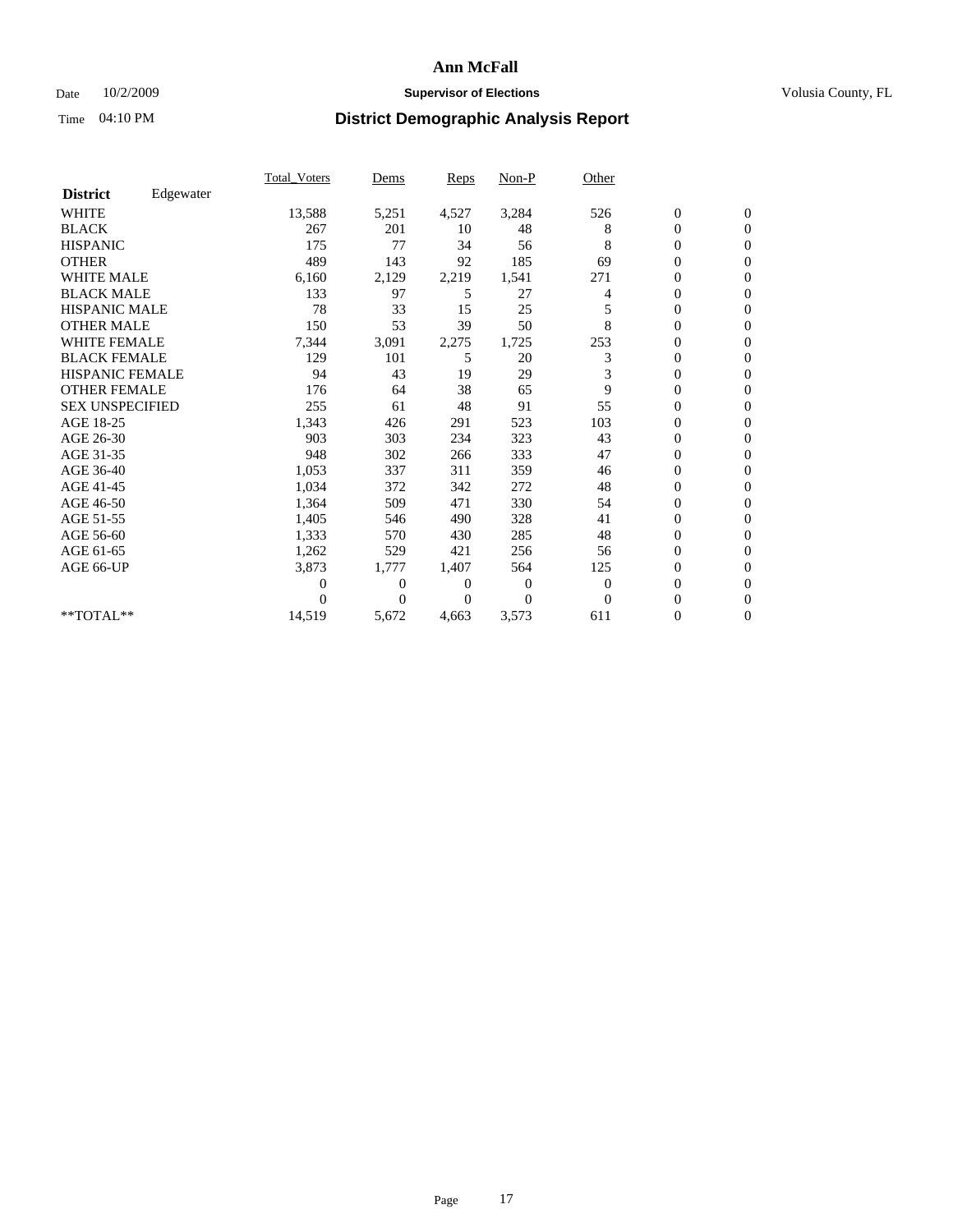### Date  $10/2/2009$  **Supervisor of Elections Supervisor of Elections** Volusia County, FL

|                        |            | <b>Total_Voters</b> | Dems           | Reps           | Non-P          | Other          |                  |                  |  |
|------------------------|------------|---------------------|----------------|----------------|----------------|----------------|------------------|------------------|--|
| <b>District</b>        | Holly Hill |                     |                |                |                |                |                  |                  |  |
| <b>WHITE</b>           |            | 5,935               | 2,542          | 1,771          | 1,337          | 285            | $\boldsymbol{0}$ | $\boldsymbol{0}$ |  |
| <b>BLACK</b>           |            | 799                 | 659            | 25             | 104            | 11             | $\boldsymbol{0}$ | $\mathbf{0}$     |  |
| <b>HISPANIC</b>        |            | 154                 | 82             | 23             | 42             |                | $\overline{0}$   | $\mathbf{0}$     |  |
| <b>OTHER</b>           |            | 361                 | 133            | 59             | 131            | 38             | 0                | $\mathbf{0}$     |  |
| <b>WHITE MALE</b>      |            | 2,667               | 1,011          | 874            | 651            | 131            | $\boldsymbol{0}$ | $\mathbf{0}$     |  |
| <b>BLACK MALE</b>      |            | 296                 | 236            | 10             | 43             |                | $\overline{0}$   | $\mathbf{0}$     |  |
| <b>HISPANIC MALE</b>   |            | 71                  | 33             | 15             | 20             | 3              | 0                | $\Omega$         |  |
| <b>OTHER MALE</b>      |            | 102                 | 34             | 22             | 36             | 10             | 0                | $\mathbf{0}$     |  |
| WHITE FEMALE           |            | 3,231               | 1,514          | 891            | 679            | 147            | $\overline{0}$   | $\mathbf{0}$     |  |
| <b>BLACK FEMALE</b>    |            | 500                 | 421            | 15             | 60             | 4              | 0                | $\mathbf{0}$     |  |
| HISPANIC FEMALE        |            | 83                  | 49             | 8              | 22             | 4              | $\boldsymbol{0}$ | $\mathbf{0}$     |  |
| <b>OTHER FEMALE</b>    |            | 142                 | 64             | 28             | 46             | $\overline{4}$ | $\overline{0}$   | $\mathbf{0}$     |  |
| <b>SEX UNSPECIFIED</b> |            | 157                 | 54             | 15             | 57             | 31             | 0                | $\Omega$         |  |
| AGE 18-25              |            | 808                 | 358            | 151            | 237            | 62             | $\overline{0}$   | $\mathbf{0}$     |  |
| AGE 26-30              |            | 537                 | 235            | 97             | 179            | 26             | $\boldsymbol{0}$ | $\Omega$         |  |
| AGE 31-35              |            | 476                 | 215            | 83             | 153            | 25             | $\boldsymbol{0}$ | $\mathbf{0}$     |  |
| AGE 36-40              |            | 494                 | 205            | 112            | 147            | 30             | $\boldsymbol{0}$ | $\mathbf{0}$     |  |
| AGE 41-45              |            | 611                 | 259            | 167            | 161            | 24             | $\boldsymbol{0}$ | $\mathbf{0}$     |  |
| AGE 46-50              |            | 740                 | 317            | 194            | 180            | 49             | 0                | $\Omega$         |  |
| AGE 51-55              |            | 631                 | 312            | 160            | 136            | 23             | $\boldsymbol{0}$ | $\mathbf{0}$     |  |
| AGE 56-60              |            | 657                 | 318            | 181            | 137            | 21             | $\overline{0}$   | $\mathbf{0}$     |  |
| AGE 61-65              |            | 496                 | 242            | 132            | 94             | 28             | 0                | $\mathbf{0}$     |  |
| AGE 66-UP              |            | 1,798               | 955            | 601            | 189            | 53             | $\boldsymbol{0}$ | $\mathbf{0}$     |  |
|                        |            | $\overline{0}$      | $\overline{0}$ | $\overline{0}$ | $\overline{0}$ | $\theta$       | $\overline{0}$   | $\mathbf{0}$     |  |
|                        |            | 0                   | $\overline{0}$ | $\overline{0}$ | $\theta$       | $\overline{0}$ | 0                | $\mathbf{0}$     |  |
| **TOTAL**              |            | 7,249               | 3,416          | 1,878          | 1,614          | 341            | 0                | $\boldsymbol{0}$ |  |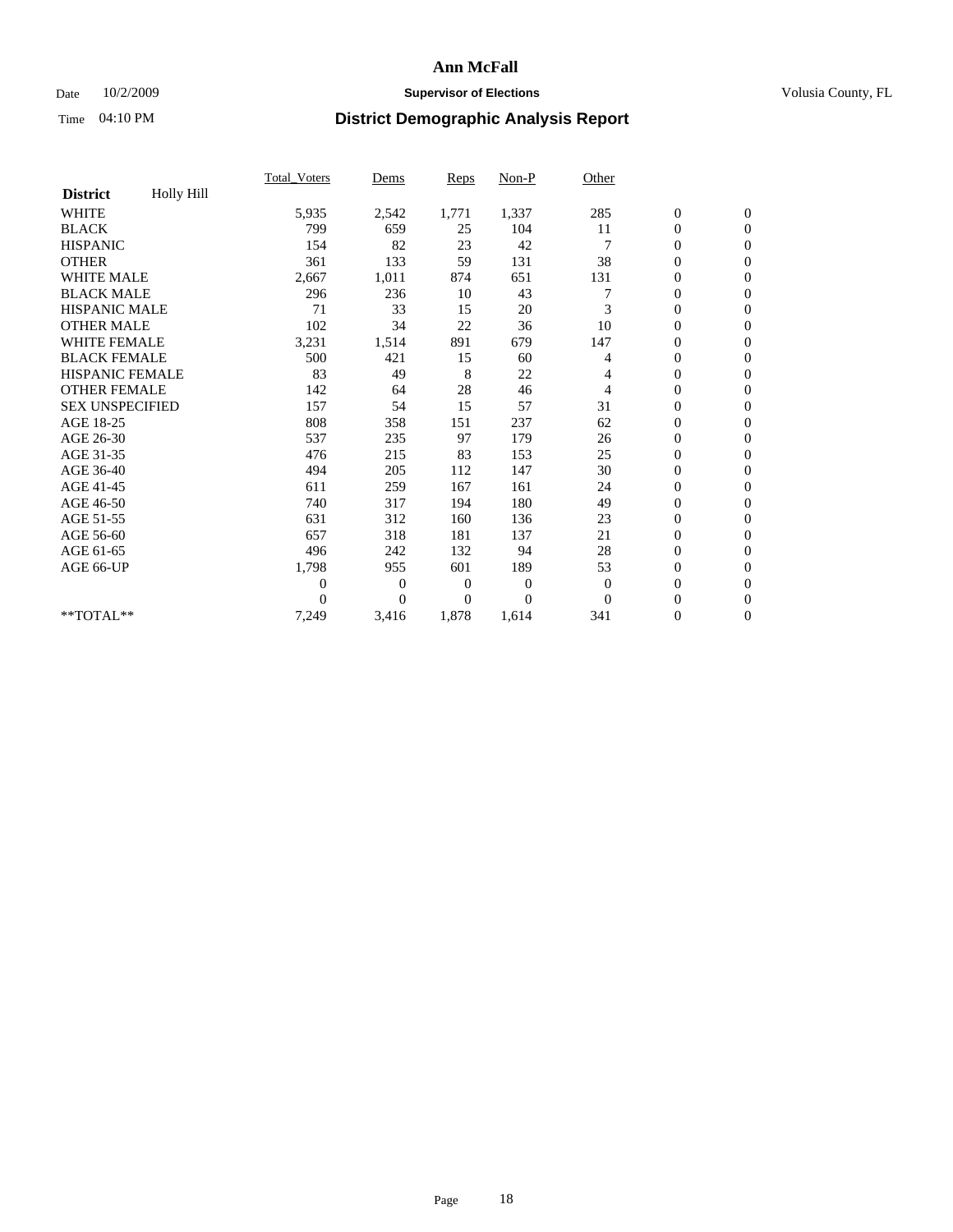### Date  $10/2/2009$  **Supervisor of Elections Supervisor of Elections** Volusia County, FL

|                        |            | Total Voters   | Dems           | <b>Reps</b>    | $Non-P$        | Other          |                  |              |  |
|------------------------|------------|----------------|----------------|----------------|----------------|----------------|------------------|--------------|--|
| <b>District</b>        | Lake Helen |                |                |                |                |                |                  |              |  |
| <b>WHITE</b>           |            | 1,596          | 650            | 563            | 309            | 74             | $\boldsymbol{0}$ | $\mathbf{0}$ |  |
| <b>BLACK</b>           |            | 190            | 166            | 7              | 14             | 3              | $\overline{0}$   | $\Omega$     |  |
| <b>HISPANIC</b>        |            | 32             | 14             | 9              | 4              | 5              | 0                | $\Omega$     |  |
| <b>OTHER</b>           |            | 65             | 21             | 14             | 21             | 9              | 0                | $\Omega$     |  |
| <b>WHITE MALE</b>      |            | 721            | 267            | 277            | 140            | 37             | 0                | $\Omega$     |  |
| <b>BLACK MALE</b>      |            | 82             | 70             | 3              |                | 2              | 0                | 0            |  |
| <b>HISPANIC MALE</b>   |            | 9              | $\overline{2}$ | 5              | $\overline{0}$ | $\overline{c}$ | 0                | 0            |  |
| <b>OTHER MALE</b>      |            | 19             | 8              | $\overline{2}$ | 6              | 3              | 0                | 0            |  |
| WHITE FEMALE           |            | 864            | 380            | 281            | 166            | 37             | 0                | $\Omega$     |  |
| <b>BLACK FEMALE</b>    |            | 108            | 96             | 4              | 7              |                | 0                | $\Omega$     |  |
| <b>HISPANIC FEMALE</b> |            | 23             | 12             | 4              | 4              | 3              | 0                | 0            |  |
| <b>OTHER FEMALE</b>    |            | 26             | 12             | 4              | 9              |                | 0                | $\Omega$     |  |
| <b>SEX UNSPECIFIED</b> |            | 31             | 4              | 13             | 9              | 5              | 0                | 0            |  |
| AGE 18-25              |            | 185            | 67             | 46             | 59             | 13             | 0                | 0            |  |
| AGE 26-30              |            | 103            | 40             | 25             | 31             |                | 0                | $\Omega$     |  |
| AGE 31-35              |            | 94             | 32             | 29             | 25             | 8              | 0                | $\Omega$     |  |
| AGE 36-40              |            | 132            | 53             | 32             | 34             | 13             | 0                | 0            |  |
| AGE 41-45              |            | 139            | 58             | 50             | 20             | 11             | 0                | 0            |  |
| AGE 46-50              |            | 211            | 83             | 78             | 41             | 9              | 0                | $\Omega$     |  |
| AGE 51-55              |            | 211            | 99             | 65             | 38             | 9              | 0                | $\Omega$     |  |
| AGE 56-60              |            | 190            | 98             | 59             | 27             | 6              | 0                | 0            |  |
| AGE 61-65              |            | 166            | 88             | 53             | 23             | $\overline{2}$ | $\overline{0}$   | 0            |  |
| AGE 66-UP              |            | 452            | 233            | 156            | 50             | 13             | 0                | 0            |  |
|                        |            | $\overline{0}$ | $\overline{0}$ | 0              | 0              | $\mathbf{0}$   | 0                | 0            |  |
|                        |            | $\Omega$       | $\overline{0}$ | $\Omega$       | $\Omega$       | $\Omega$       | 0                | $\Omega$     |  |
| **TOTAL**              |            | 1,883          | 851            | 593            | 348            | 91             | 0                | $\mathbf{0}$ |  |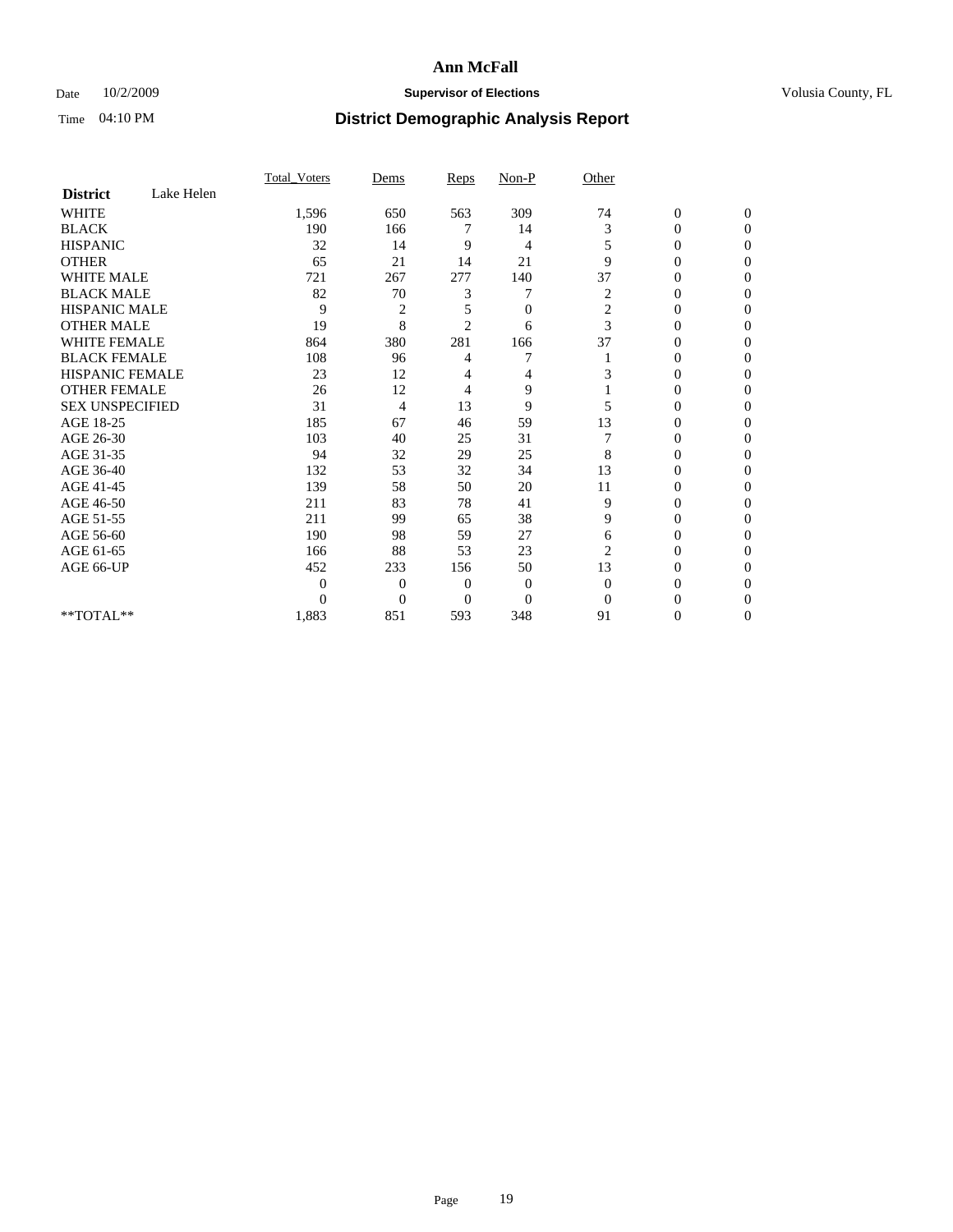### Date  $10/2/2009$  **Supervisor of Elections Supervisor of Elections** Volusia County, FL

|                        |                  | Total Voters | Dems     | <b>Reps</b> | Non-P        | Other        |                  |                  |  |
|------------------------|------------------|--------------|----------|-------------|--------------|--------------|------------------|------------------|--|
| <b>District</b>        | New Smyrna Beach |              |          |             |              |              |                  |                  |  |
| <b>WHITE</b>           |                  | 15,501       | 5,480    | 6,189       | 3,216        | 616          | $\boldsymbol{0}$ | $\boldsymbol{0}$ |  |
| <b>BLACK</b>           |                  | 783          | 660      | 27          | 84           | 12           | $\boldsymbol{0}$ | $\mathbf{0}$     |  |
| <b>HISPANIC</b>        |                  | 190          | 65       | 44          | 69           | 12           | $\overline{0}$   | $\mathbf{0}$     |  |
| <b>OTHER</b>           |                  | 607          | 149      | 118         | 221          | 119          | $\boldsymbol{0}$ | $\Omega$         |  |
| <b>WHITE MALE</b>      |                  | 7,092        | 2,198    | 2,943       | 1,622        | 329          | $\boldsymbol{0}$ | $\mathbf{0}$     |  |
| <b>BLACK MALE</b>      |                  | 334          | 261      | 12          | 52           | 9            | $\boldsymbol{0}$ | $\mathbf{0}$     |  |
| <b>HISPANIC MALE</b>   |                  | 90           | 23       | 19          | 42           | 6            | $\boldsymbol{0}$ | $\mathbf{0}$     |  |
| <b>OTHER MALE</b>      |                  | 172          | 47       | 46          | 69           | 10           | 0                | $\mathbf{0}$     |  |
| <b>WHITE FEMALE</b>    |                  | 8,301        | 3,241    | 3,209       | 1,565        | 286          | $\overline{0}$   | $\mathbf{0}$     |  |
| <b>BLACK FEMALE</b>    |                  | 444          | 394      | 15          | 32           | 3            | $\boldsymbol{0}$ | $\mathbf{0}$     |  |
| <b>HISPANIC FEMALE</b> |                  | 100          | 42       | 25          | 27           | 6            | $\boldsymbol{0}$ | $\mathbf{0}$     |  |
| <b>OTHER FEMALE</b>    |                  | 213          | 70       | 54          | 72           | 17           | $\mathbf{0}$     | $\mathbf{0}$     |  |
| <b>SEX UNSPECIFIED</b> |                  | 335          | 78       | 55          | 109          | 93           | $\boldsymbol{0}$ | $\mathbf{0}$     |  |
| AGE 18-25              |                  | 1,227        | 434      | 249         | 429          | 115          | $\overline{0}$   | $\mathbf{0}$     |  |
| AGE 26-30              |                  | 882          | 313      | 229         | 290          | 50           | $\overline{0}$   | $\mathbf{0}$     |  |
| AGE 31-35              |                  | 850          | 283      | 257         | 259          | 51           | $\boldsymbol{0}$ | $\mathbf{0}$     |  |
| AGE 36-40              |                  | 904          | 323      | 280         | 249          | 52           | 0                | $\mathbf{0}$     |  |
| AGE 41-45              |                  | 962          | 325      | 359         | 232          | 46           | $\overline{0}$   | $\mathbf{0}$     |  |
| AGE 46-50              |                  | 1,328        | 466      | 507         | 303          | 52           | $\boldsymbol{0}$ | $\mathbf{0}$     |  |
| AGE 51-55              |                  | 1,555        | 637      | 536         | 315          | 67           | $\boldsymbol{0}$ | $\mathbf{0}$     |  |
| AGE 56-60              |                  | 1,659        | 659      | 596         | 329          | 75           | $\overline{0}$   | $\Omega$         |  |
| AGE 61-65              |                  | 1,705        | 631      | 680         | 342          | 52           | $\overline{0}$   | $\mathbf{0}$     |  |
| AGE 66-UP              |                  | 6,009        | 2,283    | 2,685       | 842          | 199          | $\boldsymbol{0}$ | $\mathbf{0}$     |  |
|                        |                  | 0            | 0        | 0           | $\mathbf{0}$ | $\mathbf{0}$ | $\overline{0}$   | $\mathbf{0}$     |  |
|                        |                  | $\theta$     | $\theta$ | $\Omega$    | $\Omega$     | $\Omega$     | $\boldsymbol{0}$ | $\mathbf{0}$     |  |
| **TOTAL**              |                  | 17,081       | 6,354    | 6,378       | 3,590        | 759          | 0                | $\mathbf{0}$     |  |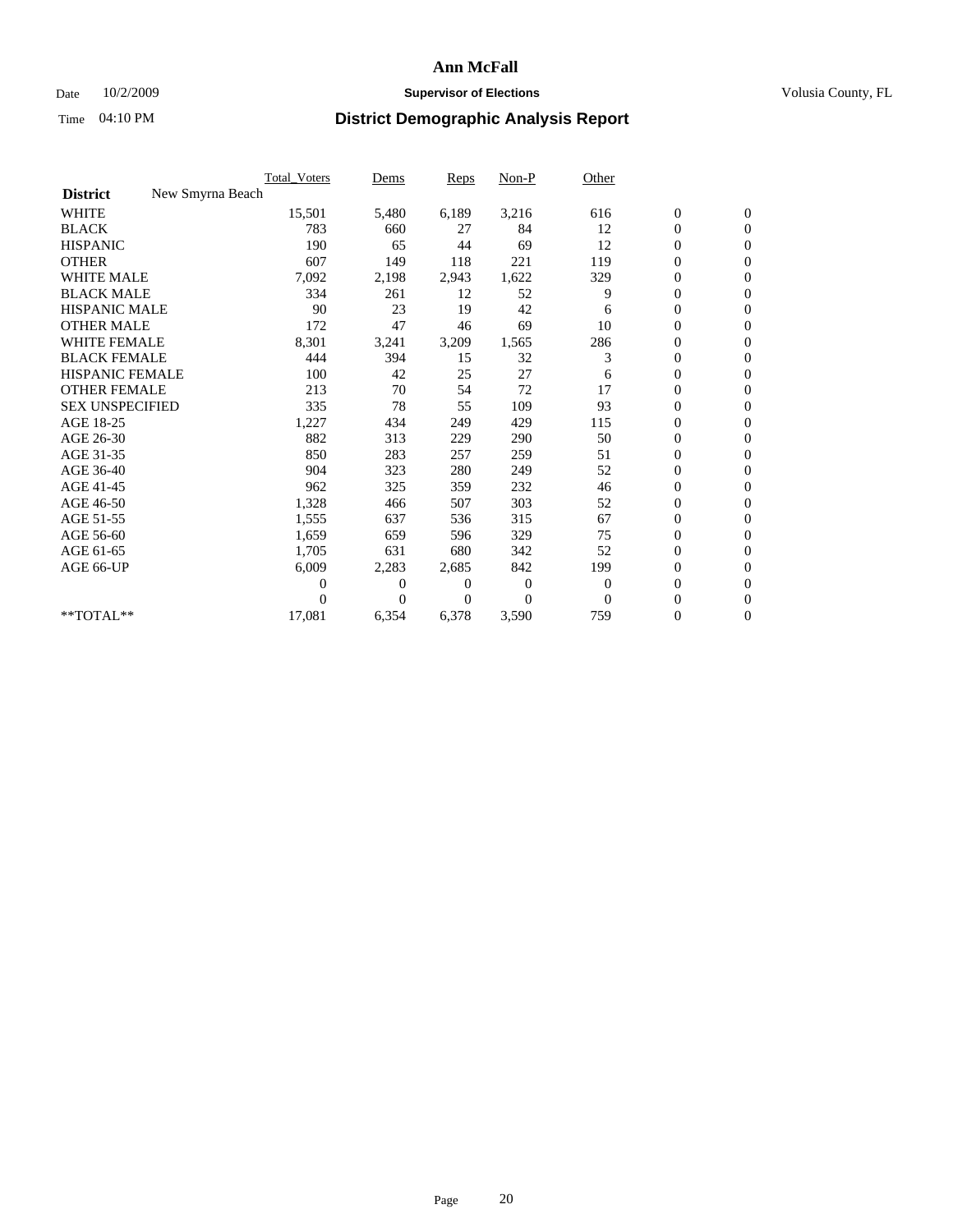### Date  $10/2/2009$  **Supervisor of Elections Supervisor of Elections** Volusia County, FL

|                        |          | <b>Total Voters</b> | Dems           | Reps           | Non-P          | Other          |                  |                  |
|------------------------|----------|---------------------|----------------|----------------|----------------|----------------|------------------|------------------|
| <b>District</b>        | Oak Hill |                     |                |                |                |                |                  |                  |
| <b>WHITE</b>           |          | 1,114               | 429            | 399            | 248            | 38             | $\boldsymbol{0}$ | $\boldsymbol{0}$ |
| <b>BLACK</b>           |          | 177                 | 155            | 5              | 15             | $\overline{c}$ | $\overline{0}$   | $\Omega$         |
| <b>HISPANIC</b>        |          | 3                   | $\overline{c}$ |                | $\mathbf{0}$   | $\Omega$       | $\mathbf{0}$     | $\Omega$         |
| <b>OTHER</b>           |          | 40                  | 11             | 6              | 14             | 9              | 0                | $\Omega$         |
| <b>WHITE MALE</b>      |          | 543                 | 186            | 206            | 127            | 24             | 0                | $\Omega$         |
| <b>BLACK MALE</b>      |          | 79                  | 67             | 3              | 7              | 2              | $\overline{0}$   | $\Omega$         |
| <b>HISPANIC MALE</b>   |          |                     | 0              |                | $\overline{0}$ | $\mathbf{0}$   | 0                | 0                |
| <b>OTHER MALE</b>      |          | 18                  | 4              | 4              | 9              |                | 0                | 0                |
| <b>WHITE FEMALE</b>    |          | 562                 | 242            | 187            | 119            | 14             | 0                | $\Omega$         |
| <b>BLACK FEMALE</b>    |          | 97                  | 88             |                | 8              | $\mathbf{0}$   | 0                | 0                |
| <b>HISPANIC FEMALE</b> |          | $\overline{2}$      | 2              | $\Omega$       | $\overline{0}$ | $\Omega$       | 0                | $\Omega$         |
| <b>OTHER FEMALE</b>    |          | 15                  | 6              | $\overline{c}$ | 4              | 3              | 0                | $\Omega$         |
| <b>SEX UNSPECIFIED</b> |          | 17                  | $\overline{2}$ | 7              | 3              | 5              | 0                | $\Omega$         |
| AGE 18-25              |          | 98                  | 44             | 17             | 28             | 9              | $\theta$         | $\Omega$         |
| AGE 26-30              |          | 70                  | 39             | 18             | 13             | $\overline{0}$ | 0                | 0                |
| AGE 31-35              |          | 59                  | 17             | 21             | 18             | 3              | 0                | 0                |
| AGE 36-40              |          | 69                  | 34             | 19             | 13             | 3              | 0                | $\Omega$         |
| AGE 41-45              |          | 107                 | 45             | 36             | 22             |                | 0                | 0                |
| AGE 46-50              |          | 112                 | 51             | 37             | 20             | 4              | $\overline{0}$   | $\Omega$         |
| AGE 51-55              |          | 157                 | 73             | 41             | 37             | 6              | 0                | $\Omega$         |
| AGE 56-60              |          | 122                 | 56             | 35             | 25             | 6              | 0                | 0                |
| AGE 61-65              |          | 156                 | 67             | 44             | 37             | 8              | 0                | $\Omega$         |
| AGE 66-UP              |          | 384                 | 171            | 143            | 64             | 6              | $\overline{0}$   | $\Omega$         |
|                        |          | $\theta$            | $\overline{0}$ | $\mathbf{0}$   | $\mathbf{0}$   | $\Omega$       | 0                | 0                |
|                        |          | $\theta$            | $\overline{0}$ | $\Omega$       | $\overline{0}$ | $\Omega$       | 0                | $\Omega$         |
| **TOTAL**              |          | 1,334               | 597            | 411            | 277            | 49             | 0                | $\overline{0}$   |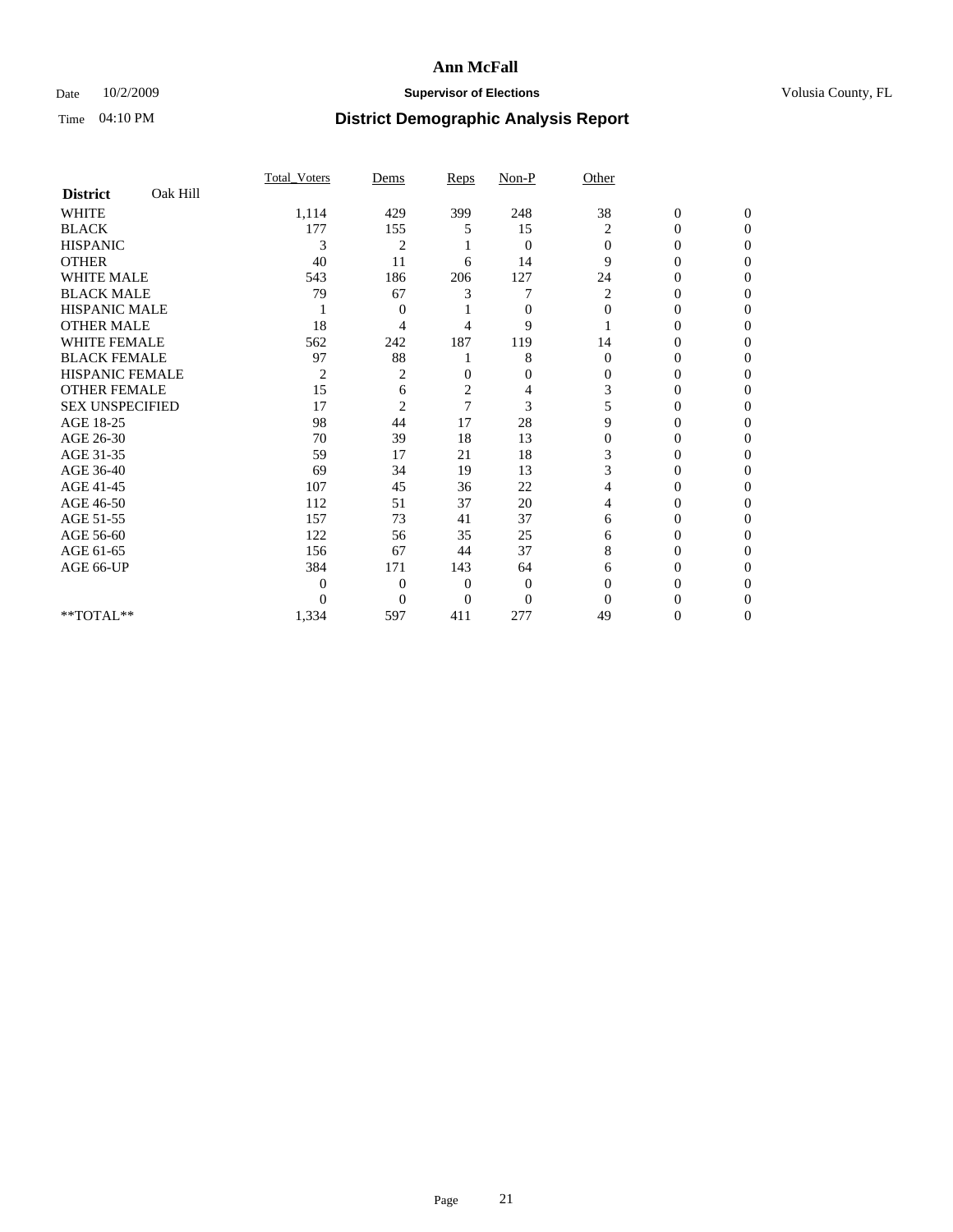### Date  $10/2/2009$  **Supervisor of Elections Supervisor of Elections** Volusia County, FL

|                        |             | Total Voters     | Dems           | <b>Reps</b> | $Non-P$      | Other    |                  |                  |  |
|------------------------|-------------|------------------|----------------|-------------|--------------|----------|------------------|------------------|--|
| <b>District</b>        | Orange City |                  |                |             |              |          |                  |                  |  |
| <b>WHITE</b>           |             | 4,818            | 1,713          | 1,975       | 891          | 239      | $\boldsymbol{0}$ | $\boldsymbol{0}$ |  |
| <b>BLACK</b>           |             | 299              | 239            | 12          | 39           | 9        | $\boldsymbol{0}$ | $\mathbf{0}$     |  |
| <b>HISPANIC</b>        |             | 567              | 276            | 89          | 184          | 18       | $\overline{0}$   | $\mathbf{0}$     |  |
| <b>OTHER</b>           |             | 265              | 98             | 63          | 82           | 22       | $\boldsymbol{0}$ | $\mathbf{0}$     |  |
| <b>WHITE MALE</b>      |             | 2,069            | 657            | 883         | 398          | 131      | $\boldsymbol{0}$ | $\mathbf{0}$     |  |
| <b>BLACK MALE</b>      |             | 110              | 76             | 7           | 22           | 5        | $\boldsymbol{0}$ | $\mathbf{0}$     |  |
| <b>HISPANIC MALE</b>   |             | 244              | 118            | 45          | 74           | 7        | $\overline{0}$   | $\mathbf{0}$     |  |
| <b>OTHER MALE</b>      |             | 89               | 35             | 25          | 26           | 3        | $\boldsymbol{0}$ | $\mathbf{0}$     |  |
| <b>WHITE FEMALE</b>    |             | 2,725            | 1,047          | 1,084       | 487          | 107      | $\overline{0}$   | $\mathbf{0}$     |  |
| <b>BLACK FEMALE</b>    |             | 187              | 161            | 5           | 17           | 4        | $\boldsymbol{0}$ | $\mathbf{0}$     |  |
| <b>HISPANIC FEMALE</b> |             | 322              | 158            | 43          | 110          | 11       | $\boldsymbol{0}$ | $\mathbf{0}$     |  |
| <b>OTHER FEMALE</b>    |             | 101              | 43             | 24          | 26           | 8        | $\mathbf{0}$     | $\mathbf{0}$     |  |
| <b>SEX UNSPECIFIED</b> |             | 102              | 31             | 23          | 36           | 12       | $\boldsymbol{0}$ | $\mathbf{0}$     |  |
| AGE 18-25              |             | 522              | 189            | 129         | 160          | 44       | $\overline{0}$   | $\mathbf{0}$     |  |
| AGE 26-30              |             | 438              | 140            | 135         | 131          | 32       | $\overline{0}$   | $\mathbf{0}$     |  |
| AGE 31-35              |             | 360              | 126            | 108         | 103          | 23       | $\boldsymbol{0}$ | $\mathbf{0}$     |  |
| AGE 36-40              |             | 350              | 135            | 101         | 100          | 14       | $\boldsymbol{0}$ | $\mathbf{0}$     |  |
| AGE 41-45              |             | 390              | 148            | 125         | 103          | 14       | $\overline{0}$   | $\mathbf{0}$     |  |
| AGE 46-50              |             | 424              | 160            | 148         | 93           | 23       | $\boldsymbol{0}$ | $\mathbf{0}$     |  |
| AGE 51-55              |             | 443              | 190            | 155         | 85           | 13       | $\boldsymbol{0}$ | $\mathbf{0}$     |  |
| AGE 56-60              |             | 426              | 179            | 139         | 85           | 23       | $\overline{0}$   | $\Omega$         |  |
| AGE 61-65              |             | 439              | 187            | 158         | 70           | 24       | $\mathbf{0}$     | $\mathbf{0}$     |  |
| AGE 66-UP              |             | 2,157            | 872            | 941         | 266          | 78       | $\boldsymbol{0}$ | $\mathbf{0}$     |  |
|                        |             | $\boldsymbol{0}$ | $\overline{0}$ | 0           | $\mathbf{0}$ | $\theta$ | $\overline{0}$   | $\mathbf{0}$     |  |
|                        |             | $\theta$         | $\theta$       | $\Omega$    | $\theta$     | $\Omega$ | $\boldsymbol{0}$ | $\mathbf{0}$     |  |
| **TOTAL**              |             | 5,949            | 2,326          | 2,139       | 1,196        | 288      | $\overline{0}$   | $\mathbf{0}$     |  |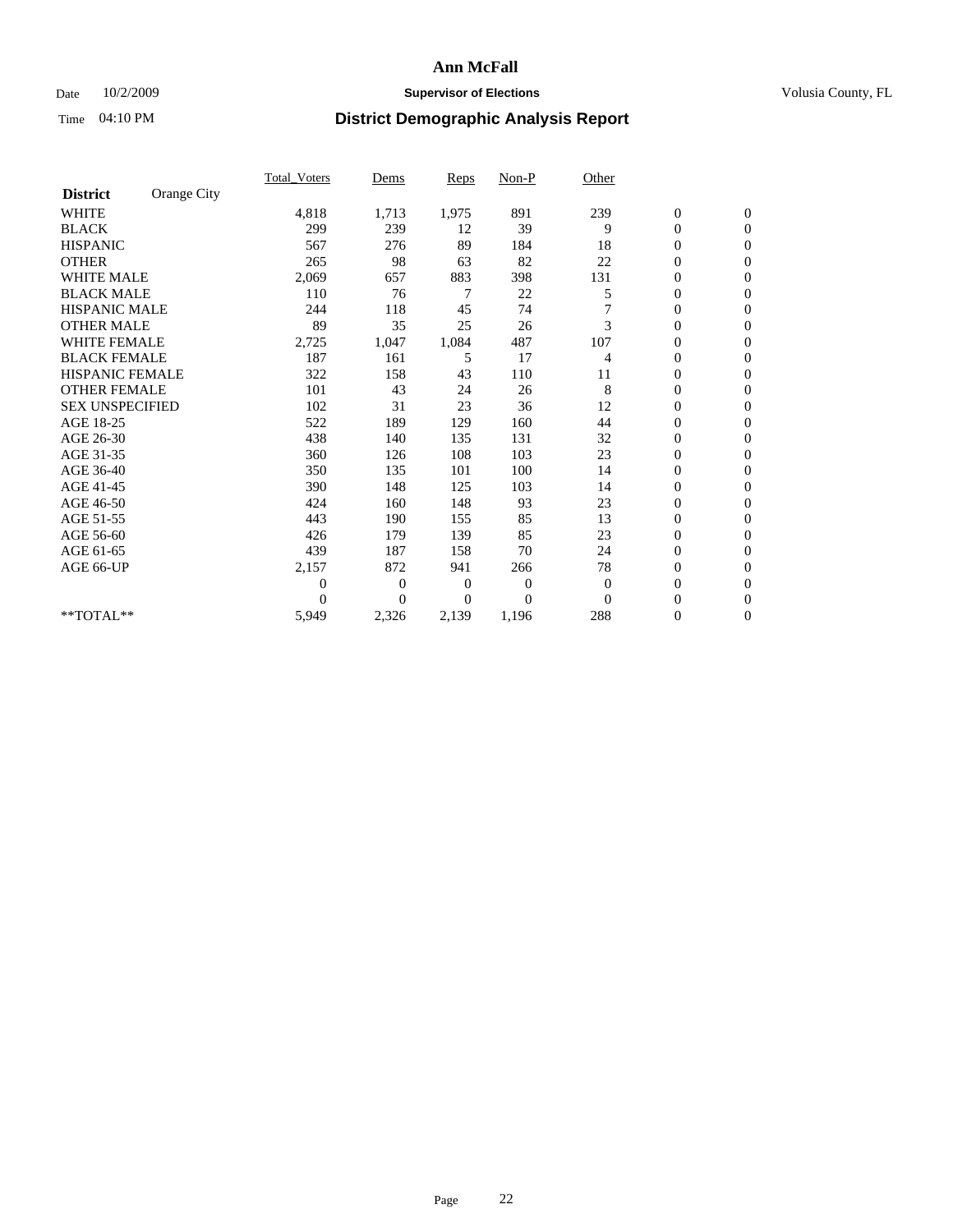### Date  $10/2/2009$  **Supervisor of Elections Supervisor of Elections** Volusia County, FL

|                        |              | <b>Total Voters</b> | Dems           | Reps   | Non-P    | Other    |                  |                  |  |
|------------------------|--------------|---------------------|----------------|--------|----------|----------|------------------|------------------|--|
| <b>District</b>        | Ormond Beach |                     |                |        |          |          |                  |                  |  |
| <b>WHITE</b>           |              | 25,892              | 9,408          | 10,814 | 4,781    | 889      | $\boldsymbol{0}$ | $\boldsymbol{0}$ |  |
| <b>BLACK</b>           |              | 798                 | 603            | 56     | 112      | 27       | 0                | $\mathbf{0}$     |  |
| <b>HISPANIC</b>        |              | 453                 | 194            | 124    | 122      | 13       | $\boldsymbol{0}$ | $\mathbf{0}$     |  |
| <b>OTHER</b>           |              | 1,476               | 504            | 380    | 464      | 128      | 0                | $\mathbf{0}$     |  |
| <b>WHITE MALE</b>      |              | 11,647              | 3,793          | 5,088  | 2,300    | 466      | 0                | $\mathbf{0}$     |  |
| <b>BLACK MALE</b>      |              | 364                 | 265            | 28     | 56       | 15       | $\overline{0}$   | $\mathbf{0}$     |  |
| <b>HISPANIC MALE</b>   |              | 191                 | 65             | 62     | 56       | 8        | 0                | $\mathbf{0}$     |  |
| <b>OTHER MALE</b>      |              | 526                 | 167            | 153    | 186      | 20       | 0                | $\mathbf{0}$     |  |
| <b>WHITE FEMALE</b>    |              | 14,103              | 5,572          | 5,678  | 2,438    | 415      | 0                | $\mathbf{0}$     |  |
| <b>BLACK FEMALE</b>    |              | 428                 | 333            | 28     | 56       | 11       | 0                | $\mathbf{0}$     |  |
| <b>HISPANIC FEMALE</b> |              | 255                 | 126            | 58     | 66       | 5        | $\boldsymbol{0}$ | $\mathbf{0}$     |  |
| <b>OTHER FEMALE</b>    |              | 599                 | 244            | 171    | 161      | 23       | 0                | $\mathbf{0}$     |  |
| <b>SEX UNSPECIFIED</b> |              | 506                 | 144            | 108    | 160      | 94       | 0                | $\mathbf{0}$     |  |
| AGE 18-25              |              | 2,377               | 847            | 725    | 659      | 146      | 0                | $\mathbf{0}$     |  |
| AGE 26-30              |              | 1,354               | 468            | 428    | 389      | 69       | $\boldsymbol{0}$ | $\mathbf{0}$     |  |
| AGE 31-35              |              | 1,370               | 445            | 439    | 409      | 77       | 0                | $\mathbf{0}$     |  |
| AGE 36-40              |              | 1,740               | 539            | 705    | 419      | 77       | 0                | $\mathbf{0}$     |  |
| AGE 41-45              |              | 2,182               | 666            | 958    | 473      | 85       | $\boldsymbol{0}$ | $\mathbf{0}$     |  |
| AGE 46-50              |              | 2,546               | 869            | 1,116  | 493      | 68       | 0                | $\mathbf{0}$     |  |
| AGE 51-55              |              | 2,748               | 1,032          | 1,147  | 489      | 80       | $\boldsymbol{0}$ | $\mathbf{0}$     |  |
| AGE 56-60              |              | 2,731               | 1,113          | 1,028  | 507      | 83       | 0                | $\mathbf{0}$     |  |
| AGE 61-65              |              | 2,653               | 1,045          | 1.081  | 437      | 90       | 0                | $\mathbf{0}$     |  |
| AGE 66-UP              |              | 8,918               | 3,685          | 3,747  | 1,204    | 282      | 0                | $\mathbf{0}$     |  |
|                        |              | 0                   | 0              | 0      | $\theta$ | $\theta$ | $\overline{0}$   | $\mathbf{0}$     |  |
|                        |              | 0                   | $\overline{0}$ | 0      | $\Omega$ | $\Omega$ | 0                | $\mathbf{0}$     |  |
| **TOTAL**              |              | 28,619              | 10,709         | 11,374 | 5,479    | 1,057    | 0                | $\boldsymbol{0}$ |  |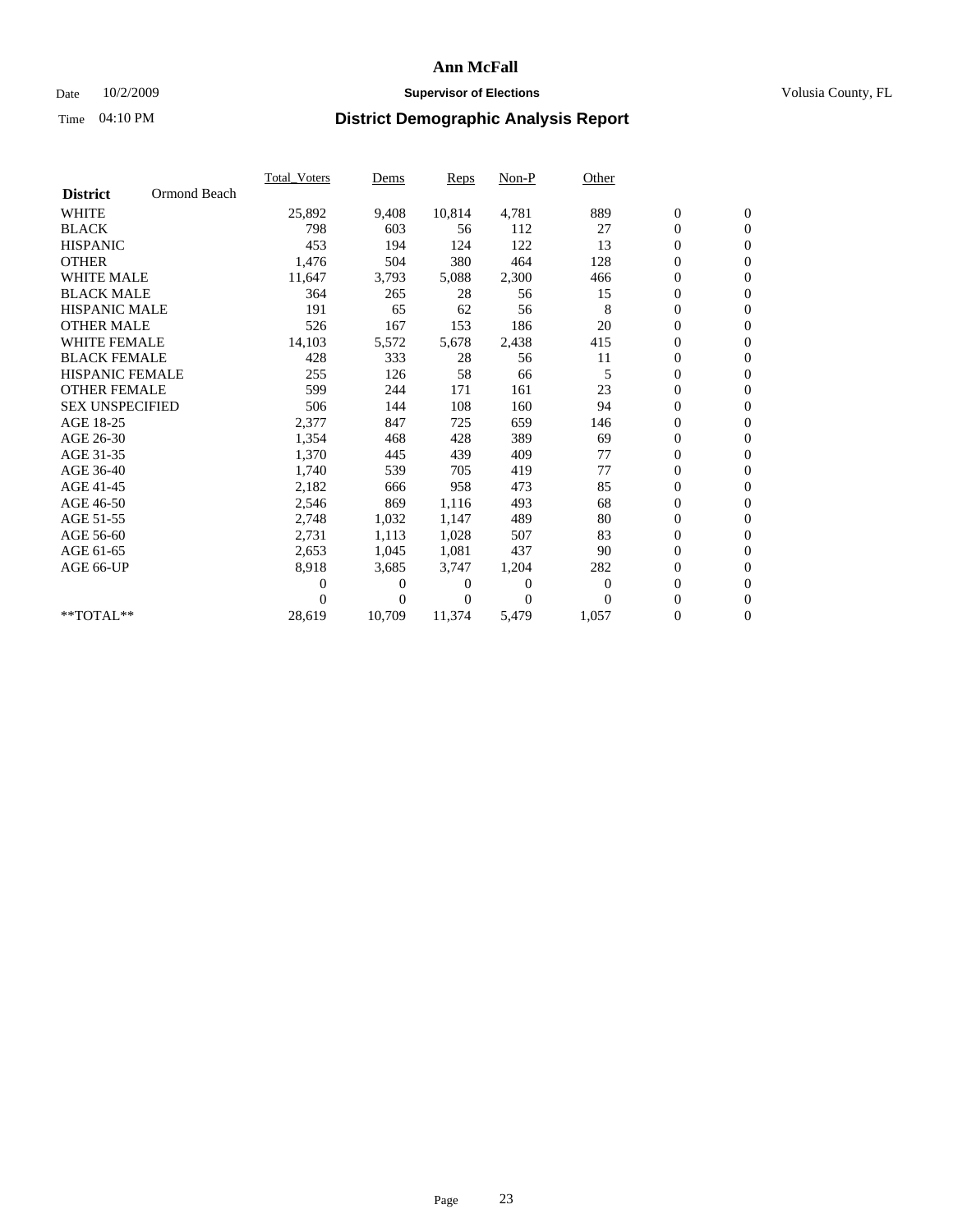### Date  $10/2/2009$  **Supervisor of Elections Supervisor of Elections** Volusia County, FL

|                        |         | Total Voters   | Dems           | Reps           | $Non-P$        | Other          |                  |              |  |
|------------------------|---------|----------------|----------------|----------------|----------------|----------------|------------------|--------------|--|
| <b>District</b>        | Pierson |                |                |                |                |                |                  |              |  |
| <b>WHITE</b>           |         | 553            | 230            | 222            | 83             | 18             | $\boldsymbol{0}$ | $\mathbf{0}$ |  |
| <b>BLACK</b>           |         | 56             | 48             | 4              | 3              |                | $\mathbf{0}$     | $\Omega$     |  |
| <b>HISPANIC</b>        |         | 86             | 36             | 6              | 41             | 3              | 0                | $\Omega$     |  |
| <b>OTHER</b>           |         | 27             | 5              | $\overline{2}$ | 19             |                | 0                | 0            |  |
| <b>WHITE MALE</b>      |         | 265            | 103            | 115            | 34             | 13             | $\theta$         | 0            |  |
| <b>BLACK MALE</b>      |         | 25             | 22             | $\overline{c}$ | 1              | $\Omega$       | 0                | $\Omega$     |  |
| HISPANIC MALE          |         | 41             | 22             | $\overline{c}$ | 16             |                | 0                | $\Omega$     |  |
| <b>OTHER MALE</b>      |         | 11             | $\overline{2}$ | $\overline{2}$ | 7              | 0              | 0                | 0            |  |
| <b>WHITE FEMALE</b>    |         | 286            | 127            | 106            | 48             | 5              | 0                | $\Omega$     |  |
| <b>BLACK FEMALE</b>    |         | 31             | 26             | 2              | $\overline{c}$ |                | $\overline{0}$   | 0            |  |
| <b>HISPANIC FEMALE</b> |         | 43             | 14             | 4              | 23             | 2              | 0                | 0            |  |
| <b>OTHER FEMALE</b>    |         | 5              | 3              | 0              | $\overline{c}$ | $\Omega$       | 0                | 0            |  |
| <b>SEX UNSPECIFIED</b> |         | 15             | $\overline{0}$ |                | 13             |                | 0                | 0            |  |
| AGE 18-25              |         | 95             | 26             | 24             | 41             | 4              | 0                | $\Omega$     |  |
| AGE 26-30              |         | 59             | 23             | 12             | 24             | $\Omega$       | 0                | 0            |  |
| AGE 31-35              |         | 57             | 18             | 19             | 16             | 4              | 0                | 0            |  |
| AGE 36-40              |         | 45             | 18             | 16             | 9              | $\overline{c}$ | 0                | 0            |  |
| AGE 41-45              |         | 47             | 17             | 16             | 12             | 2              | 0                | $\Omega$     |  |
| AGE 46-50              |         | 67             | 33             | 20             | 11             | 3              | 0                | $\Omega$     |  |
| AGE 51-55              |         | 83             | 37             | 33             | 10             | 3              | 0                | 0            |  |
| AGE 56-60              |         | 66             | 33             | 27             | 6              | $\Omega$       | 0                | 0            |  |
| AGE 61-65              |         | 53             | 31             | 15             | 6              |                | 0                | 0            |  |
| AGE 66-UP              |         | 150            | 83             | 52             | 11             |                | 0                | 0            |  |
|                        |         | $\theta$       | $\overline{0}$ | $\mathbf{0}$   | $\overline{0}$ | $\Omega$       | 0                | 0            |  |
|                        |         | $\overline{0}$ | $\overline{0}$ | $\Omega$       | $\theta$       | $\Omega$       |                  | 0            |  |
| **TOTAL**              |         | 722            | 319            | 234            | 146            | 23             | 0                | 0            |  |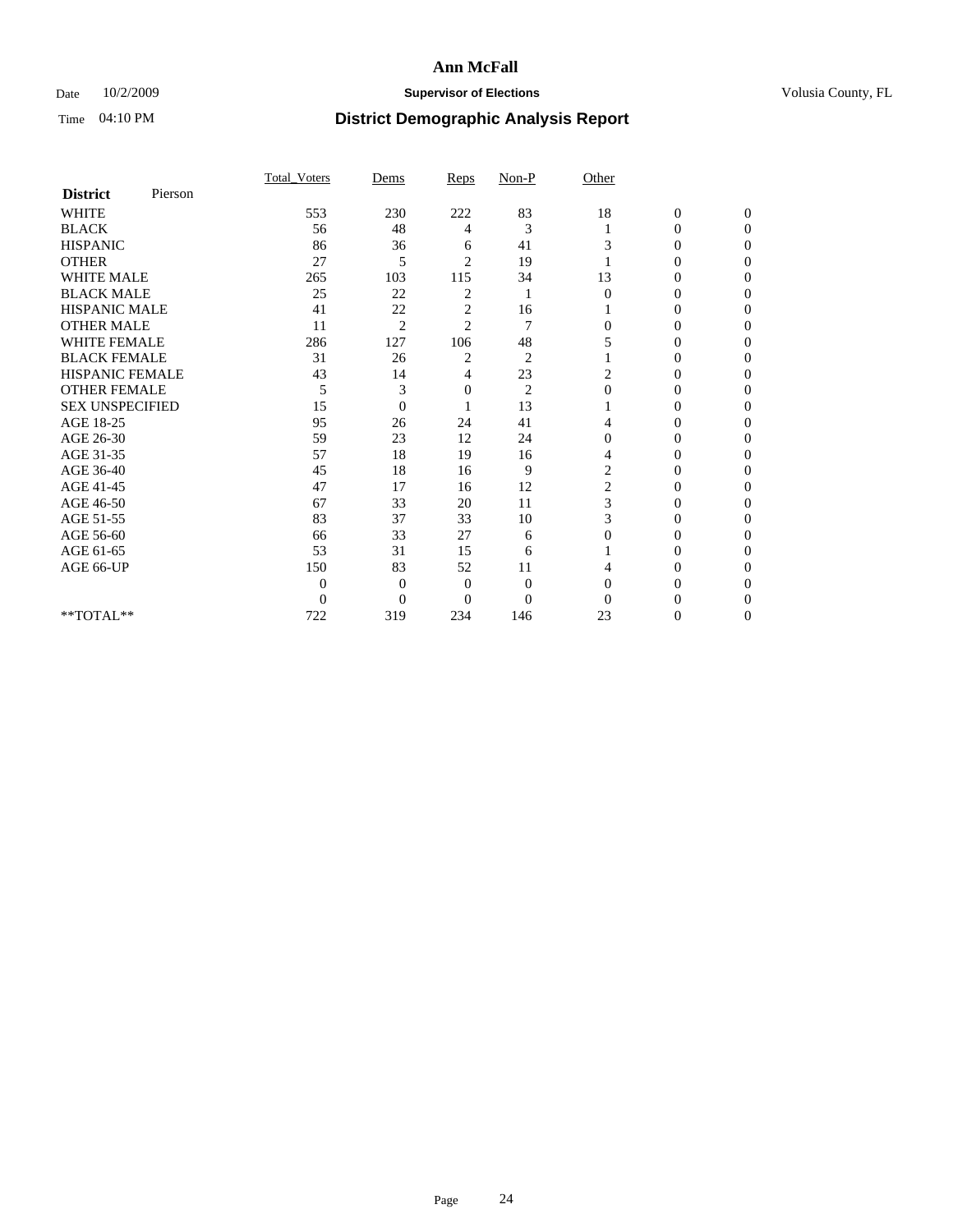### Date  $10/2/2009$  **Supervisor of Elections Supervisor of Elections** Volusia County, FL

|                        |             | <b>Total Voters</b> | Dems           | Reps           | Non-P          | Other          |                  |                  |
|------------------------|-------------|---------------------|----------------|----------------|----------------|----------------|------------------|------------------|
| <b>District</b>        | Ponce Inlet |                     |                |                |                |                |                  |                  |
| <b>WHITE</b>           |             | 2,577               | 701            | 1,271          | 511            | 94             | $\boldsymbol{0}$ | $\boldsymbol{0}$ |
| <b>BLACK</b>           |             |                     | 4              |                | 2              | $\overline{0}$ | 0                | $\Omega$         |
| <b>HISPANIC</b>        |             | 28                  | 5              | 11             | 10             | $\overline{c}$ | 0                | $\Omega$         |
| <b>OTHER</b>           |             | 107                 | 29             | 35             | 34             | 9              | 0                | $\Omega$         |
| <b>WHITE MALE</b>      |             | 1,228               | 295            | 626            | 258            | 49             | 0                | $\Omega$         |
| <b>BLACK MALE</b>      |             | 3                   | 2              | $\overline{0}$ |                | $\theta$       | 0                | $\Omega$         |
| <b>HISPANIC MALE</b>   |             | 13                  | 3              | 4              | 4              | 2              | 0                | 0                |
| <b>OTHER MALE</b>      |             | 44                  | 10             | 16             | 14             | 4              | 0                | 0                |
| <b>WHITE FEMALE</b>    |             | 1,332               | 402            | 638            | 248            | 44             | 0                | $\Omega$         |
| <b>BLACK FEMALE</b>    |             | 4                   | $\overline{c}$ |                |                | $\theta$       | 0                | 0                |
| <b>HISPANIC FEMALE</b> |             | 15                  | $\overline{2}$ | 7              | 6              | $\Omega$       | 0                | $\Omega$         |
| <b>OTHER FEMALE</b>    |             | 35                  | 12             | 12             | 9              | 2              | 0                | $\Omega$         |
| <b>SEX UNSPECIFIED</b> |             | 45                  | 11             | 14             | 16             | 4              | 0                | $\Omega$         |
| AGE 18-25              |             | 135                 | 41             | 56             | 30             | 8              | 0                | $\Omega$         |
| AGE 26-30              |             | 85                  | 20             | 21             | 40             | 4              | 0                | 0                |
| AGE 31-35              |             | 64                  | 13             | 20             | 25             | 6              | 0                | 0                |
| AGE 36-40              |             | 95                  | 21             | 41             | 26             |                | 0                | $\Omega$         |
| AGE 41-45              |             | 118                 | 35             | 58             | 20             | 5              | 0                | 0                |
| AGE 46-50              |             | 189                 | 43             | 100            | 41             | 5              | $\overline{0}$   | $\Omega$         |
| AGE 51-55              |             | 256                 | 83             | 116            | 49             | 8              | 0                | $\Omega$         |
| AGE 56-60              |             | 350                 | 93             | 152            | 87             | 18             | 0                | 0                |
| AGE 61-65              |             | 410                 | 110            | 209            | 74             | 17             | 0                | $\Omega$         |
| AGE 66-UP              |             | 1,017               | 280            | 545            | 165            | 27             | 0                | $\overline{0}$   |
|                        |             | 0                   | $\overline{0}$ | 0              | $\overline{0}$ | $\theta$       | 0                | 0                |
|                        |             | 0                   | $\Omega$       | 0              | $\overline{0}$ | $\Omega$       | 0                | $\overline{0}$   |
| $**TOTAL**$            |             | 2,719               | 739            | 1,318          | 557            | 105            | 0                | $\overline{0}$   |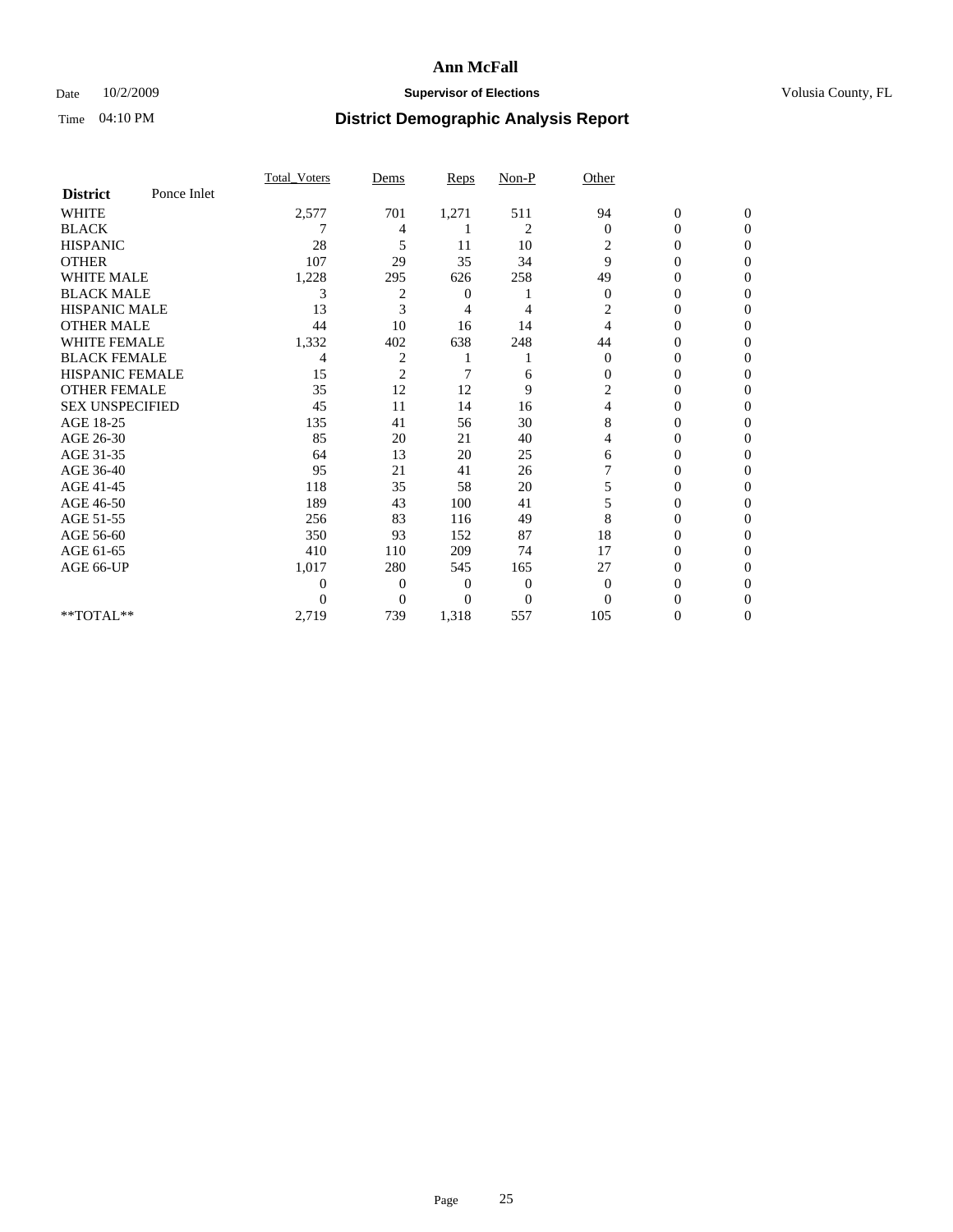### Date  $10/2/2009$  **Supervisor of Elections Supervisor of Elections** Volusia County, FL

|                        |             | Total Voters | Dems     | <b>Reps</b> | Non-P        | Other    |                  |                  |  |
|------------------------|-------------|--------------|----------|-------------|--------------|----------|------------------|------------------|--|
| <b>District</b>        | Port Orange |              |          |             |              |          |                  |                  |  |
| <b>WHITE</b>           |             | 34,642       | 12,607   | 13,138      | 7,506        | 1,391    | $\boldsymbol{0}$ | $\boldsymbol{0}$ |  |
| <b>BLACK</b>           |             | 920          | 750      | 47          | 104          | 19       | $\boldsymbol{0}$ | $\mathbf{0}$     |  |
| <b>HISPANIC</b>        |             | 841          | 352      | 177         | 280          | 32       | $\overline{0}$   | $\mathbf{0}$     |  |
| <b>OTHER</b>           |             | 1,813        | 593      | 393         | 646          | 181      | $\boldsymbol{0}$ | $\mathbf{0}$     |  |
| <b>WHITE MALE</b>      |             | 15,801       | 5,103    | 6,358       | 3,620        | 720      | $\boldsymbol{0}$ | $\mathbf{0}$     |  |
| <b>BLACK MALE</b>      |             | 423          | 325      | 30          | 58           | 10       | $\boldsymbol{0}$ | $\mathbf{0}$     |  |
| <b>HISPANIC MALE</b>   |             | 362          | 147      | 76          | 127          | 12       | $\boldsymbol{0}$ | $\mathbf{0}$     |  |
| <b>OTHER MALE</b>      |             | 627          | 198      | 146         | 245          | 38       | $\boldsymbol{0}$ | $\mathbf{0}$     |  |
| <b>WHITE FEMALE</b>    |             | 18,597       | 7,433    | 6,688       | 3,826        | 650      | $\mathbf{0}$     | $\mathbf{0}$     |  |
| <b>BLACK FEMALE</b>    |             | 493          | 422      | 16          | 46           | 9        | $\boldsymbol{0}$ | $\mathbf{0}$     |  |
| <b>HISPANIC FEMALE</b> |             | 472          | 205      | 98          | 150          | 19       | $\overline{0}$   | $\mathbf{0}$     |  |
| <b>OTHER FEMALE</b>    |             | 716          | 285      | 159         | 228          | 44       | $\mathbf{0}$     | $\mathbf{0}$     |  |
| <b>SEX UNSPECIFIED</b> |             | 725          | 184      | 184         | 236          | 121      | $\boldsymbol{0}$ | $\mathbf{0}$     |  |
| AGE 18-25              |             | 3,762        | 1,357    | 1,015       | 1,120        | 270      | $\overline{0}$   | $\mathbf{0}$     |  |
| AGE 26-30              |             | 2,518        | 843      | 724         | 824          | 127      | $\overline{0}$   | $\mathbf{0}$     |  |
| AGE 31-35              |             | 2,231        | 741      | 690         | 695          | 105      | $\boldsymbol{0}$ | $\mathbf{0}$     |  |
| AGE 36-40              |             | 2,557        | 839      | 927         | 683          | 108      | 0                | $\mathbf{0}$     |  |
| AGE 41-45              |             | 2,897        | 945      | 1,101       | 733          | 118      | $\overline{0}$   | $\mathbf{0}$     |  |
| AGE 46-50              |             | 3,464        | 1,138    | 1,421       | 784          | 121      | $\boldsymbol{0}$ | $\mathbf{0}$     |  |
| AGE 51-55              |             | 3,522        | 1,338    | 1,416       | 642          | 126      | $\boldsymbol{0}$ | $\mathbf{0}$     |  |
| AGE 56-60              |             | 3,444        | 1,433    | 1,186       | 707          | 118      | $\overline{0}$   | $\Omega$         |  |
| AGE 61-65              |             | 3,407        | 1,343    | 1,253       | 657          | 154      | $\mathbf{0}$     | $\mathbf{0}$     |  |
| AGE 66-UP              |             | 10,413       | 4,325    | 4,022       | 1,691        | 375      | $\boldsymbol{0}$ | $\mathbf{0}$     |  |
|                        |             | 0            | 0        | 0           | $\mathbf{0}$ | $\bf{0}$ | $\overline{0}$   | $\mathbf{0}$     |  |
|                        |             | $\theta$     | $\Omega$ | 0           | $\Omega$     | $\Omega$ | $\boldsymbol{0}$ | $\mathbf{0}$     |  |
| $**TOTAL**$            |             | 38,216       | 14,302   | 13,755      | 8,536        | 1,623    | 0                | $\mathbf{0}$     |  |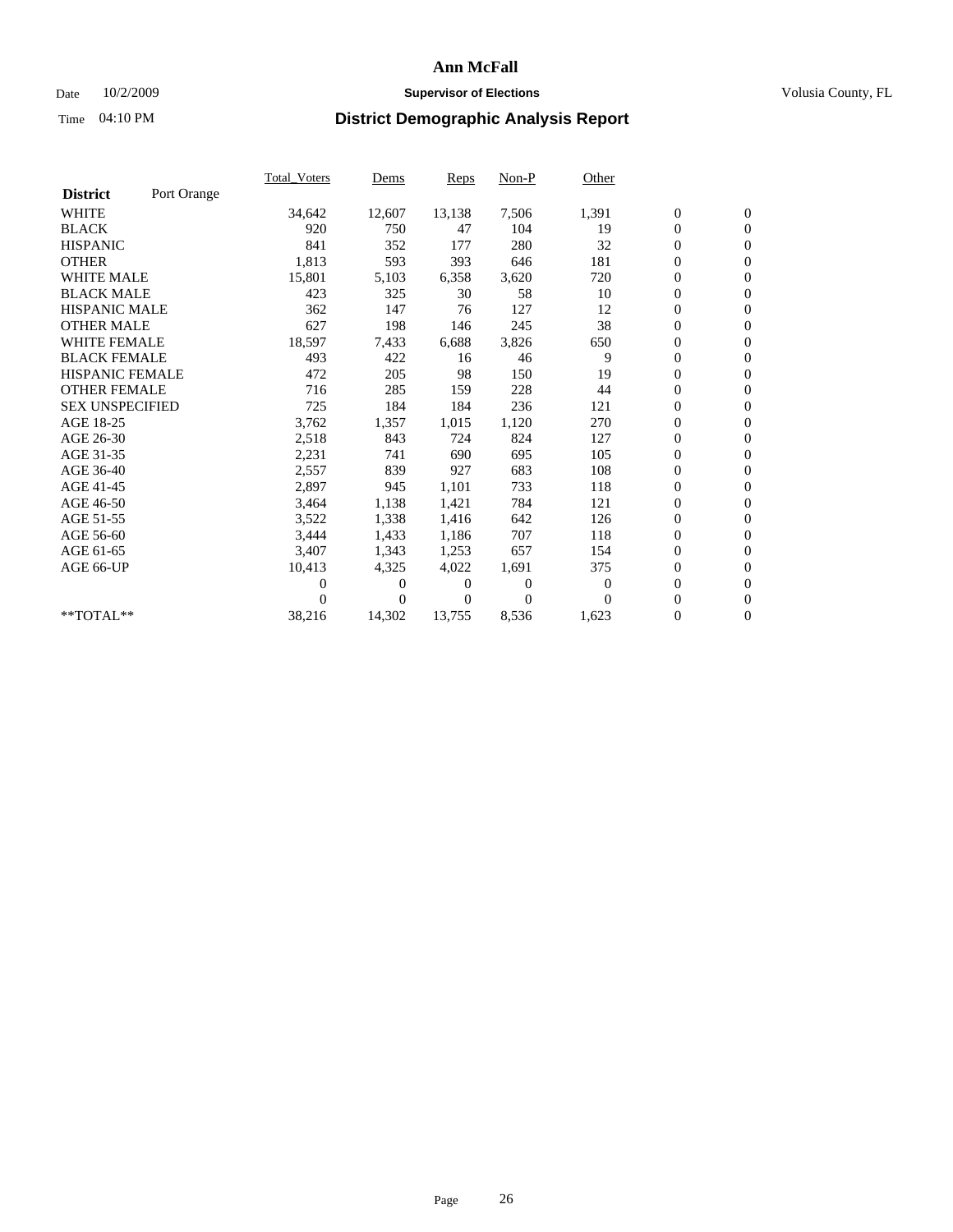### Date  $10/2/2009$  **Supervisor of Elections Supervisor of Elections** Volusia County, FL

|                        |               | Total Voters   | Dems           | <b>Reps</b> | $Non-P$      | Other          |                  |                  |  |
|------------------------|---------------|----------------|----------------|-------------|--------------|----------------|------------------|------------------|--|
| <b>District</b>        | South Daytona |                |                |             |              |                |                  |                  |  |
| <b>WHITE</b>           |               | 6,858          | 2,879          | 2,278       | 1,445        | 256            | $\boldsymbol{0}$ | $\boldsymbol{0}$ |  |
| <b>BLACK</b>           |               | 614            | 500            | 20          | 83           | 11             | $\boldsymbol{0}$ | $\mathbf{0}$     |  |
| <b>HISPANIC</b>        |               | 174            | 89             | 31          | 48           | 6              | $\overline{0}$   | $\mathbf{0}$     |  |
| <b>OTHER</b>           |               | 393            | 152            | 72          | 143          | 26             | $\boldsymbol{0}$ | $\Omega$         |  |
| <b>WHITE MALE</b>      |               | 3,156          | 1,161          | 1,147       | 698          | 150            | $\overline{0}$   | $\mathbf{0}$     |  |
| <b>BLACK MALE</b>      |               | 231            | 173            | 11          | 43           | 4              | $\boldsymbol{0}$ | $\mathbf{0}$     |  |
| <b>HISPANIC MALE</b>   |               | 90             | 45             | 15          | 28           | $\overline{c}$ | $\boldsymbol{0}$ | $\overline{0}$   |  |
| <b>OTHER MALE</b>      |               | 129            | 49             | 32          | 43           | 5              | $\boldsymbol{0}$ | $\mathbf{0}$     |  |
| WHITE FEMALE           |               | 3,660          | 1,695          | 1,118       | 742          | 105            | $\overline{0}$   | $\mathbf{0}$     |  |
| <b>BLACK FEMALE</b>    |               | 377            | 322            | 8           | 40           |                | $\boldsymbol{0}$ | $\mathbf{0}$     |  |
| <b>HISPANIC FEMALE</b> |               | 82             | 42             | 16          | 20           | 4              | $\boldsymbol{0}$ | $\mathbf{0}$     |  |
| <b>OTHER FEMALE</b>    |               | 161            | 78             | 29          | 51           | 3              | $\mathbf{0}$     | $\mathbf{0}$     |  |
| <b>SEX UNSPECIFIED</b> |               | 153            | 55             | 25          | 54           | 19             | $\boldsymbol{0}$ | $\mathbf{0}$     |  |
| AGE 18-25              |               | 888            | 400            | 176         | 265          | 47             | $\overline{0}$   | $\mathbf{0}$     |  |
| AGE 26-30              |               | 612            | 244            | 120         | 213          | 35             | $\overline{0}$   | $\mathbf{0}$     |  |
| AGE 31-35              |               | 502            | 192            | 140         | 148          | 22             | $\boldsymbol{0}$ | $\mathbf{0}$     |  |
| AGE 36-40              |               | 593            | 251            | 172         | 144          | 26             | $\boldsymbol{0}$ | $\mathbf{0}$     |  |
| AGE 41-45              |               | 713            | 260            | 244         | 172          | 37             | $\overline{0}$   | $\mathbf{0}$     |  |
| AGE 46-50              |               | 781            | 331            | 259         | 161          | 30             | $\boldsymbol{0}$ | $\mathbf{0}$     |  |
| AGE 51-55              |               | 730            | 353            | 221         | 136          | 20             | $\boldsymbol{0}$ | $\mathbf{0}$     |  |
| AGE 56-60              |               | 667            | 309            | 219         | 120          | 19             | $\overline{0}$   | $\Omega$         |  |
| AGE 61-65              |               | 649            | 269            | 237         | 115          | 28             | $\mathbf{0}$     | $\mathbf{0}$     |  |
| AGE 66-UP              |               | 1,904          | 1,011          | 613         | 245          | 35             | $\boldsymbol{0}$ | $\mathbf{0}$     |  |
|                        |               | $\overline{0}$ | $\overline{0}$ | 0           | $\mathbf{0}$ | $\mathbf{0}$   | $\overline{0}$   | $\mathbf{0}$     |  |
|                        |               | $\theta$       | $\theta$       | $\Omega$    | $\theta$     | $\Omega$       | $\boldsymbol{0}$ | $\mathbf{0}$     |  |
| **TOTAL**              |               | 8,039          | 3,620          | 2,401       | 1,719        | 299            | $\overline{0}$   | $\mathbf{0}$     |  |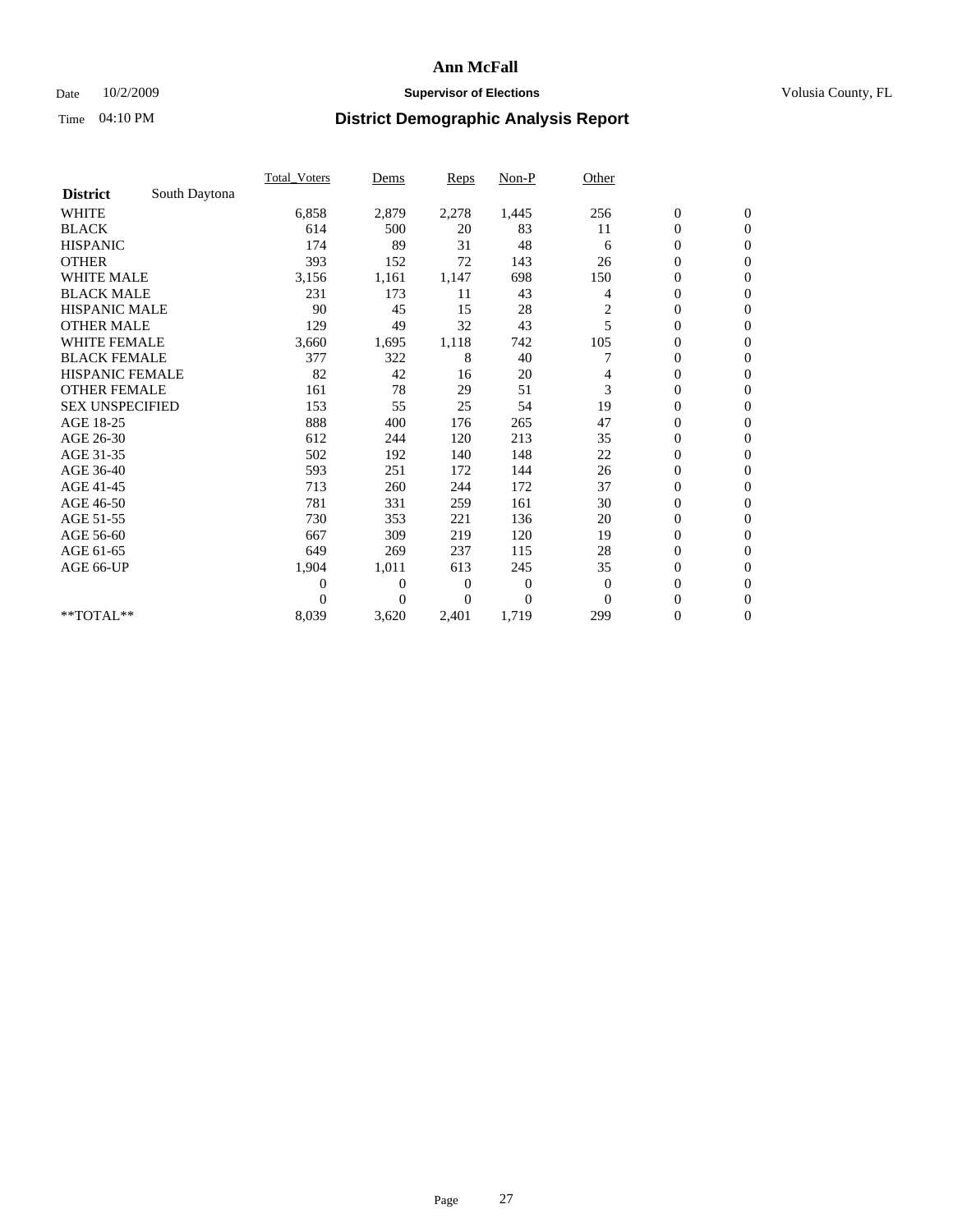### Date  $10/2/2009$  **Supervisor of Elections Supervisor of Elections** Volusia County, FL

|                        |               | Total Voters | Dems              | Reps     | $Non-P$  | Other    |                |              |  |
|------------------------|---------------|--------------|-------------------|----------|----------|----------|----------------|--------------|--|
| <b>District</b>        | Flagler Beach |              |                   |          |          |          |                |              |  |
| <b>WHITE</b>           |               | 57           | 24                | 19       | 13       |          | $\overline{0}$ | $\mathbf{0}$ |  |
| <b>BLACK</b>           |               | 0            | $\Omega$          | $\Omega$ | $\Omega$ | $\Omega$ | 0              | 0            |  |
| <b>HISPANIC</b>        |               |              |                   |          |          |          |                |              |  |
| <b>OTHER</b>           |               |              |                   | 2        |          |          |                |              |  |
| WHITE MALE             |               | 27           | 11                | 11       |          |          |                |              |  |
| <b>BLACK MALE</b>      |               | 0            | 0                 | 0        |          |          |                |              |  |
| HISPANIC MALE          |               | 0            |                   |          |          |          |                |              |  |
| <b>OTHER MALE</b>      |               | 2            |                   |          |          |          |                |              |  |
| WHITE FEMALE           |               | 30           | 13                | 8        | 8        |          |                |              |  |
| <b>BLACK FEMALE</b>    |               | 0            | 0                 | 0        |          |          |                |              |  |
| HISPANIC FEMALE        |               |              |                   |          |          |          |                |              |  |
| <b>OTHER FEMALE</b>    |               |              |                   |          |          |          |                |              |  |
| <b>SEX UNSPECIFIED</b> |               |              |                   |          |          |          |                |              |  |
| AGE 18-25              |               |              |                   |          | 0        |          |                |              |  |
| AGE 26-30              |               |              | $\mathbf{\Omega}$ | 0        |          |          |                |              |  |
| AGE 31-35              |               |              |                   |          |          |          |                |              |  |
| AGE 36-40              |               |              |                   |          |          |          |                |              |  |
| AGE 41-45              |               |              |                   |          |          |          |                |              |  |
| AGE 46-50              |               |              |                   |          |          |          |                |              |  |
| AGE 51-55              |               |              |                   | 0        |          |          |                |              |  |
| AGE 56-60              |               |              |                   | $\theta$ |          |          |                |              |  |
| AGE 61-65              |               | 8            |                   | 2        |          |          |                |              |  |
| AGE 66-UP              |               | 43           | 19                | 17       | 6        |          |                |              |  |
|                        |               |              | 0                 | 0        |          |          |                |              |  |
|                        |               |              | 0                 | 0        |          |          |                |              |  |
| **TOTAL**              |               | 61           | 25                | 21       | 14       |          |                |              |  |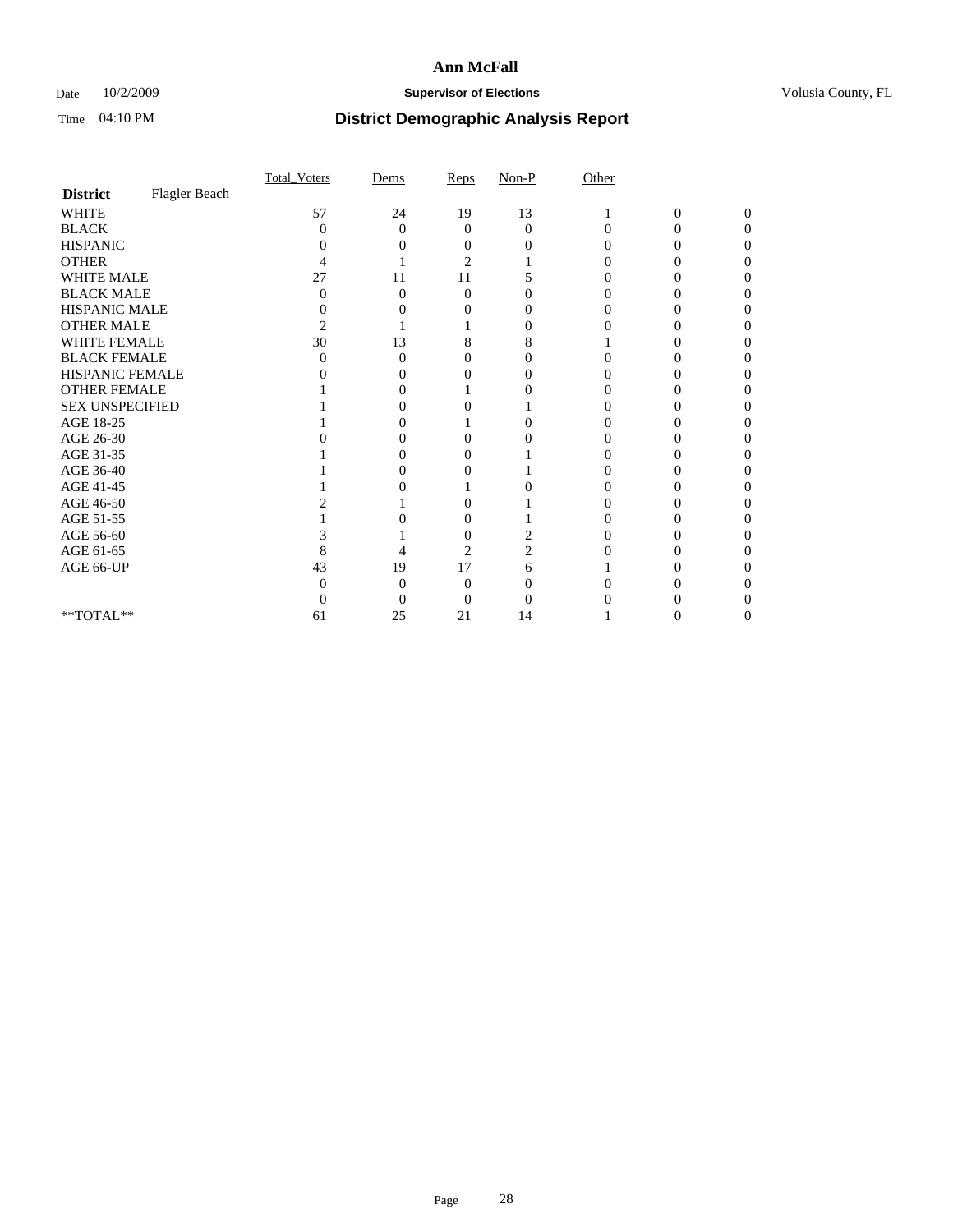### Date  $10/2/2009$  **Supervisor of Elections Supervisor of Elections** Volusia County, FL

|                        |                           | Total_Voters | Dems   | Reps   | Non-P    | Other    |                  |                  |  |
|------------------------|---------------------------|--------------|--------|--------|----------|----------|------------------|------------------|--|
| <b>District</b>        | <b>Hospital Authority</b> |              |        |        |          |          |                  |                  |  |
| <b>WHITE</b>           |                           | 99,851       | 34,317 | 40,695 | 19,890   | 4,949    | $\boldsymbol{0}$ | $\boldsymbol{0}$ |  |
| <b>BLACK</b>           |                           | 9,747        | 7,747  | 450    | 1,279    | 271      | $\boldsymbol{0}$ | $\mathbf{0}$     |  |
| <b>HISPANIC</b>        |                           | 16,125       | 7,835  | 2,759  | 4,979    | 552      | $\boldsymbol{0}$ | $\mathbf{0}$     |  |
| <b>OTHER</b>           |                           | 6,883        | 2,205  | 1,484  | 2,412    | 782      | 0                | $\mathbf{0}$     |  |
| <b>WHITE MALE</b>      |                           | 46,235       | 14,077 | 19,924 | 9,610    | 2,624    | 0                | $\mathbf{0}$     |  |
| <b>BLACK MALE</b>      |                           | 4,206        | 3,173  | 237    | 630      | 166      | $\overline{0}$   | $\mathbf{0}$     |  |
| <b>HISPANIC MALE</b>   |                           | 7,534        | 3,534  | 1,378  | 2,342    | 280      | 0                | $\mathbf{0}$     |  |
| <b>OTHER MALE</b>      |                           | 2,244        | 773    | 582    | 746      | 143      | 0                | $\mathbf{0}$     |  |
| <b>WHITE FEMALE</b>    |                           | 53,077       | 20,066 | 20,562 | 10,152   | 2,297    | $\boldsymbol{0}$ | $\mathbf{0}$     |  |
| <b>BLACK FEMALE</b>    |                           | 5,457        | 4,504  | 212    | 637      | 104      | 0                | $\mathbf{0}$     |  |
| <b>HISPANIC FEMALE</b> |                           | 8,467        | 4,237  | 1,369  | 2,598    | 263      | $\boldsymbol{0}$ | $\mathbf{0}$     |  |
| <b>OTHER FEMALE</b>    |                           | 2,634        | 1,022  | 581    | 862      | 169      | 0                | $\mathbf{0}$     |  |
| <b>SEX UNSPECIFIED</b> |                           | 2,752        | 718    | 543    | 983      | 508      | 0                | $\mathbf{0}$     |  |
| AGE 18-25              |                           | 14,665       | 5,055  | 3,523  | 4,857    | 1,230    | 0                | $\mathbf{0}$     |  |
| AGE 26-30              |                           | 9,557        | 3,318  | 2,500  | 3,121    | 618      | 0                | $\mathbf{0}$     |  |
| AGE 31-35              |                           | 9,662        | 3,457  | 2,767  | 2,809    | 629      | 0                | $\mathbf{0}$     |  |
| AGE 36-40              |                           | 10,631       | 3,670  | 3,600  | 2,782    | 579      | 0                | $\mathbf{0}$     |  |
| AGE 41-45              |                           | 11,577       | 4,117  | 4,263  | 2,677    | 520      | 0                | $\mathbf{0}$     |  |
| AGE 46-50              |                           | 13,140       | 4,805  | 5,016  | 2,734    | 585      | 0                | $\mathbf{0}$     |  |
| AGE 51-55              |                           | 12,736       | 5,115  | 4,705  | 2,375    | 541      | $\boldsymbol{0}$ | $\mathbf{0}$     |  |
| AGE 56-60              |                           | 11.316       | 4,851  | 4.024  | 1,967    | 474      | 0                | $\mathbf{0}$     |  |
| AGE 61-65              |                           | 10,183       | 4,291  | 3,837  | 1,645    | 410      | 0                | $\mathbf{0}$     |  |
| AGE 66-UP              |                           | 29,133       | 13,421 | 11,152 | 3,592    | 968      | 0                | $\mathbf{0}$     |  |
|                        |                           | 0            | 0      | 0      | $\theta$ | $\theta$ | $\overline{0}$   | $\mathbf{0}$     |  |
|                        |                           | 0            | 0      | 0      | $\Omega$ | $\Omega$ | 0                | $\mathbf{0}$     |  |
| **TOTAL**              |                           | 132,606      | 52,104 | 45,388 | 28,560   | 6,554    | 0                | $\boldsymbol{0}$ |  |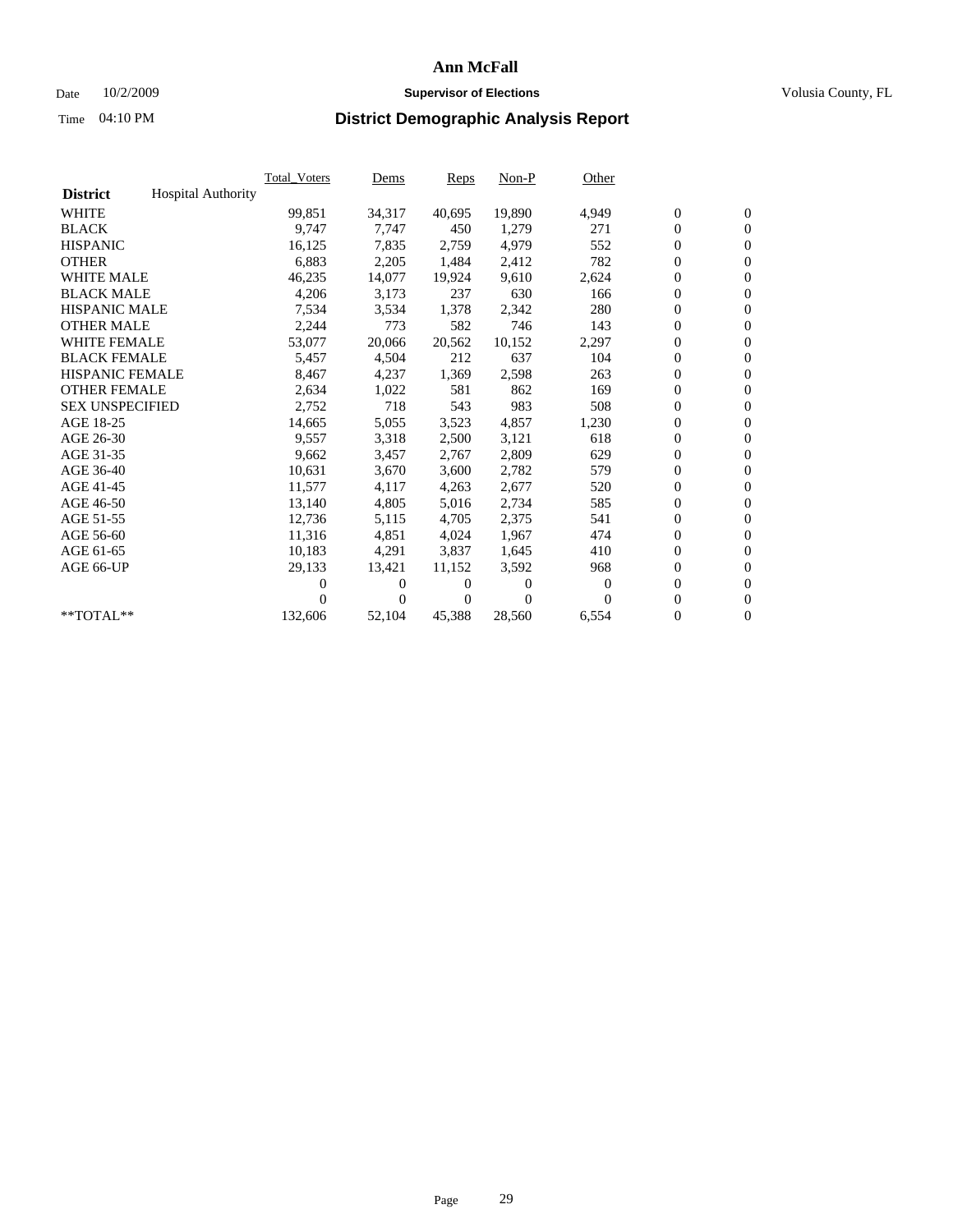### Date  $10/2/2009$  **Supervisor of Elections Supervisor of Elections** Volusia County, FL

|                        |                       | <b>Total_Voters</b> | Dems           | <b>Reps</b>  | $Non-P$        | Other          |                  |              |  |
|------------------------|-----------------------|---------------------|----------------|--------------|----------------|----------------|------------------|--------------|--|
| <b>District</b>        | Florida House Seat 21 |                     |                |              |                |                |                  |              |  |
| <b>WHITE</b>           |                       | 2,244               | 842            | 937          | 383            | 82             | $\boldsymbol{0}$ | $\mathbf{0}$ |  |
| <b>BLACK</b>           |                       | 175                 | 153            | 8            | 13             |                | $\boldsymbol{0}$ | $\mathbf{0}$ |  |
| <b>HISPANIC</b>        |                       | 178                 | 69             | 29           | 74             | 6              | $\mathbf{0}$     | $\Omega$     |  |
| <b>OTHER</b>           |                       | 113                 | 34             | 29           | 46             | 4              | 0                | $\Omega$     |  |
| <b>WHITE MALE</b>      |                       | 1,088               | 368            | 482          | 195            | 43             | 0                | $\Omega$     |  |
| <b>BLACK MALE</b>      |                       | 78                  | 69             | 4            | 5              | $\theta$       | $\mathbf{0}$     | $\Omega$     |  |
| <b>HISPANIC MALE</b>   |                       | 93                  | 41             | 13           | 37             | 2              | $\boldsymbol{0}$ | $\Omega$     |  |
| <b>OTHER MALE</b>      |                       | 41                  | 15             | 12           | 14             | $\Omega$       | 0                | $\Omega$     |  |
| <b>WHITE FEMALE</b>    |                       | 1,146               | 469            | 451          | 187            | 39             | 0                | $\Omega$     |  |
| <b>BLACK FEMALE</b>    |                       | 97                  | 84             | 4            | 8              |                | $\overline{0}$   | $\mathbf{0}$ |  |
| <b>HISPANIC FEMALE</b> |                       | 81                  | 27             | 16           | 34             | 4              | 0                | $\mathbf{0}$ |  |
| <b>OTHER FEMALE</b>    |                       | 39                  | 15             | 10           | 14             | $\Omega$       | 0                | 0            |  |
| <b>SEX UNSPECIFIED</b> |                       | 47                  | 10             | 11           | 22             | 4              | $\overline{0}$   | $\mathbf{0}$ |  |
| AGE 18-25              |                       | 278                 | 77             | 86           | 102            | 13             | 0                | $\mathbf{0}$ |  |
| AGE 26-30              |                       | 170                 | 55             | 50           | 59             | 6              | 0                | $\Omega$     |  |
| AGE 31-35              |                       | 170                 | 45             | 68           | 49             | 8              | $\overline{0}$   | $\Omega$     |  |
| AGE 36-40              |                       | 154                 | 42             | 64           | 41             | $\overline{7}$ | 0                | $\mathbf{0}$ |  |
| AGE 41-45              |                       | 205                 | 64             | 93           | 39             | 9              | 0                | $\Omega$     |  |
| AGE 46-50              |                       | 264                 | 112            | 90           | 52             | 10             | $\overline{0}$   | $\mathbf{0}$ |  |
| AGE 51-55              |                       | 277                 | 108            | 122          | 41             | 6              | $\overline{0}$   | 0            |  |
| AGE 56-60              |                       | 269                 | 118            | 100          | 40             | 11             | $\overline{0}$   | $\Omega$     |  |
| AGE 61-65              |                       | 256                 | 121            | 92           | 37             | 6              | $\overline{0}$   | $\Omega$     |  |
| AGE 66-UP              |                       | 667                 | 356            | 238          | 56             | 17             | 0                | 0            |  |
|                        |                       | 0                   | $\overline{0}$ | $\mathbf{0}$ | $\mathbf{0}$   | $\Omega$       | 0                | $\Omega$     |  |
|                        |                       | $\theta$            | $\overline{0}$ | $\Omega$     | $\overline{0}$ | $\Omega$       | $\theta$         | $\Omega$     |  |
| **TOTAL**              |                       | 2,710               | 1,098          | 1,003        | 516            | 93             | 0                | $\mathbf{0}$ |  |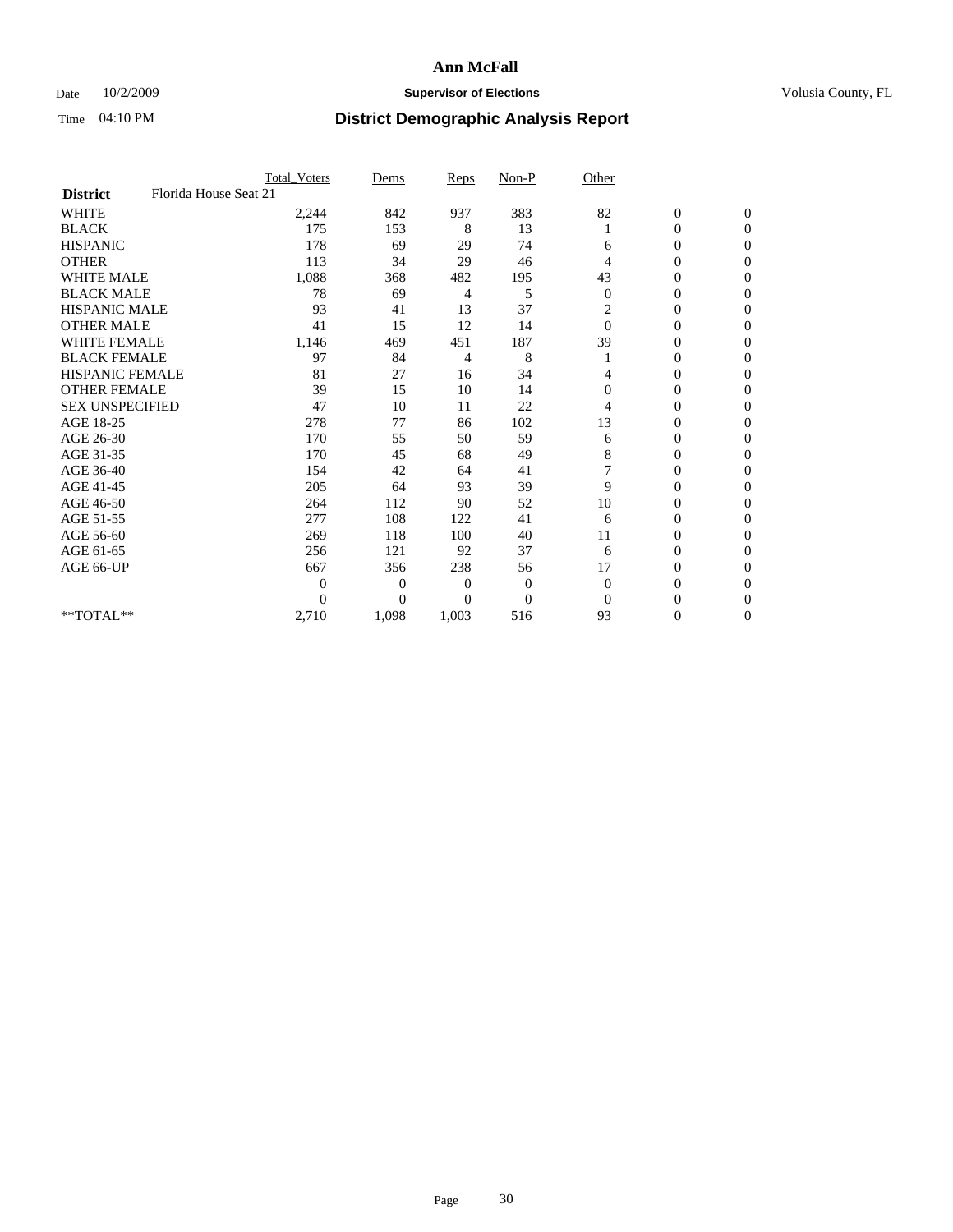### Date  $10/2/2009$  **Supervisor of Elections Supervisor of Elections** Volusia County, FL

|                        |                       | Total Voters   | Dems           | <b>Reps</b> | $Non-P$      | Other        |                  |                  |  |
|------------------------|-----------------------|----------------|----------------|-------------|--------------|--------------|------------------|------------------|--|
| <b>District</b>        | Florida House Seat 25 |                |                |             |              |              |                  |                  |  |
| <b>WHITE</b>           |                       | 16,251         | 5,611          | 6,341       | 3,483        | 816          | $\boldsymbol{0}$ | $\boldsymbol{0}$ |  |
| <b>BLACK</b>           |                       | 1,345          | 1,043          | 74          | 184          | 44           | $\boldsymbol{0}$ | $\mathbf{0}$     |  |
| <b>HISPANIC</b>        |                       | 4,220          | 2,105          | 709         | 1,273        | 133          | $\boldsymbol{0}$ | $\mathbf{0}$     |  |
| <b>OTHER</b>           |                       | 1,262          | 392            | 257         | 458          | 155          | $\boldsymbol{0}$ | $\mathbf{0}$     |  |
| <b>WHITE MALE</b>      |                       | 7,516          | 2,303          | 3,072       | 1,719        | 422          | $\boldsymbol{0}$ | $\mathbf{0}$     |  |
| <b>BLACK MALE</b>      |                       | 600            | 436            | 45          | 94           | 25           | $\overline{0}$   | $\mathbf{0}$     |  |
| <b>HISPANIC MALE</b>   |                       | 1,970          | 947            | 355         | 594          | 74           | $\boldsymbol{0}$ | $\mathbf{0}$     |  |
| <b>OTHER MALE</b>      |                       | 410            | 144            | 94          | 148          | 24           | $\boldsymbol{0}$ | $\mathbf{0}$     |  |
| <b>WHITE FEMALE</b>    |                       | 8,634          | 3,274          | 3,231       | 1,744        | 385          | $\boldsymbol{0}$ | $\mathbf{0}$     |  |
| <b>BLACK FEMALE</b>    |                       | 733            | 596            | 29          | 89           | 19           | $\boldsymbol{0}$ | $\mathbf{0}$     |  |
| <b>HISPANIC FEMALE</b> |                       | 2,220          | 1,139          | 351         | 672          | 58           | $\boldsymbol{0}$ | $\mathbf{0}$     |  |
| <b>OTHER FEMALE</b>    |                       | 502            | 180            | 109         | 177          | 36           | $\mathbf{0}$     | $\mathbf{0}$     |  |
| <b>SEX UNSPECIFIED</b> |                       | 493            | 132            | 95          | 161          | 105          | $\boldsymbol{0}$ | $\mathbf{0}$     |  |
| AGE 18-25              |                       | 2,500          | 862            | 529         | 886          | 223          | $\boldsymbol{0}$ | $\mathbf{0}$     |  |
| AGE 26-30              |                       | 1,805          | 644            | 421         | 610          | 130          | $\boldsymbol{0}$ | $\mathbf{0}$     |  |
| AGE 31-35              |                       | 1,911          | 696            | 521         | 585          | 109          | $\boldsymbol{0}$ | $\mathbf{0}$     |  |
| AGE 36-40              |                       | 2,028          | 696            | 676         | 541          | 115          | $\boldsymbol{0}$ | $\mathbf{0}$     |  |
| AGE 41-45              |                       | 2,077          | 785            | 686         | 509          | 97           | $\boldsymbol{0}$ | $\mathbf{0}$     |  |
| AGE 46-50              |                       | 2,276          | 824            | 840         | 510          | 102          | 0                | $\Omega$         |  |
| AGE 51-55              |                       | 2,140          | 849            | 739         | 452          | 100          | $\boldsymbol{0}$ | $\mathbf{0}$     |  |
| AGE 56-60              |                       | 1.949          | 837            | 676         | 375          | 61           | $\boldsymbol{0}$ | $\mathbf{0}$     |  |
| AGE 61-65              |                       | 1,691          | 692            | 631         | 306          | 62           | $\overline{0}$   | $\mathbf{0}$     |  |
| AGE 66-UP              |                       | 4,700          | 2,265          | 1,662       | 624          | 149          | $\boldsymbol{0}$ | $\mathbf{0}$     |  |
|                        |                       | $\overline{0}$ | $\overline{0}$ | 0           | $\mathbf{0}$ | $\mathbf{0}$ | $\mathbf{0}$     | $\mathbf{0}$     |  |
|                        |                       | 0              | $\overline{0}$ | 0           | $\Omega$     | $\Omega$     | 0                | $\mathbf{0}$     |  |
| **TOTAL**              |                       | 23,078         | 9,151          | 7,381       | 5,398        | 1,148        | 0                | $\boldsymbol{0}$ |  |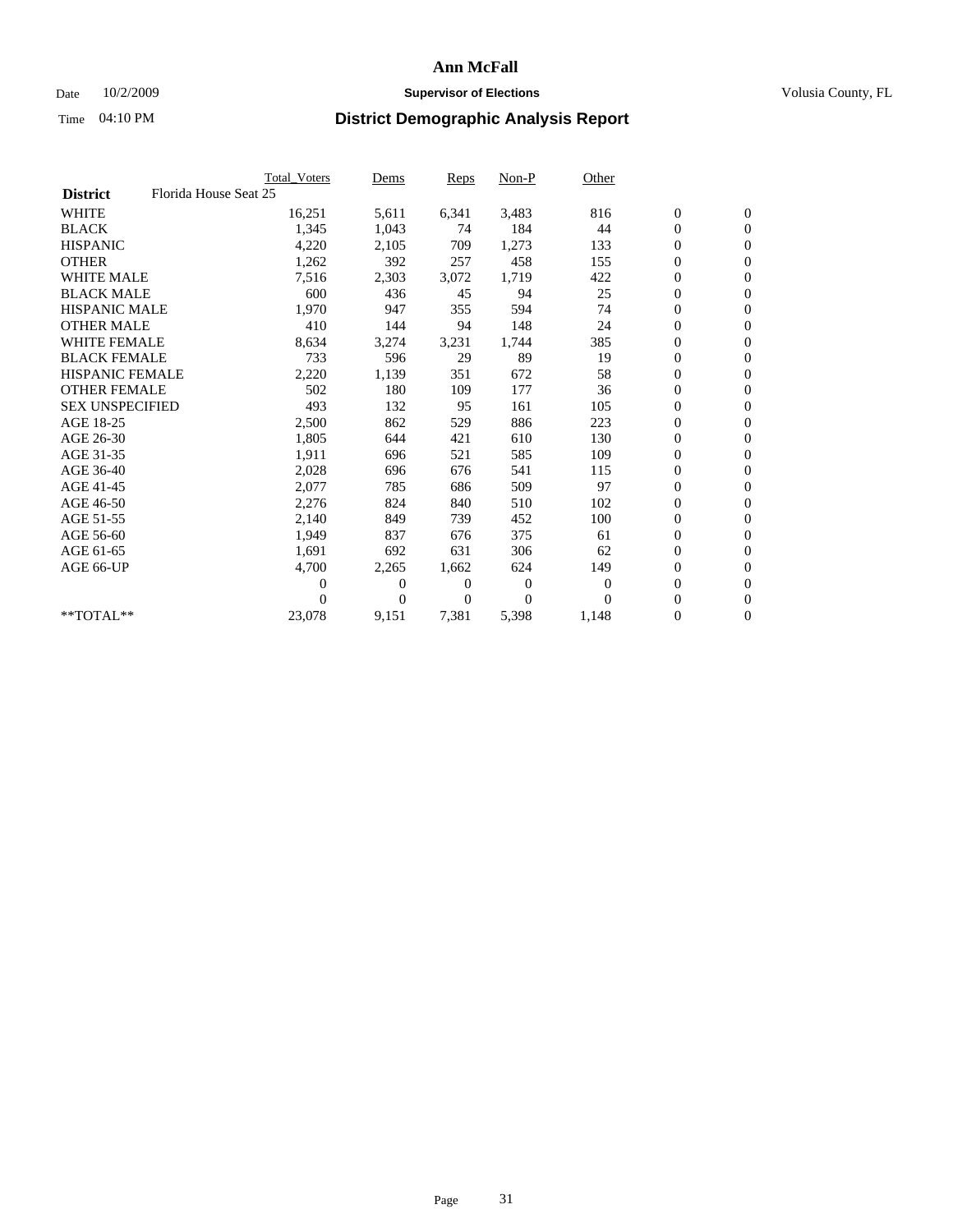### Date  $10/2/2009$  **Supervisor of Elections Supervisor of Elections** Volusia County, FL

|                        |                       | <b>Total Voters</b> | Dems   | Reps   | $Non-P$  | Other            |                  |                  |  |
|------------------------|-----------------------|---------------------|--------|--------|----------|------------------|------------------|------------------|--|
| <b>District</b>        | Florida House Seat 26 |                     |        |        |          |                  |                  |                  |  |
| <b>WHITE</b>           |                       | 90,973              | 31,684 | 38,125 | 17,180   | 3,984            | $\boldsymbol{0}$ | $\boldsymbol{0}$ |  |
| <b>BLACK</b>           |                       | 4,015               | 3,085  | 229    | 569      | 132              | 0                | $\mathbf{0}$     |  |
| <b>HISPANIC</b>        |                       | 7,119               | 3,341  | 1,362  | 2,190    | 226              | 0                | $\mathbf{0}$     |  |
| <b>OTHER</b>           |                       | 5,261               | 1,637  | 1,304  | 1,754    | 566              | 0                | $\mathbf{0}$     |  |
| <b>WHITE MALE</b>      |                       | 41,751              | 12,844 | 18,501 | 8,280    | 2,126            | 0                | $\mathbf{0}$     |  |
| <b>BLACK MALE</b>      |                       | 1,747               | 1,258  | 125    | 289      | 75               | 0                | $\mathbf{0}$     |  |
| <b>HISPANIC MALE</b>   |                       | 3,301               | 1,472  | 690    | 1,033    | 106              | 0                | $\mathbf{0}$     |  |
| <b>OTHER MALE</b>      |                       | 1,796               | 565    | 529    | 598      | 104              | 0                | $\mathbf{0}$     |  |
| <b>WHITE FEMALE</b>    |                       | 48,726              | 18,689 | 19,421 | 8,782    | 1,834            | 0                | $\mathbf{0}$     |  |
| <b>BLACK FEMALE</b>    |                       | 2,238               | 1,800  | 104    | 279      | 55               | 0                | $\mathbf{0}$     |  |
| <b>HISPANIC FEMALE</b> |                       | 3,764               | 1,842  | 663    | 1,145    | 114              | 0                | $\mathbf{0}$     |  |
| <b>OTHER FEMALE</b>    |                       | 2,019               | 774    | 514    | 603      | 128              | 0                | $\mathbf{0}$     |  |
| <b>SEX UNSPECIFIED</b> |                       | 2,026               | 503    | 473    | 684      | 366              | 0                | $\mathbf{0}$     |  |
| AGE 18-25              |                       | 10,178              | 3,370  | 2,796  | 3,198    | 814              | 0                | $\mathbf{0}$     |  |
| AGE 26-30              |                       | 6,237               | 2,039  | 1,895  | 1,919    | 384              | 0                | $\mathbf{0}$     |  |
| AGE 31-35              |                       | 6,217               | 2,024  | 2,006  | 1,788    | 399              | 0                | $\mathbf{0}$     |  |
| AGE 36-40              |                       | 7,252               | 2,311  | 2,686  | 1,869    | 386              | 0                | $\mathbf{0}$     |  |
| AGE 41-45              |                       | 8,525               | 2,733  | 3,477  | 1,969    | 346              | 0                | $\mathbf{0}$     |  |
| AGE 46-50              |                       | 9,971               | 3,351  | 4,173  | 2,023    | 424              | 0                | $\mathbf{0}$     |  |
| AGE 51-55              |                       | 10,243              | 3,885  | 4,128  | 1,824    | 406              | 0                | $\mathbf{0}$     |  |
| AGE 56-60              |                       | 10,036              | 4,069  | 3.808  | 1,752    | 407              | 0                | $\mathbf{0}$     |  |
| AGE 61-65              |                       | 9,659               | 3,749  | 3.930  | 1,586    | 394              | 0                | $\mathbf{0}$     |  |
| AGE 66-UP              |                       | 29,047              | 12,215 | 12,120 | 3,764    | 948              | 0                | $\mathbf{0}$     |  |
|                        |                       | 0                   | 0      | 0      | $\theta$ | $\boldsymbol{0}$ | 0                | $\mathbf{0}$     |  |
|                        |                       | 0                   | 0      | 0      | $\Omega$ | $\Omega$         | 0                | $\mathbf{0}$     |  |
| **TOTAL**              |                       | 107,368             | 39,747 | 41,020 | 21,693   | 4,908            | 0                | $\boldsymbol{0}$ |  |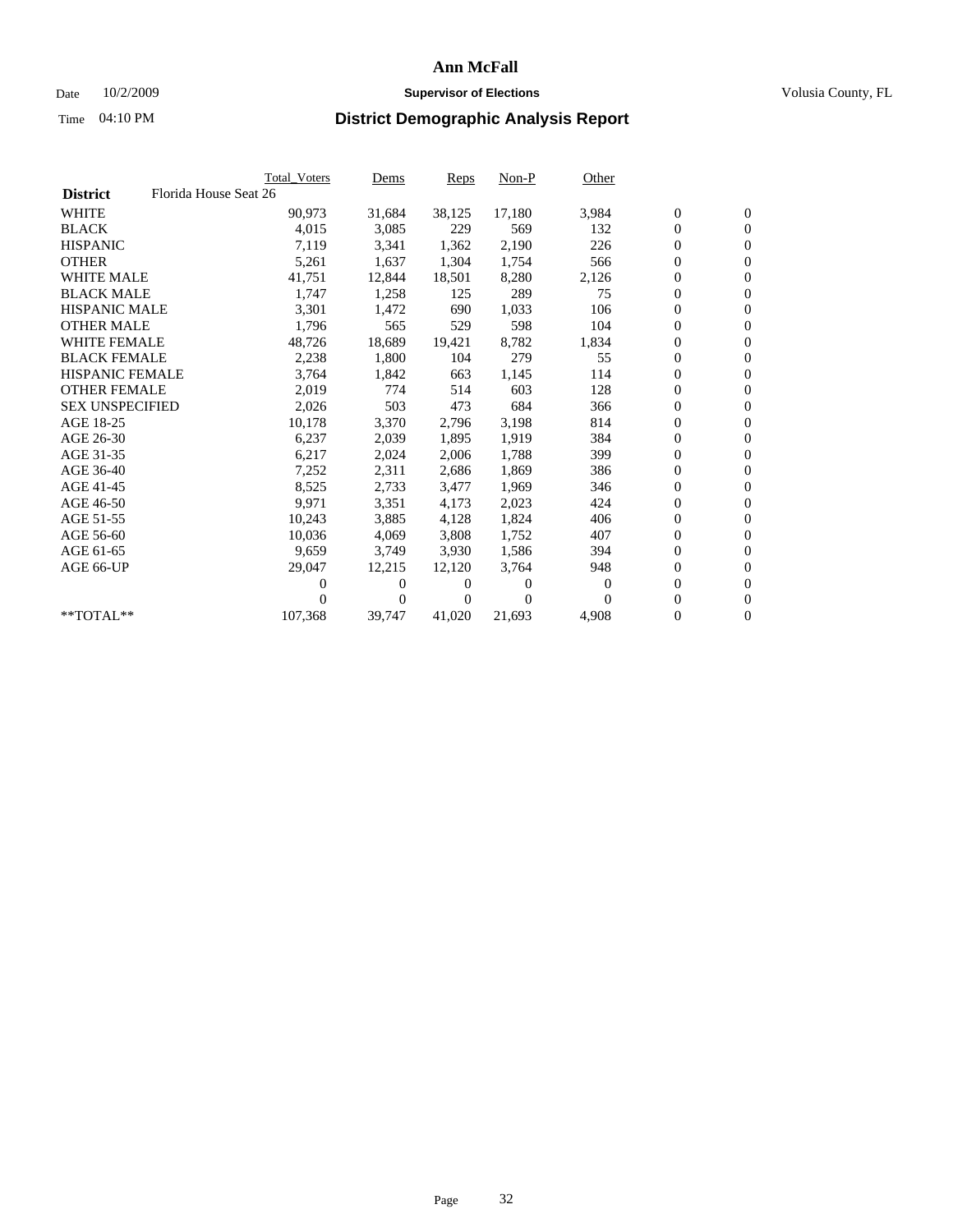### Date  $10/2/2009$  **Supervisor of Elections Supervisor of Elections** Volusia County, FL

|                        |                       | <b>Total Voters</b> | Dems     | Reps   | $Non-P$  | Other            |                  |                  |  |
|------------------------|-----------------------|---------------------|----------|--------|----------|------------------|------------------|------------------|--|
| <b>District</b>        | Florida House Seat 27 |                     |          |        |          |                  |                  |                  |  |
| <b>WHITE</b>           |                       | 55,695              | 22,781   | 18,174 | 12,270   | 2,470            | $\boldsymbol{0}$ | $\boldsymbol{0}$ |  |
| <b>BLACK</b>           |                       | 18,091              | 15,225   | 525    | 2,024    | 317              | $\boldsymbol{0}$ | $\mathbf{0}$     |  |
| <b>HISPANIC</b>        |                       | 2,017               | 976      | 336    | 616      | 89               | $\boldsymbol{0}$ | $\mathbf{0}$     |  |
| <b>OTHER</b>           |                       | 4,761               | 1,948    | 750    | 1,595    | 468              | 0                | $\mathbf{0}$     |  |
| <b>WHITE MALE</b>      |                       | 25,648              | 9,267    | 9,034  | 5,985    | 1,362            | 0                | $\mathbf{0}$     |  |
| <b>BLACK MALE</b>      |                       | 7,202               | 5,847    | 274    | 913      | 168              | 0                | $\mathbf{0}$     |  |
| <b>HISPANIC MALE</b>   |                       | 958                 | 450      | 165    | 294      | 49               | 0                | $\mathbf{0}$     |  |
| <b>OTHER MALE</b>      |                       | 1,455               | 614      | 286    | 468      | 87               | 0                | $\mathbf{0}$     |  |
| <b>WHITE FEMALE</b>    |                       | 29,705              | 13,376   | 9,039  | 6,207    | 1,083            | $\boldsymbol{0}$ | $\mathbf{0}$     |  |
| <b>BLACK FEMALE</b>    |                       | 10,722              | 9,242    | 247    | 1,085    | 148              | 0                | $\mathbf{0}$     |  |
| <b>HISPANIC FEMALE</b> |                       | 1,042               | 520      | 171    | 315      | 36               | 0                | $\mathbf{0}$     |  |
| <b>OTHER FEMALE</b>    |                       | 1,738               | 835      | 304    | 527      | 72               | 0                | $\mathbf{0}$     |  |
| <b>SEX UNSPECIFIED</b> |                       | 2,094               | 779      | 265    | 711      | 339              | 0                | $\mathbf{0}$     |  |
| AGE 18-25              |                       | 11,712              | 6,418    | 1,621  | 2,995    | 678              | 0                | $\mathbf{0}$     |  |
| AGE 26-30              |                       | 6,220               | 2,896    | 1,101  | 1,947    | 276              | 0                | $\mathbf{0}$     |  |
| AGE 31-35              |                       | 5,089               | 2,343    | 982    | 1,495    | 269              | 0                | $\mathbf{0}$     |  |
| AGE 36-40              |                       | 5,255               | 2,406    | 1,298  | 1,311    | 240              | 0                | $\mathbf{0}$     |  |
| AGE 41-45              |                       | 5,842               | 2,760    | 1,482  | 1,336    | 264              | 0                | $\mathbf{0}$     |  |
| AGE 46-50              |                       | 6,995               | 3,388    | 1,884  | 1,421    | 302              | 0                | $\mathbf{0}$     |  |
| AGE 51-55              |                       | 7,108               | 3,738    | 1,852  | 1,255    | 263              | 0                | $\mathbf{0}$     |  |
| AGE 56-60              |                       | 6,508               | 3,360    | 1,720  | 1.193    | 235              | 0                | $\mathbf{0}$     |  |
| AGE 61-65              |                       | 6,063               | 3,035    | 1,741  | 1,057    | 230              | 0                | $\mathbf{0}$     |  |
| AGE 66-UP              |                       | 19,770              | 10,586   | 6,104  | 2,494    | 586              | 0                | $\mathbf{0}$     |  |
|                        |                       | 0                   | $\theta$ | 0      | $\theta$ | $\boldsymbol{0}$ | 0                | $\mathbf{0}$     |  |
|                        |                       | 0                   | 0        | 0      | $\Omega$ | $\Omega$         | 0                | $\mathbf{0}$     |  |
| **TOTAL**              |                       | 80,564              | 40,930   | 19,785 | 16,505   | 3,344            | 0                | $\boldsymbol{0}$ |  |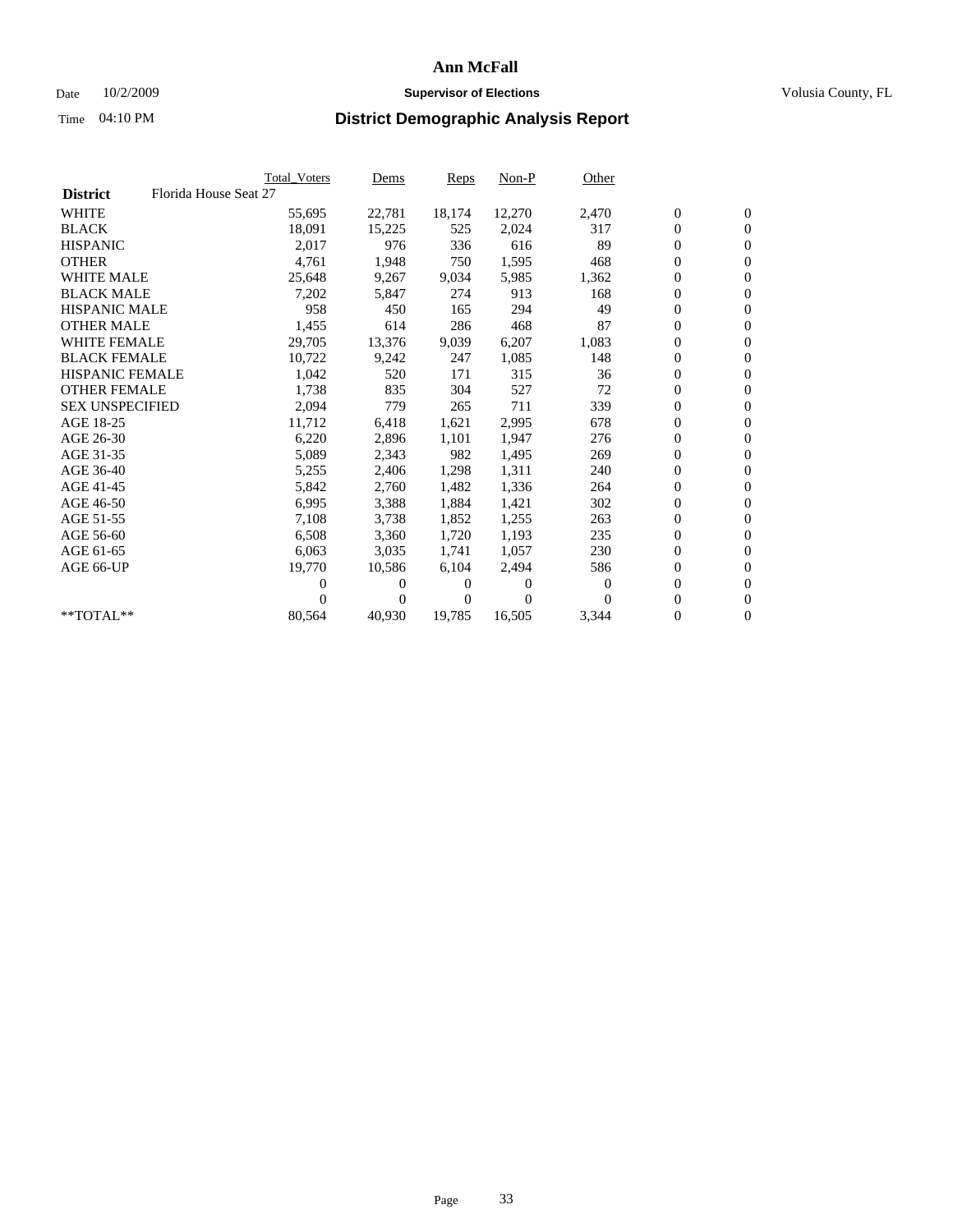### Date  $10/2/2009$  **Supervisor of Elections Supervisor of Elections** Volusia County, FL

|                        |                       | <b>Total Voters</b> | Dems   | Reps   | $Non-P$  | Other    |                  |                  |  |
|------------------------|-----------------------|---------------------|--------|--------|----------|----------|------------------|------------------|--|
| <b>District</b>        | Florida House Seat 28 |                     |        |        |          |          |                  |                  |  |
| <b>WHITE</b>           |                       | 95,373              | 33,453 | 37,548 | 20,473   | 3,899    | $\boldsymbol{0}$ | $\boldsymbol{0}$ |  |
| <b>BLACK</b>           |                       | 4,257               | 3,411  | 193    | 551      | 102      | 0                | $\mathbf{0}$     |  |
| <b>HISPANIC</b>        |                       | 5,069               | 2,394  | 943    | 1,543    | 189      | 0                | $\mathbf{0}$     |  |
| <b>OTHER</b>           |                       | 4,823               | 1,400  | 1,061  | 1,786    | 576      | 0                | $\mathbf{0}$     |  |
| <b>WHITE MALE</b>      |                       | 44,389              | 13,854 | 18,409 | 10,037   | 2,089    | 0                | $\mathbf{0}$     |  |
| <b>BLACK MALE</b>      |                       | 1,943               | 1,460  | 106    | 310      | 67       | 0                | $\mathbf{0}$     |  |
| <b>HISPANIC MALE</b>   |                       | 2,356               | 1,084  | 435    | 733      | 104      | 0                | $\mathbf{0}$     |  |
| <b>OTHER MALE</b>      |                       | 1,615               | 479    | 427    | 607      | 102      | 0                | $\mathbf{0}$     |  |
| <b>WHITE FEMALE</b>    |                       | 50,364              | 19,392 | 18,915 | 10,275   | 1,782    | $\boldsymbol{0}$ | $\mathbf{0}$     |  |
| <b>BLACK FEMALE</b>    |                       | 2,288               | 1,932  | 85     | 237      | 34       | 0                | $\mathbf{0}$     |  |
| <b>HISPANIC FEMALE</b> |                       | 2,675               | 1,292  | 500    | 798      | 85       | 0                | $\mathbf{0}$     |  |
| <b>OTHER FEMALE</b>    |                       | 1,842               | 676    | 433    | 617      | 116      | 0                | $\mathbf{0}$     |  |
| <b>SEX UNSPECIFIED</b> |                       | 2,050               | 489    | 435    | 739      | 387      | 0                | $\mathbf{0}$     |  |
| AGE 18-25              |                       | 10,134              | 3,451  | 2,566  | 3,308    | 809      | 0                | $\mathbf{0}$     |  |
| AGE 26-30              |                       | 6,611               | 2,209  | 1,766  | 2,268    | 368      | 0                | $\mathbf{0}$     |  |
| AGE 31-35              |                       | 6,326               | 2,164  | 1,860  | 1,968    | 334      | 0                | $\mathbf{0}$     |  |
| AGE 36-40              |                       | 7,302               | 2,436  | 2,459  | 2,050    | 357      | 0                | $\mathbf{0}$     |  |
| AGE 41-45              |                       | 8,022               | 2,696  | 3,042  | 1,931    | 353      | 0                | $\mathbf{0}$     |  |
| AGE 46-50              |                       | 9,906               | 3,426  | 3,964  | 2,193    | 323      | 0                | $\mathbf{0}$     |  |
| AGE 51-55              |                       | 10,416              | 4,021  | 3,924  | 2,109    | 362      | 0                | $\mathbf{0}$     |  |
| AGE 56-60              |                       | 10,135              | 4,065  | 3.615  | 2,040    | 415      | 0                | $\mathbf{0}$     |  |
| AGE 61-65              |                       | 9,989               | 3,808  | 3.845  | 1,913    | 423      | 0                | $\mathbf{0}$     |  |
| AGE 66-UP              |                       | 30,678              | 12,380 | 12,704 | 4,573    | 1,021    | 0                | $\mathbf{0}$     |  |
|                        |                       | 0                   | 0      | 0      | $\theta$ | $\Omega$ | 0                | $\mathbf{0}$     |  |
|                        |                       | 0                   | 0      | 0      | $\Omega$ | $\Omega$ | 0                | $\mathbf{0}$     |  |
| **TOTAL**              |                       | 109,522             | 40,658 | 39,745 | 24,353   | 4,766    | 0                | $\boldsymbol{0}$ |  |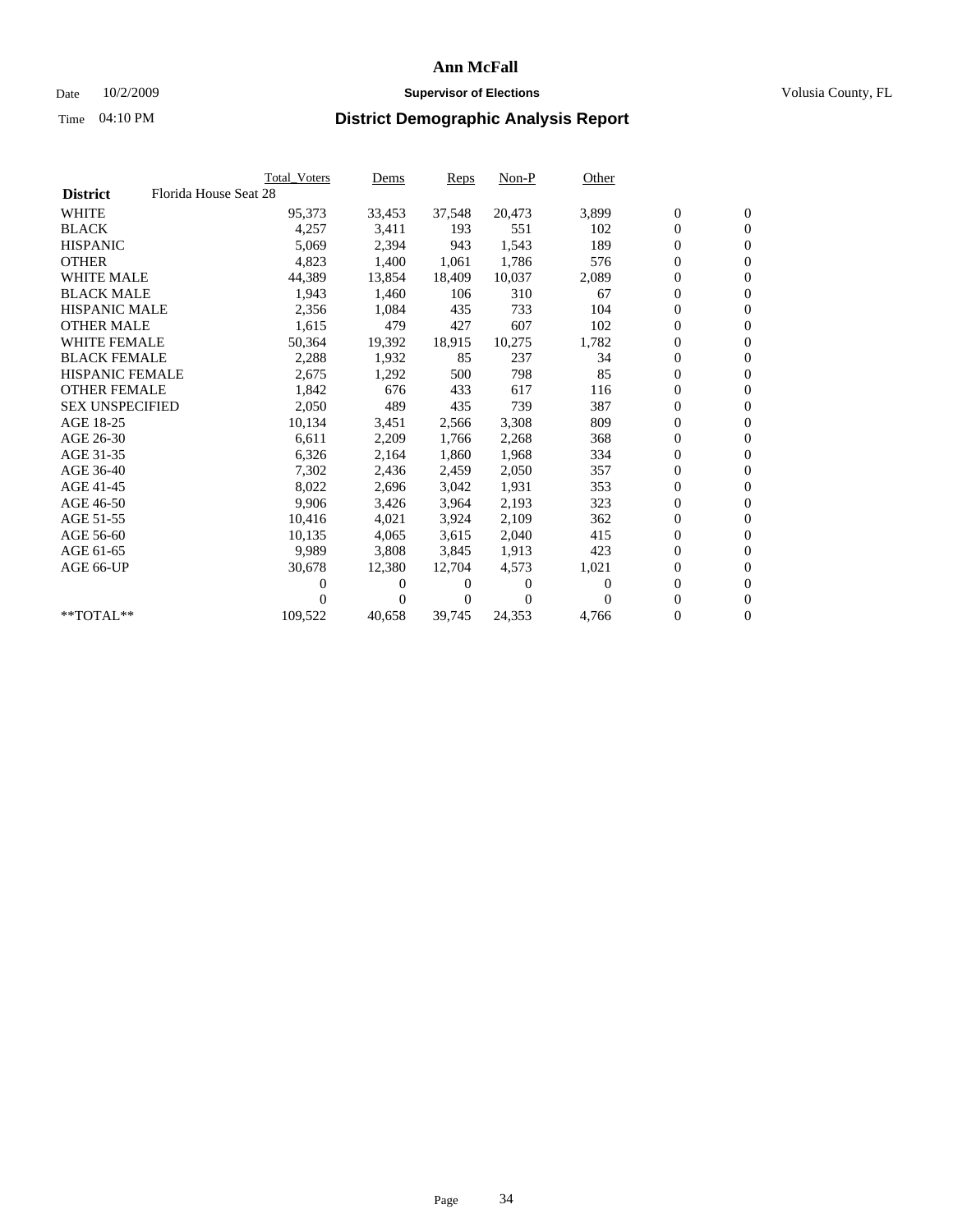### Date  $10/2/2009$  **Supervisor of Elections Supervisor of Elections** Volusia County, FL

|                        |                       | Total Voters   | Dems           | <b>Reps</b> | Non-P        | Other    |                  |                  |  |
|------------------------|-----------------------|----------------|----------------|-------------|--------------|----------|------------------|------------------|--|
| <b>District</b>        | Florida House Seat 33 |                |                |             |              |          |                  |                  |  |
| <b>WHITE</b>           |                       | 5,225          | 1,626          | 2,271       | 1,078        | 250      | $\boldsymbol{0}$ | $\boldsymbol{0}$ |  |
| <b>BLACK</b>           |                       | 523            | 406            | 29          | 76           | 12       | $\boldsymbol{0}$ | $\mathbf{0}$     |  |
| <b>HISPANIC</b>        |                       | 1,081          | 502            | 180         | 357          | 42       | $\overline{0}$   | $\mathbf{0}$     |  |
| <b>OTHER</b>           |                       | 395            | 127            | 85          | 131          | 52       | $\boldsymbol{0}$ | $\mathbf{0}$     |  |
| <b>WHITE MALE</b>      |                       | 2,477          | 668            | 1,148       | 545          | 116      | $\boldsymbol{0}$ | $\mathbf{0}$     |  |
| <b>BLACK MALE</b>      |                       | 224            | 173            | 11          | 34           | 6        | $\boldsymbol{0}$ | $\mathbf{0}$     |  |
| <b>HISPANIC MALE</b>   |                       | 499            | 216            | 94          | 173          | 16       | $\boldsymbol{0}$ | $\mathbf{0}$     |  |
| <b>OTHER MALE</b>      |                       | 139            | 52             | 31          | 49           | 7        | $\boldsymbol{0}$ | $\mathbf{0}$     |  |
| <b>WHITE FEMALE</b>    |                       | 2,709          | 947            | 1,106       | 524          | 132      | $\overline{0}$   | $\mathbf{0}$     |  |
| <b>BLACK FEMALE</b>    |                       | 293            | 228            | 18          | 41           | 6        | $\boldsymbol{0}$ | $\mathbf{0}$     |  |
| <b>HISPANIC FEMALE</b> |                       | 571            | 281            | 85          | 179          | 26       | $\boldsymbol{0}$ | $\mathbf{0}$     |  |
| <b>OTHER FEMALE</b>    |                       | 143            | 51             | 33          | 48           | 11       | $\mathbf{0}$     | $\mathbf{0}$     |  |
| <b>SEX UNSPECIFIED</b> |                       | 169            | 45             | 39          | 49           | 36       | $\boldsymbol{0}$ | $\mathbf{0}$     |  |
| AGE 18-25              |                       | 842            | 278            | 202         | 297          | 65       | $\overline{0}$   | $\mathbf{0}$     |  |
| AGE 26-30              |                       | 506            | 175            | 126         | 167          | 38       | $\overline{0}$   | $\mathbf{0}$     |  |
| AGE 31-35              |                       | 558            | 193            | 170         | 157          | 38       | $\boldsymbol{0}$ | $\mathbf{0}$     |  |
| AGE 36-40              |                       | 613            | 206            | 209         | 165          | 33       | 0                | $\mathbf{0}$     |  |
| AGE 41-45              |                       | 653            | 238            | 244         | 135          | 36       | $\overline{0}$   | $\mathbf{0}$     |  |
| AGE 46-50              |                       | 852            | 276            | 343         | 192          | 41       | $\boldsymbol{0}$ | $\mathbf{0}$     |  |
| AGE 51-55              |                       | 771            | 278            | 318         | 142          | 33       | $\boldsymbol{0}$ | $\mathbf{0}$     |  |
| AGE 56-60              |                       | 647            | 254            | 250         | 130          | 13       | $\boldsymbol{0}$ | $\Omega$         |  |
| AGE 61-65              |                       | 555            | 241            | 203         | 90           | 21       | $\overline{0}$   | $\mathbf{0}$     |  |
| AGE 66-UP              |                       | 1,226          | 521            | 500         | 167          | 38       | $\boldsymbol{0}$ | $\mathbf{0}$     |  |
|                        |                       | $\overline{0}$ | $\overline{0}$ | 0           | $\mathbf{0}$ | $\theta$ | $\overline{0}$   | $\mathbf{0}$     |  |
|                        |                       | $\theta$       | $\theta$       | $\Omega$    | $\Omega$     | $\Omega$ | $\boldsymbol{0}$ | $\mathbf{0}$     |  |
| **TOTAL**              |                       | 7,224          | 2,661          | 2,565       | 1,642        | 356      | 0                | $\mathbf{0}$     |  |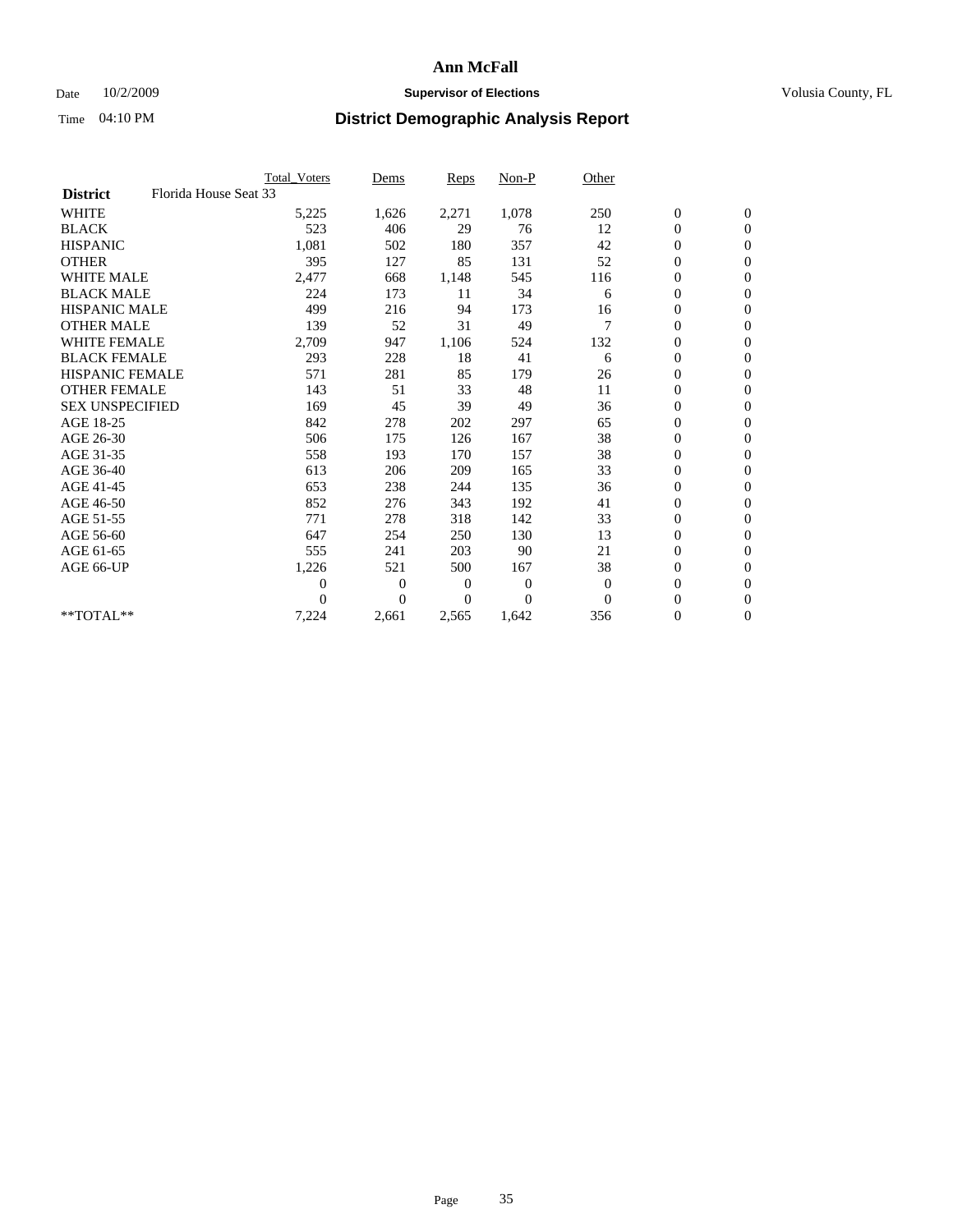### Date  $10/2/2009$  **Supervisor of Elections Supervisor of Elections** Volusia County, FL

|                        |                         | <b>Total Voters</b> | Dems           | Reps   | $Non-P$  | Other    |                  |                  |  |
|------------------------|-------------------------|---------------------|----------------|--------|----------|----------|------------------|------------------|--|
| <b>District</b>        | School Board District 1 |                     |                |        |          |          |                  |                  |  |
| <b>WHITE</b>           |                         | 50,996              | 18,356         | 20,677 | 9,520    | 2,443    | $\boldsymbol{0}$ | $\mathbf{0}$     |  |
| <b>BLACK</b>           |                         | 4,496               | 3,693          | 167    | 535      | 101      | $\overline{0}$   | $\mathbf{0}$     |  |
| <b>HISPANIC</b>        |                         | 3,080               | 1,358          | 551    | 1,028    | 143      | $\overline{0}$   | $\mathbf{0}$     |  |
| <b>OTHER</b>           |                         | 2,920               | 956            | 700    | 960      | 304      | 0                | $\mathbf{0}$     |  |
| <b>WHITE MALE</b>      |                         | 23,376              | 7,444          | 10,045 | 4,576    | 1,311    | 0                | $\mathbf{0}$     |  |
| <b>BLACK MALE</b>      |                         | 1,835               | 1,449          | 77     | 246      | 63       | $\boldsymbol{0}$ | $\mathbf{0}$     |  |
| <b>HISPANIC MALE</b>   |                         | 1,410               | 621            | 270    | 449      | 70       | 0                | $\mathbf{0}$     |  |
| <b>OTHER MALE</b>      |                         | 932                 | 320            | 272    | 276      | 64       | 0                | $\mathbf{0}$     |  |
| <b>WHITE FEMALE</b>    |                         | 27,369              | 10,827         | 10.541 | 4,881    | 1,120    | 0                | $\mathbf{0}$     |  |
| <b>BLACK FEMALE</b>    |                         | 2,624               | 2,216          | 89     | 282      | 37       | 0                | $\Omega$         |  |
| <b>HISPANIC FEMALE</b> |                         | 1,647               | 728            | 278    | 571      | 70       | $\boldsymbol{0}$ | $\mathbf{0}$     |  |
| <b>OTHER FEMALE</b>    |                         | 1,115               | 440            | 269    | 340      | 66       | 0                | $\mathbf{0}$     |  |
| <b>SEX UNSPECIFIED</b> |                         | 1,184               | 318            | 254    | 422      | 190      | 0                | $\Omega$         |  |
| AGE 18-25              |                         | 6,563               | 2,210          | 1,733  | 2,081    | 539      | $\overline{0}$   | $\mathbf{0}$     |  |
| AGE 26-30              |                         | 4,144               | 1,442          | 1,167  | 1,272    | 263      | 0                | $\mathbf{0}$     |  |
| AGE 31-35              |                         | 3,901               | 1,316          | 1,202  | 1,098    | 285      | 0                | $\mathbf{0}$     |  |
| AGE 36-40              |                         | 4,439               | 1,525          | 1,574  | 1,102    | 238      | $\overline{0}$   | $\mathbf{0}$     |  |
| AGE 41-45              |                         | 4,936               | 1,678          | 1,979  | 1,074    | 205      | 0                | $\mathbf{0}$     |  |
| AGE 46-50              |                         | 5,782               | 2,130          | 2,273  | 1,114    | 265      | 0                | $\Omega$         |  |
| AGE 51-55              |                         | 5,795               | 2,391          | 2,183  | 978      | 243      | $\boldsymbol{0}$ | $\mathbf{0}$     |  |
| AGE 56-60              |                         | 5,472               | 2,405          | 1.993  | 827      | 247      | 0                | $\mathbf{0}$     |  |
| AGE 61-65              |                         | 5,053               | 2,215          | 1,902  | 737      | 199      | 0                | $\Omega$         |  |
| AGE 66-UP              |                         | 15,405              | 7,050          | 6,088  | 1,760    | 507      | $\overline{0}$   | $\mathbf{0}$     |  |
|                        |                         | 0                   | 0              | 0      | $\theta$ | $\Omega$ | 0                | $\mathbf{0}$     |  |
|                        |                         | 0                   | $\overline{0}$ | 0      | $\Omega$ | $\Omega$ | 0                | $\mathbf{0}$     |  |
| $*$ TOTAL $**$         |                         | 61,492              | 24,363         | 22,095 | 12,043   | 2,991    | 0                | $\boldsymbol{0}$ |  |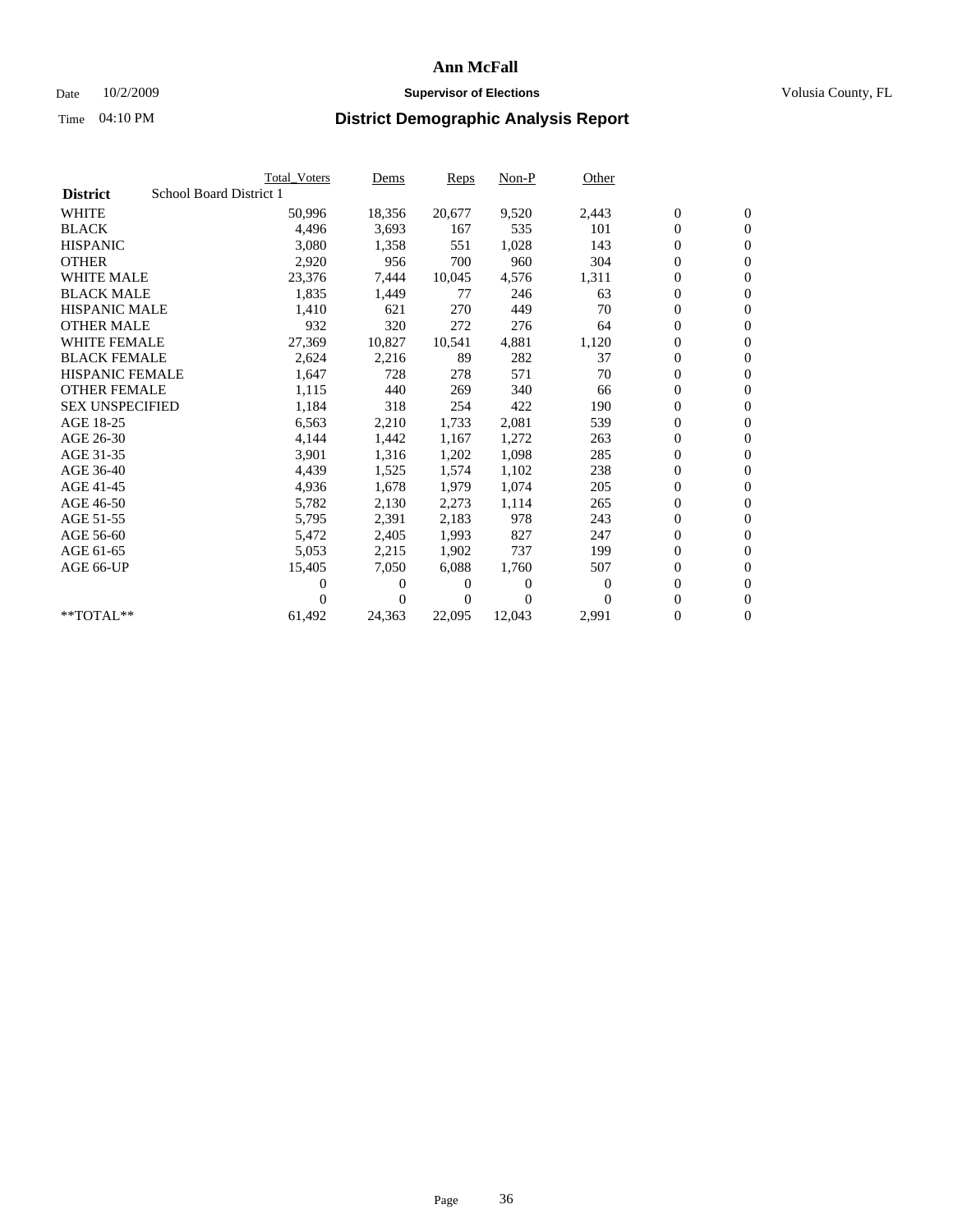## Date  $10/2/2009$  **Supervisor of Elections Supervisor of Elections** Volusia County, FL

|                        |                         | <b>Total Voters</b> | Dems           | <b>Reps</b> | $Non-P$        | Other    |                  |                  |  |
|------------------------|-------------------------|---------------------|----------------|-------------|----------------|----------|------------------|------------------|--|
| <b>District</b>        | School Board District 2 |                     |                |             |                |          |                  |                  |  |
| <b>WHITE</b>           |                         | 43,379              | 16,751         | 15,437      | 9,361          | 1,830    | $\boldsymbol{0}$ | $\boldsymbol{0}$ |  |
| <b>BLACK</b>           |                         | 11,066              | 9,341          | 326         | 1,210          | 189      | $\overline{0}$   | $\mathbf{0}$     |  |
| <b>HISPANIC</b>        |                         | 1,299               | 577            | 245         | 425            | 52       | $\overline{0}$   | $\mathbf{0}$     |  |
| <b>OTHER</b>           |                         | 3,331               | 1,324          | 559         | 1,117          | 331      | 0                | $\mathbf{0}$     |  |
| <b>WHITE MALE</b>      |                         | 20,312              | 6,960          | 7,690       | 4,637          | 1,025    | 0                | $\mathbf{0}$     |  |
| <b>BLACK MALE</b>      |                         | 4,451               | 3,627          | 173         | 563            | 88       | $\boldsymbol{0}$ | $\mathbf{0}$     |  |
| <b>HISPANIC MALE</b>   |                         | 630                 | 273            | 115         | 215            | 27       | 0                | $\mathbf{0}$     |  |
| <b>OTHER MALE</b>      |                         | 1,111               | 446            | 231         | 375            | 59       | $\boldsymbol{0}$ | $\mathbf{0}$     |  |
| <b>WHITE FEMALE</b>    |                         | 22,776              | 9,683          | 7,649       | 4,661          | 783      | 0                | $\mathbf{0}$     |  |
| <b>BLACK FEMALE</b>    |                         | 6,513               | 5,631          | 150         | 632            | 100      | 0                | $\Omega$         |  |
| <b>HISPANIC FEMALE</b> |                         | 658                 | 300            | 128         | 207            | 23       | $\boldsymbol{0}$ | $\mathbf{0}$     |  |
| <b>OTHER FEMALE</b>    |                         | 1,231               | 571            | 213         | 386            | 61       | 0                | $\mathbf{0}$     |  |
| <b>SEX UNSPECIFIED</b> |                         | 1,393               | 502            | 218         | 437            | 236      | 0                | $\mathbf{0}$     |  |
| AGE 18-25              |                         | 8,094               | 4,581          | 1,208       | 1,891          | 414      | $\overline{0}$   | $\mathbf{0}$     |  |
| AGE 26-30              |                         | 4,188               | 1,820          | 831         | 1,338          | 199      | 0                | $\mathbf{0}$     |  |
| AGE 31-35              |                         | 3,236               | 1,404          | 713         | 976            | 143      | 0                | $\mathbf{0}$     |  |
| AGE 36-40              |                         | 3,517               | 1,552          | 943         | 867            | 155      | $\overline{0}$   | $\mathbf{0}$     |  |
| AGE 41-45              |                         | 3,945               | 1,742          | 1,123       | 903            | 177      | 0                | $\mathbf{0}$     |  |
| AGE 46-50              |                         | 4,759               | 2,122          | 1,454       | 997            | 186      | 0                | $\Omega$         |  |
| AGE 51-55              |                         | 5,065               | 2,459          | 1,504       | 918            | 184      | $\boldsymbol{0}$ | $\mathbf{0}$     |  |
| AGE 56-60              |                         | 5,029               | 2,306          | 1,507       | 1.026          | 190      | 0                | $\mathbf{0}$     |  |
| AGE 61-65              |                         | 4,995               | 2,213          | 1,632       | 944            | 206      | 0                | $\Omega$         |  |
| AGE 66-UP              |                         | 16,246              | 7,794          | 5,652       | 2,253          | 547      | $\overline{0}$   | $\mathbf{0}$     |  |
|                        |                         | 0                   | 0              | 0           | $\overline{0}$ | $\Omega$ | 0                | $\mathbf{0}$     |  |
|                        |                         | 0                   | $\overline{0}$ | 0           | $\Omega$       | $\Omega$ | 0                | $\mathbf{0}$     |  |
| $*$ TOTAL $**$         |                         | 59,075              | 27,993         | 16,567      | 12,113         | 2,402    | 0                | $\boldsymbol{0}$ |  |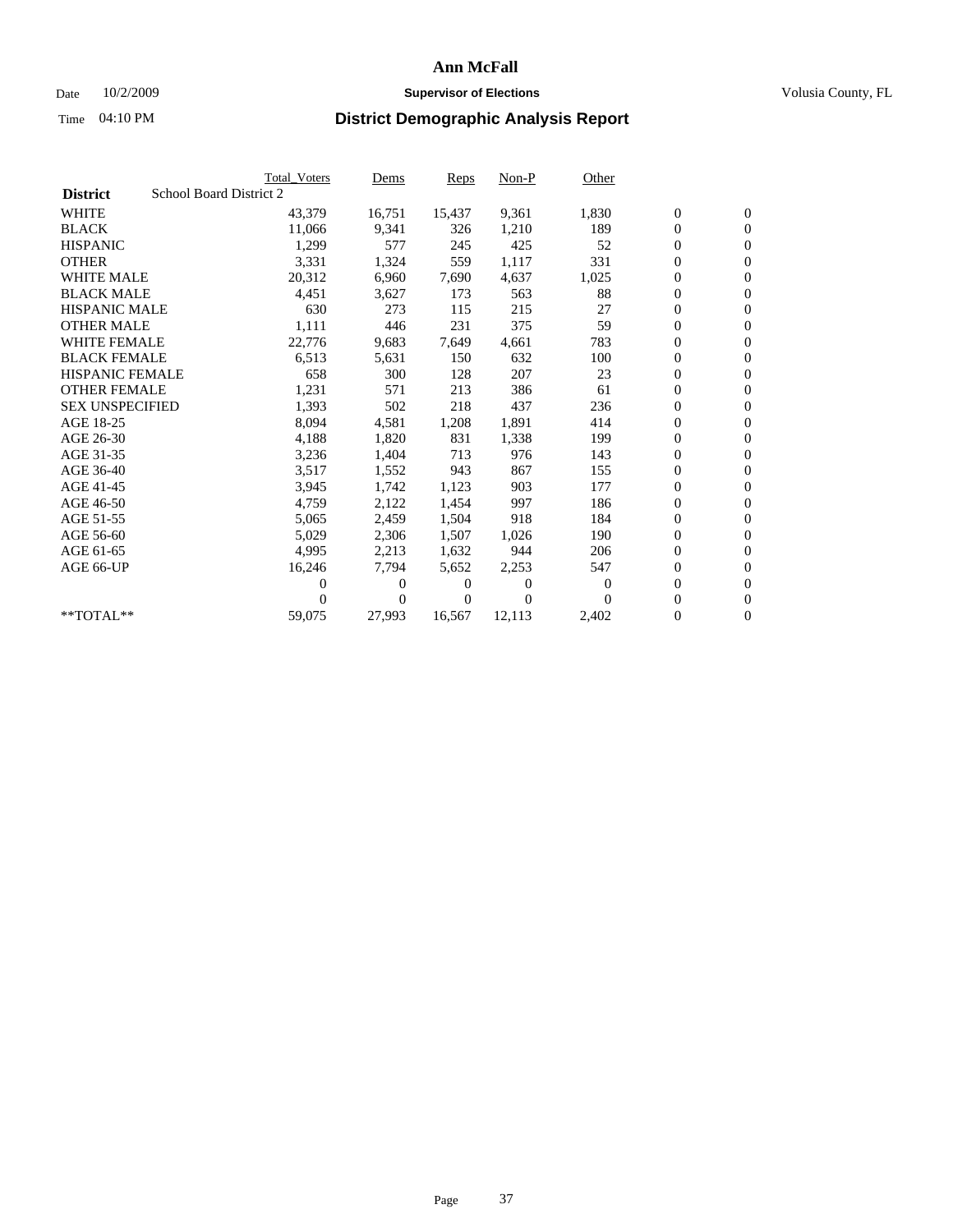### Date  $10/2/2009$  **Supervisor of Elections Supervisor of Elections** Volusia County, FL

|                        |                         | <b>Total Voters</b> | Dems     | <b>Reps</b> | $Non-P$  | Other    |                  |                  |  |
|------------------------|-------------------------|---------------------|----------|-------------|----------|----------|------------------|------------------|--|
| <b>District</b>        | School Board District 3 |                     |          |             |          |          |                  |                  |  |
| <b>WHITE</b>           |                         | 66,057              | 23,991   | 25,158      | 14,329   | 2,579    | $\boldsymbol{0}$ | $\boldsymbol{0}$ |  |
| <b>BLACK</b>           |                         | 1,983               | 1,642    | 80          | 228      | 33       | $\overline{0}$   | $\mathbf{0}$     |  |
| <b>HISPANIC</b>        |                         | 964                 | 389      | 228         | 303      | 44       | 0                | $\mathbf{0}$     |  |
| <b>OTHER</b>           |                         | 2,770               | 772      | 597         | 1,025    | 376      | 0                | $\mathbf{0}$     |  |
| <b>WHITE MALE</b>      |                         | 30,485              | 9,828    | 12,313      | 6,982    | 1,362    | 0                | $\mathbf{0}$     |  |
| <b>BLACK MALE</b>      |                         | 898                 | 700      | 43          | 134      | 21       | 0                | $\mathbf{0}$     |  |
| <b>HISPANIC MALE</b>   |                         | 430                 | 160      | 98          | 150      | 22       | 0                | $\mathbf{0}$     |  |
| <b>OTHER MALE</b>      |                         | 894                 | 257      | 238         | 343      | 56       | 0                | $\mathbf{0}$     |  |
| <b>WHITE FEMALE</b>    |                         | 35,126              | 14,009   | 12,684      | 7,233    | 1,200    | 0                | $\mathbf{0}$     |  |
| <b>BLACK FEMALE</b>    |                         | 1,068               | 929      | 35          | 93       | 11       | 0                | $\mathbf{0}$     |  |
| <b>HISPANIC FEMALE</b> |                         | 524                 | 225      | 128         | 149      | 22       | 0                | $\mathbf{0}$     |  |
| <b>OTHER FEMALE</b>    |                         | 1,027               | 368      | 255         | 333      | 71       | 0                | $\mathbf{0}$     |  |
| <b>SEX UNSPECIFIED</b> |                         | 1,322               | 318      | 269         | 468      | 267      | 0                | $\Omega$         |  |
| AGE 18-25              |                         | 5,971               | 1,975    | 1,441       | 2,049    | 506      | 0                | $\mathbf{0}$     |  |
| AGE 26-30              |                         | 3,862               | 1,309    | 1,051       | 1,299    | 203      | 0                | $\Omega$         |  |
| AGE 31-35              |                         | 3,773               | 1,211    | 1,153       | 1,207    | 202      | 0                | $\mathbf{0}$     |  |
| AGE 36-40              |                         | 4,444               | 1,441    | 1,486       | 1,303    | 214      | 0                | $\mathbf{0}$     |  |
| AGE 41-45              |                         | 5,021               | 1,633    | 1,895       | 1,270    | 223      | 0                | $\mathbf{0}$     |  |
| AGE 46-50              |                         | 6,491               | 2,205    | 2,591       | 1,469    | 226      | 0                | $\Omega$         |  |
| AGE 51-55              |                         | 7,023               | 2,715    | 2,650       | 1,407    | 251      | 0                | $\mathbf{0}$     |  |
| AGE 56-60              |                         | 6,957               | 2,866    | 2.460       | 1,367    | 264      | 0                | $\mathbf{0}$     |  |
| AGE 61-65              |                         | 6,895               | 2,642    | 2,661       | 1,311    | 281      | 0                | $\mathbf{0}$     |  |
| AGE 66-UP              |                         | 21,335              | 8,796    | 8,675       | 3,203    | 661      | 0                | $\mathbf{0}$     |  |
|                        |                         | 0                   | $\theta$ | 0           | $\theta$ | $\Omega$ | 0                | $\mathbf{0}$     |  |
|                        |                         | 0                   | 0        | 0           | $\Omega$ | $\Omega$ | 0                | $\overline{0}$   |  |
| **TOTAL**              |                         | 71,774              | 26,794   | 26,063      | 15,885   | 3,032    | 0                | $\boldsymbol{0}$ |  |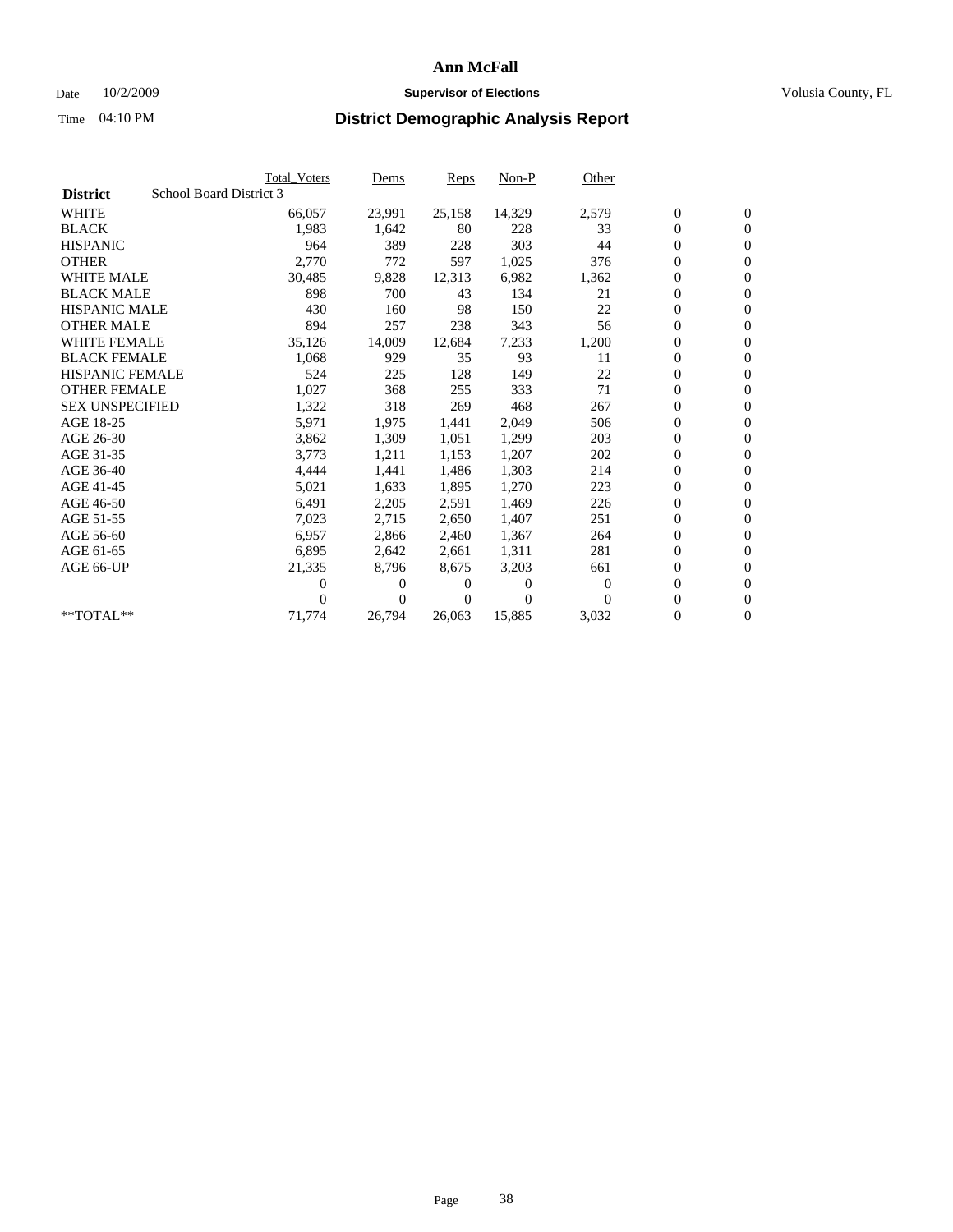## Date  $10/2/2009$  **Supervisor of Elections Supervisor of Elections** Volusia County, FL

|                        |                         | <b>Total Voters</b> | Dems           | <b>Reps</b> | $Non-P$  | Other    |                  |                  |  |
|------------------------|-------------------------|---------------------|----------------|-------------|----------|----------|------------------|------------------|--|
| <b>District</b>        | School Board District 4 |                     |                |             |          |          |                  |                  |  |
| <b>WHITE</b>           |                         | 55,644              | 20,517         | 21,896      | 11,110   | 2,121    | $\boldsymbol{0}$ | $\boldsymbol{0}$ |  |
| <b>BLACK</b>           |                         | 5,605               | 4,586          | 201         | 704      | 114      | $\overline{0}$   | $\mathbf{0}$     |  |
| <b>HISPANIC</b>        |                         | 1,285               | 581            | 325         | 339      | 40       | $\overline{0}$   | $\mathbf{0}$     |  |
| <b>OTHER</b>           |                         | 3,608               | 1,217          | 840         | 1,215    | 336      | 0                | $\mathbf{0}$     |  |
| <b>WHITE MALE</b>      |                         | 25,448              | 8,250          | 10,624      | 5,441    | 1,133    | 0                | $\mathbf{0}$     |  |
| <b>BLACK MALE</b>      |                         | 2,237               | 1,740          | 112         | 320      | 65       | $\boldsymbol{0}$ | $\mathbf{0}$     |  |
| <b>HISPANIC MALE</b>   |                         | 582                 | 241            | 160         | 157      | 24       | 0                | $\mathbf{0}$     |  |
| <b>OTHER MALE</b>      |                         | 1,202               | 386            | 331         | 421      | 64       | 0                | $\mathbf{0}$     |  |
| <b>WHITE FEMALE</b>    |                         | 29,867              | 12,160         | 11,150      | 5,590    | 967      | 0                | $\mathbf{0}$     |  |
| <b>BLACK FEMALE</b>    |                         | 3,331               | 2,815          | 89          | 379      | 48       | 0                | $\Omega$         |  |
| <b>HISPANIC FEMALE</b> |                         | 693                 | 335            | 160         | 182      | 16       | $\boldsymbol{0}$ | $\boldsymbol{0}$ |  |
| <b>OTHER FEMALE</b>    |                         | 1,380               | 560            | 353         | 403      | 64       | 0                | $\mathbf{0}$     |  |
| <b>SEX UNSPECIFIED</b> |                         | 1,402               | 414            | 283         | 475      | 230      | 0                | $\mathbf{0}$     |  |
| AGE 18-25              |                         | 6,812               | 2,804          | 1,608       | 1,953    | 447      | $\overline{0}$   | $\mathbf{0}$     |  |
| AGE 26-30              |                         | 3,890               | 1,552          | 973         | 1,182    | 183      | 0                | $\mathbf{0}$     |  |
| AGE 31-35              |                         | 3,543               | 1,369          | 957         | 1,035    | 182      | 0                | $\mathbf{0}$     |  |
| AGE 36-40              |                         | 3,933               | 1,397          | 1,348       | 999      | 189      | $\overline{0}$   | $\mathbf{0}$     |  |
| AGE 41-45              |                         | 4,755               | 1,761          | 1,750       | 1,060    | 184      | 0                | $\mathbf{0}$     |  |
| AGE 46-50              |                         | 5,794               | 2,206          | 2,208       | 1,174    | 206      | 0                | $\Omega$         |  |
| AGE 51-55              |                         | 6,036               | 2,536          | 2,191       | 1,118    | 191      | $\boldsymbol{0}$ | $\boldsymbol{0}$ |  |
| AGE 56-60              |                         | 6,106               | 2,610          | 2.118       | 1.167    | 211      | 0                | $\mathbf{0}$     |  |
| AGE 61-65              |                         | 6,065               | 2,445          | 2,302       | 1,078    | 240      | 0                | $\mathbf{0}$     |  |
| AGE 66-UP              |                         | 19,207              | 8,221          | 7,807       | 2,601    | 578      | $\overline{0}$   | $\mathbf{0}$     |  |
|                        |                         | 0                   | 0              | 0           | $\theta$ | $\bf{0}$ | 0                | $\mathbf{0}$     |  |
|                        |                         | 0                   | $\overline{0}$ | 0           | $\Omega$ | $\Omega$ | 0                | $\mathbf{0}$     |  |
| $*$ TOTAL $**$         |                         | 66,142              | 26,901         | 23,262      | 13,368   | 2,611    | 0                | $\boldsymbol{0}$ |  |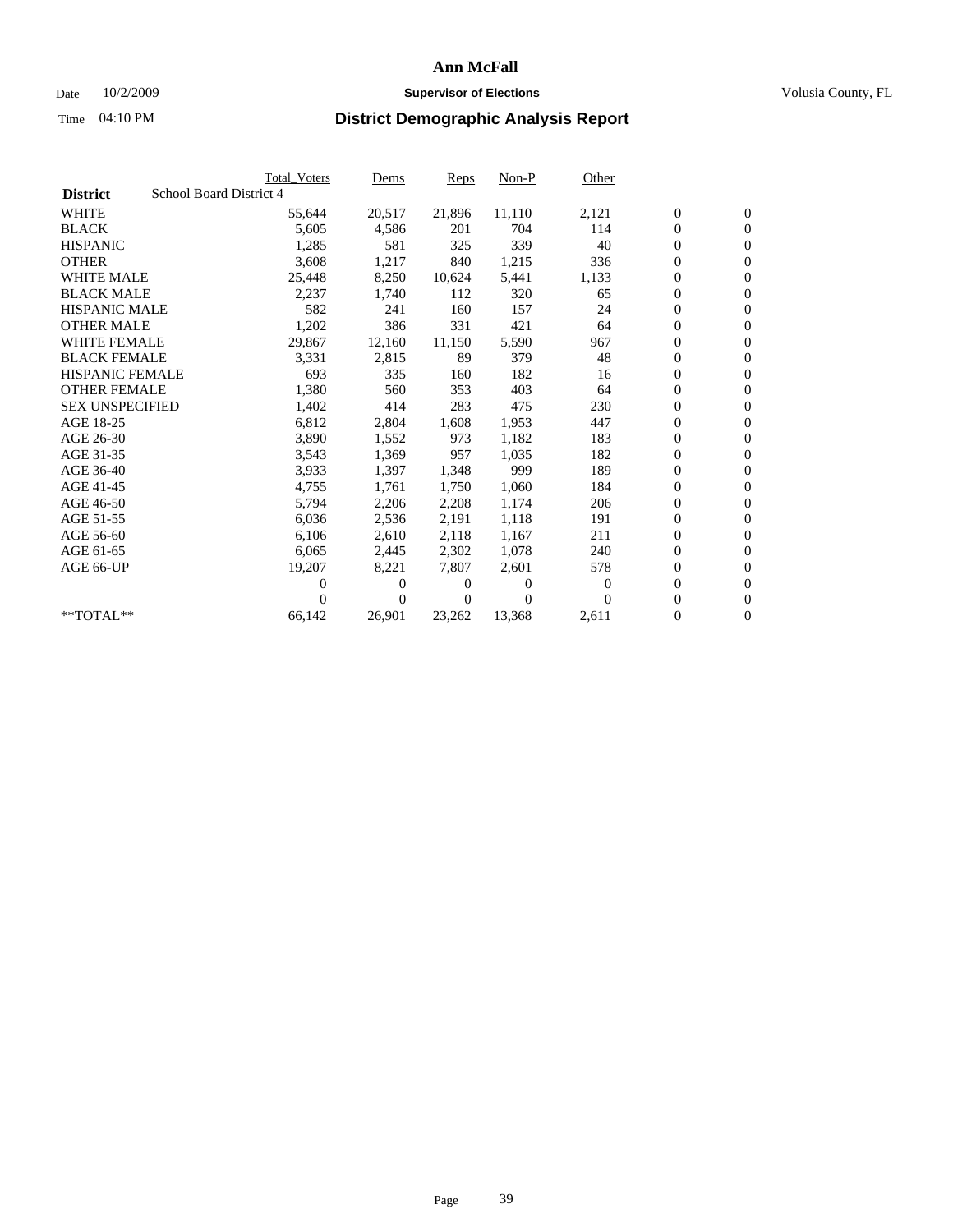### Date  $10/2/2009$  **Supervisor of Elections Supervisor of Elections** Volusia County, FL

|                        |                         | <b>Total Voters</b> | Dems   | <b>Reps</b> | $Non-P$  | Other    |                  |                  |  |
|------------------------|-------------------------|---------------------|--------|-------------|----------|----------|------------------|------------------|--|
| <b>District</b>        | School Board District 5 |                     |        |             |          |          |                  |                  |  |
| <b>WHITE</b>           |                         | 49,685              | 16,382 | 20,228      | 10,547   | 2,528    | $\boldsymbol{0}$ | $\boldsymbol{0}$ |  |
| <b>BLACK</b>           |                         | 5,256               | 4,061  | 284         | 740      | 171      | $\boldsymbol{0}$ | $\mathbf{0}$     |  |
| <b>HISPANIC</b>        |                         | 13,056              | 6,482  | 2,210       | 3,958    | 406      | 0                | $\mathbf{0}$     |  |
| <b>OTHER</b>           |                         | 3,986               | 1,269  | 790         | 1,453    | 474      | 0                | $\mathbf{0}$     |  |
| <b>WHITE MALE</b>      |                         | 23,248              | 6,822  | 9,974       | 5,125    | 1,327    | 0                | $\mathbf{0}$     |  |
| <b>BLACK MALE</b>      |                         | 2,373               | 1,727  | 160         | 382      | 104      | 0                | $\mathbf{0}$     |  |
| <b>HISPANIC MALE</b>   |                         | 6,125               | 2,915  | 1,109       | 1,893    | 208      | 0                | $\mathbf{0}$     |  |
| <b>OTHER MALE</b>      |                         | 1,317               | 460    | 307         | 469      | 81       | 0                | $\mathbf{0}$     |  |
| <b>WHITE FEMALE</b>    |                         | 26,146              | 9,468  | 10,139      | 5,354    | 1,185    | $\boldsymbol{0}$ | $\mathbf{0}$     |  |
| <b>BLACK FEMALE</b>    |                         | 2,835               | 2,291  | 124         | 353      | 67       | 0                | $\mathbf{0}$     |  |
| <b>HISPANIC FEMALE</b> |                         | 6,831               | 3,513  | 1,092       | 2,034    | 192      | 0                | $\mathbf{0}$     |  |
| <b>OTHER FEMALE</b>    |                         | 1,530               | 592    | 313         | 524      | 101      | 0                | $\mathbf{0}$     |  |
| <b>SEX UNSPECIFIED</b> |                         | 1,578               | 406    | 294         | 564      | 314      | 0                | $\mathbf{0}$     |  |
| AGE 18-25              |                         | 8,204               | 2,886  | 1,810       | 2,812    | 696      | 0                | $\mathbf{0}$     |  |
| AGE 26-30              |                         | 5,465               | 1,895  | 1,337       | 1,879    | 354      | 0                | $\mathbf{0}$     |  |
| AGE 31-35              |                         | 5,818               | 2,165  | 1,582       | 1,726    | 345      | 0                | $\mathbf{0}$     |  |
| AGE 36-40              |                         | 6,271               | 2,182  | 2,041       | 1,706    | 342      | 0                | $\mathbf{0}$     |  |
| AGE 41-45              |                         | 6,667               | 2,462  | 2,277       | 1,612    | 316      | 0                | $\mathbf{0}$     |  |
| AGE 46-50              |                         | 7,438               | 2,714  | 2,768       | 1,637    | 319      | 0                | $\mathbf{0}$     |  |
| AGE 51-55              |                         | 7,036               | 2,778  | 2,555       | 1,402    | 301      | 0                | $\mathbf{0}$     |  |
| AGE 56-60              |                         | 5,980               | 2,516  | 2.091       | 1,143    | 230      | 0                | $\mathbf{0}$     |  |
| AGE 61-65              |                         | 5,205               | 2,131  | 1,945       | 919      | 210      | 0                | $\mathbf{0}$     |  |
| AGE 66-UP              |                         | 13,895              | 6,462  | 5,106       | 1,861    | 466      | 0                | $\mathbf{0}$     |  |
|                        |                         | 0                   | 0      | 0           | $\theta$ | $\theta$ | 0                | $\mathbf{0}$     |  |
|                        |                         | 0                   | 0      | 0           | $\Omega$ | $\Omega$ | 0                | $\mathbf{0}$     |  |
| **TOTAL**              |                         | 71,983              | 28,194 | 23,512      | 16,698   | 3,579    | 0                | $\boldsymbol{0}$ |  |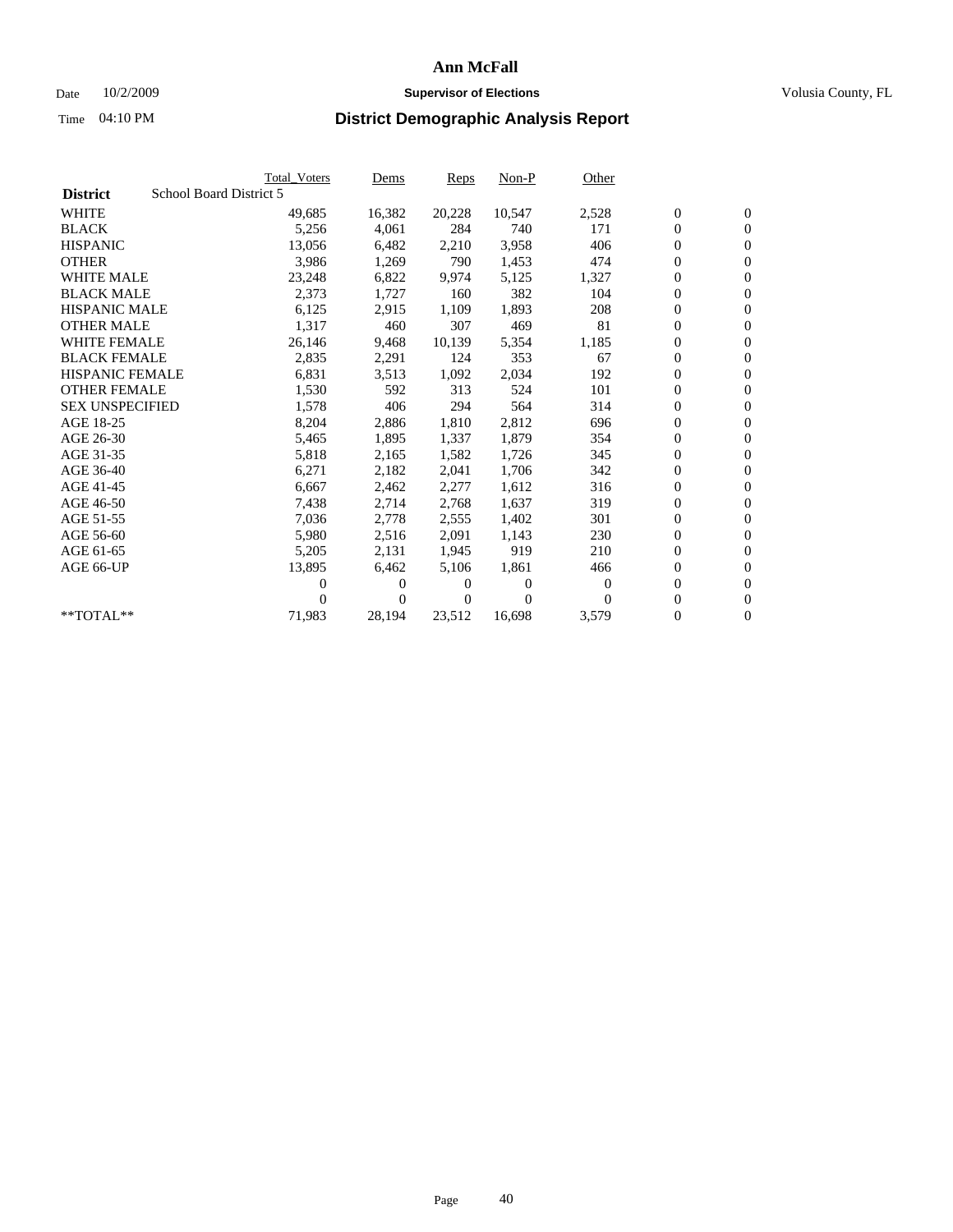## Date  $10/2/2009$  **Supervisor of Elections Supervisor of Elections** Volusia County, FL

|                        |                       | <b>Total Voters</b> | Dems           | <b>Reps</b>    | Non-P            | Other    |                  |                  |  |
|------------------------|-----------------------|---------------------|----------------|----------------|------------------|----------|------------------|------------------|--|
| <b>District</b>        | Florida Senate Seat 1 |                     |                |                |                  |          |                  |                  |  |
| <b>WHITE</b>           |                       | 6,526               | 2,494          | 2,200          | 1,528            | 304      | $\boldsymbol{0}$ | $\mathbf{0}$     |  |
| <b>BLACK</b>           |                       | 11,546              | 9,823          | 318            | 1,219            | 186      | 0                | $\mathbf{0}$     |  |
| <b>HISPANIC</b>        |                       | 470                 | 225            | 76             | 152              | 17       | $\mathbf{0}$     | $\mathbf{0}$     |  |
| <b>OTHER</b>           |                       | 1,472               | 702            | 146            | 457              | 167      | 0                | $\mathbf{0}$     |  |
| WHITE MALE             |                       | 3,053               | 962            | 1,154          | 767              | 170      | 0                | $\mathbf{0}$     |  |
| <b>BLACK MALE</b>      |                       | 4,513               | 3,699          | 176            | 547              | 91       | $\boldsymbol{0}$ | $\mathbf{0}$     |  |
| <b>HISPANIC MALE</b>   |                       | 226                 | 99             | 36             | 81               | 10       | $\boldsymbol{0}$ | $\mathbf{0}$     |  |
| <b>OTHER MALE</b>      |                       | 420                 | 208            | 56             | 130              | 26       | 0                | $\mathbf{0}$     |  |
| <b>WHITE FEMALE</b>    |                       | 3,439               | 1,518          | 1,035          | 755              | 131      | 0                | $\mathbf{0}$     |  |
| <b>BLACK FEMALE</b>    |                       | 6,920               | 6,028          | 140            | 658              | 94       | $\boldsymbol{0}$ | $\mathbf{0}$     |  |
| <b>HISPANIC FEMALE</b> |                       | 239                 | 123            | 40             | 70               | 6        | 0                | $\mathbf{0}$     |  |
| <b>OTHER FEMALE</b>    |                       | 501                 | 277            | 64             | 141              | 19       | 0                | $\Omega$         |  |
| <b>SEX UNSPECIFIED</b> |                       | 703                 | 330            | 39             | 207              | 127      | 0                | $\mathbf{0}$     |  |
| AGE 18-25              |                       | 4,947               | 3,402          | 355            | 945              | 245      | 0                | $\mathbf{0}$     |  |
| AGE 26-30              |                       | 1,813               | 1,054          | 215            | 497              | 47       | $\overline{0}$   | $\mathbf{0}$     |  |
| AGE 31-35              |                       | 1,410               | 835            | 178            | 344              | 53       | 0                | $\mathbf{0}$     |  |
| AGE 36-40              |                       | 1,321               | 781            | 218            | 273              | 49       | 0                | $\mathbf{0}$     |  |
| AGE 41-45              |                       | 1,529               | 969            | 230            | 272              | 58       | 0                | $\mathbf{0}$     |  |
| AGE 46-50              |                       | 1,658               | 1,050          | 302            | 245              | 61       | 0                | $\mathbf{0}$     |  |
| AGE 51-55              |                       | 1,678               | 1,133          | 288            | 213              | 44       | 0                | $\mathbf{0}$     |  |
| AGE 56-60              |                       | 1,415               | 945            | 232            | 201              | 37       | 0                | $\mathbf{0}$     |  |
| AGE 61-65              |                       | 1,185               | 807            | 217            | 133              | 28       | 0                | $\mathbf{0}$     |  |
| AGE 66-UP              |                       | 3,058               | 2,268          | 505            | 233              | 52       | 0                | $\mathbf{0}$     |  |
|                        |                       | 0                   | $\overline{0}$ | $\overline{0}$ | $\boldsymbol{0}$ | $\theta$ | 0                | $\mathbf{0}$     |  |
|                        |                       | 0                   | $\Omega$       | $\theta$       | $\theta$         | $\Omega$ | $\overline{0}$   | $\overline{0}$   |  |
| **TOTAL**              |                       | 20,014              | 13,244         | 2,740          | 3,356            | 674      | 0                | $\boldsymbol{0}$ |  |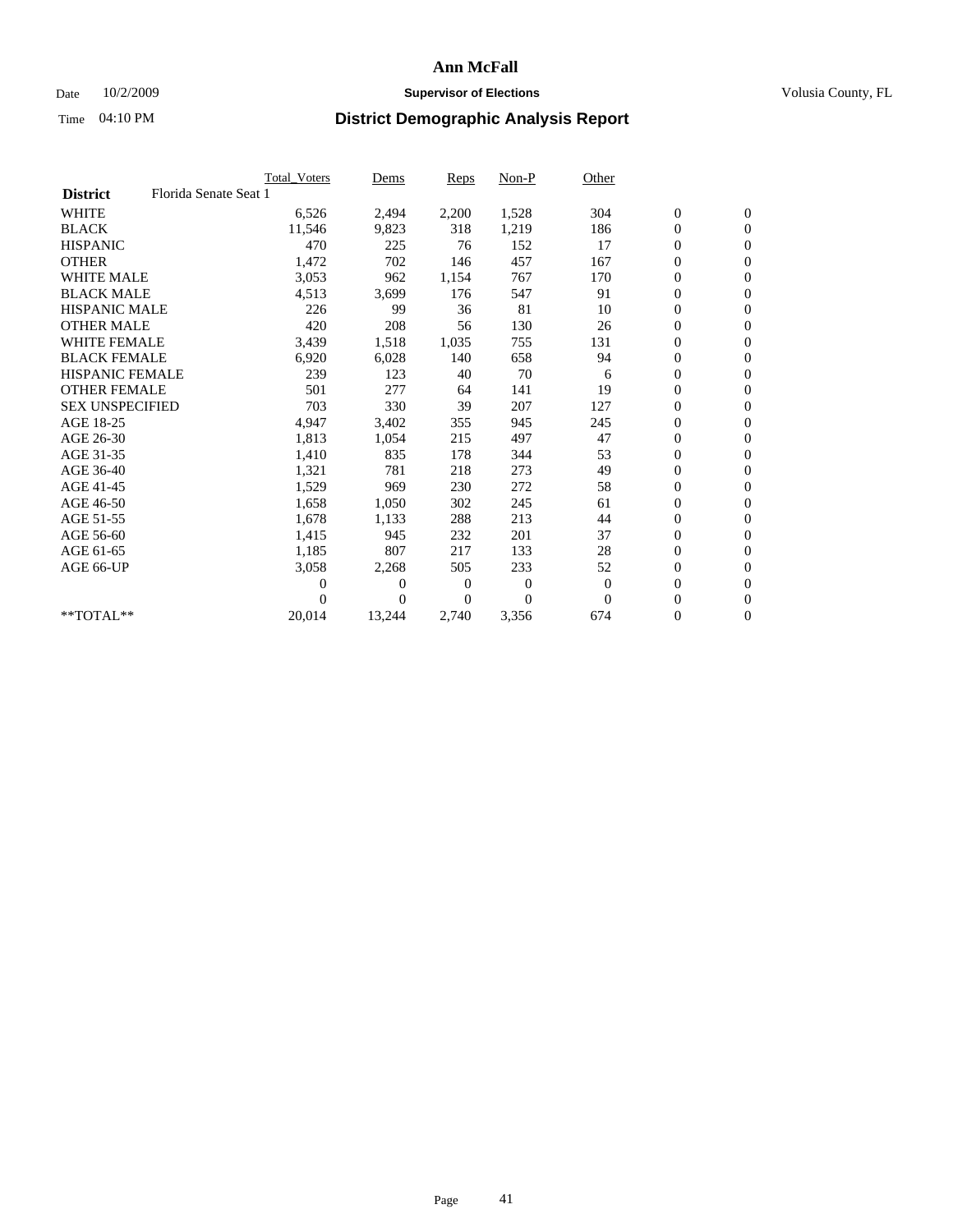## Date  $10/2/2009$  **Supervisor of Elections Supervisor of Elections** Volusia County, FL

|                        |                       | <b>Total Voters</b> | <u>Dems</u>    | <b>Reps</b> | $Non-P$      | Other    |                  |                  |  |
|------------------------|-----------------------|---------------------|----------------|-------------|--------------|----------|------------------|------------------|--|
| <b>District</b>        | Florida Senate Seat 7 |                     |                |             |              |          |                  |                  |  |
| <b>WHITE</b>           |                       | 160,538             | 59,305         | 61,108      | 33,621       | 6,504    | $\boldsymbol{0}$ | $\boldsymbol{0}$ |  |
| <b>BLACK</b>           |                       | 7,709               | 6,217          | 334         | 1,008        | 150      | $\boldsymbol{0}$ | $\mathbf{0}$     |  |
| <b>HISPANIC</b>        |                       | 5,870               | 2,680          | 1,131       | 1,822        | 237      | $\boldsymbol{0}$ | $\mathbf{0}$     |  |
| <b>OTHER</b>           |                       | 8,400               | 2,632          | 1,882       | 2,968        | 918      | 0                | $\mathbf{0}$     |  |
| <b>WHITE MALE</b>      |                       | 74,433              | 24,410         | 30,030      | 16,484       | 3,509    | $\boldsymbol{0}$ | $\mathbf{0}$     |  |
| <b>BLACK MALE</b>      |                       | 3,365               | 2,582          | 175         | 525          | 83       | $\overline{0}$   | $\mathbf{0}$     |  |
| <b>HISPANIC MALE</b>   |                       | 2,731               | 1,203          | 542         | 862          | 124      | 0                | $\mathbf{0}$     |  |
| <b>OTHER MALE</b>      |                       | 2,843               | 881            | 766         | 1,034        | 162      | 0                | $\mathbf{0}$     |  |
| <b>WHITE FEMALE</b>    |                       | 85,076              | 34,533         | 30,716      | 16,883       | 2,944    | $\boldsymbol{0}$ | $\mathbf{0}$     |  |
| <b>BLACK FEMALE</b>    |                       | 4,295               | 3,597          | 156         | 477          | 65       | $\boldsymbol{0}$ | $\mathbf{0}$     |  |
| <b>HISPANIC FEMALE</b> |                       | 3,088               | 1,455          | 579         | 943          | 111      | 0                | $\mathbf{0}$     |  |
| <b>OTHER FEMALE</b>    |                       | 3,193               | 1,242          | 763         | 1,012        | 176      | $\overline{0}$   | $\mathbf{0}$     |  |
| <b>SEX UNSPECIFIED</b> |                       | 3,493               | 931            | 728         | 1,199        | 635      | $\boldsymbol{0}$ | $\mathbf{0}$     |  |
| AGE 18-25              |                       | 16,898              | 6,152          | 4,139       | 5,388        | 1,219    | $\boldsymbol{0}$ | $\mathbf{0}$     |  |
| AGE 26-30              |                       | 10,898              | 3,799          | 2,829       | 3,662        | 608      | 0                | $\mathbf{0}$     |  |
| AGE 31-35              |                       | 9,989               | 3,437          | 2,907       | 3,113        | 532      | $\boldsymbol{0}$ | $\mathbf{0}$     |  |
| AGE 36-40              |                       | 11,604              | 3,981          | 3,857       | 3,173        | 593      | $\boldsymbol{0}$ | $\mathbf{0}$     |  |
| AGE 41-45              |                       | 13,310              | 4,568          | 4,937       | 3,210        | 595      | 0                | $\mathbf{0}$     |  |
| AGE 46-50              |                       | 16,594              | 5,889          | 6,420       | 3,664        | 621      | 0                | $\Omega$         |  |
| AGE 51-55              |                       | 17,336              | 6,927          | 6,406       | 3,353        | 650      | $\boldsymbol{0}$ | $\mathbf{0}$     |  |
| AGE 56-60              |                       | 17.207              | 7.114          | 6.030       | 3,401        | 662      | 0                | $\mathbf{0}$     |  |
| AGE 61-65              |                       | 16,615              | 6,584          | 6,223       | 3,109        | 699      | 0                | $\mathbf{0}$     |  |
| AGE 66-UP              |                       | 52,059              | 22,380         | 20,706      | 7,345        | 1,628    | 0                | $\mathbf{0}$     |  |
|                        |                       | 0                   | 0              | $^{(1)}$    | $\mathbf{0}$ | $\Omega$ | $\mathbf{0}$     | $\mathbf{0}$     |  |
|                        |                       | 0                   | $\overline{0}$ | 0           | $\mathbf{0}$ | 0        | 0                | $\mathbf{0}$     |  |
| **TOTAL**              |                       | 182,517             | 70,834         | 64,455      | 39,419       | 7,809    | 0                | $\boldsymbol{0}$ |  |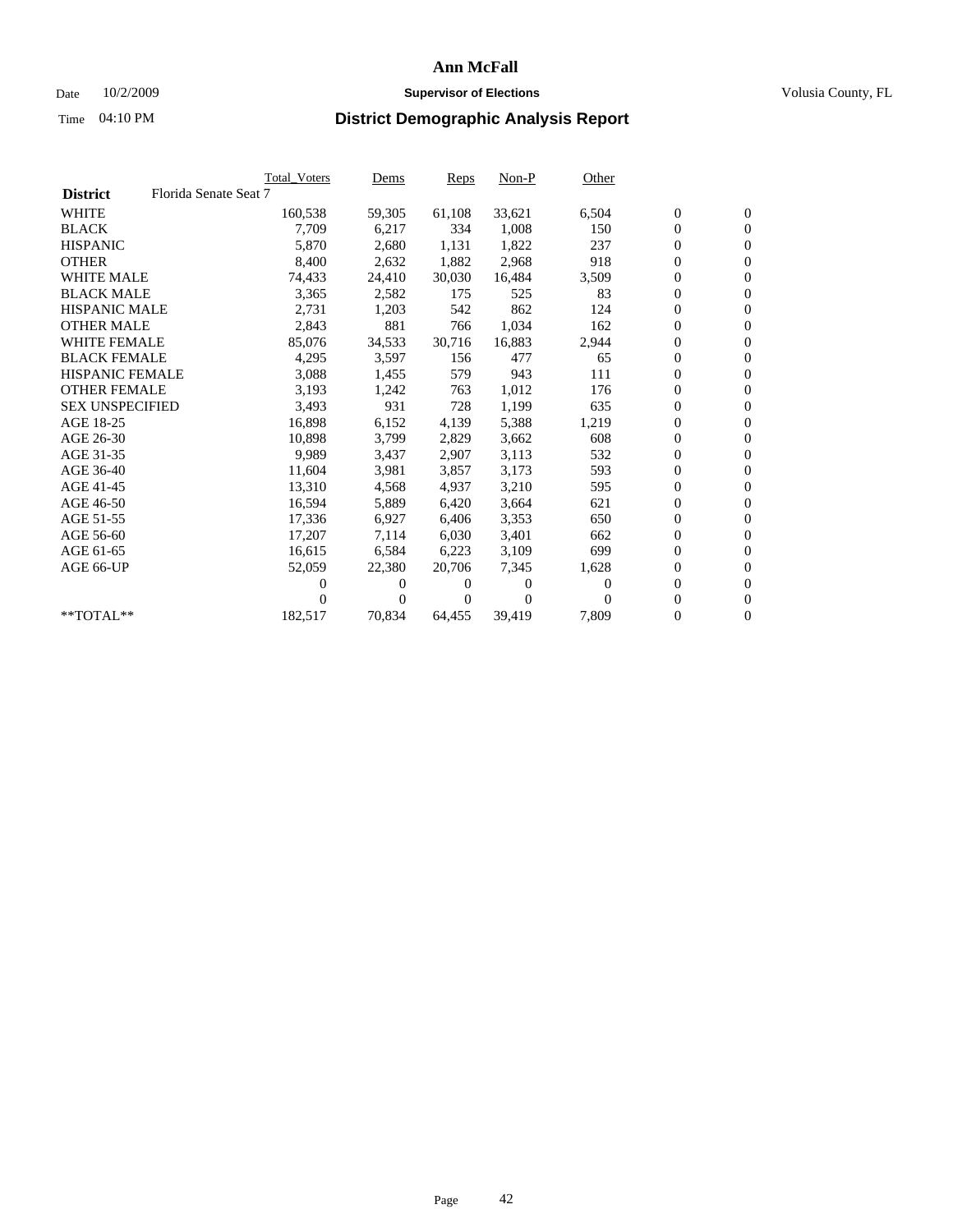## Date  $10/2/2009$  **Supervisor of Elections Supervisor of Elections** Volusia County, FL

|                        |                       | Total Voters | Dems     | <b>Reps</b> | $Non-P$        | Other    |                  |                  |  |
|------------------------|-----------------------|--------------|----------|-------------|----------------|----------|------------------|------------------|--|
| <b>District</b>        | Florida Senate Seat 8 |              |          |             |                |          |                  |                  |  |
| <b>WHITE</b>           |                       | 24,090       | 8,303    | 10,093      | 4,803          | 891      | $\boldsymbol{0}$ | $\boldsymbol{0}$ |  |
| <b>BLACK</b>           |                       | 1,128        | 872      | 51          | 167            | 38       | $\boldsymbol{0}$ | $\mathbf{0}$     |  |
| <b>HISPANIC</b>        |                       | 530          | 214      | 152         | 145            | 19       | $\overline{0}$   | $\mathbf{0}$     |  |
| <b>OTHER</b>           |                       | 1,473        | 477      | 365         | 511            | 120      | $\boldsymbol{0}$ | $\mathbf{0}$     |  |
| <b>WHITE MALE</b>      |                       | 11,109       | 3,368    | 4,914       | 2,362          | 465      | $\boldsymbol{0}$ | $\mathbf{0}$     |  |
| <b>BLACK MALE</b>      |                       | 474          | 354      | 28          | 74             | 18       | $\boldsymbol{0}$ | $\mathbf{0}$     |  |
| <b>HISPANIC MALE</b>   |                       | 260          | 94       | 81          | 73             | 12       | $\boldsymbol{0}$ | $\mathbf{0}$     |  |
| <b>OTHER MALE</b>      |                       | 502          | 170      | 137         | 172            | 23       | $\boldsymbol{0}$ | $\mathbf{0}$     |  |
| <b>WHITE FEMALE</b>    |                       | 12,817       | 4,890    | 5,110       | 2,400          | 417      | $\overline{0}$   | $\mathbf{0}$     |  |
| <b>BLACK FEMALE</b>    |                       | 647          | 514      | 23          | 90             | 20       | $\boldsymbol{0}$ | $\mathbf{0}$     |  |
| HISPANIC FEMALE        |                       | 269          | 120      | 70          | 72             | 7        | $\boldsymbol{0}$ | $\mathbf{0}$     |  |
| <b>OTHER FEMALE</b>    |                       | 557          | 214      | 144         | 171            | 28       | $\mathbf{0}$     | $\mathbf{0}$     |  |
| <b>SEX UNSPECIFIED</b> |                       | 586          | 142      | 154         | 212            | 78       | $\boldsymbol{0}$ | $\mathbf{0}$     |  |
| AGE 18-25              |                       | 2,733        | 950      | 790         | 819            | 174      | 0                | $\mathbf{0}$     |  |
| AGE 26-30              |                       | 1,428        | 513      | 409         | 435            | 71       | $\overline{0}$   | $\mathbf{0}$     |  |
| AGE 31-35              |                       | 1,348        | 445      | 424         | 400            | 79       | $\boldsymbol{0}$ | $\mathbf{0}$     |  |
| AGE 36-40              |                       | 1,522        | 445      | 626         | 385            | 66       | 0                | $\mathbf{0}$     |  |
| AGE 41-45              |                       | 1,838        | 587      | 789         | 393            | 69       | $\overline{0}$   | $\mathbf{0}$     |  |
| AGE 46-50              |                       | 2,281        | 766      | 982         | 464            | 69       | $\boldsymbol{0}$ | $\mathbf{0}$     |  |
| AGE 51-55              |                       | 2,464        | 923      | 1,009       | 471            | 61       | $\boldsymbol{0}$ | $\mathbf{0}$     |  |
| AGE 56-60              |                       | 2,506        | 957      | 987         | 469            | 93       | $\boldsymbol{0}$ | $\Omega$         |  |
| AGE 61-65              |                       | 2,763        | 1,031    | 1,128       | 503            | 101      | $\overline{0}$   | $\mathbf{0}$     |  |
| AGE 66-UP              |                       | 8,338        | 3,249    | 3,517       | 1,287          | 285      | $\boldsymbol{0}$ | $\mathbf{0}$     |  |
|                        |                       | 0            | 0        | 0           | $\overline{0}$ | $\bf{0}$ | $\overline{0}$   | $\mathbf{0}$     |  |
|                        |                       | 0            | $\Omega$ | 0           | $\Omega$       | $\Omega$ | $\boldsymbol{0}$ | $\mathbf{0}$     |  |
| $*$ TOTAL $**$         |                       | 27,221       | 9,866    | 10,661      | 5,626          | 1,068    | 0                | $\mathbf{0}$     |  |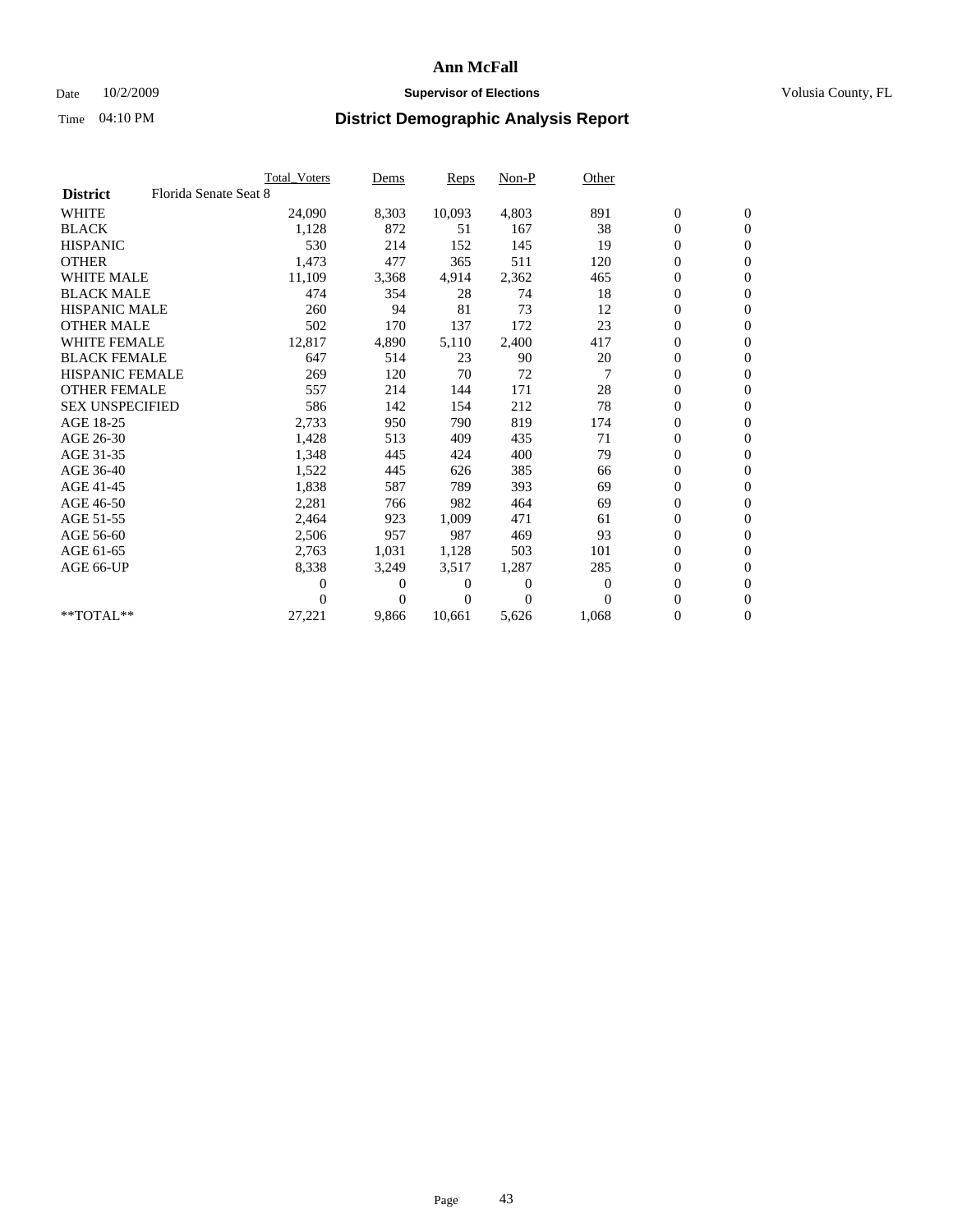## Date  $10/2/2009$  **Supervisor of Elections Supervisor of Elections** Volusia County, FL

|                        |                        | <b>Total Voters</b> | Dems     | <b>Reps</b> | $Non-P$  | Other    |                  |                  |  |
|------------------------|------------------------|---------------------|----------|-------------|----------|----------|------------------|------------------|--|
| <b>District</b>        | Florida Senate Seat 20 |                     |          |             |          |          |                  |                  |  |
| <b>WHITE</b>           |                        | 74,607              | 25,895   | 29,995      | 14,915   | 3,802    | $\boldsymbol{0}$ | $\boldsymbol{0}$ |  |
| <b>BLACK</b>           |                        | 8,023               | 6,411    | 355         | 1,023    | 234      | 0                | $\mathbf{0}$     |  |
| <b>HISPANIC</b>        |                        | 12,814              | 6,268    | 2,200       | 3,934    | 412      | 0                | $\mathbf{0}$     |  |
| <b>OTHER</b>           |                        | 5,270               | 1,727    | 1,093       | 1,834    | 616      | 0                | $\mathbf{0}$     |  |
| <b>WHITE MALE</b>      |                        | 34,274              | 10,564   | 14,548      | 7,148    | 2,014    | 0                | $\mathbf{0}$     |  |
| <b>BLACK MALE</b>      |                        | 3,442               | 2,608    | 186         | 499      | 149      | 0                | $\mathbf{0}$     |  |
| <b>HISPANIC MALE</b>   |                        | 5,960               | 2,814    | 1,093       | 1,848    | 205      | 0                | $\mathbf{0}$     |  |
| <b>OTHER MALE</b>      |                        | 1,691               | 610      | 420         | 548      | 113      | 0                | $\mathbf{0}$     |  |
| <b>WHITE FEMALE</b>    |                        | 39,952              | 15,206   | 15,302      | 7,681    | 1,763    | $\boldsymbol{0}$ | $\mathbf{0}$     |  |
| <b>BLACK FEMALE</b>    |                        | 4,509               | 3,743    | 168         | 514      | 84       | 0                | $\mathbf{0}$     |  |
| <b>HISPANIC FEMALE</b> |                        | 6,757               | 3,403    | 1,097       | 2,058    | 199      | 0                | $\mathbf{0}$     |  |
| <b>OTHER FEMALE</b>    |                        | 2,032               | 798      | 432         | 662      | 140      | 0                | $\mathbf{0}$     |  |
| <b>SEX UNSPECIFIED</b> |                        | 2,097               | 555      | 397         | 748      | 397      | 0                | $\mathbf{0}$     |  |
| AGE 18-25              |                        | 11,066              | 3,952    | 2,516       | 3,634    | 964      | 0                | $\mathbf{0}$     |  |
| AGE 26-30              |                        | 7,410               | 2,652    | 1,906       | 2,376    | 476      | 0                | $\mathbf{0}$     |  |
| AGE 31-35              |                        | 7,524               | 2,748    | 2,098       | 2,185    | 493      | 0                | $\mathbf{0}$     |  |
| AGE 36-40              |                        | 8,157               | 2,890    | 2,691       | 2,146    | 430      | 0                | $\mathbf{0}$     |  |
| AGE 41-45              |                        | 8,647               | 3,152    | 3,068       | 2,044    | 383      | 0                | $\mathbf{0}$     |  |
| AGE 46-50              |                        | 9,731               | 3,672    | 3,590       | 2,018    | 451      | 0                | $\mathbf{0}$     |  |
| AGE 51-55              |                        | 9,477               | 3,896    | 3,380       | 1,786    | 415      | 0                | $\mathbf{0}$     |  |
| AGE 56-60              |                        | 8,416               | 3,687    | 2.920       | 1,459    | 350      | 0                | $\mathbf{0}$     |  |
| AGE 61-65              |                        | 7,650               | 3,224    | 2,874       | 1,244    | 308      | 0                | $\mathbf{0}$     |  |
| AGE 66-UP              |                        | 22,633              | 10,426   | 8,600       | 2,813    | 794      | 0                | $\mathbf{0}$     |  |
|                        |                        | 0                   | $\theta$ | 0           | $\theta$ | $\theta$ | 0                | $\mathbf{0}$     |  |
|                        |                        | 0                   | 0        | 0           | $\Omega$ | $\Omega$ | 0                | $\mathbf{0}$     |  |
| **TOTAL**              |                        | 100,714             | 40,301   | 33,643      | 21,706   | 5,064    | 0                | $\boldsymbol{0}$ |  |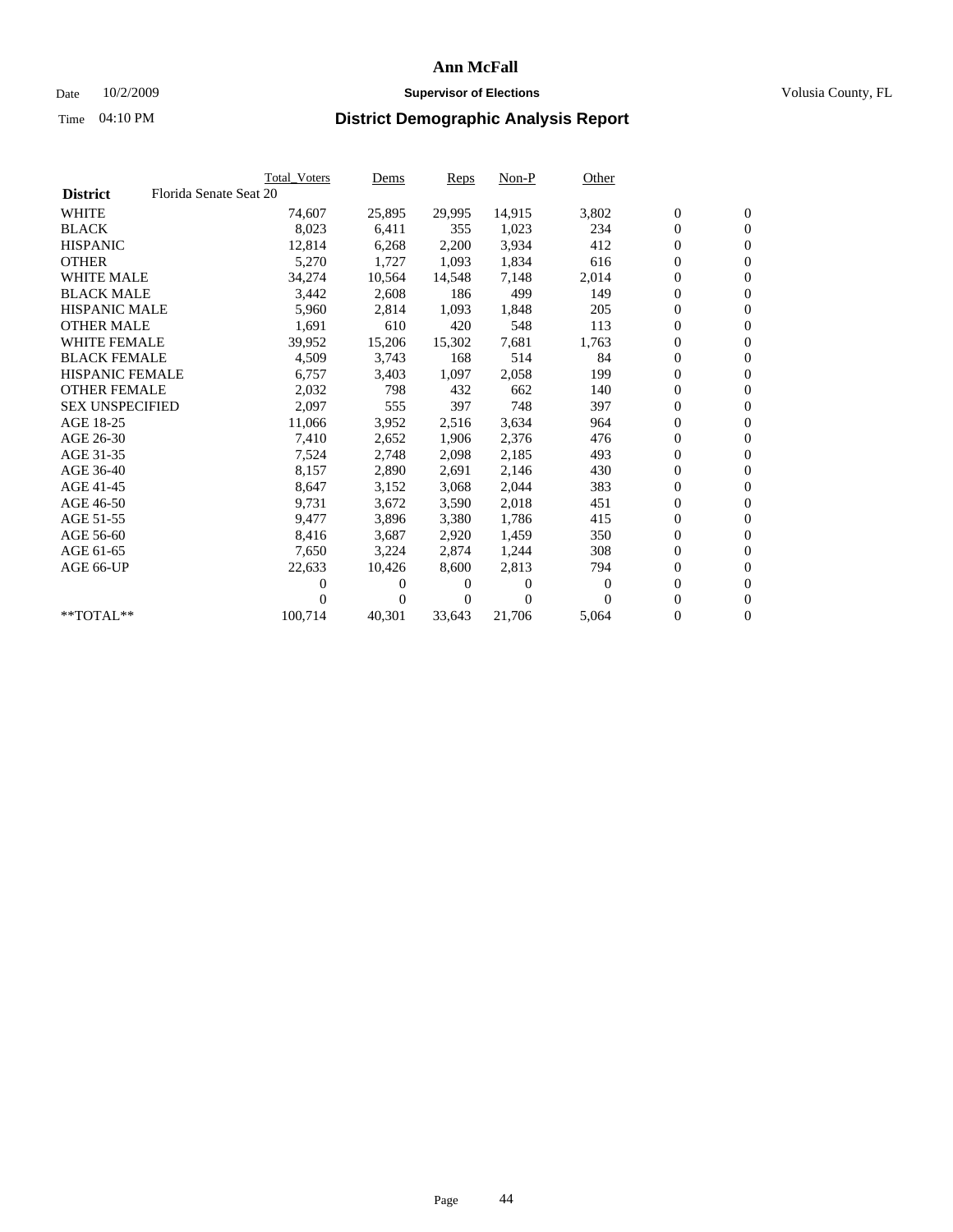## Date  $10/2/2009$  **Supervisor of Elections Supervisor of Elections** Volusia County, FL

|                                       | Total Voters   | Dems           | <b>Reps</b> | Non-P        | Other          |                  |                  |  |
|---------------------------------------|----------------|----------------|-------------|--------------|----------------|------------------|------------------|--|
| Daytona Bch Zone 1<br><b>District</b> |                |                |             |              |                |                  |                  |  |
| <b>WHITE</b>                          | 4,789          | 1,965          | 1,585       | 1,042        | 197            | $\boldsymbol{0}$ | $\boldsymbol{0}$ |  |
| <b>BLACK</b>                          | 1,015          | 838            | 31          | 125          | 21             | $\boldsymbol{0}$ | $\mathbf{0}$     |  |
| <b>HISPANIC</b>                       | 149            | 72             | 28          | 43           | 6              | $\overline{0}$   | $\mathbf{0}$     |  |
| <b>OTHER</b>                          | 395            | 147            | 89          | 116          | 43             | $\boldsymbol{0}$ | $\mathbf{0}$     |  |
| <b>WHITE MALE</b>                     | 2,251          | 805            | 810         | 520          | 116            | $\overline{0}$   | $\mathbf{0}$     |  |
| <b>BLACK MALE</b>                     | 449            | 363            | 14          | 61           | 11             | $\boldsymbol{0}$ | $\mathbf{0}$     |  |
| <b>HISPANIC MALE</b>                  | 75             | 29             | 18          | 24           | 4              | $\boldsymbol{0}$ | $\mathbf{0}$     |  |
| <b>OTHER MALE</b>                     | 156            | 59             | 37          | 51           | 9              | $\boldsymbol{0}$ | $\mathbf{0}$     |  |
| WHITE FEMALE                          | 2,510          | 1,150          | 770         | 511          | 79             | $\overline{0}$   | $\mathbf{0}$     |  |
| <b>BLACK FEMALE</b>                   | 560            | 471            | 17          | 62           | 10             | $\boldsymbol{0}$ | $\mathbf{0}$     |  |
| <b>HISPANIC FEMALE</b>                | 74             | 43             | 10          | 19           | $\overline{c}$ | $\boldsymbol{0}$ | $\mathbf{0}$     |  |
| <b>OTHER FEMALE</b>                   | 147            | 64             | 36          | 39           | 8              | $\mathbf{0}$     | $\mathbf{0}$     |  |
| <b>SEX UNSPECIFIED</b>                | 126            | 38             | 21          | 39           | 28             | $\boldsymbol{0}$ | $\mathbf{0}$     |  |
| AGE 18-25                             | 827            | 427            | 132         | 223          | 45             | $\boldsymbol{0}$ | $\mathbf{0}$     |  |
| AGE 26-30                             | 502            | 245            | 91          | 139          | 27             | $\overline{0}$   | $\mathbf{0}$     |  |
| AGE 31-35                             | 348            | 148            | 74          | 112          | 14             | $\boldsymbol{0}$ | $\mathbf{0}$     |  |
| AGE 36-40                             | 353            | 125            | 102         | 99           | 27             | $\boldsymbol{0}$ | $\mathbf{0}$     |  |
| AGE 41-45                             | 403            | 175            | 122         | 94           | 12             | $\overline{0}$   | $\mathbf{0}$     |  |
| AGE 46-50                             | 496            | 226            | 152         | 94           | 24             | $\boldsymbol{0}$ | $\mathbf{0}$     |  |
| AGE 51-55                             | 570            | 276            | 162         | 106          | 26             | $\boldsymbol{0}$ | $\mathbf{0}$     |  |
| AGE 56-60                             | 564            | 250            | 159         | 136          | 19             | $\boldsymbol{0}$ | $\Omega$         |  |
| AGE 61-65                             | 541            | 258            | 157         | 105          | 21             | $\overline{0}$   | $\mathbf{0}$     |  |
| AGE 66-UP                             | 1,743          | 892            | 582         | 218          | 51             | $\boldsymbol{0}$ | $\mathbf{0}$     |  |
|                                       | $\overline{0}$ | $\overline{0}$ | 0           | $\mathbf{0}$ | $\mathbf{0}$   | $\overline{0}$   | $\mathbf{0}$     |  |
|                                       | $\Omega$       | $\overline{0}$ | $\Omega$    | $\theta$     | $\mathbf{0}$   | $\boldsymbol{0}$ | $\mathbf{0}$     |  |
| **TOTAL**                             | 6,348          | 3,022          | 1,733       | 1,326        | 267            | 0                | $\mathbf{0}$     |  |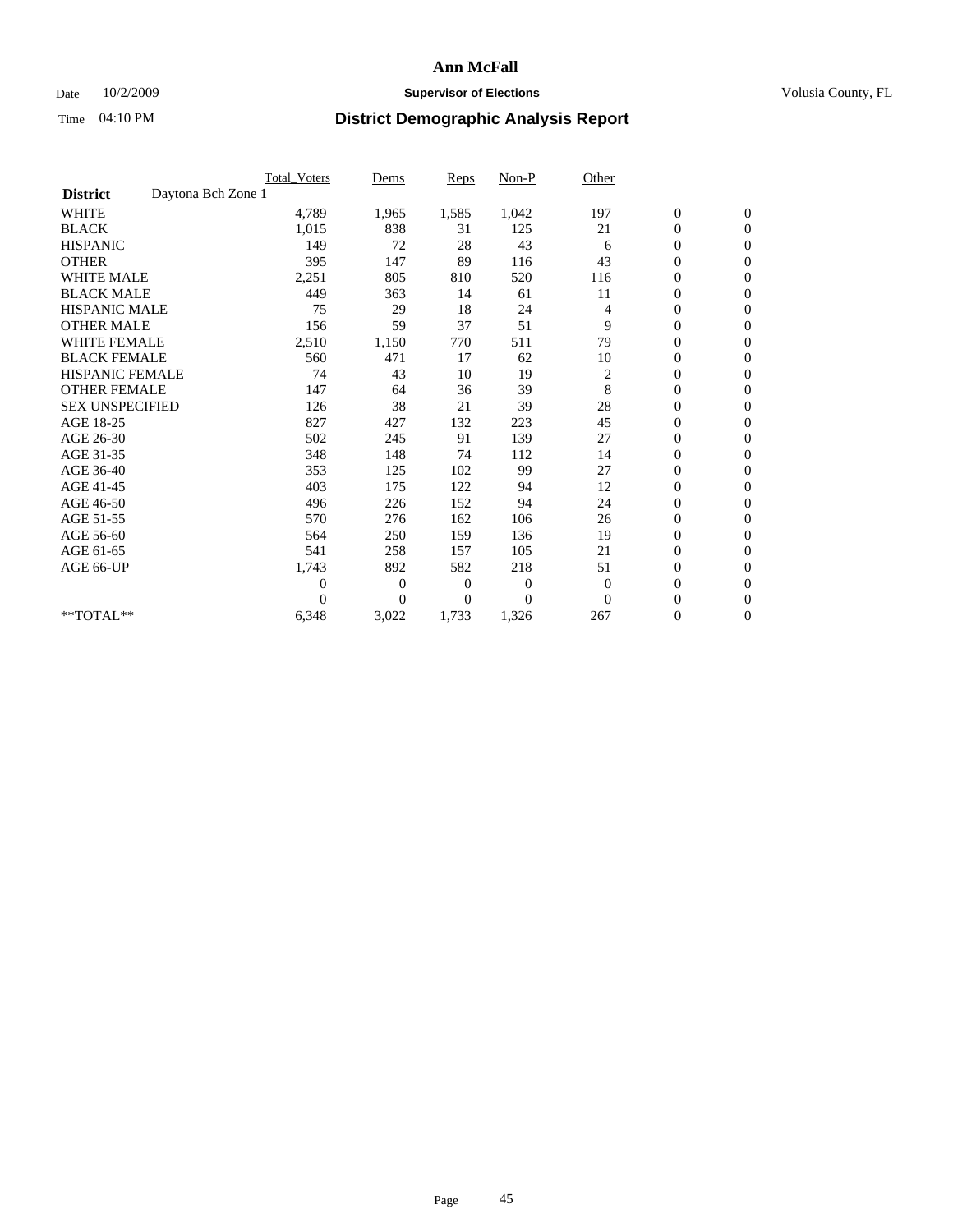### Date  $10/2/2009$  **Supervisor of Elections Supervisor of Elections** Volusia County, FL

|                        |                    | <b>Total Voters</b> | Dems           | <b>Reps</b> | $Non-P$      | Other          |                  |                  |  |
|------------------------|--------------------|---------------------|----------------|-------------|--------------|----------------|------------------|------------------|--|
| <b>District</b>        | Daytona Bch Zone 2 |                     |                |             |              |                |                  |                  |  |
| <b>WHITE</b>           |                    | 4,174               | 1,749          | 1,385       | 868          | 172            | $\boldsymbol{0}$ | $\boldsymbol{0}$ |  |
| <b>BLACK</b>           |                    | 1,327               | 1,112          | 47          | 143          | 25             | $\boldsymbol{0}$ | $\mathbf{0}$     |  |
| <b>HISPANIC</b>        |                    | 145                 | 67             | 29          | 41           | 8              | $\overline{0}$   | $\mathbf{0}$     |  |
| <b>OTHER</b>           |                    | 357                 | 144            | 52          | 133          | 28             | $\boldsymbol{0}$ | $\Omega$         |  |
| <b>WHITE MALE</b>      |                    | 2,021               | 777            | 720         | 427          | 97             | $\overline{0}$   | $\mathbf{0}$     |  |
| <b>BLACK MALE</b>      |                    | 545                 | 433            | 25          | 72           | 15             | $\boldsymbol{0}$ | $\mathbf{0}$     |  |
| <b>HISPANIC MALE</b>   |                    | 73                  | 34             | 14          | 19           | 6              | $\boldsymbol{0}$ | $\mathbf{0}$     |  |
| <b>OTHER MALE</b>      |                    | 116                 | 50             | 20          | 39           | 7              | $\boldsymbol{0}$ | $\mathbf{0}$     |  |
| WHITE FEMALE           |                    | 2,126               | 960            | 654         | 438          | 74             | $\overline{0}$   | $\mathbf{0}$     |  |
| <b>BLACK FEMALE</b>    |                    | 775                 | 673            | 22          | 70           | 10             | $\boldsymbol{0}$ | $\mathbf{0}$     |  |
| <b>HISPANIC FEMALE</b> |                    | 72                  | 33             | 15          | 22           | $\overline{c}$ | $\boldsymbol{0}$ | $\mathbf{0}$     |  |
| <b>OTHER FEMALE</b>    |                    | 139                 | 64             | 25          | 46           | $\overline{4}$ | $\mathbf{0}$     | $\mathbf{0}$     |  |
| <b>SEX UNSPECIFIED</b> |                    | 136                 | 48             | 18          | 52           | 18             | $\boldsymbol{0}$ | $\mathbf{0}$     |  |
| AGE 18-25              |                    | 627                 | 308            | 112         | 170          | 37             | $\overline{0}$   | $\mathbf{0}$     |  |
| AGE 26-30              |                    | 400                 | 205            | 60          | 118          | 17             | $\overline{0}$   | $\mathbf{0}$     |  |
| AGE 31-35              |                    | 328                 | 148            | 56          | 110          | 14             | $\boldsymbol{0}$ | $\mathbf{0}$     |  |
| AGE 36-40              |                    | 380                 | 179            | 89          | 98           | 14             | $\boldsymbol{0}$ | $\mathbf{0}$     |  |
| AGE 41-45              |                    | 424                 | 193            | 111         | 98           | 22             | $\overline{0}$   | $\mathbf{0}$     |  |
| AGE 46-50              |                    | 548                 | 257            | 151         | 119          | 21             | $\boldsymbol{0}$ | $\mathbf{0}$     |  |
| AGE 51-55              |                    | 578                 | 306            | 155         | 100          | 17             | $\boldsymbol{0}$ | $\mathbf{0}$     |  |
| AGE 56-60              |                    | 558                 | 294            | 141         | 103          | 20             | $\boldsymbol{0}$ | $\Omega$         |  |
| AGE 61-65              |                    | 471                 | 228            | 140         | 84           | 19             | $\mathbf{0}$     | $\mathbf{0}$     |  |
| AGE 66-UP              |                    | 1,689               | 954            | 498         | 185          | 52             | $\boldsymbol{0}$ | $\mathbf{0}$     |  |
|                        |                    | $\overline{0}$      | $\overline{0}$ | 0           | $\mathbf{0}$ | $\theta$       | $\overline{0}$   | $\mathbf{0}$     |  |
|                        |                    | $\Omega$            | $\overline{0}$ | $\Omega$    | $\theta$     | $\Omega$       | $\boldsymbol{0}$ | $\mathbf{0}$     |  |
| **TOTAL**              |                    | 6,003               | 3,072          | 1,513       | 1,185        | 233            | 0                | $\mathbf{0}$     |  |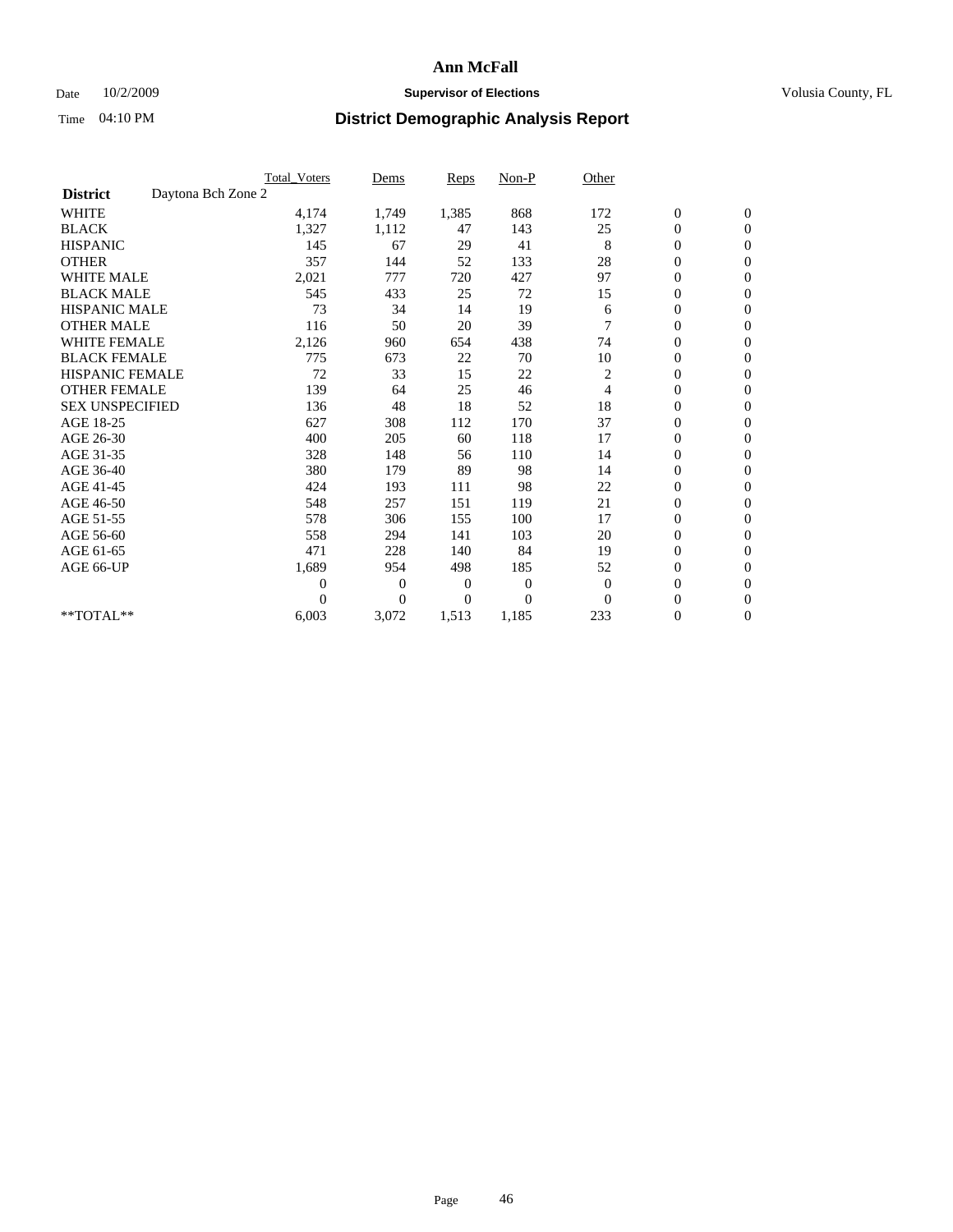## Date  $10/2/2009$  **Supervisor of Elections Supervisor of Elections** Volusia County, FL

|                        |                    | <b>Total Voters</b> | Dems           | <b>Reps</b>    | $Non-P$      | Other          |                  |                  |  |
|------------------------|--------------------|---------------------|----------------|----------------|--------------|----------------|------------------|------------------|--|
| <b>District</b>        | Daytona Bch Zone 3 |                     |                |                |              |                |                  |                  |  |
| <b>WHITE</b>           |                    | 3,814               | 1,661          | 1,051          | 892          | 210            | $\boldsymbol{0}$ | $\boldsymbol{0}$ |  |
| <b>BLACK</b>           |                    | 2,198               | 1,893          | 50             | 217          | 38             | $\boldsymbol{0}$ | $\mathbf{0}$     |  |
| <b>HISPANIC</b>        |                    | 128                 | 58             | 20             | 46           | $\overline{4}$ | $\overline{0}$   | $\mathbf{0}$     |  |
| <b>OTHER</b>           |                    | 487                 | 218            | 45             | 159          | 65             | $\boldsymbol{0}$ | $\Omega$         |  |
| <b>WHITE MALE</b>      |                    | 1,943               | 747            | 594            | 471          | 131            | $\boldsymbol{0}$ | $\mathbf{0}$     |  |
| <b>BLACK MALE</b>      |                    | 704                 | 597            | 25             | 66           | 16             | $\boldsymbol{0}$ | $\mathbf{0}$     |  |
| <b>HISPANIC MALE</b>   |                    | 64                  | 31             | $\overline{7}$ | 24           | $\overline{c}$ | $\boldsymbol{0}$ | $\mathbf{0}$     |  |
| <b>OTHER MALE</b>      |                    | 118                 | 57             | 20             | 35           | 6              | $\boldsymbol{0}$ | $\mathbf{0}$     |  |
| WHITE FEMALE           |                    | 1,845               | 905            | 451            | 412          | 77             | $\overline{0}$   | $\mathbf{0}$     |  |
| <b>BLACK FEMALE</b>    |                    | 1,477               | 1,285          | 25             | 145          | 22             | $\boldsymbol{0}$ | $\mathbf{0}$     |  |
| <b>HISPANIC FEMALE</b> |                    | 63                  | 26             | 13             | 22           | $\overline{c}$ | $\boldsymbol{0}$ | $\mathbf{0}$     |  |
| <b>OTHER FEMALE</b>    |                    | 163                 | 85             | 9              | 58           | 11             | $\mathbf{0}$     | $\mathbf{0}$     |  |
| <b>SEX UNSPECIFIED</b> |                    | 250                 | 97             | 22             | 81           | 50             | $\boldsymbol{0}$ | $\mathbf{0}$     |  |
| AGE 18-25              |                    | 2,077               | 1,587          | 100            | 306          | 84             | $\boldsymbol{0}$ | $\mathbf{0}$     |  |
| AGE 26-30              |                    | 470                 | 201            | 78             | 162          | 29             | $\overline{0}$   | $\mathbf{0}$     |  |
| AGE 31-35              |                    | 295                 | 137            | 39             | 95           | 24             | $\boldsymbol{0}$ | $\mathbf{0}$     |  |
| AGE 36-40              |                    | 331                 | 154            | 75             | 89           | 13             | $\boldsymbol{0}$ | $\mathbf{0}$     |  |
| AGE 41-45              |                    | 322                 | 154            | 75             | 78           | 15             | $\overline{0}$   | $\mathbf{0}$     |  |
| AGE 46-50              |                    | 448                 | 214            | 94             | 115          | 25             | $\boldsymbol{0}$ | $\mathbf{0}$     |  |
| AGE 51-55              |                    | 526                 | 284            | 118            | 96           | 28             | $\boldsymbol{0}$ | $\mathbf{0}$     |  |
| AGE 56-60              |                    | 499                 | 245            | 127            | 105          | 22             | $\overline{0}$   | $\Omega$         |  |
| AGE 61-65              |                    | 454                 | 208            | 130            | 96           | 20             | $\overline{0}$   | $\mathbf{0}$     |  |
| AGE 66-UP              |                    | 1,205               | 646            | 330            | 172          | 57             | $\boldsymbol{0}$ | $\mathbf{0}$     |  |
|                        |                    | $\overline{0}$      | $\overline{0}$ | 0              | $\mathbf{0}$ | $\mathbf{0}$   | $\overline{0}$   | $\mathbf{0}$     |  |
|                        |                    | $\theta$            | $\overline{0}$ | $\Omega$       | $\Omega$     | $\mathbf{0}$   | $\boldsymbol{0}$ | $\mathbf{0}$     |  |
| **TOTAL**              |                    | 6,627               | 3,830          | 1,166          | 1,314        | 317            | 0                | $\mathbf{0}$     |  |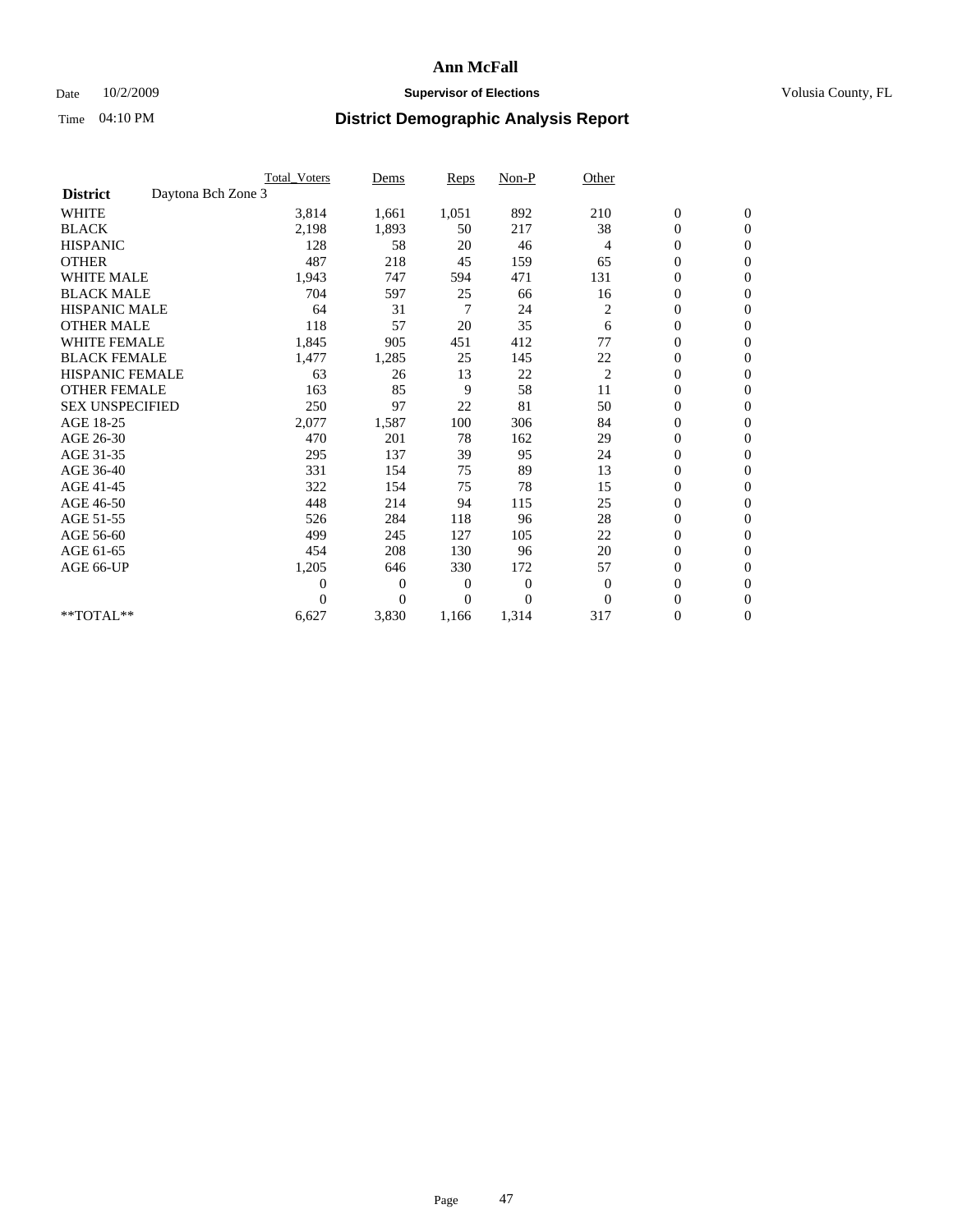## Date  $10/2/2009$  **Supervisor of Elections Supervisor of Elections** Volusia County, FL

|                        |                    | <b>Total Voters</b> | Dems           | <b>Reps</b> | Non-P    | Other          |                  |                  |  |
|------------------------|--------------------|---------------------|----------------|-------------|----------|----------------|------------------|------------------|--|
| <b>District</b>        | Daytona Bch Zone 4 |                     |                |             |          |                |                  |                  |  |
| <b>WHITE</b>           |                    | 6,219               | 2,024          | 2,717       | 1,212    | 266            | $\boldsymbol{0}$ | $\boldsymbol{0}$ |  |
| <b>BLACK</b>           |                    | 854                 | 674            | 26          | 128      | 26             | $\boldsymbol{0}$ | $\mathbf{0}$     |  |
| <b>HISPANIC</b>        |                    | 231                 | 97             | 59          | 69       | 6              | $\overline{0}$   | $\mathbf{0}$     |  |
| <b>OTHER</b>           |                    | 581                 | 163            | 155         | 214      | 49             | $\boldsymbol{0}$ | $\mathbf{0}$     |  |
| <b>WHITE MALE</b>      |                    | 3,010               | 849            | 1,358       | 645      | 158            | $\overline{0}$   | $\mathbf{0}$     |  |
| <b>BLACK MALE</b>      |                    | 347                 | 252            | 16          | 68       | 11             | $\boldsymbol{0}$ | $\mathbf{0}$     |  |
| <b>HISPANIC MALE</b>   |                    | 109                 | 46             | 28          | 32       | 3              | $\boldsymbol{0}$ | $\mathbf{0}$     |  |
| <b>OTHER MALE</b>      |                    | 196                 | 49             | 54          | 78       | 15             | $\boldsymbol{0}$ | $\mathbf{0}$     |  |
| <b>WHITE FEMALE</b>    |                    | 3,179               | 1,161          | 1,350       | 562      | 106            | $\overline{0}$   | $\mathbf{0}$     |  |
| <b>BLACK FEMALE</b>    |                    | 504                 | 420            | 10          | 59       | 15             | $\boldsymbol{0}$ | $\mathbf{0}$     |  |
| <b>HISPANIC FEMALE</b> |                    | 120                 | 50             | 30          | 37       | 3              | $\boldsymbol{0}$ | $\mathbf{0}$     |  |
| <b>OTHER FEMALE</b>    |                    | 181                 | 67             | 47          | 60       | $\overline{7}$ | $\mathbf{0}$     | $\mathbf{0}$     |  |
| <b>SEX UNSPECIFIED</b> |                    | 239                 | 64             | 64          | 82       | 29             | $\boldsymbol{0}$ | $\mathbf{0}$     |  |
| AGE 18-25              |                    | 1,402               | 561            | 356         | 400      | 85             | $\overline{0}$   | $\mathbf{0}$     |  |
| AGE 26-30              |                    | 719                 | 264            | 194         | 222      | 39             | $\overline{0}$   | $\mathbf{0}$     |  |
| AGE 31-35              |                    | 434                 | 162            | 144         | 110      | 18             | $\boldsymbol{0}$ | $\mathbf{0}$     |  |
| AGE 36-40              |                    | 438                 | 148            | 166         | 100      | 24             | $\boldsymbol{0}$ | $\mathbf{0}$     |  |
| AGE 41-45              |                    | 384                 | 149            | 143         | 85       | $\overline{7}$ | $\overline{0}$   | $\mathbf{0}$     |  |
| AGE 46-50              |                    | 485                 | 171            | 207         | 87       | 20             | $\boldsymbol{0}$ | $\mathbf{0}$     |  |
| AGE 51-55              |                    | 518                 | 203            | 215         | 84       | 16             | $\boldsymbol{0}$ | $\mathbf{0}$     |  |
| AGE 56-60              |                    | 595                 | 225            | 225         | 116      | 29             | $\overline{0}$   | $\Omega$         |  |
| AGE 61-65              |                    | 637                 | 225            | 264         | 115      | 33             | $\mathbf{0}$     | $\mathbf{0}$     |  |
| AGE 66-UP              |                    | 2,273               | 850            | 1,043       | 304      | 76             | $\boldsymbol{0}$ | $\mathbf{0}$     |  |
|                        |                    | 0                   | $\overline{0}$ | 0           | 0        | $\theta$       | $\overline{0}$   | $\mathbf{0}$     |  |
|                        |                    | $\theta$            | $\overline{0}$ | $\Omega$    | $\Omega$ | $\mathbf{0}$   | $\boldsymbol{0}$ | $\mathbf{0}$     |  |
| **TOTAL**              |                    | 7,885               | 2,958          | 2,957       | 1,623    | 347            | 0                | $\mathbf{0}$     |  |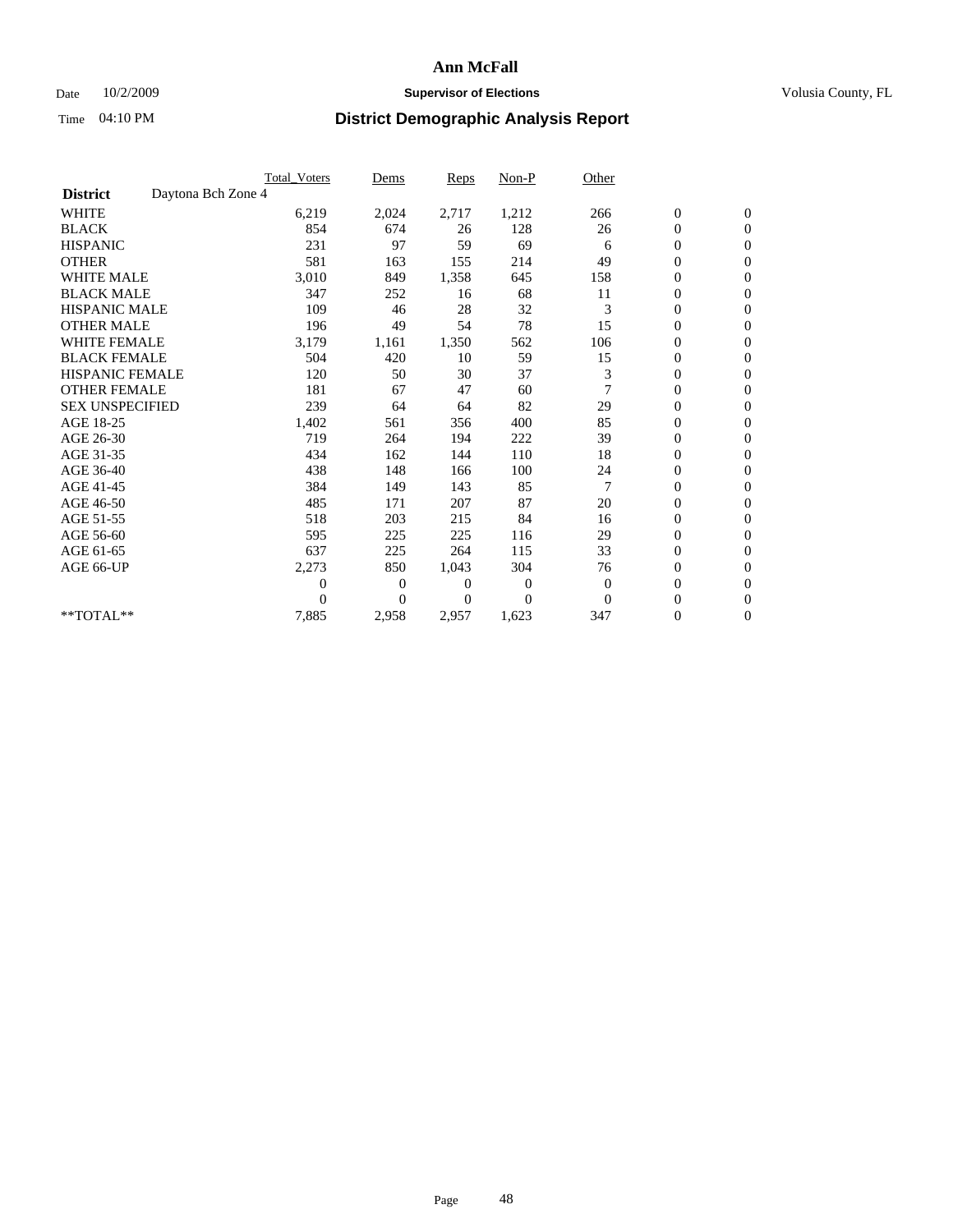## Date  $10/2/2009$  **Supervisor of Elections Supervisor of Elections** Volusia County, FL

|                        |                    | <b>Total Voters</b> | Dems           | <b>Reps</b>    | $Non-P$          | Other          |                  |                  |  |
|------------------------|--------------------|---------------------|----------------|----------------|------------------|----------------|------------------|------------------|--|
| <b>District</b>        | Daytona Bch Zone 5 |                     |                |                |                  |                |                  |                  |  |
| <b>WHITE</b>           |                    | 2,105               | 890            | 610            | 512              | 93             | $\boldsymbol{0}$ | $\mathbf{0}$     |  |
| <b>BLACK</b>           |                    | 3,745               | 3,195          | 97             | 393              | 60             | $\boldsymbol{0}$ | $\mathbf{0}$     |  |
| <b>HISPANIC</b>        |                    | 168                 | 95             | 30             | 39               | $\overline{4}$ | $\mathbf{0}$     | $\mathbf{0}$     |  |
| <b>OTHER</b>           |                    | 446                 | 216            | 48             | 132              | 50             | $\overline{0}$   | $\mathbf{0}$     |  |
| <b>WHITE MALE</b>      |                    | 963                 | 342            | 330            | 240              | 51             | $\boldsymbol{0}$ | $\mathbf{0}$     |  |
| <b>BLACK MALE</b>      |                    | 1,461               | 1,203          | 57             | 168              | 33             | $\boldsymbol{0}$ | $\mathbf{0}$     |  |
| <b>HISPANIC MALE</b>   |                    | 83                  | 48             | 16             | 17               | 2              | $\boldsymbol{0}$ | $\mathbf{0}$     |  |
| <b>OTHER MALE</b>      |                    | 114                 | 59             | 17             | 29               | 9              | 0                | $\mathbf{0}$     |  |
| <b>WHITE FEMALE</b>    |                    | 1,131               | 546            | 275            | 270              | 40             | $\overline{0}$   | $\mathbf{0}$     |  |
| <b>BLACK FEMALE</b>    |                    | 2,250               | 1,960          | 40             | 223              | 27             | $\boldsymbol{0}$ | $\mathbf{0}$     |  |
| <b>HISPANIC FEMALE</b> |                    | 84                  | 46             | 14             | 22               | 2              | $\boldsymbol{0}$ | $\boldsymbol{0}$ |  |
| <b>OTHER FEMALE</b>    |                    | 169                 | 90             | 21             | 50               | 8              | $\overline{0}$   | $\Omega$         |  |
| <b>SEX UNSPECIFIED</b> |                    | 209                 | 102            | 15             | 57               | 35             | $\overline{0}$   | $\mathbf{0}$     |  |
| AGE 18-25              |                    | 1,234               | 796            | 105            | 273              | 60             | 0                | $\mathbf{0}$     |  |
| AGE 26-30              |                    | 607                 | 366            | 69             | 156              | 16             | $\overline{0}$   | $\mathbf{0}$     |  |
| AGE 31-35              |                    | 520                 | 325            | 52             | 122              | 21             | $\boldsymbol{0}$ | $\mathbf{0}$     |  |
| AGE 36-40              |                    | 467                 | 306            | 62             | 89               | 10             | $\boldsymbol{0}$ | $\mathbf{0}$     |  |
| AGE 41-45              |                    | 541                 | 377            | 60             | 88               | 16             | $\overline{0}$   | $\mathbf{0}$     |  |
| AGE 46-50              |                    | 579                 | 404            | 76             | 83               | 16             | $\mathbf{0}$     | $\mathbf{0}$     |  |
| AGE 51-55              |                    | 548                 | 405            | 74             | 55               | 14             | $\boldsymbol{0}$ | $\mathbf{0}$     |  |
| AGE 56-60              |                    | 486                 | 357            | 50             | 61               | 18             | $\boldsymbol{0}$ | $\mathbf{0}$     |  |
| AGE 61-65              |                    | 410                 | 293            | 61             | 48               | 8              | $\boldsymbol{0}$ | $\mathbf{0}$     |  |
| AGE 66-UP              |                    | 1,072               | 767            | 176            | 101              | 28             | $\overline{0}$   | $\mathbf{0}$     |  |
|                        |                    | $\theta$            | 0              | $\mathbf{0}$   | $\boldsymbol{0}$ | $\theta$       | $\overline{0}$   | $\Omega$         |  |
|                        |                    | $\Omega$            | $\overline{0}$ | $\overline{0}$ | $\overline{0}$   | $\mathbf{0}$   | $\overline{0}$   | $\overline{0}$   |  |
| **TOTAL**              |                    | 6,464               | 4,396          | 785            | 1,076            | 207            | $\boldsymbol{0}$ | $\mathbf{0}$     |  |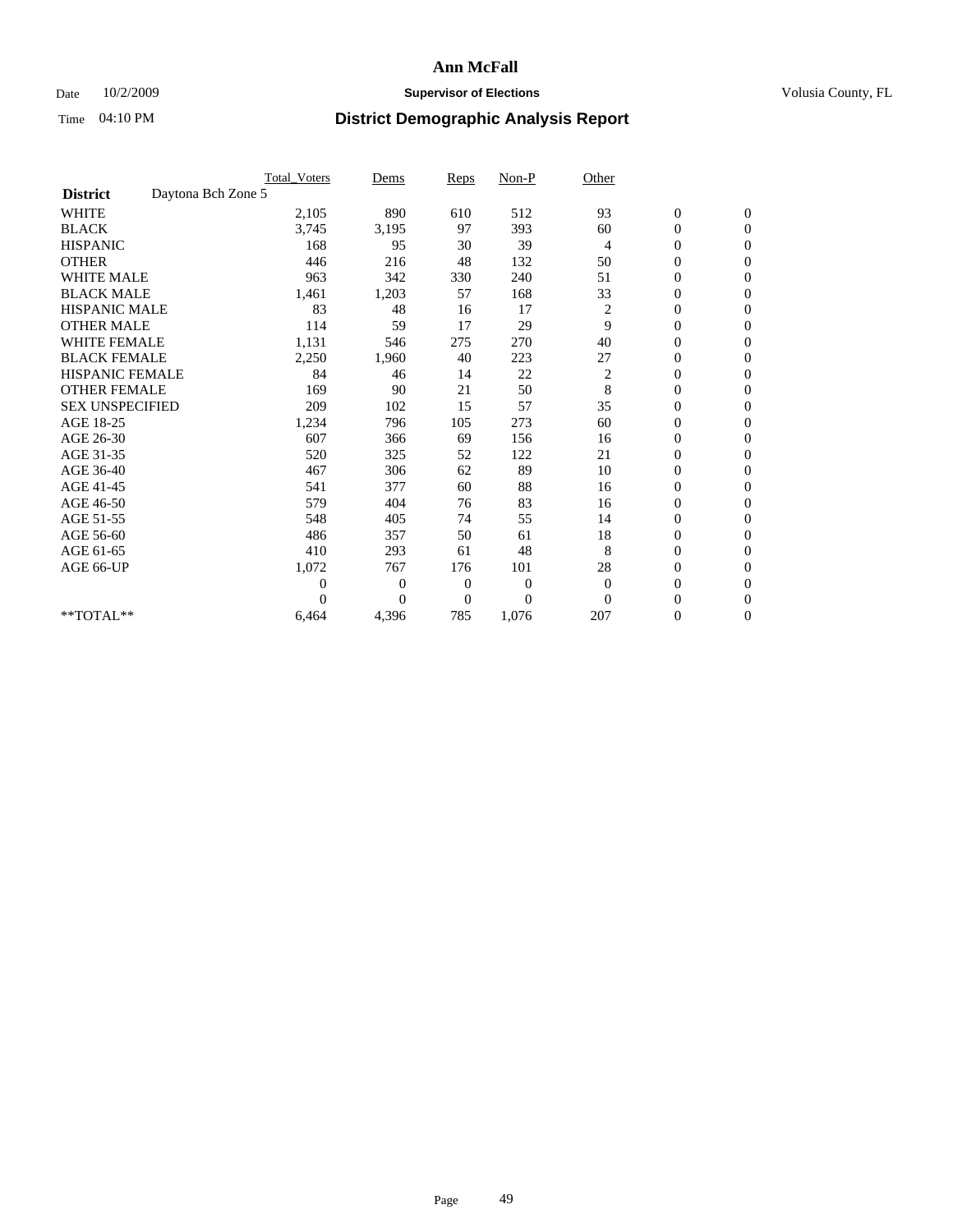## Date  $10/2/2009$  **Supervisor of Elections Supervisor of Elections** Volusia County, FL

|                        |                    | <b>Total_Voters</b> | Dems           | <b>Reps</b>  | $Non-P$        | Other    |                  |                |  |
|------------------------|--------------------|---------------------|----------------|--------------|----------------|----------|------------------|----------------|--|
| <b>District</b>        | Daytona Bch Zone 6 |                     |                |              |                |          |                  |                |  |
| <b>WHITE</b>           |                    | 1,368               | 583            | 381          | 336            | 68       | $\boldsymbol{0}$ | $\mathbf{0}$   |  |
| <b>BLACK</b>           |                    | 4,168               | 3,542          | 113          | 454            | 59       | $\boldsymbol{0}$ | $\mathbf{0}$   |  |
| <b>HISPANIC</b>        |                    | 140                 | 63             | 12           | 58             |          | $\mathbf{0}$     | $\mathbf{0}$   |  |
| <b>OTHER</b>           |                    | 443                 | 220            | 28           | 147            | 48       | $\overline{0}$   | $\mathbf{0}$   |  |
| <b>WHITE MALE</b>      |                    | 651                 | 233            | 202          | 171            | 45       | $\boldsymbol{0}$ | $\mathbf{0}$   |  |
| <b>BLACK MALE</b>      |                    | 1,785               | 1,464          | 62           | 233            | 26       | $\boldsymbol{0}$ | $\mathbf{0}$   |  |
| <b>HISPANIC MALE</b>   |                    | 69                  | 28             | 5            | 32             | 4        | $\boldsymbol{0}$ | $\Omega$       |  |
| <b>OTHER MALE</b>      |                    | 140                 | 77             | 13           | 42             | 8        | 0                | $\mathbf{0}$   |  |
| <b>WHITE FEMALE</b>    |                    | 711                 | 344            | 179          | 165            | 23       | $\overline{0}$   | $\mathbf{0}$   |  |
| <b>BLACK FEMALE</b>    |                    | 2,333               | 2,036          | 49           | 216            | 32       | $\boldsymbol{0}$ | $\mathbf{0}$   |  |
| <b>HISPANIC FEMALE</b> |                    | 68                  | 34             | 7            | 25             | 2        | $\boldsymbol{0}$ | $\mathbf{0}$   |  |
| <b>OTHER FEMALE</b>    |                    | 128                 | 78             | 11           | 34             | 5        | $\overline{0}$   | $\Omega$       |  |
| <b>SEX UNSPECIFIED</b> |                    | 234                 | 114            | 6            | 77             | 37       | $\overline{0}$   | $\mathbf{0}$   |  |
| AGE 18-25              |                    | 1,280               | 866            | 77           | 277            | 60       | 0                | $\mathbf{0}$   |  |
| AGE 26-30              |                    | 601                 | 360            | 45           | 178            | 18       | $\overline{0}$   | $\mathbf{0}$   |  |
| AGE 31-35              |                    | 454                 | 295            | 36           | 108            | 15       | $\boldsymbol{0}$ | $\mathbf{0}$   |  |
| AGE 36-40              |                    | 396                 | 278            | 38           | 67             | 13       | $\boldsymbol{0}$ | $\mathbf{0}$   |  |
| AGE 41-45              |                    | 507                 | 362            | 31           | 91             | 23       | $\overline{0}$   | $\mathbf{0}$   |  |
| AGE 46-50              |                    | 506                 | 360            | 59           | 68             | 19       | $\overline{0}$   | $\mathbf{0}$   |  |
| AGE 51-55              |                    | 540                 | 395            | 60           | 73             | 12       | $\boldsymbol{0}$ | $\mathbf{0}$   |  |
| AGE 56-60              |                    | 436                 | 324            | 51           | 53             | 8        | $\overline{0}$   | $\Omega$       |  |
| AGE 61-65              |                    | 367                 | 291            | 39           | 32             | 5        | $\boldsymbol{0}$ | $\mathbf{0}$   |  |
| AGE 66-UP              |                    | 1,032               | 877            | 98           | 48             | 9        | $\overline{0}$   | $\mathbf{0}$   |  |
|                        |                    | $\theta$            | $\overline{0}$ | $\mathbf{0}$ | $\mathbf{0}$   | $\theta$ | 0                | $\Omega$       |  |
|                        |                    | $\Omega$            | $\overline{0}$ | $\mathbf{0}$ | $\overline{0}$ | $\Omega$ | $\overline{0}$   | $\overline{0}$ |  |
| **TOTAL**              |                    | 6,119               | 4,408          | 534          | 995            | 182      | 0                | $\mathbf{0}$   |  |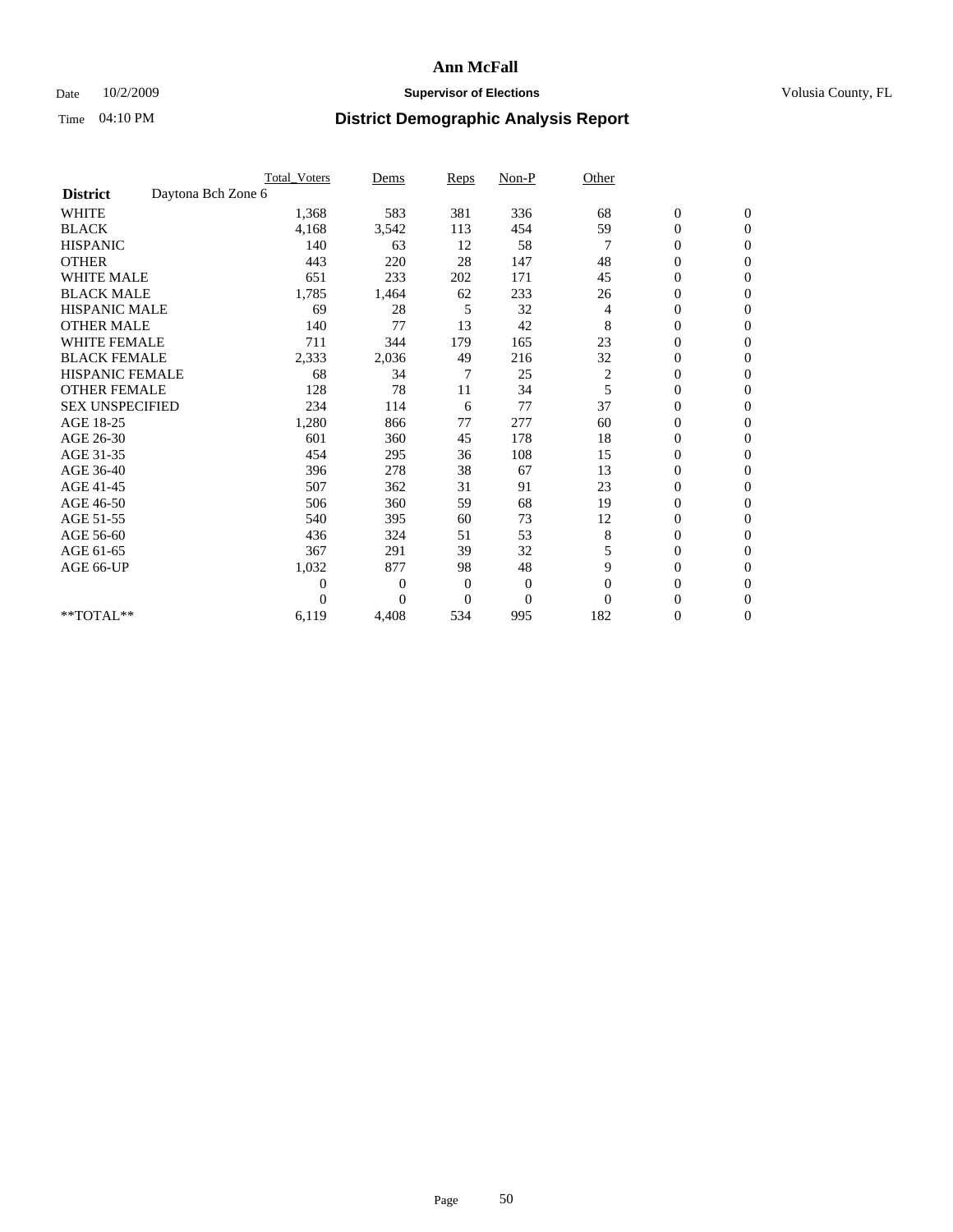### Date  $10/2/2009$  **Supervisor of Elections Supervisor of Elections** Volusia County, FL

|                        |                    | Total Voters   | Dems           | <b>Reps</b> | Non-P        | Other        |                  |                  |  |
|------------------------|--------------------|----------------|----------------|-------------|--------------|--------------|------------------|------------------|--|
| <b>District</b>        | Deltona District 1 |                |                |             |              |              |                  |                  |  |
| <b>WHITE</b>           |                    | 5,399          | 1,947          | 1,919       | 1,277        | 256          | $\boldsymbol{0}$ | $\boldsymbol{0}$ |  |
| <b>BLACK</b>           |                    | 946            | 729            | 49          | 134          | 34           | $\boldsymbol{0}$ | $\mathbf{0}$     |  |
| <b>HISPANIC</b>        |                    | 2,038          | 1,008          | 310         | 662          | 58           | $\overline{0}$   | $\mathbf{0}$     |  |
| <b>OTHER</b>           |                    | 557            | 180            | 88          | 235          | 54           | $\boldsymbol{0}$ | $\mathbf{0}$     |  |
| <b>WHITE MALE</b>      |                    | 2,553          | 846            | 958         | 604          | 145          | $\boldsymbol{0}$ | $\mathbf{0}$     |  |
| <b>BLACK MALE</b>      |                    | 445            | 319            | 32          | 69           | 25           | $\boldsymbol{0}$ | $\mathbf{0}$     |  |
| <b>HISPANIC MALE</b>   |                    | 961            | 461            | 156         | 318          | 26           | $\boldsymbol{0}$ | $\mathbf{0}$     |  |
| <b>OTHER MALE</b>      |                    | 164            | 57             | 33          | 59           | 15           | $\boldsymbol{0}$ | $\mathbf{0}$     |  |
| <b>WHITE FEMALE</b>    |                    | 2,816          | 1,089          | 954         | 663          | 110          | $\boldsymbol{0}$ | $\mathbf{0}$     |  |
| <b>BLACK FEMALE</b>    |                    | 497            | 408            | 17          | 63           | 9            | $\boldsymbol{0}$ | $\mathbf{0}$     |  |
| <b>HISPANIC FEMALE</b> |                    | 1,061          | 540            | 152         | 337          | 32           | $\boldsymbol{0}$ | $\mathbf{0}$     |  |
| <b>OTHER FEMALE</b>    |                    | 218            | 86             | 42          | 78           | 12           | $\mathbf{0}$     | $\mathbf{0}$     |  |
| <b>SEX UNSPECIFIED</b> |                    | 225            | 58             | 22          | 117          | 28           | $\boldsymbol{0}$ | $\mathbf{0}$     |  |
| AGE 18-25              |                    | 1,256          | 489            | 234         | 441          | 92           | $\boldsymbol{0}$ | $\mathbf{0}$     |  |
| AGE 26-30              |                    | 859            | 321            | 186         | 302          | 50           | $\boldsymbol{0}$ | $\mathbf{0}$     |  |
| AGE 31-35              |                    | 905            | 383            | 188         | 288          | 46           | $\boldsymbol{0}$ | $\boldsymbol{0}$ |  |
| AGE 36-40              |                    | 943            | 363            | 278         | 255          | 47           | $\boldsymbol{0}$ | $\mathbf{0}$     |  |
| AGE 41-45              |                    | 893            | 358            | 276         | 222          | 37           | $\overline{0}$   | $\mathbf{0}$     |  |
| AGE 46-50              |                    | 998            | 410            | 328         | 229          | 31           | $\boldsymbol{0}$ | $\mathbf{0}$     |  |
| AGE 51-55              |                    | 865            | 371            | 275         | 193          | 26           | $\boldsymbol{0}$ | $\mathbf{0}$     |  |
| AGE 56-60              |                    | 605            | 285            | 168         | 120          | 32           | $\boldsymbol{0}$ | $\mathbf{0}$     |  |
| AGE 61-65              |                    | 514            | 255            | 138         | 103          | 18           | $\boldsymbol{0}$ | $\mathbf{0}$     |  |
| AGE 66-UP              |                    | 1,101          | 628            | 295         | 155          | 23           | $\boldsymbol{0}$ | $\mathbf{0}$     |  |
|                        |                    | $\overline{0}$ | $\overline{0}$ | 0           | $\mathbf{0}$ | $\theta$     | $\overline{0}$   | $\mathbf{0}$     |  |
|                        |                    | $\Omega$       | $\theta$       | $\Omega$    | $\theta$     | $\mathbf{0}$ | $\boldsymbol{0}$ | $\boldsymbol{0}$ |  |
| $*$ TOTAL $**$         |                    | 8,940          | 3,864          | 2,366       | 2,308        | 402          | 0                | $\mathbf{0}$     |  |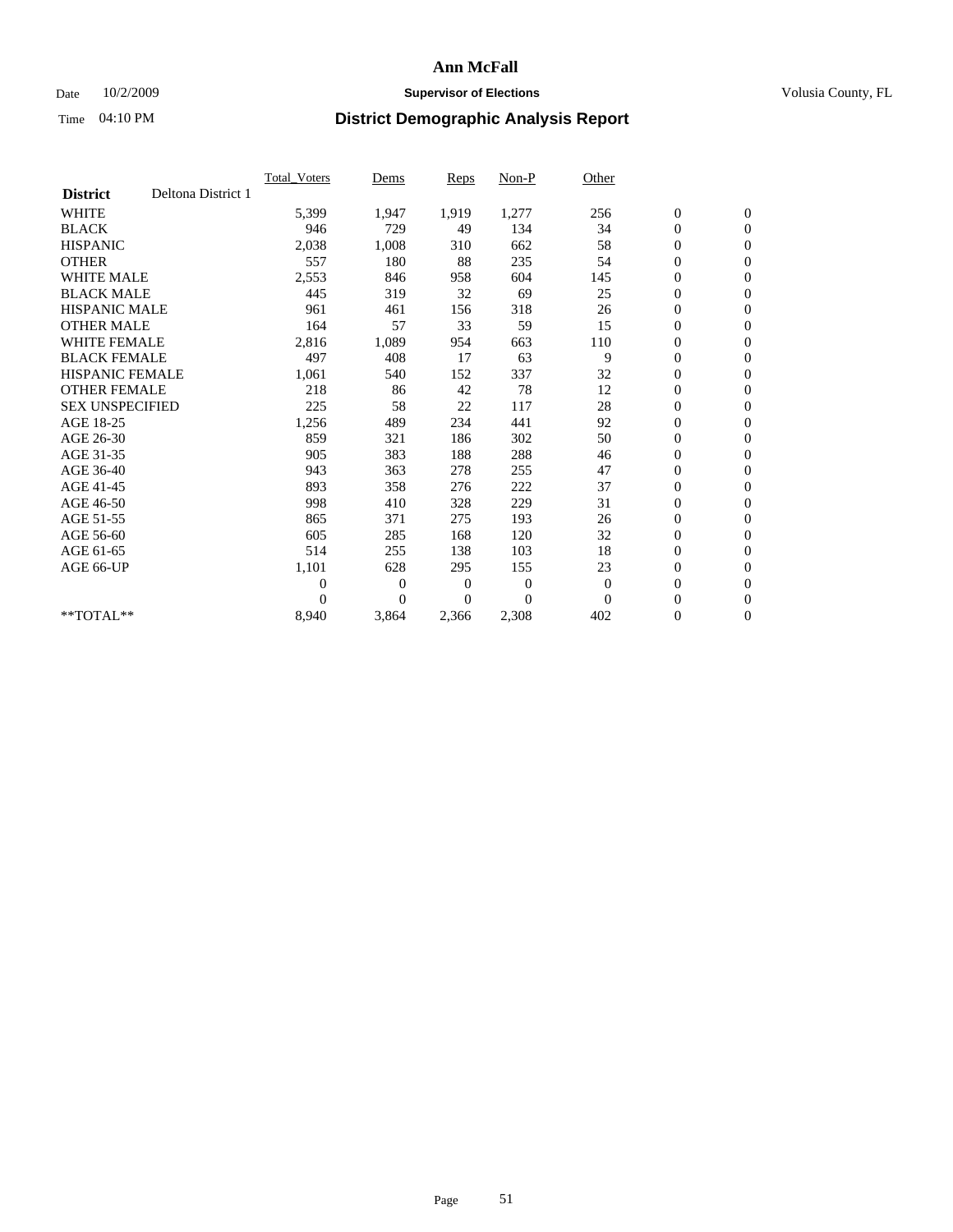## Date  $10/2/2009$  **Supervisor of Elections Supervisor of Elections** Volusia County, FL

|                        |                    | <b>Total Voters</b> | Dems           | <b>Reps</b> | Non-P        | Other    |                  |                  |  |
|------------------------|--------------------|---------------------|----------------|-------------|--------------|----------|------------------|------------------|--|
| <b>District</b>        | Deltona District 2 |                     |                |             |              |          |                  |                  |  |
| <b>WHITE</b>           |                    | 6,504               | 2,144          | 2,649       | 1,376        | 335      | $\boldsymbol{0}$ | $\boldsymbol{0}$ |  |
| <b>BLACK</b>           |                    | 723                 | 565            | 39          | 90           | 29       | $\boldsymbol{0}$ | $\mathbf{0}$     |  |
| <b>HISPANIC</b>        |                    | 2,002               | 994            | 350         | 608          | 50       | $\overline{0}$   | $\mathbf{0}$     |  |
| <b>OTHER</b>           |                    | 543                 | 187            | 97          | 188          | 71       | $\boldsymbol{0}$ | $\mathbf{0}$     |  |
| <b>WHITE MALE</b>      |                    | 3,034               | 911            | 1,277       | 674          | 172      | $\boldsymbol{0}$ | $\mathbf{0}$     |  |
| <b>BLACK MALE</b>      |                    | 327                 | 229            | 29          | 49           | 20       | $\boldsymbol{0}$ | $\mathbf{0}$     |  |
| <b>HISPANIC MALE</b>   |                    | 955                 | 461            | 173         | 295          | 26       | $\boldsymbol{0}$ | $\mathbf{0}$     |  |
| <b>OTHER MALE</b>      |                    | 201                 | 83             | 38          | 67           | 13       | $\boldsymbol{0}$ | $\mathbf{0}$     |  |
| <b>WHITE FEMALE</b>    |                    | 3,442               | 1,223          | 1,363       | 693          | 163      | $\overline{0}$   | $\mathbf{0}$     |  |
| <b>BLACK FEMALE</b>    |                    | 387                 | 327            | 10          | 41           | 9        | $\boldsymbol{0}$ | $\mathbf{0}$     |  |
| <b>HISPANIC FEMALE</b> |                    | 1,032               | 525            | 176         | 310          | 21       | $\boldsymbol{0}$ | $\mathbf{0}$     |  |
| <b>OTHER FEMALE</b>    |                    | 191                 | 82             | 35          | 59           | 15       | $\mathbf{0}$     | $\mathbf{0}$     |  |
| <b>SEX UNSPECIFIED</b> |                    | 203                 | 49             | 34          | 74           | 46       | $\boldsymbol{0}$ | $\mathbf{0}$     |  |
| AGE 18-25              |                    | 1,068               | 401            | 210         | 364          | 93       | $\overline{0}$   | $\mathbf{0}$     |  |
| AGE 26-30              |                    | 706                 | 242            | 199         | 222          | 43       | $\overline{0}$   | $\mathbf{0}$     |  |
| AGE 31-35              |                    | 749                 | 256            | 215         | 223          | 55       | $\boldsymbol{0}$ | $\mathbf{0}$     |  |
| AGE 36-40              |                    | 800                 | 286            | 230         | 237          | 47       | $\boldsymbol{0}$ | $\mathbf{0}$     |  |
| AGE 41-45              |                    | 882                 | 312            | 291         | 238          | 41       | $\overline{0}$   | $\mathbf{0}$     |  |
| AGE 46-50              |                    | 1,011               | 395            | 344         | 231          | 41       | $\boldsymbol{0}$ | $\mathbf{0}$     |  |
| AGE 51-55              |                    | 991                 | 397            | 372         | 179          | 43       | $\boldsymbol{0}$ | $\mathbf{0}$     |  |
| AGE 56-60              |                    | 827                 | 349            | 282         | 164          | 32       | $\boldsymbol{0}$ | $\Omega$         |  |
| AGE 61-65              |                    | 688                 | 287            | 253         | 116          | 32       | $\boldsymbol{0}$ | $\mathbf{0}$     |  |
| AGE 66-UP              |                    | 2,049               | 965            | 739         | 287          | 58       | $\boldsymbol{0}$ | $\mathbf{0}$     |  |
|                        |                    | $\boldsymbol{0}$    | $\overline{0}$ | 0           | $\mathbf{0}$ | $\theta$ | $\overline{0}$   | $\mathbf{0}$     |  |
|                        |                    | $\theta$            | $\overline{0}$ | $\Omega$    | $\Omega$     | $\Omega$ | $\boldsymbol{0}$ | $\mathbf{0}$     |  |
| $*$ TOTAL $**$         |                    | 9,772               | 3,890          | 3,135       | 2,262        | 485      | 0                | $\mathbf{0}$     |  |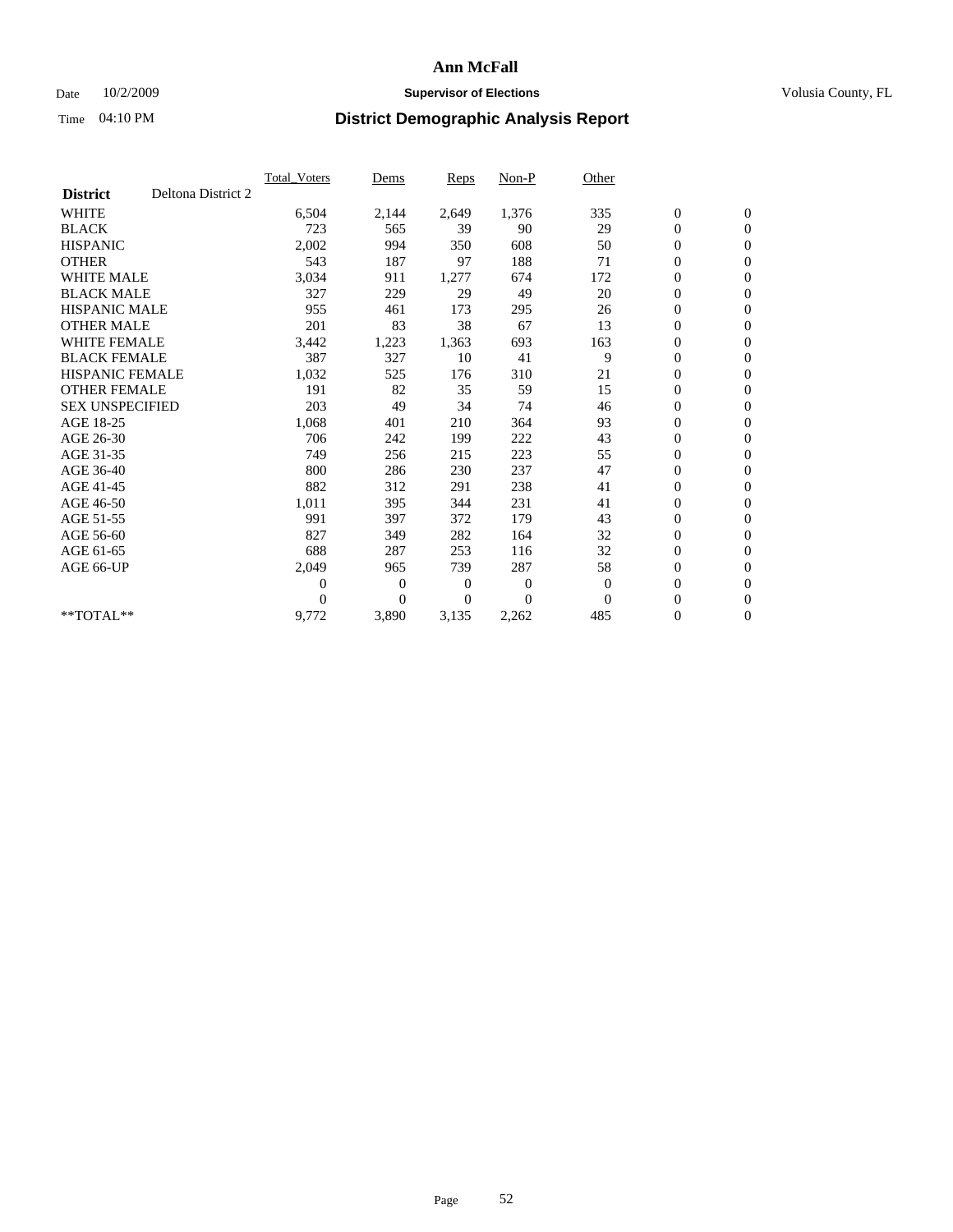### Date  $10/2/2009$  **Supervisor of Elections Supervisor of Elections** Volusia County, FL

|                        |                    | Total Voters   | Dems           | <b>Reps</b>    | Non-P        | Other        |                  |                  |  |
|------------------------|--------------------|----------------|----------------|----------------|--------------|--------------|------------------|------------------|--|
| <b>District</b>        | Deltona District 3 |                |                |                |              |              |                  |                  |  |
| <b>WHITE</b>           |                    | 5,348          | 1,878          | 1,964          | 1,251        | 255          | $\boldsymbol{0}$ | $\boldsymbol{0}$ |  |
| <b>BLACK</b>           |                    | 615            | 483            | 34             | 75           | 23           | $\boldsymbol{0}$ | $\mathbf{0}$     |  |
| <b>HISPANIC</b>        |                    | 2,098          | 1,059          | 338            | 643          | 58           | $\boldsymbol{0}$ | $\mathbf{0}$     |  |
| <b>OTHER</b>           |                    | 500            | 153            | 89             | 194          | 64           | $\boldsymbol{0}$ | $\mathbf{0}$     |  |
| <b>WHITE MALE</b>      |                    | 2,401          | 756            | 924            | 598          | 123          | $\boldsymbol{0}$ | $\mathbf{0}$     |  |
| <b>BLACK MALE</b>      |                    | 269            | 200            | 20             | 34           | 15           | $\overline{0}$   | $\mathbf{0}$     |  |
| <b>HISPANIC MALE</b>   |                    | 988            | 488            | 166            | 298          | 36           | $\boldsymbol{0}$ | $\Omega$         |  |
| <b>OTHER MALE</b>      |                    | 174            | 63             | 34             | 67           | 10           | $\overline{0}$   | $\mathbf{0}$     |  |
| <b>WHITE FEMALE</b>    |                    | 2,921          | 1,111          | 1,033          | 648          | 129          | $\boldsymbol{0}$ | $\mathbf{0}$     |  |
| <b>BLACK FEMALE</b>    |                    | 342            | 279            | 14             | 41           | 8            | $\boldsymbol{0}$ | $\mathbf{0}$     |  |
| <b>HISPANIC FEMALE</b> |                    | 1,092          | 559            | 169            | 343          | 21           | $\boldsymbol{0}$ | $\mathbf{0}$     |  |
| <b>OTHER FEMALE</b>    |                    | 197            | 70             | 38             | 78           | 11           | $\mathbf{0}$     | $\mathbf{0}$     |  |
| <b>SEX UNSPECIFIED</b> |                    | 177            | 47             | 27             | 56           | 47           | $\boldsymbol{0}$ | $\mathbf{0}$     |  |
| AGE 18-25              |                    | 987            | 371            | 167            | 368          | 81           | $\boldsymbol{0}$ | $\mathbf{0}$     |  |
| AGE 26-30              |                    | 759            | 275            | 152            | 277          | 55           | $\boldsymbol{0}$ | $\mathbf{0}$     |  |
| AGE 31-35              |                    | 761            | 286            | 186            | 254          | 35           | $\boldsymbol{0}$ | $\mathbf{0}$     |  |
| AGE 36-40              |                    | 768            | 297            | 240            | 185          | 46           | $\boldsymbol{0}$ | $\mathbf{0}$     |  |
| AGE 41-45              |                    | 769            | 331            | 219            | 192          | 27           | $\boldsymbol{0}$ | $\mathbf{0}$     |  |
| AGE 46-50              |                    | 810            | 297            | 291            | 199          | 23           | $\boldsymbol{0}$ | $\Omega$         |  |
| AGE 51-55              |                    | 728            | 308            | 190            | 188          | 42           | $\boldsymbol{0}$ | $\mathbf{0}$     |  |
| AGE 56-60              |                    | 656            | 290            | 207            | 132          | 27           | $\overline{0}$   | $\mathbf{0}$     |  |
| AGE 61-65              |                    | 569            | 245            | 187            | 119          | 18           | $\overline{0}$   | $\mathbf{0}$     |  |
| AGE 66-UP              |                    | 1,753          | 872            | 586            | 249          | 46           | $\boldsymbol{0}$ | $\mathbf{0}$     |  |
|                        |                    | $\overline{0}$ | $\overline{0}$ | $\mathbf{0}$   | $\mathbf{0}$ | $\mathbf{0}$ | $\mathbf{0}$     | $\mathbf{0}$     |  |
|                        |                    | $\theta$       | $\overline{0}$ | $\overline{0}$ | $\theta$     | $\mathbf{0}$ | $\boldsymbol{0}$ | $\mathbf{0}$     |  |
| **TOTAL**              |                    | 8,561          | 3,573          | 2,425          | 2,163        | 400          | 0                | $\boldsymbol{0}$ |  |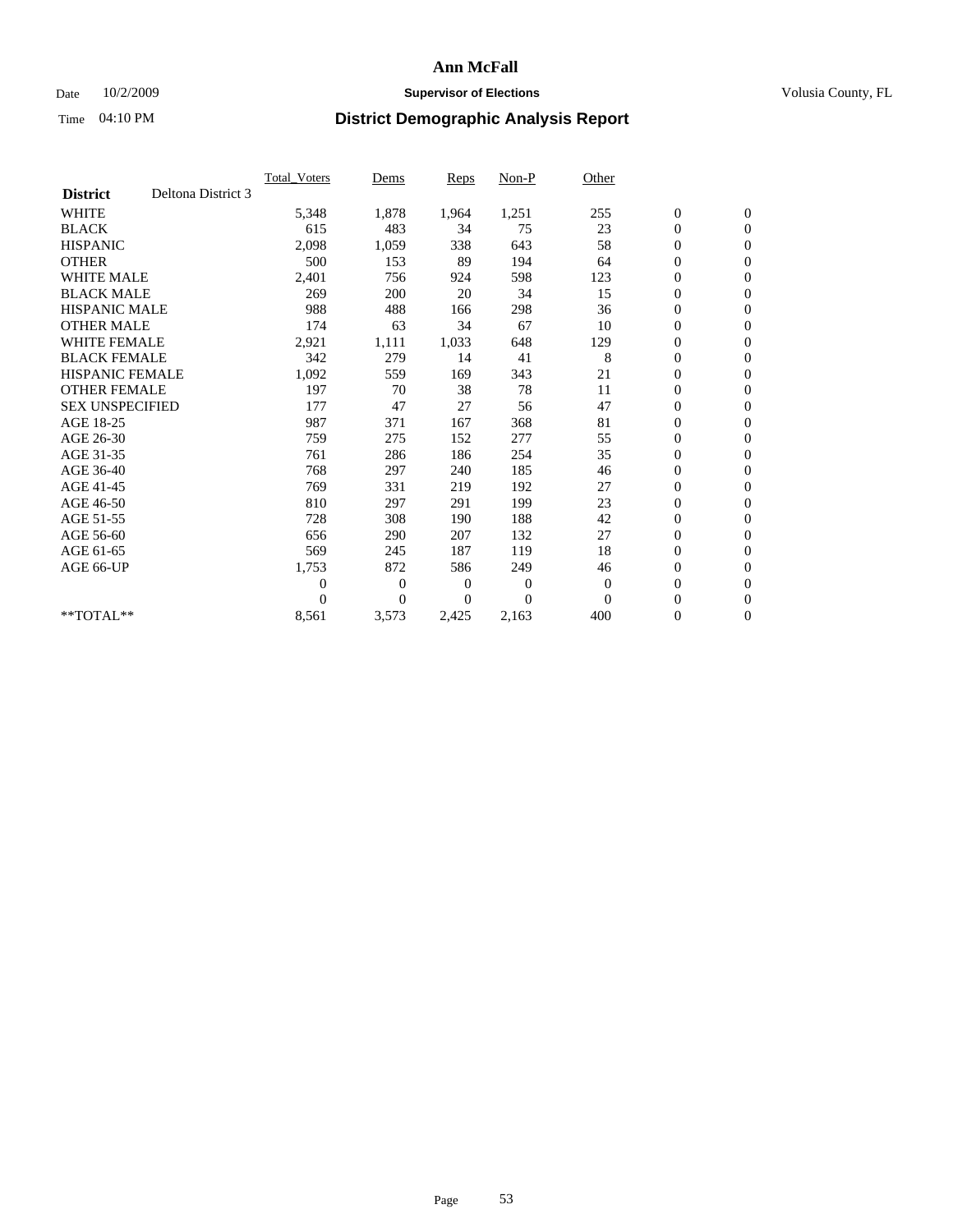## Date  $10/2/2009$  **Supervisor of Elections Supervisor of Elections** Volusia County, FL

|                        |                    | Total Voters     | Dems           | <b>Reps</b>  | Non-P          | Other        |                  |                  |  |
|------------------------|--------------------|------------------|----------------|--------------|----------------|--------------|------------------|------------------|--|
| <b>District</b>        | Deltona District 4 |                  |                |              |                |              |                  |                  |  |
| <b>WHITE</b>           |                    | 5,129            | 1,903          | 1,879        | 1,032          | 315          | $\boldsymbol{0}$ | $\mathbf{0}$     |  |
| <b>BLACK</b>           |                    | 614              | 480            | 24           | 91             | 19           | $\boldsymbol{0}$ | $\mathbf{0}$     |  |
| <b>HISPANIC</b>        |                    | 2,037            | 1,075          | 325          | 572            | 65           | $\mathbf{0}$     | $\mathbf{0}$     |  |
| <b>OTHER</b>           |                    | 475              | 179            | 76           | 163            | 57           | $\overline{0}$   | $\mathbf{0}$     |  |
| <b>WHITE MALE</b>      |                    | 2,314            | 784            | 885          | 485            | 160          | $\boldsymbol{0}$ | $\mathbf{0}$     |  |
| <b>BLACK MALE</b>      |                    | 273              | 199            | 17           | 47             | 10           | $\boldsymbol{0}$ | $\mathbf{0}$     |  |
| <b>HISPANIC MALE</b>   |                    | 913              | 461            | 168          | 254            | 30           | $\boldsymbol{0}$ | $\mathbf{0}$     |  |
| <b>OTHER MALE</b>      |                    | 144              | 58             | 29           | 48             | 9            | 0                | $\mathbf{0}$     |  |
| <b>WHITE FEMALE</b>    |                    | 2,779            | 1,105          | 980          | 542            | 152          | $\mathbf{0}$     | $\mathbf{0}$     |  |
| <b>BLACK FEMALE</b>    |                    | 334              | 275            | 7            | 43             | 9            | $\boldsymbol{0}$ | $\mathbf{0}$     |  |
| <b>HISPANIC FEMALE</b> |                    | 1,112            | 607            | 157          | 313            | 35           | $\boldsymbol{0}$ | $\boldsymbol{0}$ |  |
| <b>OTHER FEMALE</b>    |                    | 185              | 88             | 31           | 53             | 13           | $\overline{0}$   | $\Omega$         |  |
| <b>SEX UNSPECIFIED</b> |                    | 201              | 60             | 30           | 73             | 38           | $\mathbf{0}$     | $\mathbf{0}$     |  |
| AGE 18-25              |                    | 951              | 362            | 182          | 323            | 84           | $\boldsymbol{0}$ | $\mathbf{0}$     |  |
| AGE 26-30              |                    | 659              | 259            | 130          | 219            | 51           | $\overline{0}$   | $\mathbf{0}$     |  |
| AGE 31-35              |                    | 702              | 283            | 183          | 185            | 51           | $\boldsymbol{0}$ | $\mathbf{0}$     |  |
| AGE 36-40              |                    | 662              | 248            | 192          | 184            | 38           | $\boldsymbol{0}$ | $\boldsymbol{0}$ |  |
| AGE 41-45              |                    | 734              | 309            | 207          | 186            | 32           | $\overline{0}$   | $\mathbf{0}$     |  |
| AGE 46-50              |                    | 769              | 346            | 225          | 156            | 42           | $\mathbf{0}$     | $\mathbf{0}$     |  |
| AGE 51-55              |                    | 728              | 306            | 231          | 142            | 49           | $\boldsymbol{0}$ | $\mathbf{0}$     |  |
| AGE 56-60              |                    | 682              | 318            | 205          | 137            | 22           | $\boldsymbol{0}$ | $\mathbf{0}$     |  |
| AGE 61-65              |                    | 571              | 263            | 187          | 100            | 21           | $\boldsymbol{0}$ | $\mathbf{0}$     |  |
| AGE 66-UP              |                    | 1,797            | 943            | 562          | 226            | 66           | $\boldsymbol{0}$ | $\mathbf{0}$     |  |
|                        |                    | $\boldsymbol{0}$ | 0              | $\mathbf{0}$ | $\mathbf{0}$   | $\mathbf{0}$ | $\boldsymbol{0}$ | $\mathbf{0}$     |  |
|                        |                    | $\Omega$         | $\overline{0}$ | 0            | $\overline{0}$ | $\Omega$     | $\overline{0}$   | $\mathbf{0}$     |  |
| **TOTAL**              |                    | 8,255            | 3,637          | 2,304        | 1,858          | 456          | 0                | $\mathbf{0}$     |  |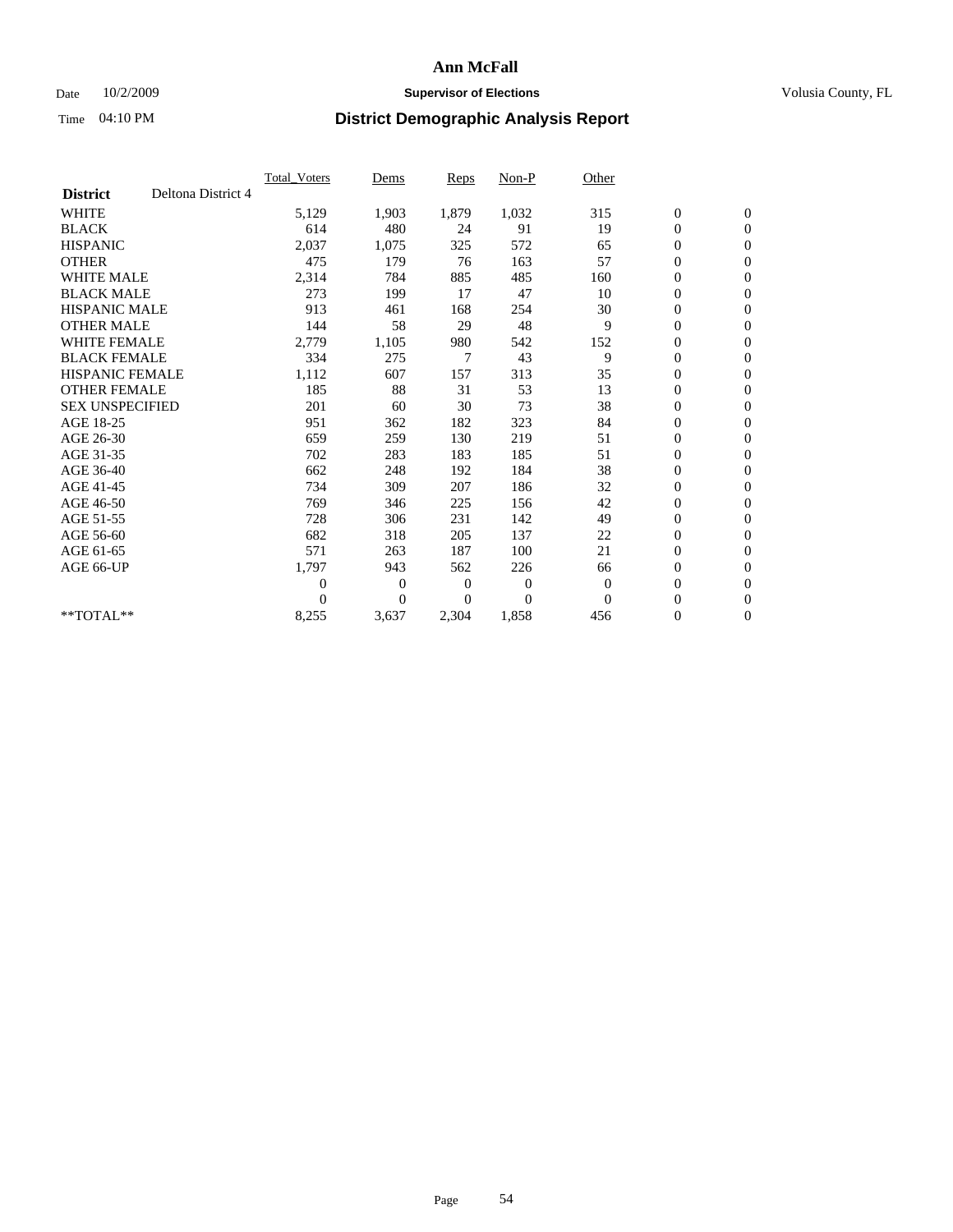### Date  $10/2/2009$  **Supervisor of Elections Supervisor of Elections** Volusia County, FL

|                        |                    | <b>Total Voters</b> | Dems           | <b>Reps</b> | Non-P        | Other        |                  |                  |  |
|------------------------|--------------------|---------------------|----------------|-------------|--------------|--------------|------------------|------------------|--|
| <b>District</b>        | Deltona District 5 |                     |                |             |              |              |                  |                  |  |
| <b>WHITE</b>           |                    | 6,210               | 2,138          | 2,383       | 1,323        | 366          | $\boldsymbol{0}$ | $\boldsymbol{0}$ |  |
| <b>BLACK</b>           |                    | 979                 | 747            | 57          | 149          | 26           | $\boldsymbol{0}$ | $\mathbf{0}$     |  |
| <b>HISPANIC</b>        |                    | 2,156               | 1,091          | 359         | 636          | 70           | $\overline{0}$   | $\mathbf{0}$     |  |
| <b>OTHER</b>           |                    | 558                 | 175            | 106         | 208          | 69           | $\boldsymbol{0}$ | $\mathbf{0}$     |  |
| <b>WHITE MALE</b>      |                    | 2,959               | 914            | 1,201       | 639          | 205          | $\boldsymbol{0}$ | $\mathbf{0}$     |  |
| <b>BLACK MALE</b>      |                    | 440                 | 325            | 28          | 72           | 15           | $\boldsymbol{0}$ | $\mathbf{0}$     |  |
| <b>HISPANIC MALE</b>   |                    | 1,024               | 496            | 172         | 315          | 41           | $\boldsymbol{0}$ | $\mathbf{0}$     |  |
| <b>OTHER MALE</b>      |                    | 177                 | 56             | 49          | 61           | 11           | $\boldsymbol{0}$ | $\mathbf{0}$     |  |
| <b>WHITE FEMALE</b>    |                    | 3,219               | 1,214          | 1,168       | 676          | 161          | $\overline{0}$   | $\mathbf{0}$     |  |
| <b>BLACK FEMALE</b>    |                    | 529                 | 412            | 29          | 77           | 11           | $\boldsymbol{0}$ | $\mathbf{0}$     |  |
| <b>HISPANIC FEMALE</b> |                    | 1,117               | 589            | 185         | 316          | 27           | $\boldsymbol{0}$ | $\mathbf{0}$     |  |
| <b>OTHER FEMALE</b>    |                    | 214                 | 87             | 32          | 79           | 16           | $\mathbf{0}$     | $\mathbf{0}$     |  |
| <b>SEX UNSPECIFIED</b> |                    | 224                 | 58             | 41          | 81           | 44           | $\boldsymbol{0}$ | $\mathbf{0}$     |  |
| AGE 18-25              |                    | 1,237               | 444            | 264         | 414          | 115          | $\boldsymbol{0}$ | $\mathbf{0}$     |  |
| AGE 26-30              |                    | 780                 | 281            | 181         | 271          | 47           | $\overline{0}$   | $\mathbf{0}$     |  |
| AGE 31-35              |                    | 880                 | 355            | 220         | 246          | 59           | $\boldsymbol{0}$ | $\mathbf{0}$     |  |
| AGE 36-40              |                    | 905                 | 342            | 274         | 242          | 47           | $\boldsymbol{0}$ | $\mathbf{0}$     |  |
| AGE 41-45              |                    | 982                 | 387            | 307         | 237          | 51           | $\overline{0}$   | $\mathbf{0}$     |  |
| AGE 46-50              |                    | 1,025               | 392            | 356         | 237          | 40           | $\boldsymbol{0}$ | $\mathbf{0}$     |  |
| AGE 51-55              |                    | 1,010               | 451            | 305         | 211          | 43           | $\boldsymbol{0}$ | $\mathbf{0}$     |  |
| AGE 56-60              |                    | 781                 | 349            | 238         | 155          | 39           | $\overline{0}$   | $\mathbf{0}$     |  |
| AGE 61-65              |                    | 647                 | 291            | 214         | 111          | 31           | $\overline{0}$   | $\mathbf{0}$     |  |
| AGE 66-UP              |                    | 1,656               | 859            | 546         | 192          | 59           | $\boldsymbol{0}$ | $\boldsymbol{0}$ |  |
|                        |                    | $\overline{0}$      | $\overline{0}$ | 0           | $\mathbf{0}$ | $\mathbf{0}$ | $\overline{0}$   | $\mathbf{0}$     |  |
|                        |                    | $\theta$            | $\theta$       | $\Omega$    | $\theta$     | $\Omega$     | $\boldsymbol{0}$ | $\boldsymbol{0}$ |  |
| $*$ TOTAL $**$         |                    | 9,903               | 4,151          | 2,905       | 2,316        | 531          | 0                | $\mathbf{0}$     |  |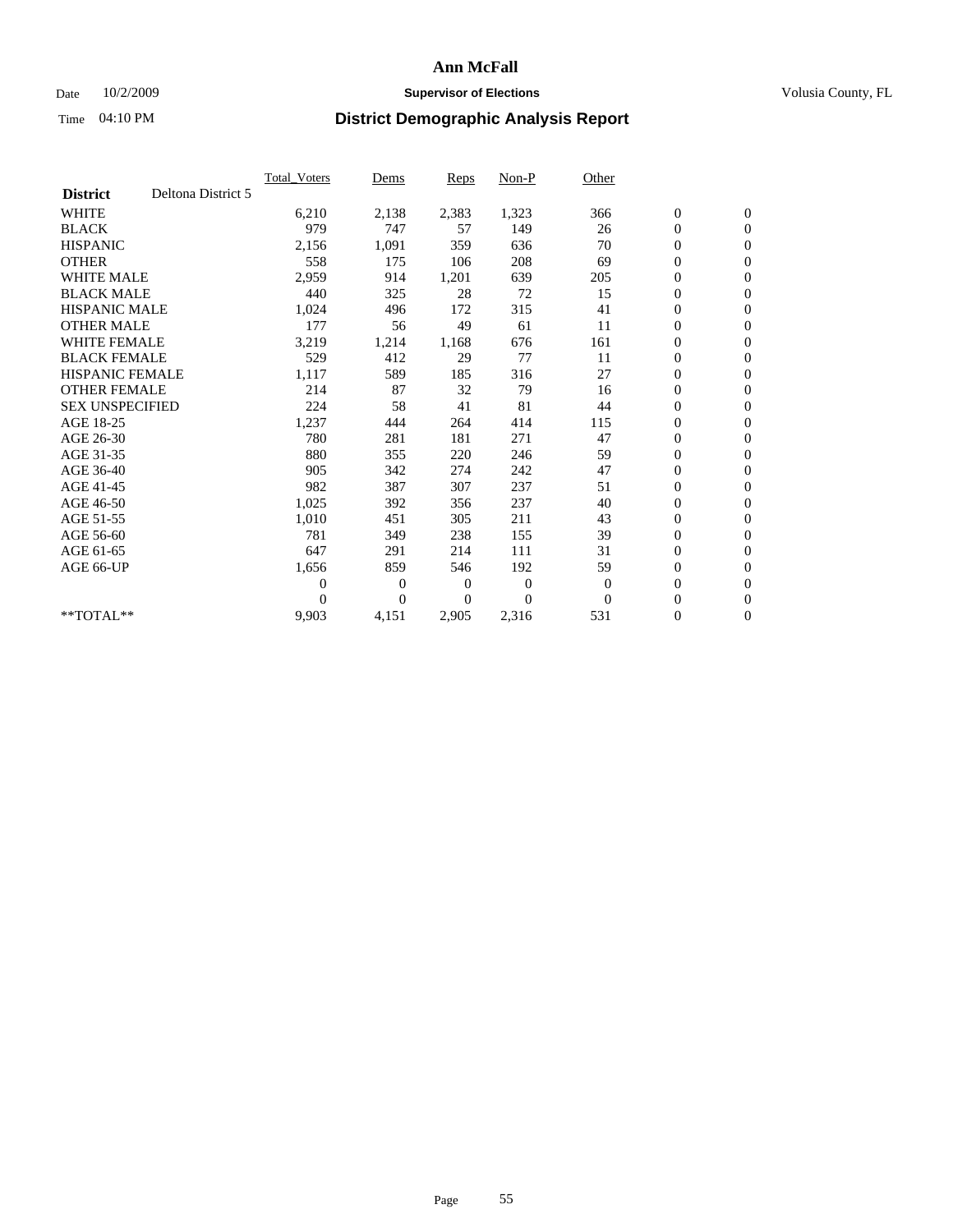## Date  $10/2/2009$  **Supervisor of Elections Supervisor of Elections** Volusia County, FL

|                        |                    | Total Voters   | Dems           | <b>Reps</b> | Non-P        | Other          |                  |                  |  |
|------------------------|--------------------|----------------|----------------|-------------|--------------|----------------|------------------|------------------|--|
| <b>District</b>        | Deltona District 6 |                |                |             |              |                |                  |                  |  |
| <b>WHITE</b>           |                    | 5,951          | 1,895          | 2,417       | 1,331        | 308            | $\boldsymbol{0}$ | $\boldsymbol{0}$ |  |
| <b>BLACK</b>           |                    | 802            | 611            | 39          | 128          | 24             | $\boldsymbol{0}$ | $\mathbf{0}$     |  |
| <b>HISPANIC</b>        |                    | 1,718          | 835            | 276         | 542          | 65             | $\overline{0}$   | $\mathbf{0}$     |  |
| <b>OTHER</b>           |                    | 492            | 152            | 93          | 182          | 65             | $\boldsymbol{0}$ | $\mathbf{0}$     |  |
| <b>WHITE MALE</b>      |                    | 2,807          | 788            | 1,213       | 661          | 145            | $\boldsymbol{0}$ | $\mathbf{0}$     |  |
| <b>BLACK MALE</b>      |                    | 351            | 260            | 16          | 63           | 12             | $\boldsymbol{0}$ | $\mathbf{0}$     |  |
| <b>HISPANIC MALE</b>   |                    | 792            | 360            | 140         | 264          | 28             | $\boldsymbol{0}$ | $\mathbf{0}$     |  |
| <b>OTHER MALE</b>      |                    | 171            | 59             | 39          | 66           | $\overline{7}$ | $\boldsymbol{0}$ | $\mathbf{0}$     |  |
| <b>WHITE FEMALE</b>    |                    | 3,105          | 1,097          | 1,186       | 660          | 162            | $\mathbf{0}$     | $\mathbf{0}$     |  |
| <b>BLACK FEMALE</b>    |                    | 443            | 345            | 23          | 63           | 12             | $\boldsymbol{0}$ | $\mathbf{0}$     |  |
| <b>HISPANIC FEMALE</b> |                    | 910            | 466            | 135         | 272          | 37             | $\boldsymbol{0}$ | $\mathbf{0}$     |  |
| <b>OTHER FEMALE</b>    |                    | 178            | 68             | 32          | 67           | 11             | $\mathbf{0}$     | $\mathbf{0}$     |  |
| <b>SEX UNSPECIFIED</b> |                    | 206            | 50             | 41          | 67           | 48             | $\boldsymbol{0}$ | $\mathbf{0}$     |  |
| AGE 18-25              |                    | 1,199          | 421            | 264         | 414          | 100            | $\boldsymbol{0}$ | $\mathbf{0}$     |  |
| AGE 26-30              |                    | 757            | 274            | 166         | 267          | 50             | $\boldsymbol{0}$ | $\mathbf{0}$     |  |
| AGE 31-35              |                    | 821            | 296            | 234         | 244          | 47             | $\boldsymbol{0}$ | $\boldsymbol{0}$ |  |
| AGE 36-40              |                    | 854            | 298            | 276         | 234          | 46             | $\boldsymbol{0}$ | $\mathbf{0}$     |  |
| AGE 41-45              |                    | 916            | 357            | 316         | 192          | 51             | $\overline{0}$   | $\mathbf{0}$     |  |
| AGE 46-50              |                    | 1,063          | 385            | 396         | 233          | 49             | $\boldsymbol{0}$ | $\mathbf{0}$     |  |
| AGE 51-55              |                    | 912            | 355            | 342         | 174          | 41             | $\boldsymbol{0}$ | $\mathbf{0}$     |  |
| AGE 56-60              |                    | 700            | 315            | 232         | 134          | 19             | $\boldsymbol{0}$ | $\mathbf{0}$     |  |
| AGE 61-65              |                    | 595            | 253            | 198         | 119          | 25             | $\mathbf{0}$     | $\mathbf{0}$     |  |
| AGE 66-UP              |                    | 1,145          | 538            | 401         | 172          | 34             | $\boldsymbol{0}$ | $\mathbf{0}$     |  |
|                        |                    | $\overline{0}$ | $\overline{0}$ | 0           | $\mathbf{0}$ | $\theta$       | $\overline{0}$   | $\mathbf{0}$     |  |
|                        |                    | $\theta$       | $\overline{0}$ | $\Omega$    | $\theta$     | $\Omega$       | $\boldsymbol{0}$ | $\mathbf{0}$     |  |
| $*$ TOTAL $**$         |                    | 8,963          | 3,493          | 2,825       | 2,183        | 462            | 0                | $\mathbf{0}$     |  |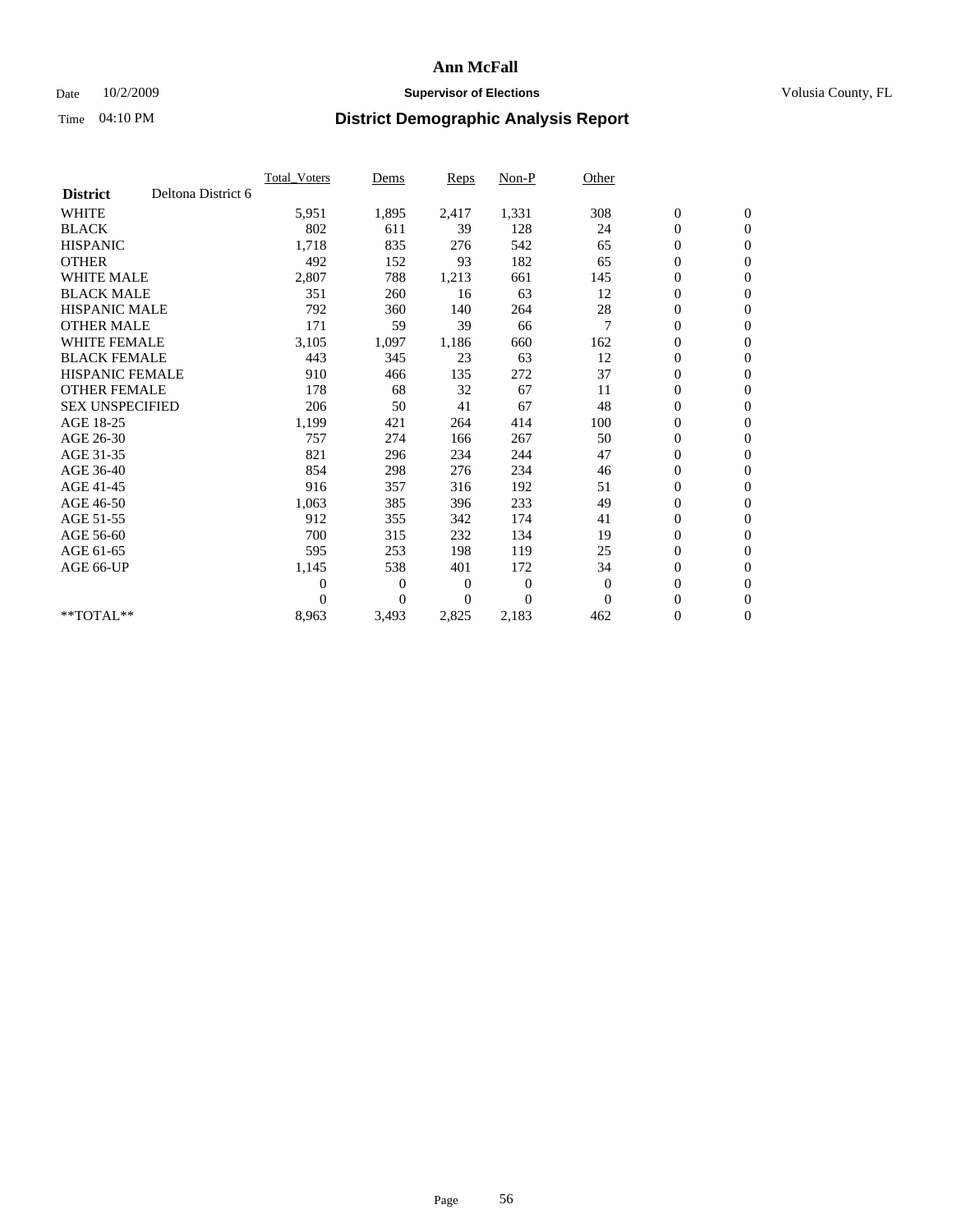## Date  $10/2/2009$  **Supervisor of Elections Supervisor of Elections** Volusia County, FL

|                        |                  | Total Voters   | Dems           | <b>Reps</b> | $Non-P$      | Other        |                  |                  |  |
|------------------------|------------------|----------------|----------------|-------------|--------------|--------------|------------------|------------------|--|
| <b>District</b>        | Edgewater Ward 1 |                |                |             |              |              |                  |                  |  |
| <b>WHITE</b>           |                  | 2,863          | 1,156          | 939         | 669          | 99           | $\boldsymbol{0}$ | $\boldsymbol{0}$ |  |
| <b>BLACK</b>           |                  | 52             | 32             | 3           | 12           | 5            | $\overline{0}$   | $\Omega$         |  |
| <b>HISPANIC</b>        |                  | 37             | 18             | 8           | 10           |              | 0                | $\Omega$         |  |
| <b>OTHER</b>           |                  | 102            | 33             | 14          | 42           | 13           | 0                | $\Omega$         |  |
| <b>WHITE MALE</b>      |                  | 1,257          | 449            | 449         | 303          | 56           | $\mathbf{0}$     | $\mathbf{0}$     |  |
| <b>BLACK MALE</b>      |                  | 29             | 15             | 2           | 9            | 3            | $\overline{0}$   | $\Omega$         |  |
| <b>HISPANIC MALE</b>   |                  | 13             | 8              |             | 4            | $\mathbf{0}$ | 0                | $\Omega$         |  |
| <b>OTHER MALE</b>      |                  | 26             | 9              | 6           | 10           |              | 0                | 0                |  |
| WHITE FEMALE           |                  | 1,588          | 695            | 485         | 365          | 43           | 0                | $\mathbf{0}$     |  |
| <b>BLACK FEMALE</b>    |                  | 21             | 16             |             | 2            | 2            | 0                | $\Omega$         |  |
| <b>HISPANIC FEMALE</b> |                  | 24             | 10             |             | 6            |              | 0                | $\mathbf{0}$     |  |
| <b>OTHER FEMALE</b>    |                  | 40             | 18             | 5           | 16           |              | 0                | $\Omega$         |  |
| <b>SEX UNSPECIFIED</b> |                  | 56             | 19             | 8           | 18           | 11           | 0                | $\mathbf{0}$     |  |
| AGE 18-25              |                  | 289            | 78             | 69          | 124          | 18           | 0                | $\Omega$         |  |
| AGE 26-30              |                  | 186            | 72             | 37          | 68           | 9            | 0                | $\Omega$         |  |
| AGE 31-35              |                  | 167            | 62             | 47          | 48           | 10           | $\boldsymbol{0}$ | $\Omega$         |  |
| AGE 36-40              |                  | 193            | 63             | 49          | 71           | 10           | 0                | 0                |  |
| AGE 41-45              |                  | 206            | 71             | 73          | 51           | 11           | 0                | $\Omega$         |  |
| AGE 46-50              |                  | 285            | 102            | 105         | 66           | 12           | 0                | $\Omega$         |  |
| AGE 51-55              |                  | 312            | 122            | 95          | 87           | 8            | $\overline{0}$   | $\mathbf{0}$     |  |
| AGE 56-60              |                  | 292            | 133            | 91          | 56           | 12           | 0                | 0                |  |
| AGE 61-65              |                  | 276            | 118            | 93          | 55           | 10           | 0                | $\Omega$         |  |
| AGE 66-UP              |                  | 848            | 418            | 305         | 107          | 18           | 0                | $\Omega$         |  |
|                        |                  | $\overline{0}$ | $\overline{0}$ | 0           | $\mathbf{0}$ | $\mathbf{0}$ | 0                | $\Omega$         |  |
|                        |                  | $\theta$       | $\overline{0}$ | $\Omega$    | $\theta$     | $\Omega$     | 0                | $\Omega$         |  |
| **TOTAL**              |                  | 3,054          | 1,239          | 964         | 733          | 118          | 0                | $\mathbf{0}$     |  |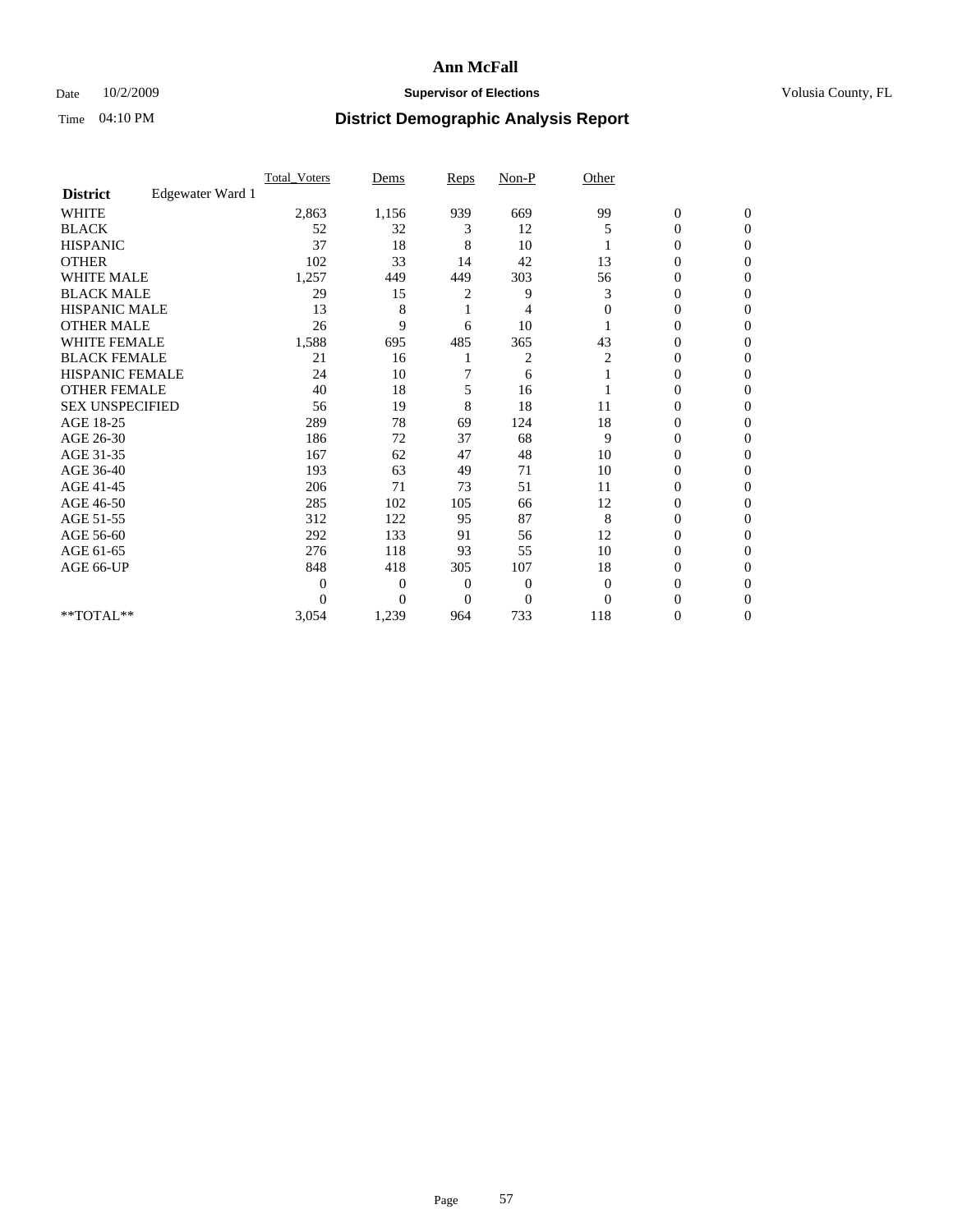## Date  $10/2/2009$  **Supervisor of Elections Supervisor of Elections** Volusia County, FL

|                        |                  | <b>Total_Voters</b> | Dems           | <b>Reps</b>  | $Non-P$        | Other        |                  |                |  |
|------------------------|------------------|---------------------|----------------|--------------|----------------|--------------|------------------|----------------|--|
| <b>District</b>        | Edgewater Ward 2 |                     |                |              |                |              |                  |                |  |
| <b>WHITE</b>           |                  | 3,596               | 1,373          | 1,191        | 905            | 127          | $\boldsymbol{0}$ | $\mathbf{0}$   |  |
| <b>BLACK</b>           |                  | 71                  | 61             |              | 9              | $\Omega$     | $\boldsymbol{0}$ | $\mathbf{0}$   |  |
| <b>HISPANIC</b>        |                  | 57                  | 23             | 11           | 22             |              | $\mathbf{0}$     | $\Omega$       |  |
| <b>OTHER</b>           |                  | 123                 | 34             | 30           | 38             | 21           | 0                | $\Omega$       |  |
| <b>WHITE MALE</b>      |                  | 1,671               | 587            | 594          | 424            | 66           | 0                | $\Omega$       |  |
| <b>BLACK MALE</b>      |                  | 35                  | 30             | 0            | 5              | $\mathbf{0}$ | $\boldsymbol{0}$ | $\Omega$       |  |
| HISPANIC MALE          |                  | 27                  | 10             | 6            | 10             |              | $\boldsymbol{0}$ | $\Omega$       |  |
| <b>OTHER MALE</b>      |                  | 43                  | 14             | 14           | 12             | 3            | 0                | $\mathbf{0}$   |  |
| <b>WHITE FEMALE</b>    |                  | 1,905               | 780            | 588          | 477            | 60           | 0                | $\Omega$       |  |
| <b>BLACK FEMALE</b>    |                  | 36                  | 31             |              | 4              | $\mathbf{0}$ | $\overline{0}$   | $\mathbf{0}$   |  |
| <b>HISPANIC FEMALE</b> |                  | 28                  | 13             | 5            | 10             | $\mathbf{0}$ | 0                | $\mathbf{0}$   |  |
| <b>OTHER FEMALE</b>    |                  | 40                  | 13             | 12           | 12             | 3            | $\theta$         | $\Omega$       |  |
| <b>SEX UNSPECIFIED</b> |                  | 62                  | 13             | 13           | 20             | 16           | $\overline{0}$   | $\mathbf{0}$   |  |
| AGE 18-25              |                  | 390                 | 129            | 83           | 144            | 34           | 0                | $\mathbf{0}$   |  |
| AGE 26-30              |                  | 245                 | 88             | 68           | 78             | 11           | $\overline{0}$   | $\Omega$       |  |
| AGE 31-35              |                  | 267                 | 88             | 77           | 92             | 10           | $\boldsymbol{0}$ | $\Omega$       |  |
| AGE 36-40              |                  | 292                 | 99             | 82           | 102            | 9            | 0                | $\mathbf{0}$   |  |
| AGE 41-45              |                  | 278                 | 105            | 88           | 72             | 13           | $\mathbf{0}$     | $\Omega$       |  |
| AGE 46-50              |                  | 370                 | 129            | 129          | 97             | 15           | $\overline{0}$   | $\mathbf{0}$   |  |
| AGE 51-55              |                  | 391                 | 144            | 148          | 92             | 7            | $\overline{0}$   | $\mathbf{0}$   |  |
| AGE 56-60              |                  | 377                 | 154            | 119          | 93             | 11           | $\overline{0}$   | $\Omega$       |  |
| AGE 61-65              |                  | 338                 | 134            | 117          | 74             | 13           | $\overline{0}$   | $\Omega$       |  |
| AGE 66-UP              |                  | 899                 | 421            | 322          | 130            | 26           | 0                | $\mathbf{0}$   |  |
|                        |                  | $\theta$            | $\overline{0}$ | $\mathbf{0}$ | 0              | $\mathbf{0}$ | 0                | $\Omega$       |  |
|                        |                  | $\theta$            | $\overline{0}$ | $\Omega$     | $\overline{0}$ | $\Omega$     | $\overline{0}$   | $\Omega$       |  |
| **TOTAL**              |                  | 3,847               | 1,491          | 1,233        | 974            | 149          | 0                | $\overline{0}$ |  |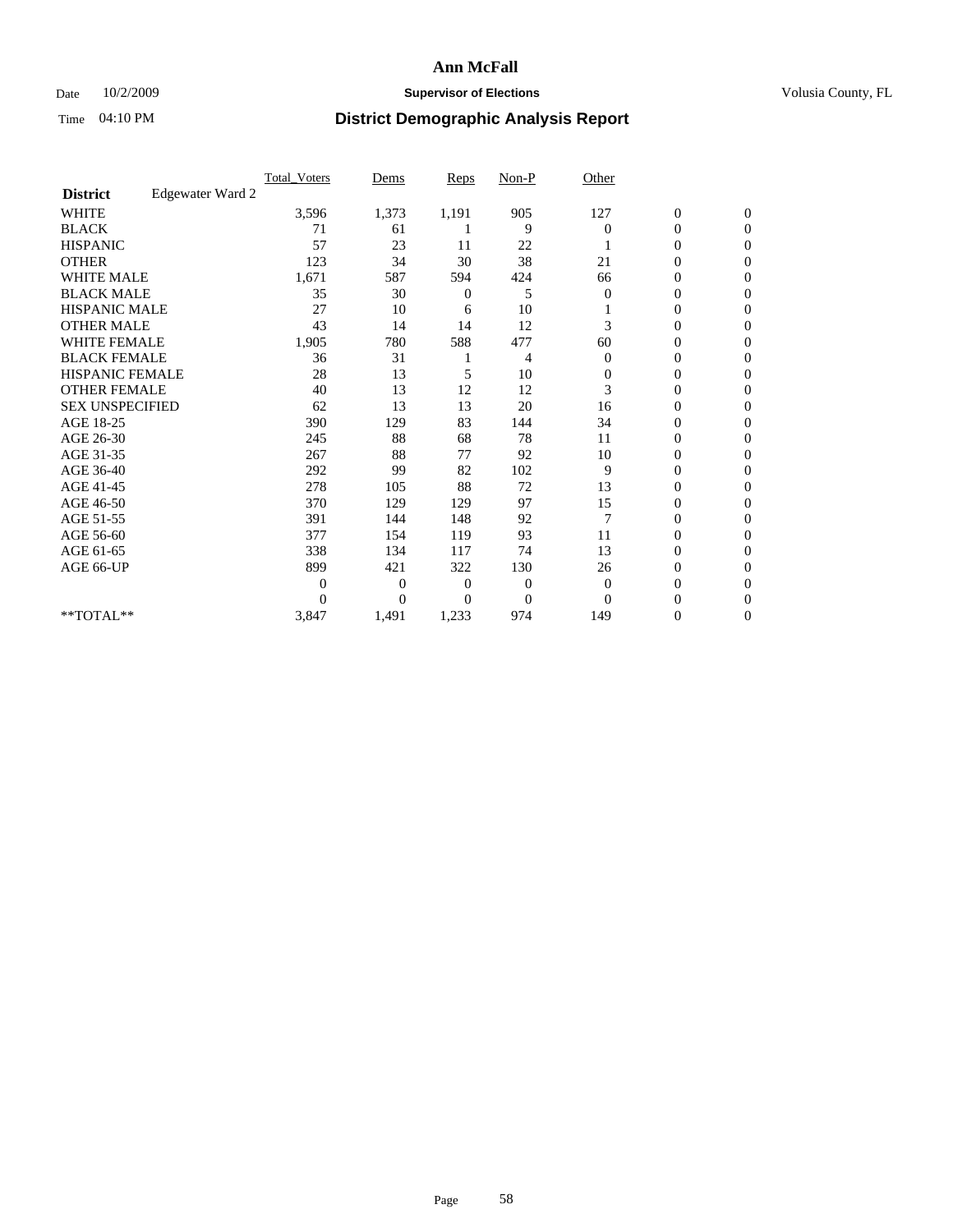## Date  $10/2/2009$  **Supervisor of Elections Supervisor of Elections** Volusia County, FL

|                        |                  | <b>Total_Voters</b> | Dems           | <b>Reps</b>    | $Non-P$        | Other          |                  |                |  |
|------------------------|------------------|---------------------|----------------|----------------|----------------|----------------|------------------|----------------|--|
| <b>District</b>        | Edgewater Ward 3 |                     |                |                |                |                |                  |                |  |
| <b>WHITE</b>           |                  | 3,501               | 1,350          | 1,165          | 848            | 138            | $\boldsymbol{0}$ | $\mathbf{0}$   |  |
| <b>BLACK</b>           |                  | 81                  | 64             |                | 14             | 2              | $\boldsymbol{0}$ | $\mathbf{0}$   |  |
| <b>HISPANIC</b>        |                  | 46                  | 17             | 10             | 14             | 5              | $\mathbf{0}$     | $\Omega$       |  |
| <b>OTHER</b>           |                  | 146                 | 43             | 30             | 54             | 19             | 0                | $\Omega$       |  |
| <b>WHITE MALE</b>      |                  | 1,568               | 532            | 571            | 393            | 72             | 0                | $\Omega$       |  |
| <b>BLACK MALE</b>      |                  | 42                  | 33             |                |                |                | 0                | $\Omega$       |  |
| HISPANIC MALE          |                  | 20                  | 5              | 5              | $\overline{7}$ | 3              | $\boldsymbol{0}$ | $\Omega$       |  |
| <b>OTHER MALE</b>      |                  | 45                  | 18             | 11             | 15             |                | 0                | $\mathbf{0}$   |  |
| <b>WHITE FEMALE</b>    |                  | 1,914               | 812            | 587            | 450            | 65             | 0                | $\Omega$       |  |
| <b>BLACK FEMALE</b>    |                  | 37                  | 30             | $\mathbf{0}$   | 7              | $\mathbf{0}$   | $\overline{0}$   | $\mathbf{0}$   |  |
| <b>HISPANIC FEMALE</b> |                  | 25                  | 11             | 5              | $\overline{7}$ | 2              | 0                | $\mathbf{0}$   |  |
| <b>OTHER FEMALE</b>    |                  | 58                  | 18             | 15             | 21             | $\overline{4}$ | 0                | $\Omega$       |  |
| <b>SEX UNSPECIFIED</b> |                  | 65                  | 15             | 11             | 23             | 16             | $\overline{0}$   | $\mathbf{0}$   |  |
| AGE 18-25              |                  | 349                 | 114            | 79             | 129            | 27             | 0                | $\mathbf{0}$   |  |
| AGE 26-30              |                  | 241                 | 70             | 60             | 95             | 16             | $\overline{0}$   | $\Omega$       |  |
| AGE 31-35              |                  | 261                 | 77             | 76             | 97             | 11             | $\boldsymbol{0}$ | $\Omega$       |  |
| AGE 36-40              |                  | 287                 | 86             | 95             | 91             | 15             | 0                | $\mathbf{0}$   |  |
| AGE 41-45              |                  | 266                 | 88             | 99             | 65             | 14             | $\overline{0}$   | $\Omega$       |  |
| AGE 46-50              |                  | 345                 | 143            | 101            | 87             | 14             | $\overline{0}$   | $\mathbf{0}$   |  |
| AGE 51-55              |                  | 362                 | 143            | 132            | 75             | 12             | 0                | 0              |  |
| AGE 56-60              |                  | 354                 | 145            | 124            | 71             | 14             | $\overline{0}$   | $\Omega$       |  |
| AGE 61-65              |                  | 339                 | 135            | 122            | 71             | 11             | $\overline{0}$   | $\Omega$       |  |
| AGE 66-UP              |                  | 969                 | 472            | 318            | 149            | 30             | 0                | $\mathbf{0}$   |  |
|                        |                  | $\theta$            | $\overline{0}$ | $\overline{0}$ | 0              | $\overline{0}$ | 0                | $\Omega$       |  |
|                        |                  | $\theta$            | $\overline{0}$ | $\overline{0}$ | $\overline{0}$ | $\Omega$       | $\overline{0}$   | $\Omega$       |  |
| **TOTAL**              |                  | 3,774               | 1,474          | 1,206          | 930            | 164            | 0                | $\overline{0}$ |  |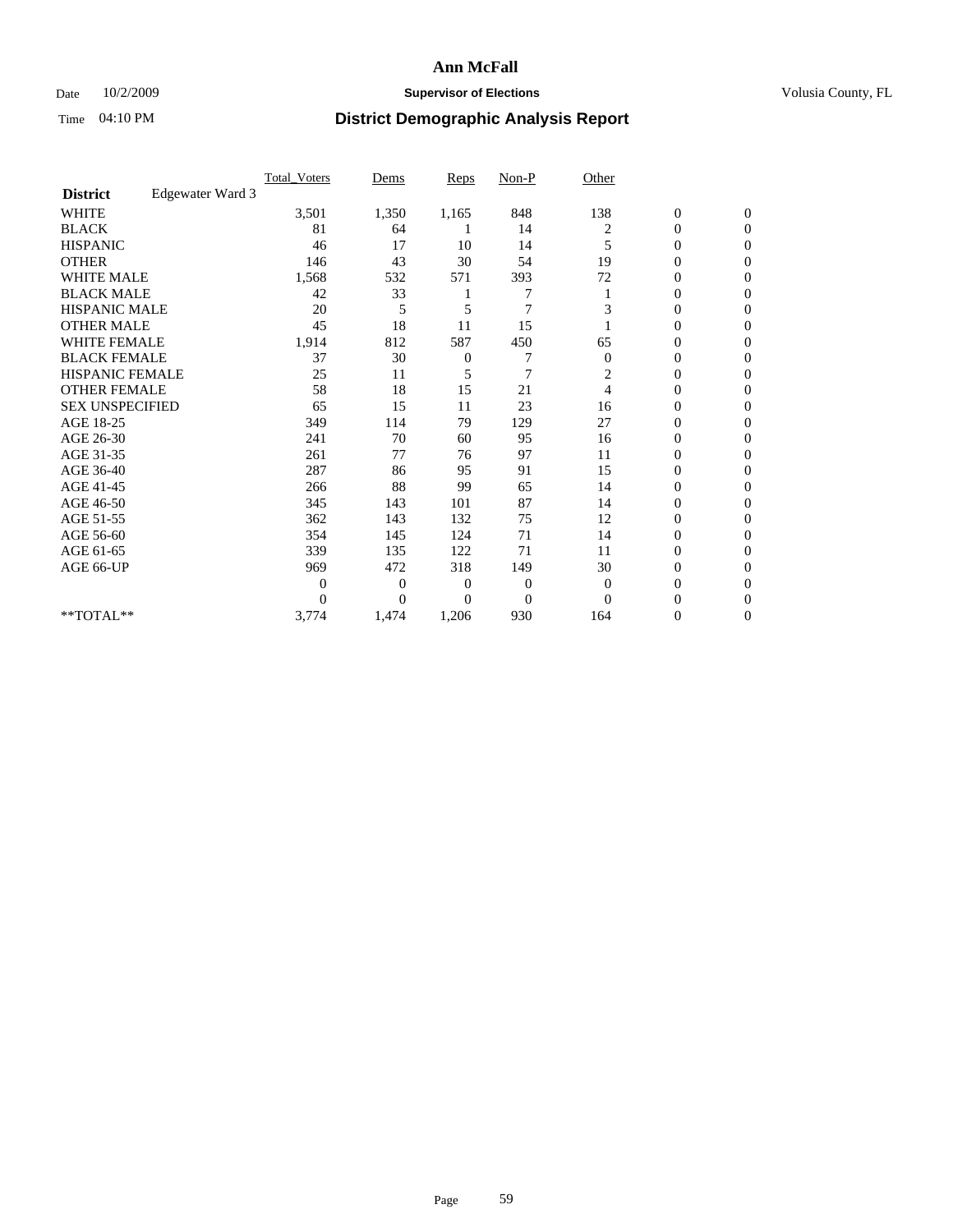## Date  $10/2/2009$  **Supervisor of Elections Supervisor of Elections** Volusia County, FL

|                        |                  | Total Voters | Dems           | <b>Reps</b>  | $Non-P$        | Other          |                  |                |  |
|------------------------|------------------|--------------|----------------|--------------|----------------|----------------|------------------|----------------|--|
| <b>District</b>        | Edgewater Ward 4 |              |                |              |                |                |                  |                |  |
| <b>WHITE</b>           |                  | 3,628        | 1,372          | 1,232        | 862            | 162            | $\boldsymbol{0}$ | $\mathbf{0}$   |  |
| <b>BLACK</b>           |                  | 63           | 44             | 5            | 13             |                | $\boldsymbol{0}$ | $\mathbf{0}$   |  |
| <b>HISPANIC</b>        |                  | 35           | 19             | 5            | 10             |                | $\overline{0}$   | $\Omega$       |  |
| <b>OTHER</b>           |                  | 118          | 33             | 18           | 51             | 16             | 0                | $\Omega$       |  |
| <b>WHITE MALE</b>      |                  | 1,664        | 561            | 605          | 421            | 77             | 0                | $\Omega$       |  |
| <b>BLACK MALE</b>      |                  | 27           | 19             | 2            | 6              | $\overline{0}$ | 0                | $\Omega$       |  |
| HISPANIC MALE          |                  | 18           | 10             | 3            | 4              |                | $\boldsymbol{0}$ | $\Omega$       |  |
| <b>OTHER MALE</b>      |                  | 36           | 12             | 8            | 13             | 3              | 0                | $\Omega$       |  |
| <b>WHITE FEMALE</b>    |                  | 1,937        | 804            | 615          | 433            | 85             | 0                | $\Omega$       |  |
| <b>BLACK FEMALE</b>    |                  | 35           | 24             | 3            | 7              |                | $\overline{0}$   | $\mathbf{0}$   |  |
| <b>HISPANIC FEMALE</b> |                  | 17           | 9              | 2            | 6              | 0              | 0                | $\mathbf{0}$   |  |
| <b>OTHER FEMALE</b>    |                  | 38           | 15             | 6            | 16             |                | 0                | $\Omega$       |  |
| <b>SEX UNSPECIFIED</b> |                  | 72           | 14             | 16           | 30             | 12             | 0                | $\mathbf{0}$   |  |
| AGE 18-25              |                  | 315          | 105            | 60           | 126            | 24             | 0                | $\mathbf{0}$   |  |
| AGE 26-30              |                  | 231          | 73             | 69           | 82             | 7              | $\overline{0}$   | $\Omega$       |  |
| AGE 31-35              |                  | 253          | 75             | 66           | 96             | 16             | $\boldsymbol{0}$ | $\Omega$       |  |
| AGE 36-40              |                  | 281          | 89             | 85           | 95             | 12             | 0                | $\mathbf{0}$   |  |
| AGE 41-45              |                  | 284          | 108            | 82           | 84             | 10             | $\mathbf{0}$     | $\Omega$       |  |
| AGE 46-50              |                  | 364          | 135            | 136          | 80             | 13             | $\overline{0}$   | $\mathbf{0}$   |  |
| AGE 51-55              |                  | 340          | 137            | 115          | 74             | 14             | 0                | 0              |  |
| AGE 56-60              |                  | 310          | 138            | 96           | 65             | 11             | $\overline{0}$   | $\Omega$       |  |
| AGE 61-65              |                  | 309          | 142            | 89           | 56             | 22             | $\overline{0}$   | $\Omega$       |  |
| AGE 66-UP              |                  | 1,157        | 466            | 462          | 178            | 51             | $\mathbf{0}$     | $\Omega$       |  |
|                        |                  | 0            | $\overline{0}$ | $\mathbf{0}$ | 0              | $\Omega$       | 0                | $\Omega$       |  |
|                        |                  | 0            | $\overline{0}$ | $\Omega$     | $\overline{0}$ | $\Omega$       | $\overline{0}$   | $\Omega$       |  |
| **TOTAL**              |                  | 3,844        | 1,468          | 1,260        | 936            | 180            | 0                | $\overline{0}$ |  |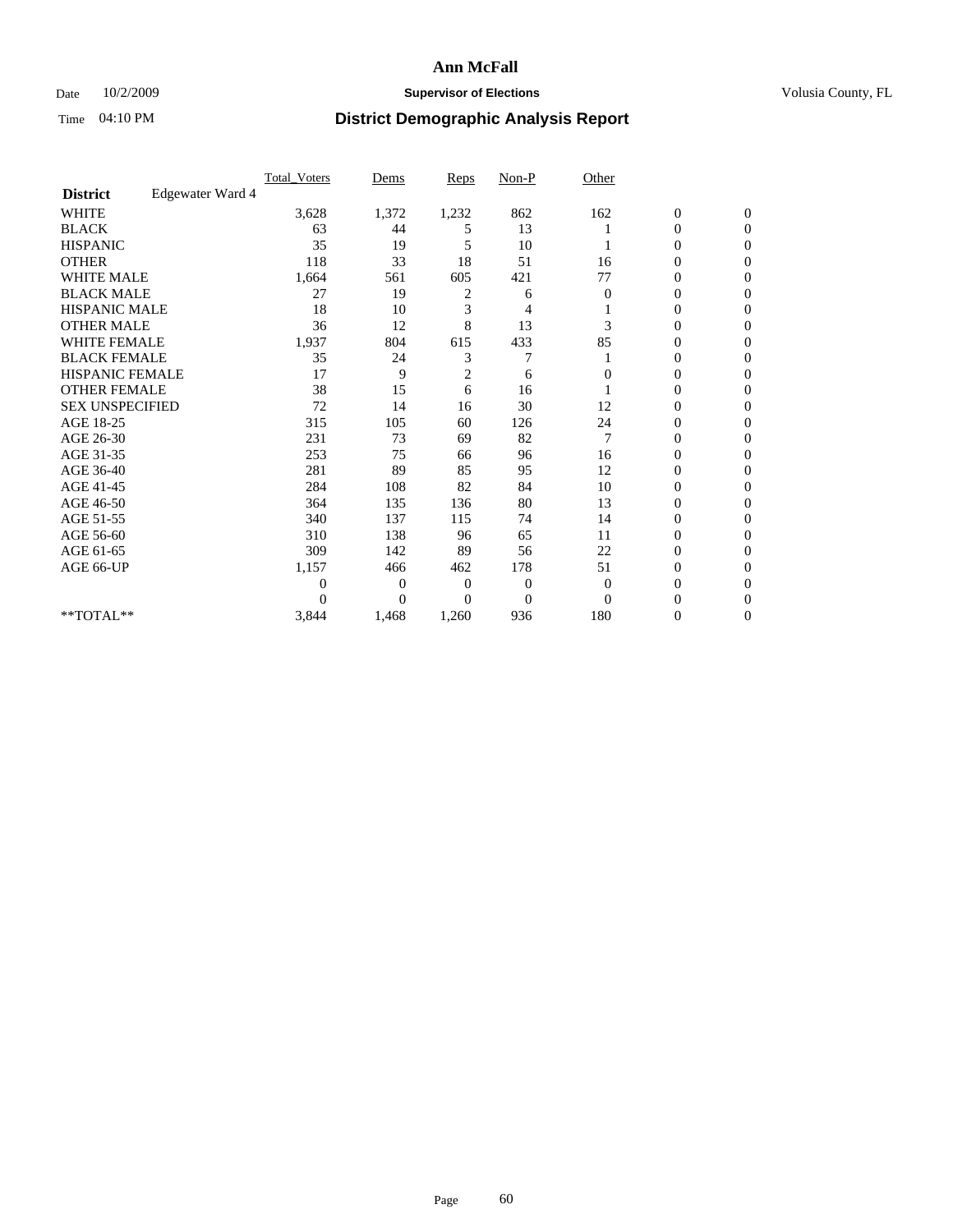## Date  $10/2/2009$  **Supervisor of Elections Supervisor of Elections** Volusia County, FL

|                        |                   | Total Voters | Dems           | Reps           | $Non-P$          | Other        |                  |                |  |
|------------------------|-------------------|--------------|----------------|----------------|------------------|--------------|------------------|----------------|--|
| <b>District</b>        | Holly Hill Zone 1 |              |                |                |                  |              |                  |                |  |
| <b>WHITE</b>           |                   | 1,296        | 554            | 352            | 329              | 61           | $\boldsymbol{0}$ | $\mathbf{0}$   |  |
| <b>BLACK</b>           |                   | 115          | 91             | 6              | 16               | 2            | $\overline{0}$   | $\mathbf{0}$   |  |
| <b>HISPANIC</b>        |                   | 42           | 22             | 3              | 13               | 4            | 0                | $\Omega$       |  |
| <b>OTHER</b>           |                   | 68           | 24             | 18             | 20               | 6            | 0                | $\Omega$       |  |
| <b>WHITE MALE</b>      |                   | 626          | 241            | 189            | 170              | 26           | 0                | 0              |  |
| <b>BLACK MALE</b>      |                   | 43           | 32             | 2              |                  | 2            | $\overline{0}$   | $\Omega$       |  |
| HISPANIC MALE          |                   | 19           | 8              | $\overline{c}$ | 8                |              | $\overline{0}$   | $\Omega$       |  |
| <b>OTHER MALE</b>      |                   | 19           | 4              | 6              | 6                | 3            | 0                | 0              |  |
| <b>WHITE FEMALE</b>    |                   | 661          | 310            | 161            | 158              | 32           | 0                | $\Omega$       |  |
| <b>BLACK FEMALE</b>    |                   | 72           | 59             | 4              | 9                | $\mathbf{0}$ | $\overline{0}$   | $\overline{0}$ |  |
| <b>HISPANIC FEMALE</b> |                   | 23           | 14             |                | 5                | 3            | 0                | $\Omega$       |  |
| <b>OTHER FEMALE</b>    |                   | 29           | 11             | 11             | 6                |              | 0                | 0              |  |
| <b>SEX UNSPECIFIED</b> |                   | 29           | 12             | $\mathfrak{Z}$ | 9                | 5            | 0                | $\Omega$       |  |
| AGE 18-25              |                   | 133          | 59             | 29             | 35               | 10           | 0                | $\overline{0}$ |  |
| AGE 26-30              |                   | 117          | 54             | 13             | 43               |              | 0                | $\Omega$       |  |
| AGE 31-35              |                   | 106          | 34             | 19             | 43               | 10           | $\overline{0}$   | $\Omega$       |  |
| AGE 36-40              |                   | 102          | 39             | 30             | 29               | 4            | 0                | 0              |  |
| AGE 41-45              |                   | 154          | 67             | 39             | 42               | 6            | 0                | $\Omega$       |  |
| AGE 46-50              |                   | 166          | 68             | 43             | 43               | 12           | $\overline{0}$   | $\Omega$       |  |
| AGE 51-55              |                   | 154          | 70             | 36             | 40               | 8            | 0                | 0              |  |
| AGE 56-60              |                   | 176          | 87             | 49             | 37               | 3            | 0                | $\Omega$       |  |
| AGE 61-65              |                   | 127          | 49             | 43             | 28               | 7            | 0                | $\Omega$       |  |
| AGE 66-UP              |                   | 285          | 164            | 78             | 37               | 6            | 0                | 0              |  |
|                        |                   | $\Omega$     | $\overline{0}$ | $\mathbf{0}$   | $\boldsymbol{0}$ | $\Omega$     | 0                | $\Omega$       |  |
|                        |                   | $\theta$     | $\overline{0}$ | $\overline{0}$ | $\overline{0}$   | $\Omega$     | 0                | $\Omega$       |  |
| **TOTAL**              |                   | 1,521        | 691            | 379            | 378              | 73           | 0                | 0              |  |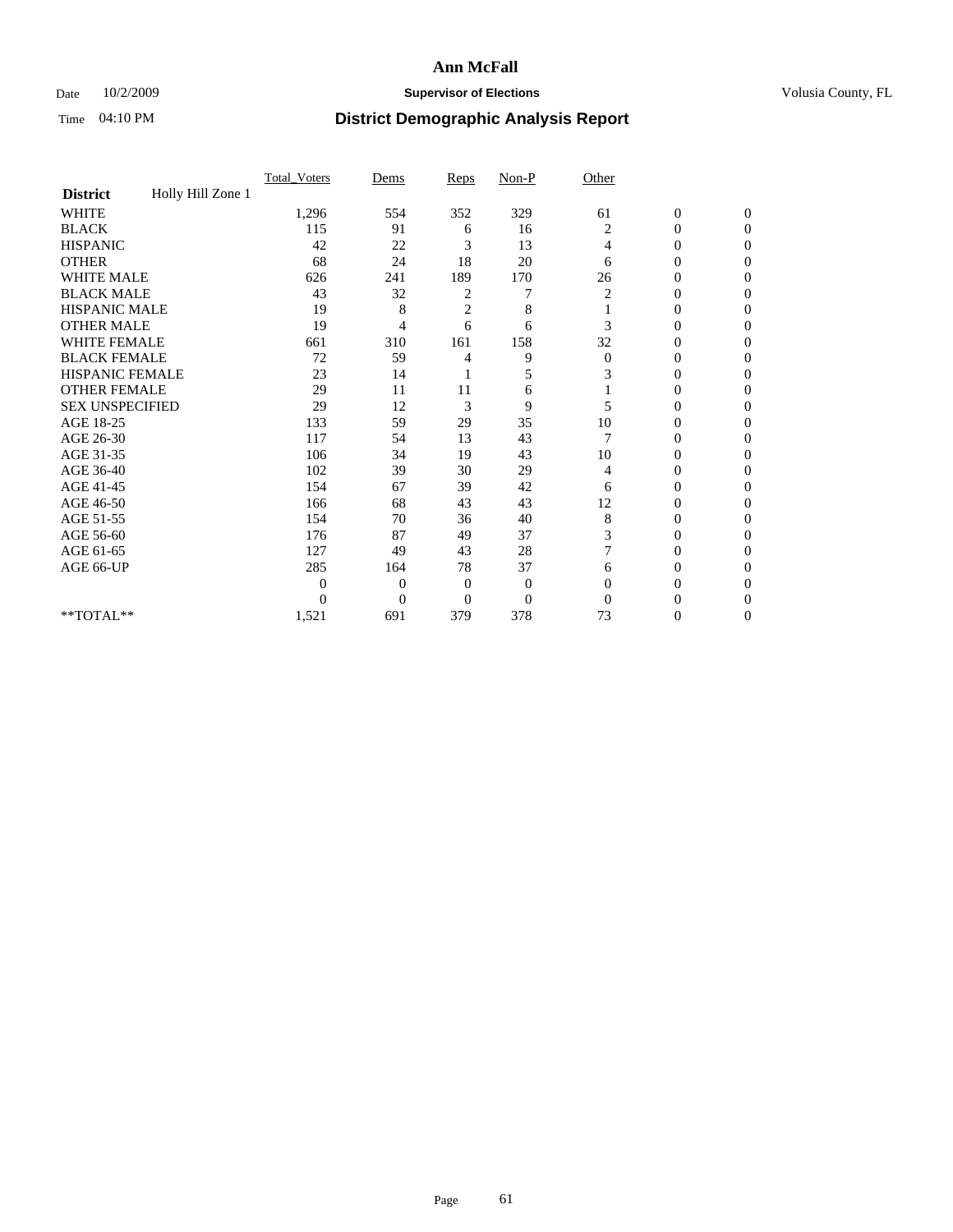## Date  $10/2/2009$  **Supervisor of Elections Supervisor of Elections** Volusia County, FL

|                        |                   | Total Voters | Dems           | Reps           | $Non-P$        | Other        |                  |                |  |
|------------------------|-------------------|--------------|----------------|----------------|----------------|--------------|------------------|----------------|--|
| <b>District</b>        | Holly Hill Zone 2 |              |                |                |                |              |                  |                |  |
| <b>WHITE</b>           |                   | 1,578        | 704            | 417            | 378            | 79           | $\boldsymbol{0}$ | $\mathbf{0}$   |  |
| <b>BLACK</b>           |                   | 204          | 170            | 6              | 24             | 4            | $\overline{0}$   | $\mathbf{0}$   |  |
| <b>HISPANIC</b>        |                   | 37           | 17             | 10             | 9              |              | 0                | $\Omega$       |  |
| <b>OTHER</b>           |                   | 106          | 40             | 16             | 38             | 12           | 0                | $\Omega$       |  |
| <b>WHITE MALE</b>      |                   | 731          | 290            | 220            | 186            | 35           | 0                | $\Omega$       |  |
| <b>BLACK MALE</b>      |                   | 93           | 77             | 2              | 11             | 3            | $\mathbf{0}$     | $\Omega$       |  |
| HISPANIC MALE          |                   | 17           | 4              | 9              | 4              | $\mathbf{0}$ | $\overline{0}$   | $\Omega$       |  |
| <b>OTHER MALE</b>      |                   | 27           | 9              | 6              | 8              | 4            | 0                | 0              |  |
| <b>WHITE FEMALE</b>    |                   | 835          | 409            | 196            | 189            | 41           | 0                | $\Omega$       |  |
| <b>BLACK FEMALE</b>    |                   | 111          | 93             | 4              | 13             |              | $\overline{0}$   | $\mathbf{0}$   |  |
| <b>HISPANIC FEMALE</b> |                   | 20           | 13             |                | 5              |              | 0                | $\Omega$       |  |
| <b>OTHER FEMALE</b>    |                   | 40           | 20             | 9              | 11             | $\Omega$     | 0                | 0              |  |
| <b>SEX UNSPECIFIED</b> |                   | 51           | 16             | $\overline{2}$ | 22             | 11           | 0                | $\Omega$       |  |
| AGE 18-25              |                   | 210          | 88             | 41             | 62             | 19           | 0                | $\mathbf{0}$   |  |
| AGE 26-30              |                   | 154          | 72             | 28             | 45             | 9            | 0                | $\Omega$       |  |
| AGE 31-35              |                   | 144          | 63             | 23             | 51             | 7            | 0                | $\Omega$       |  |
| AGE 36-40              |                   | 169          | 75             | 30             | 54             | 10           | 0                | 0              |  |
| AGE 41-45              |                   | 185          | 77             | 55             | 43             | 10           | 0                | $\Omega$       |  |
| AGE 46-50              |                   | 261          | 128            | 54             | 63             | 16           | 0                | $\Omega$       |  |
| AGE 51-55              |                   | 189          | 97             | 43             | 45             | 4            | 0                | 0              |  |
| AGE 56-60              |                   | 175          | 77             | 49             | 41             | 8            | $\theta$         | $\Omega$       |  |
| AGE 61-65              |                   | 121          | 64             | 32             | 19             | 6            | 0                | $\Omega$       |  |
| AGE 66-UP              |                   | 317          | 190            | 94             | 26             |              | 0                | 0              |  |
|                        |                   | 0            | $\overline{0}$ | $\mathbf{0}$   | $\mathbf{0}$   | $\Omega$     | 0                | $\Omega$       |  |
|                        |                   | $\theta$     | $\overline{0}$ | $\Omega$       | $\overline{0}$ | $\Omega$     | 0                | $\Omega$       |  |
| **TOTAL**              |                   | 1,925        | 931            | 449            | 449            | 96           | 0                | $\overline{0}$ |  |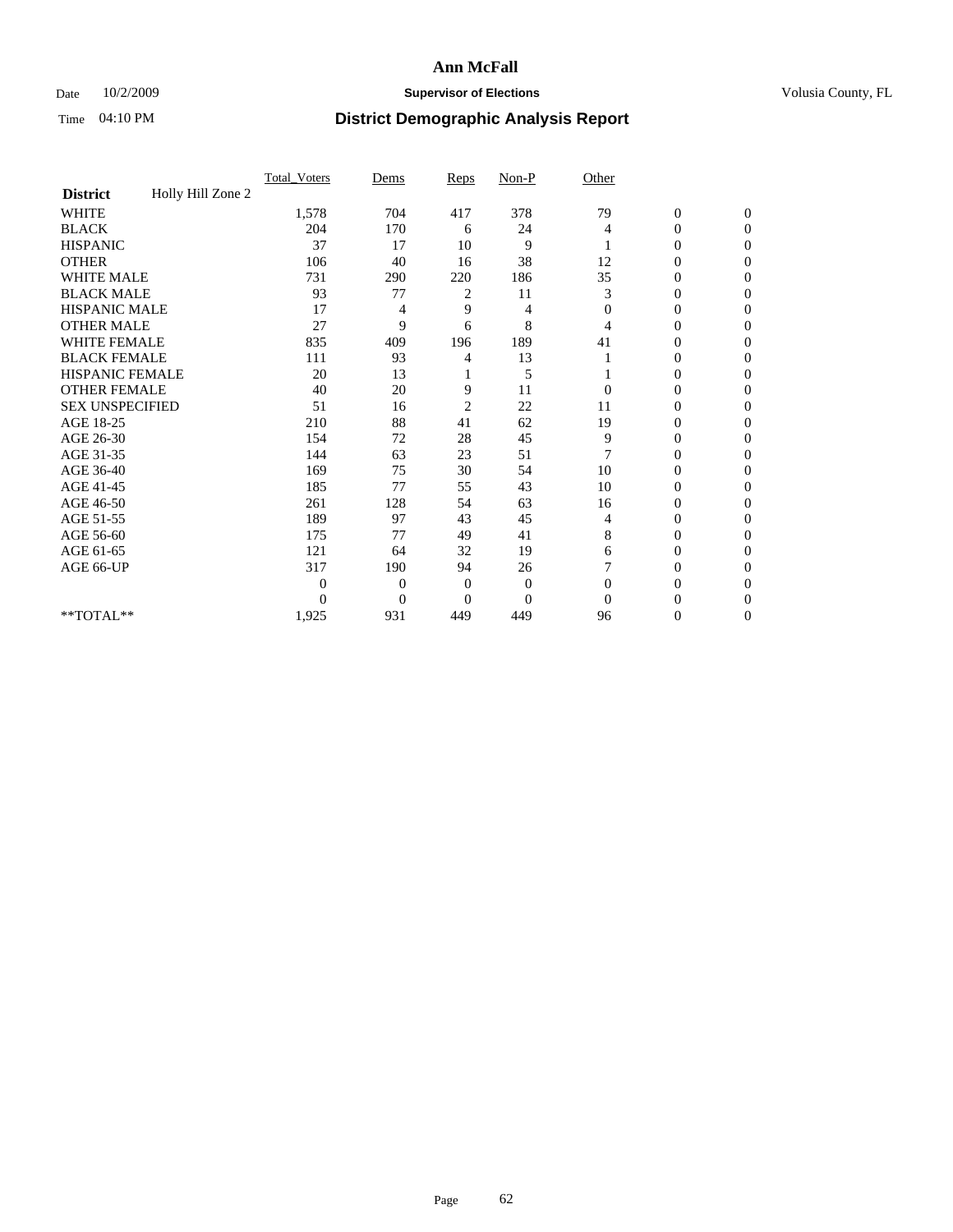## Date  $10/2/2009$  **Supervisor of Elections Supervisor of Elections** Volusia County, FL

|                        |                   | Total Voters   | Dems           | Reps           | $Non-P$      | Other        |                  |                  |  |
|------------------------|-------------------|----------------|----------------|----------------|--------------|--------------|------------------|------------------|--|
| <b>District</b>        | Holly Hill Zone 3 |                |                |                |              |              |                  |                  |  |
| WHITE                  |                   | 1,599          | 658            | 543            | 321          | 77           | $\boldsymbol{0}$ | $\boldsymbol{0}$ |  |
| <b>BLACK</b>           |                   | 149            | 126            | 4              | 18           |              | $\overline{0}$   | $\Omega$         |  |
| <b>HISPANIC</b>        |                   | 26             | 12             | 4              | 9            |              | 0                | $\Omega$         |  |
| <b>OTHER</b>           |                   | 95             | 36             | 14             | 36           | 9            | 0                | $\Omega$         |  |
| <b>WHITE MALE</b>      |                   | 665            | 252            | 238            | 141          | 34           | 0                | $\Omega$         |  |
| <b>BLACK MALE</b>      |                   | 63             | 50             | 2              | 10           |              | 0                | 0                |  |
| <b>HISPANIC MALE</b>   |                   | 12             | 5              | $\overline{2}$ | 4            |              | 0                | 0                |  |
| <b>OTHER MALE</b>      |                   | 27             | 11             | 4              | 11           |              | 0                | 0                |  |
| WHITE FEMALE           |                   | 927            | 402            | 304            | 179          | 42           | 0                | $\Omega$         |  |
| <b>BLACK FEMALE</b>    |                   | 86             | 76             | 2              | 8            | $\mathbf{0}$ | 0                | $\Omega$         |  |
| HISPANIC FEMALE        |                   | 14             | 7              | $\overline{c}$ | 5            | 0            | 0                | $\Omega$         |  |
| <b>OTHER FEMALE</b>    |                   | 39             | 15             | 8              | 15           |              | 0                | $\Omega$         |  |
| <b>SEX UNSPECIFIED</b> |                   | 36             | 14             | 3              | 11           | 8            | 0                | $\Omega$         |  |
| AGE 18-25              |                   | 141            | 53             | 30             | 44           | 14           | 0                | 0                |  |
| AGE 26-30              |                   | 95             | 31             | 16             | 44           | 4            | 0                | $\Omega$         |  |
| AGE 31-35              |                   | 86             | 44             | 17             | 23           | 2            | 0                | $\Omega$         |  |
| AGE 36-40              |                   | 99             | 36             | 23             | 34           | 6            | 0                | 0                |  |
| AGE 41-45              |                   | 113            | 37             | 38             | 35           | 3            | 0                | $\Omega$         |  |
| AGE 46-50              |                   | 134            | 55             | 38             | 34           | 7            | 0                | $\Omega$         |  |
| AGE 51-55              |                   | 120            | 56             | 35             | 21           | 8            | 0                | $\mathbf{0}$     |  |
| AGE 56-60              |                   | 155            | 79             | 44             | 27           | 5            | 0                | 0                |  |
| AGE 61-65              |                   | 148            | 77             | 32             | 30           | 9            | $\overline{0}$   | 0                |  |
| AGE 66-UP              |                   | 778            | 364            | 292            | 92           | 30           | 0                | 0                |  |
|                        |                   | $\overline{0}$ | $\overline{0}$ | 0              | $\mathbf{0}$ | $\mathbf{0}$ | 0                | $\Omega$         |  |
|                        |                   | $\Omega$       | $\overline{0}$ | $\Omega$       | $\Omega$     | $\Omega$     | 0                | $\Omega$         |  |
| **TOTAL**              |                   | 1,869          | 832            | 565            | 384          | 88           | 0                | $\mathbf{0}$     |  |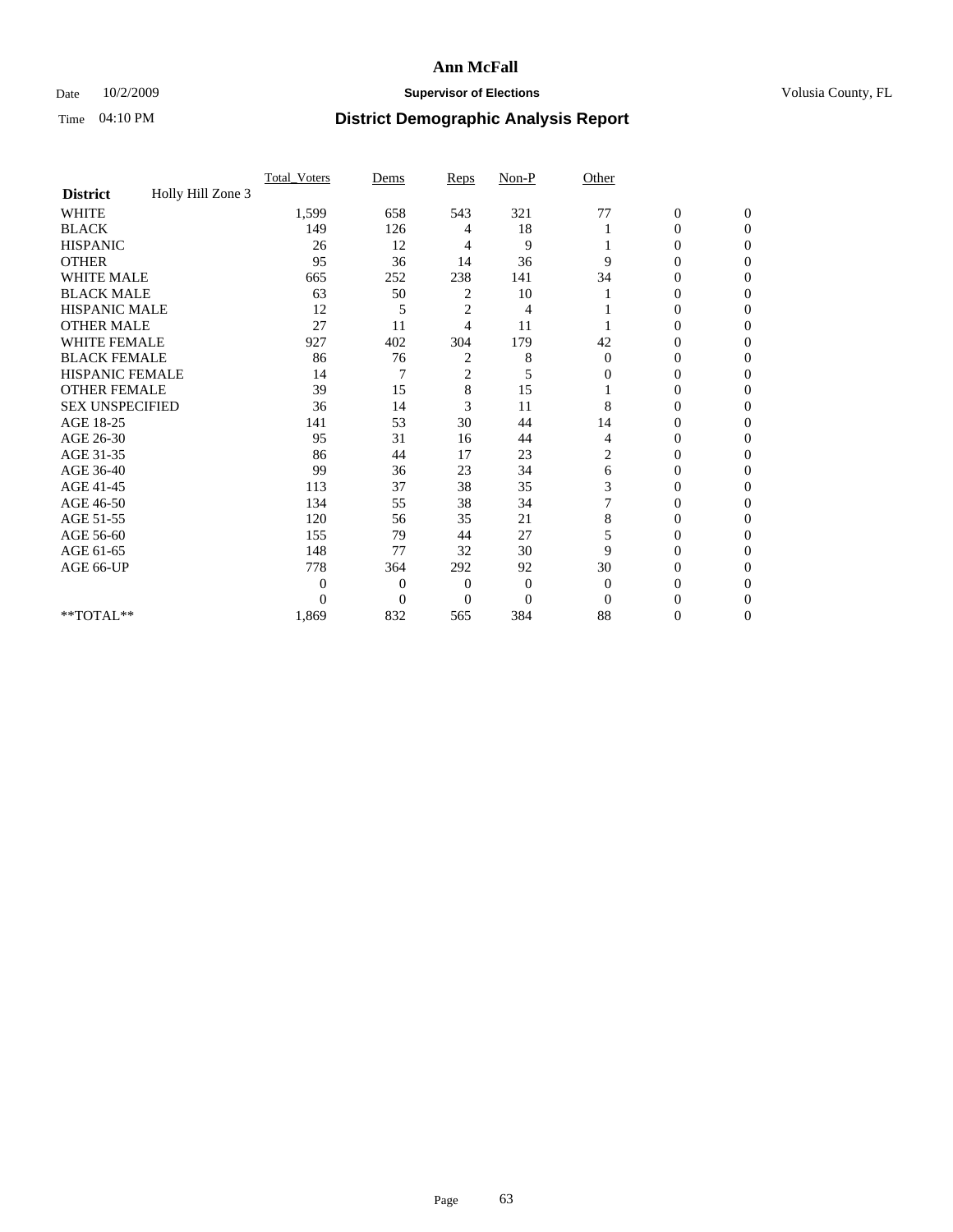## Date  $10/2/2009$  **Supervisor of Elections Supervisor of Elections** Volusia County, FL

|                        |                   | Total Voters | Dems           | Reps           | $Non-P$        | Other    |                  |                |  |
|------------------------|-------------------|--------------|----------------|----------------|----------------|----------|------------------|----------------|--|
| <b>District</b>        | Holly Hill Zone 4 |              |                |                |                |          |                  |                |  |
| <b>WHITE</b>           |                   | 1,462        | 626            | 459            | 309            | 68       | $\boldsymbol{0}$ | $\mathbf{0}$   |  |
| <b>BLACK</b>           |                   | 331          | 272            | 9              | 46             | 4        | $\overline{0}$   | $\mathbf{0}$   |  |
| <b>HISPANIC</b>        |                   | 49           | 31             | 6              | 11             |          | $\mathbf{0}$     | $\Omega$       |  |
| <b>OTHER</b>           |                   | 92           | 33             | 11             | 37             | 11       | 0                | $\Omega$       |  |
| <b>WHITE MALE</b>      |                   | 645          | 228            | 227            | 154            | 36       | 0                | $\Omega$       |  |
| <b>BLACK MALE</b>      |                   | 97           | 77             | 4              | 15             |          | $\mathbf{0}$     | $\Omega$       |  |
| HISPANIC MALE          |                   | 23           | 16             | $\overline{c}$ | 4              |          | $\boldsymbol{0}$ | $\Omega$       |  |
| <b>OTHER MALE</b>      |                   | 29           | 10             | 6              | 11             | 2        | 0                | 0              |  |
| <b>WHITE FEMALE</b>    |                   | 808          | 393            | 230            | 153            | 32       | 0                | $\Omega$       |  |
| <b>BLACK FEMALE</b>    |                   | 231          | 193            | 5              | 30             | 3        | $\overline{0}$   | $\overline{0}$ |  |
| <b>HISPANIC FEMALE</b> |                   | 26           | 15             | 4              | 7              | $\Omega$ | 0                | $\Omega$       |  |
| <b>OTHER FEMALE</b>    |                   | 34           | 18             | $\mathbf{0}$   | 14             | 2        | 0                | 0              |  |
| <b>SEX UNSPECIFIED</b> |                   | 41           | 12             | 7              | 15             | 7        | 0                | $\Omega$       |  |
| AGE 18-25              |                   | 324          | 158            | 51             | 96             | 19       | 0                | $\mathbf{0}$   |  |
| AGE 26-30              |                   | 171          | 78             | 40             | 47             | 6        | 0                | $\Omega$       |  |
| AGE 31-35              |                   | 140          | 74             | 24             | 36             | 6        | 0                | $\Omega$       |  |
| AGE 36-40              |                   | 124          | 55             | 29             | 30             | 10       | 0                | $\mathbf{0}$   |  |
| AGE 41-45              |                   | 159          | 78             | 35             | 41             | 5        | $\overline{0}$   | $\Omega$       |  |
| AGE 46-50              |                   | 179          | 66             | 59             | 40             | 14       | $\overline{0}$   | $\Omega$       |  |
| AGE 51-55              |                   | 168          | 89             | 46             | 30             | 3        | 0                | 0              |  |
| AGE 56-60              |                   | 151          | 75             | 39             | 32             | 5        | 0                | $\Omega$       |  |
| AGE 61-65              |                   | 100          | 52             | 25             | 17             | 6        | $\overline{0}$   | $\Omega$       |  |
| AGE 66-UP              |                   | 418          | 237            | 137            | 34             | 10       | 0                | 0              |  |
|                        |                   | $\theta$     | $\overline{0}$ | $\overline{0}$ | $\mathbf{0}$   | $\Omega$ | 0                | $\Omega$       |  |
|                        |                   | $\theta$     | $\overline{0}$ | $\overline{0}$ | $\overline{0}$ | $\Omega$ | $\theta$         | $\Omega$       |  |
| **TOTAL**              |                   | 1,934        | 962            | 485            | 403            | 84       | 0                | $\overline{0}$ |  |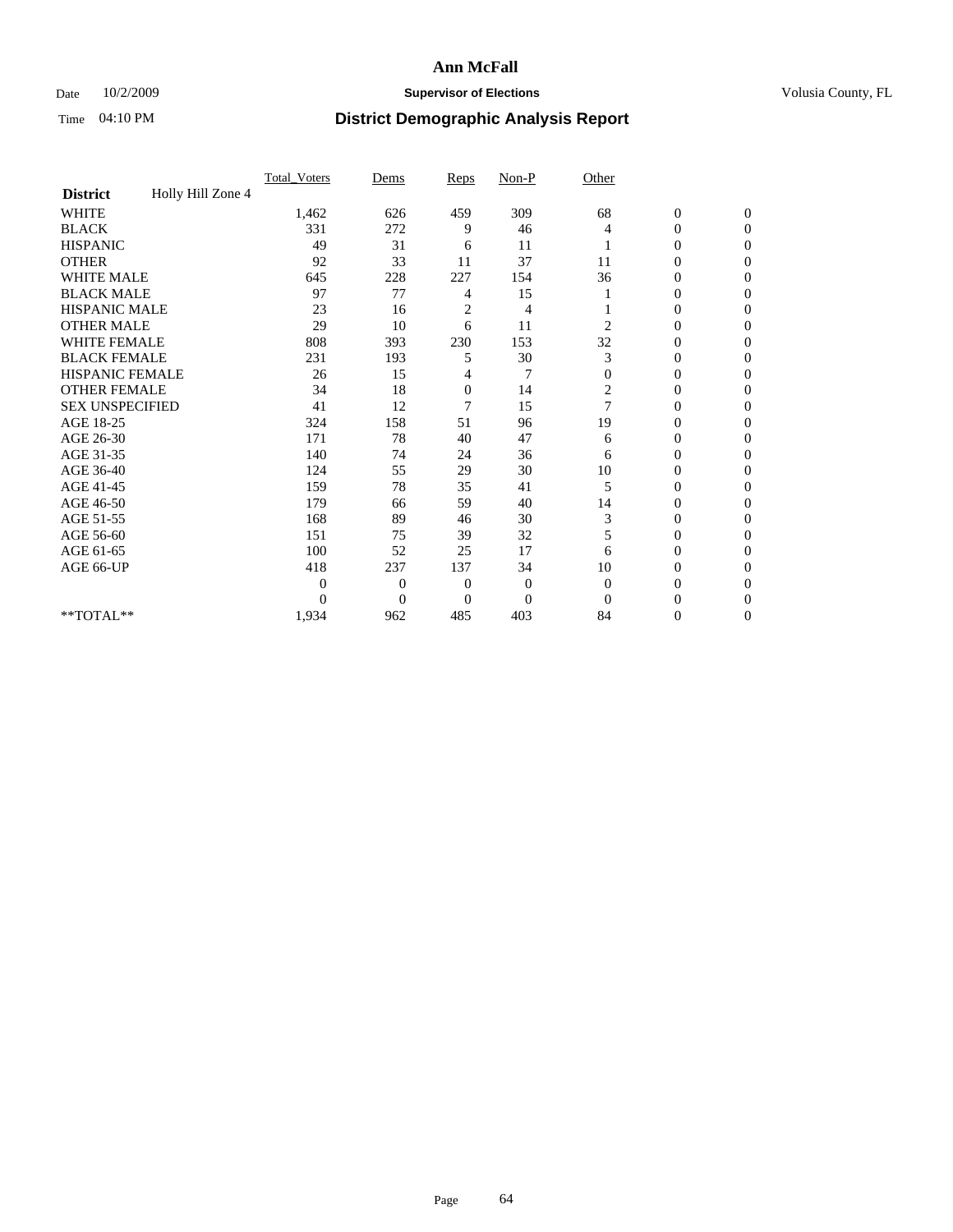## Date  $10/2/2009$  **Supervisor of Elections Supervisor of Elections** Volusia County, FL

|                                      | <b>Total_Voters</b> | Dems           | <b>Reps</b> | $Non-P$        | Other            |                  |                  |  |
|--------------------------------------|---------------------|----------------|-------------|----------------|------------------|------------------|------------------|--|
| New Smyrna Zone 1<br><b>District</b> |                     |                |             |                |                  |                  |                  |  |
| WHITE                                | 3,804               | 1,291          | 1,643       | 734            | 136              | $\boldsymbol{0}$ | $\boldsymbol{0}$ |  |
| <b>BLACK</b>                         | 8                   | 3              | 2           | 3              | $\Omega$         | $\boldsymbol{0}$ | $\Omega$         |  |
| <b>HISPANIC</b>                      | 39                  | 13             | 9           | 15             | 2                | 0                | $\Omega$         |  |
| <b>OTHER</b>                         | 122                 | 28             | 36          | 38             | 20               | 0                | $\Omega$         |  |
| <b>WHITE MALE</b>                    | 1,786               | 501            | 814         | 391            | 80               | $\mathbf{0}$     | $\mathbf{0}$     |  |
| <b>BLACK MALE</b>                    | 3                   |                | 0           | 2              | $\bf{0}$         | 0                | 0                |  |
| <b>HISPANIC MALE</b>                 | 15                  | 3              |             | 11             | 0                | 0                | 0                |  |
| <b>OTHER MALE</b>                    | 33                  | 6              | 16          | 10             |                  | 0                | 0                |  |
| WHITE FEMALE                         | 1,990               | 780            | 820         | 335            | 55               | 0                | $\Omega$         |  |
| <b>BLACK FEMALE</b>                  | 5                   | $\overline{c}$ | 2           |                | $\boldsymbol{0}$ | $\boldsymbol{0}$ | $\Omega$         |  |
| <b>HISPANIC FEMALE</b>               | 24                  | 10             | 8           | 4              | 2                | 0                | $\Omega$         |  |
| <b>OTHER FEMALE</b>                  | 45                  | 14             | 16          | 11             | $\overline{4}$   | 0                | $\Omega$         |  |
| <b>SEX UNSPECIFIED</b>               | 72                  | 18             | 13          | 25             | 16               | 0                | $\Omega$         |  |
| AGE 18-25                            | 240                 | 75             | 49          | 96             | 20               | 0                | 0                |  |
| AGE 26-30                            | 172                 | 67             | 46          | 50             | 9                | 0                | $\Omega$         |  |
| AGE 31-35                            | 153                 | 37             | 49          | 57             | 10               | 0                | $\Omega$         |  |
| AGE 36-40                            | 164                 | 44             | 55          | 56             | 9                | 0                | 0                |  |
| AGE 41-45                            | 216                 | 65             | 97          | 43             | 11               | 0                | $\Omega$         |  |
| AGE 46-50                            | 285                 | 98             | 123         | 52             | 12               | 0                | $\Omega$         |  |
| AGE 51-55                            | 389                 | 145            | 145         | 81             | 18               | 0                | $\mathbf{0}$     |  |
| AGE 56-60                            | 458                 | 168            | 200         | 74             | 16               | 0                | 0                |  |
| AGE 61-65                            | 472                 | 152            | 213         | 92             | 15               | 0                | $\Omega$         |  |
| AGE 66-UP                            | 1,424               | 484            | 713         | 189            | 38               | 0                | 0                |  |
|                                      | 0                   | 0              | 0           | 0              | $\mathbf{0}$     | 0                | $\Omega$         |  |
|                                      | $\theta$            | $\Omega$       | $\Omega$    | $\overline{0}$ | $\Omega$         | 0                | $\Omega$         |  |
| **TOTAL**                            | 3,973               | 1,335          | 1,690       | 790            | 158              | 0                | $\overline{0}$   |  |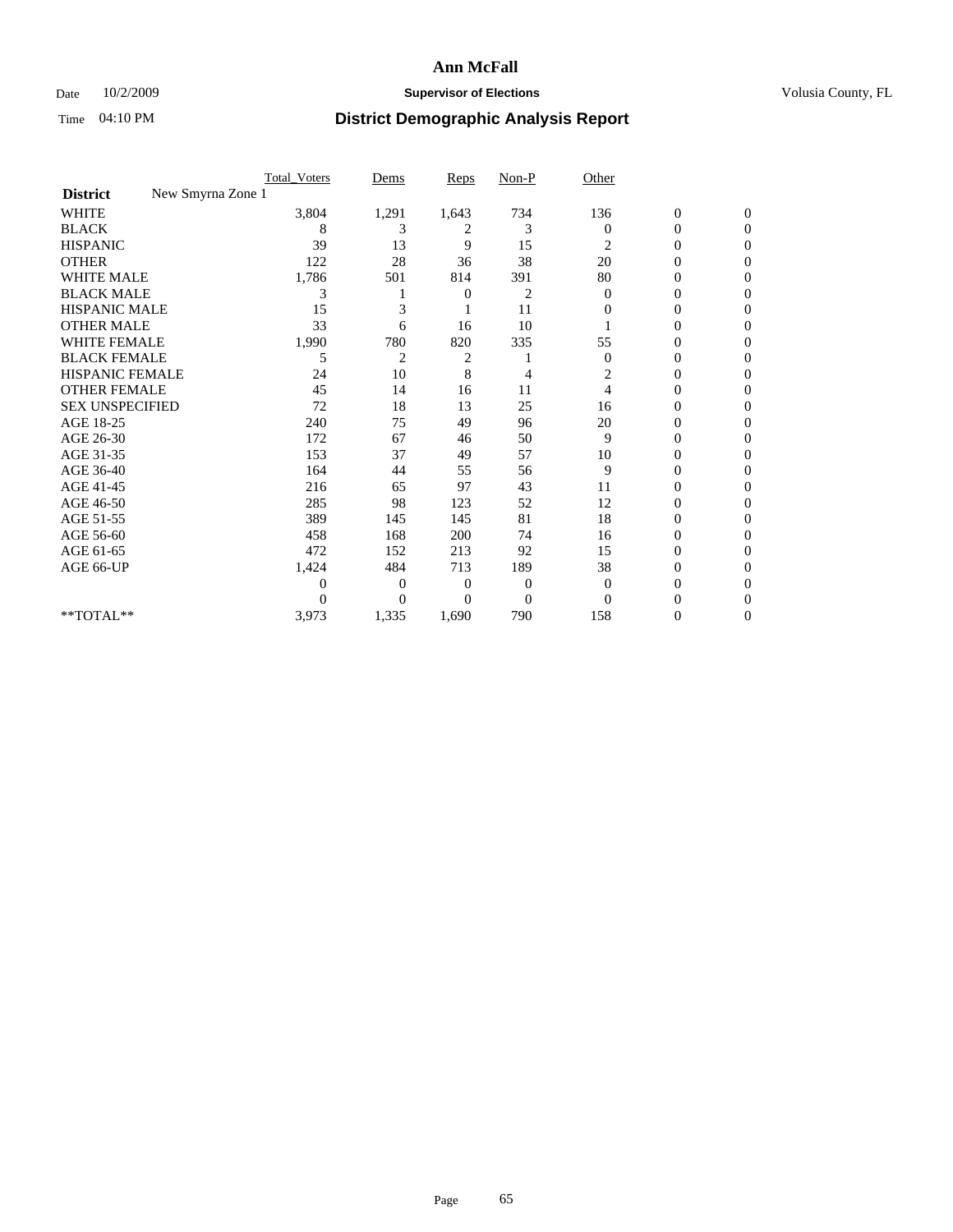## Date  $10/2/2009$  **Supervisor of Elections Supervisor of Elections** Volusia County, FL

|                                      | <b>Total_Voters</b> | Dems           | <b>Reps</b>    | $Non-P$        | Other          |                  |              |  |
|--------------------------------------|---------------------|----------------|----------------|----------------|----------------|------------------|--------------|--|
| New Smyrna Zone 2<br><b>District</b> |                     |                |                |                |                |                  |              |  |
| <b>WHITE</b>                         | 3,341               | 1,274          | 1,247          | 676            | 144            | $\boldsymbol{0}$ | $\mathbf{0}$ |  |
| <b>BLACK</b>                         | 19                  | 13             |                | 5              | $\mathbf{0}$   | $\boldsymbol{0}$ | $\mathbf{0}$ |  |
| <b>HISPANIC</b>                      | 42                  | 9              | 12             | 19             | 2              | $\overline{0}$   | $\Omega$     |  |
| <b>OTHER</b>                         | 109                 | 26             | 23             | 40             | 20             | 0                | $\Omega$     |  |
| <b>WHITE MALE</b>                    | 1,517               | 513            | 572            | 351            | 81             | 0                | $\Omega$     |  |
| <b>BLACK MALE</b>                    | 10                  |                |                | 2              | $\Omega$       | $\overline{0}$   | $\Omega$     |  |
| HISPANIC MALE                        | 22                  |                | 6              | 12             | $\mathbf{0}$   | $\boldsymbol{0}$ | $\Omega$     |  |
| <b>OTHER MALE</b>                    | 34                  | 7              | 8              | 16             | 3              | 0                | 0            |  |
| <b>WHITE FEMALE</b>                  | 1,793               | 750            | 660            | 320            | 63             | 0                | $\Omega$     |  |
| <b>BLACK FEMALE</b>                  | 9                   | 6              | $\mathbf{0}$   | 3              | $\mathbf{0}$   | $\overline{0}$   | $\mathbf{0}$ |  |
| <b>HISPANIC FEMALE</b>               | 20                  | 5              | 6              | 7              | 2              | 0                | $\Omega$     |  |
| <b>OTHER FEMALE</b>                  | 38                  | 13             | 11             | 13             |                | 0                | 0            |  |
| <b>SEX UNSPECIFIED</b>               | 68                  | 17             | 19             | 16             | 16             | 0                | $\Omega$     |  |
| AGE 18-25                            | 204                 | 73             | 51             | 64             | 16             | 0                | $\mathbf{0}$ |  |
| AGE 26-30                            | 184                 | 64             | 44             | 64             | 12             | 0                | $\Omega$     |  |
| AGE 31-35                            | 149                 | 47             | 46             | 45             | 11             | 0                | $\Omega$     |  |
| AGE 36-40                            | 184                 | 58             | 57             | 61             | 8              | 0                | $\bf{0}$     |  |
| AGE 41-45                            | 171                 | 49             | 72             | 41             | 9              | $\mathbf{0}$     | $\Omega$     |  |
| AGE 46-50                            | 289                 | 88             | 110            | 76             | 15             | $\overline{0}$   | $\Omega$     |  |
| AGE 51-55                            | 299                 | 121            | 100            | 60             | 18             | 0                | 0            |  |
| AGE 56-60                            | 334                 | 125            | 116            | 78             | 15             | $\mathbf{0}$     | $\Omega$     |  |
| AGE 61-65                            | 352                 | 121            | 156            | 63             | 12             | $\overline{0}$   | $\Omega$     |  |
| AGE 66-UP                            | 1,345               | 576            | 531            | 188            | 50             | 0                | 0            |  |
|                                      | $\theta$            | $\overline{0}$ | $\mathbf{0}$   | $\mathbf{0}$   | $\overline{0}$ | 0                | $\Omega$     |  |
|                                      | $\Omega$            | $\overline{0}$ | $\overline{0}$ | $\overline{0}$ | $\Omega$       | 0                | $\Omega$     |  |
| **TOTAL**                            | 3,511               | 1,322          | 1,283          | 740            | 166            | 0                | 0            |  |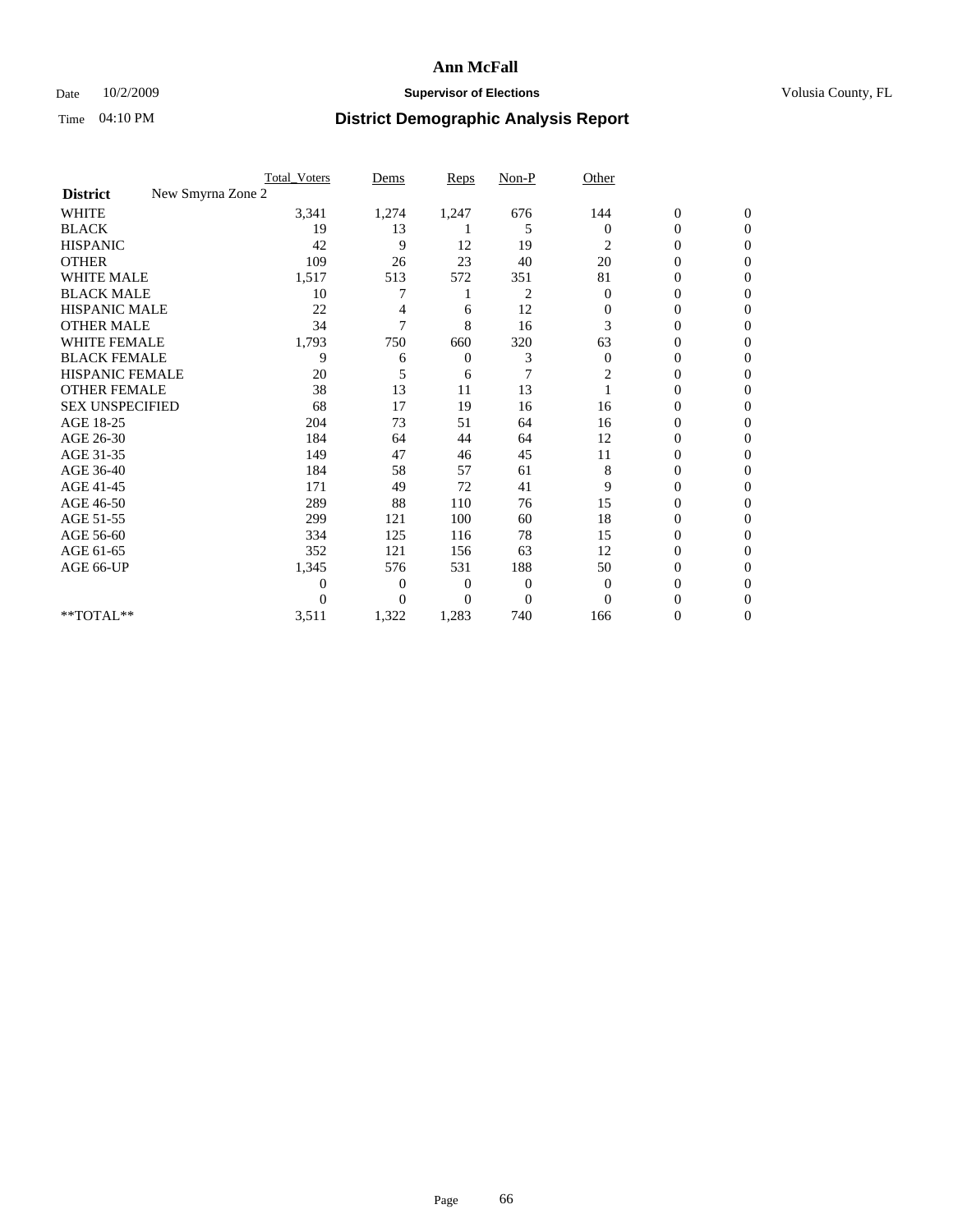## Date  $10/2/2009$  **Supervisor of Elections Supervisor of Elections** Volusia County, FL

|                                      | <b>Total_Voters</b> | Dems           | <b>Reps</b>    | $Non-P$        | Other            |                  |                  |  |
|--------------------------------------|---------------------|----------------|----------------|----------------|------------------|------------------|------------------|--|
| New Smyrna Zone 3<br><b>District</b> |                     |                |                |                |                  |                  |                  |  |
| <b>WHITE</b>                         | 4,163               | 1,400          | 1,673          | 921            | 169              | $\boldsymbol{0}$ | $\boldsymbol{0}$ |  |
| <b>BLACK</b>                         | 38                  | 24             | 4              | 9              |                  | $\boldsymbol{0}$ | $\Omega$         |  |
| <b>HISPANIC</b>                      | 42                  | 17             | 9              | 12             | 4                | $\mathbf{0}$     | $\Omega$         |  |
| <b>OTHER</b>                         | 167                 | 41             | 28             | 66             | 32               | 0                | $\Omega$         |  |
| <b>WHITE MALE</b>                    | 1,925               | 569            | 808            | 460            | 88               | $\mathbf{0}$     | $\mathbf{0}$     |  |
| <b>BLACK MALE</b>                    | 21                  | 11             | 3              | 6              |                  | $\mathbf{0}$     | $\Omega$         |  |
| <b>HISPANIC MALE</b>                 | 17                  | 6              | $\overline{2}$ | $\overline{7}$ | $\overline{c}$   | 0                | $\Omega$         |  |
| <b>OTHER MALE</b>                    | 53                  | 20             | 10             | 21             | $\overline{2}$   | 0                | 0                |  |
| WHITE FEMALE                         | 2,214               | 822            | 857            | 454            | 81               | 0                | $\mathbf{0}$     |  |
| <b>BLACK FEMALE</b>                  | 17                  | 13             |                | 3              | $\boldsymbol{0}$ | $\boldsymbol{0}$ | $\Omega$         |  |
| <b>HISPANIC FEMALE</b>               | 25                  | 11             | 7              | 5              | $\overline{c}$   | 0                | $\mathbf{0}$     |  |
| <b>OTHER FEMALE</b>                  | 46                  | 14             | 12             | 14             | 6                | 0                | $\Omega$         |  |
| <b>SEX UNSPECIFIED</b>               | 92                  | 16             | 14             | 38             | 24               | $\overline{0}$   | $\mathbf{0}$     |  |
| AGE 18-25                            | 309                 | 83             | 69             | 120            | 37               | 0                | $\mathbf{0}$     |  |
| AGE 26-30                            | 252                 | 70             | 75             | 93             | 14               | $\overline{0}$   | $\Omega$         |  |
| AGE 31-35                            | 221                 | 86             | 49             | 71             | 15               | $\boldsymbol{0}$ | $\Omega$         |  |
| AGE 36-40                            | 224                 | 74             | 65             | 77             | 8                | 0                | 0                |  |
| AGE 41-45                            | 267                 | 95             | 89             | 74             | 9                | 0                | $\Omega$         |  |
| AGE 46-50                            | 368                 | 116            | 142            | 96             | 14               | 0                | $\Omega$         |  |
| AGE 51-55                            | 416                 | 174            | 147            | 79             | 16               | 0                | $\mathbf{0}$     |  |
| AGE 56-60                            | 400                 | 160            | 146            | 75             | 19               | $\mathbf{0}$     | 0                |  |
| AGE 61-65                            | 432                 | 158            | 168            | 90             | 16               | $\overline{0}$   | $\mathbf{0}$     |  |
| AGE 66-UP                            | 1,521               | 466            | 764            | 233            | 58               | 0                | $\Omega$         |  |
|                                      | $\boldsymbol{0}$    | 0              | 0              | 0              | $\theta$         | 0                | $\Omega$         |  |
|                                      | $\theta$            | $\overline{0}$ | $\Omega$       | $\Omega$       | $\Omega$         | 0                | $\Omega$         |  |
| **TOTAL**                            | 4,410               | 1,482          | 1,714          | 1,008          | 206              | 0                | $\mathbf{0}$     |  |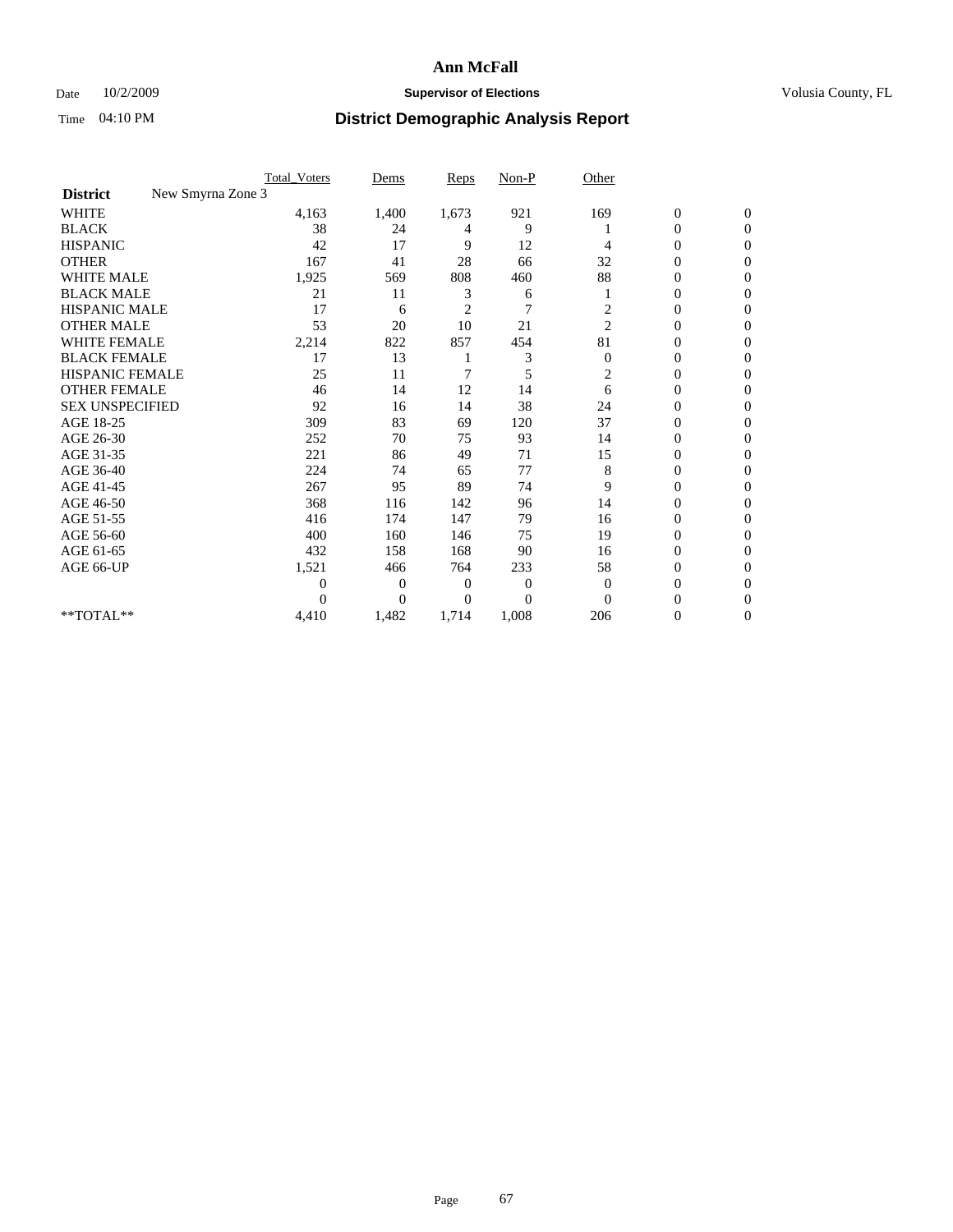## Date  $10/2/2009$  **Supervisor of Elections Supervisor of Elections** Volusia County, FL

|                                      | <b>Total_Voters</b> | Dems           | <b>Reps</b> | $Non-P$      | Other          |                  |                  |  |
|--------------------------------------|---------------------|----------------|-------------|--------------|----------------|------------------|------------------|--|
| New Smyrna Zone 4<br><b>District</b> |                     |                |             |              |                |                  |                  |  |
| <b>WHITE</b>                         | 4,193               | 1,515          | 1,626       | 885          | 167            | $\boldsymbol{0}$ | $\boldsymbol{0}$ |  |
| <b>BLACK</b>                         | 718                 | 620            | 20          | 67           | 11             | $\boldsymbol{0}$ | $\mathbf{0}$     |  |
| <b>HISPANIC</b>                      | 67                  | 26             | 14          | 23           | $\overline{4}$ | $\overline{0}$   | $\mathbf{0}$     |  |
| <b>OTHER</b>                         | 209                 | 54             | 31          | 77           | 47             | $\boldsymbol{0}$ | $\Omega$         |  |
| <b>WHITE MALE</b>                    | 1,864               | 615            | 749         | 420          | 80             | $\overline{0}$   | $\mathbf{0}$     |  |
| <b>BLACK MALE</b>                    | 300                 | 242            | 8           | 42           | 8              | $\overline{0}$   | $\mathbf{0}$     |  |
| <b>HISPANIC MALE</b>                 | 36                  | 10             | 10          | 12           | 4              | $\overline{0}$   | $\mathbf{0}$     |  |
| <b>OTHER MALE</b>                    | 52                  | 14             | 12          | 22           | 4              | 0                | $\mathbf{0}$     |  |
| WHITE FEMALE                         | 2,304               | 889            | 872         | 456          | 87             | $\overline{0}$   | $\mathbf{0}$     |  |
| <b>BLACK FEMALE</b>                  | 413                 | 373            | 12          | 25           | 3              | $\boldsymbol{0}$ | $\Omega$         |  |
| <b>HISPANIC FEMALE</b>               | 31                  | 16             | 4           | 11           | $\mathbf{0}$   | 0                | $\mathbf{0}$     |  |
| <b>OTHER FEMALE</b>                  | 84                  | 29             | 15          | 34           | 6              | $\overline{0}$   | $\Omega$         |  |
| <b>SEX UNSPECIFIED</b>               | 103                 | 27             | 9           | 30           | 37             | $\overline{0}$   | $\mathbf{0}$     |  |
| AGE 18-25                            | 474                 | 203            | 80          | 149          | 42             | $\mathbf{0}$     | $\mathbf{0}$     |  |
| AGE 26-30                            | 274                 | 112            | 64          | 83           | 15             | $\overline{0}$   | $\mathbf{0}$     |  |
| AGE 31-35                            | 327                 | 113            | 113         | 86           | 15             | $\boldsymbol{0}$ | $\mathbf{0}$     |  |
| AGE 36-40                            | 332                 | 147            | 103         | 55           | 27             | 0                | $\mathbf{0}$     |  |
| AGE 41-45                            | 308                 | 116            | 101         | 74           | 17             | $\overline{0}$   | $\Omega$         |  |
| AGE 46-50                            | 386                 | 164            | 132         | 79           | 11             | $\boldsymbol{0}$ | $\Omega$         |  |
| AGE 51-55                            | 451                 | 197            | 144         | 95           | 15             | $\boldsymbol{0}$ | $\mathbf{0}$     |  |
| AGE 56-60                            | 467                 | 206            | 134         | 102          | 25             | $\overline{0}$   | $\Omega$         |  |
| AGE 61-65                            | 449                 | 200            | 143         | 97           | 9              | $\overline{0}$   | $\mathbf{0}$     |  |
| AGE 66-UP                            | 1,719               | 757            | 677         | 232          | 53             | $\boldsymbol{0}$ | $\mathbf{0}$     |  |
|                                      | $\overline{0}$      | $\overline{0}$ | 0           | $\mathbf{0}$ | $\mathbf{0}$   | $\overline{0}$   | $\mathbf{0}$     |  |
|                                      | $\theta$            | $\Omega$       | $\Omega$    | $\Omega$     | $\Omega$       | $\overline{0}$   | $\mathbf{0}$     |  |
| **TOTAL**                            | 5,187               | 2,215          | 1,691       | 1,052        | 229            | 0                | $\mathbf{0}$     |  |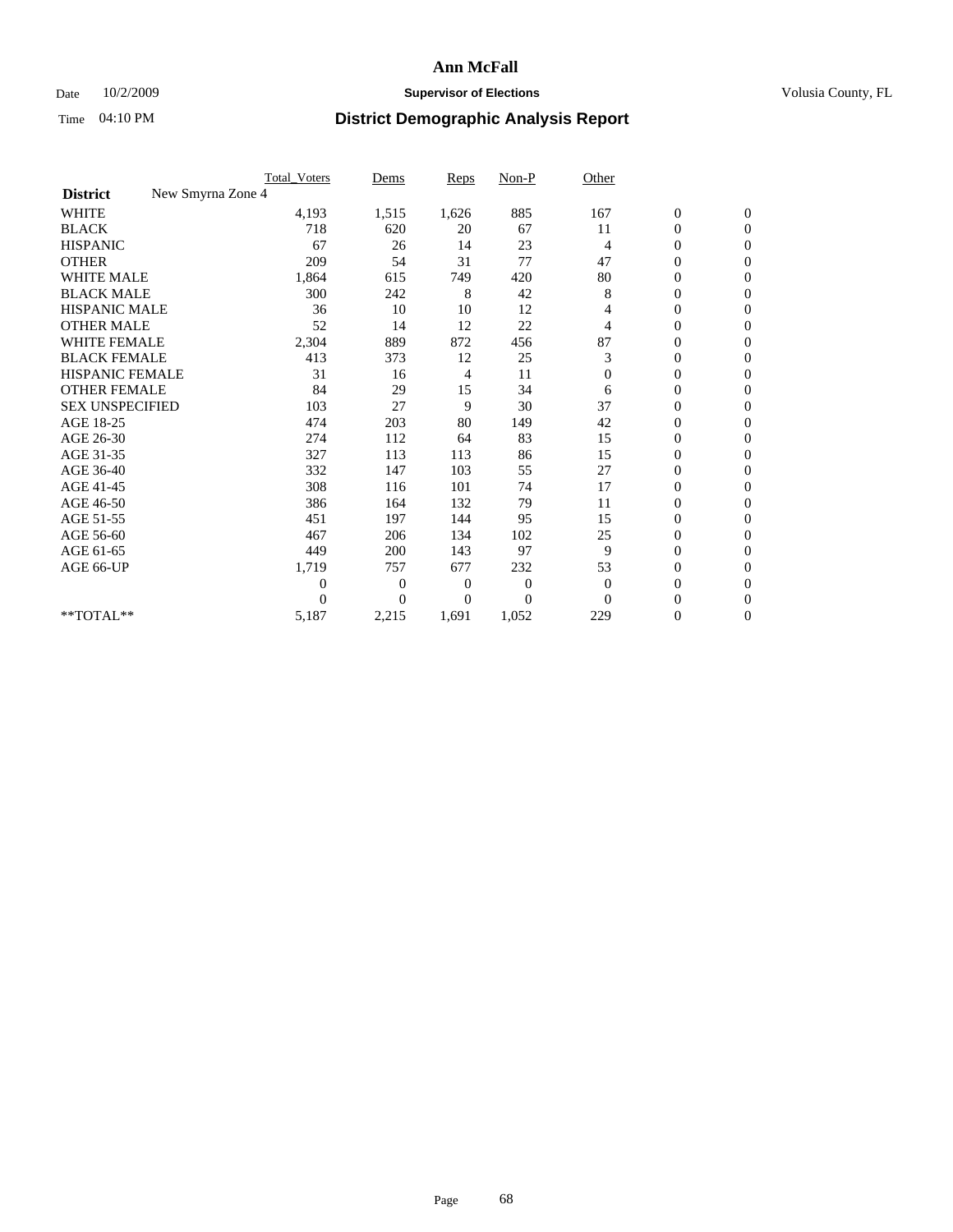## Date  $10/2/2009$  **Supervisor of Elections Supervisor of Elections** Volusia County, FL

|                        |                    | <b>Total_Voters</b> | Dems           | Reps           | $Non-P$        | Other          |                  |              |  |
|------------------------|--------------------|---------------------|----------------|----------------|----------------|----------------|------------------|--------------|--|
| <b>District</b>        | Orange City Zone 1 |                     |                |                |                |                |                  |              |  |
| <b>WHITE</b>           |                    | 443                 | 149            | 180            | 94             | 20             | $\boldsymbol{0}$ | $\mathbf{0}$ |  |
| <b>BLACK</b>           |                    | 91                  | 74             | 3              | 10             | 4              | $\overline{0}$   | $\Omega$     |  |
| <b>HISPANIC</b>        |                    | 226                 | 103            | 27             | 86             | 10             | 0                | $\Omega$     |  |
| <b>OTHER</b>           |                    | 46                  | 17             | 13             | 11             | 5              | 0                | $\Omega$     |  |
| <b>WHITE MALE</b>      |                    | 190                 | 64             | 79             | 37             | 10             | 0                | 0            |  |
| <b>BLACK MALE</b>      |                    | 28                  | 21             | 0              | 4              | 3              | 0                | $\Omega$     |  |
| HISPANIC MALE          |                    | 89                  | 38             | 14             | 34             | 3              | 0                | $\Omega$     |  |
| <b>OTHER MALE</b>      |                    | 17                  | 8              | 6              | $\overline{2}$ |                | 0                | 0            |  |
| <b>WHITE FEMALE</b>    |                    | 252                 | 85             | 100            | 57             | 10             | 0                | $\Omega$     |  |
| <b>BLACK FEMALE</b>    |                    | 63                  | 53             | 3              | 6              |                | $\overline{0}$   | 0            |  |
| <b>HISPANIC FEMALE</b> |                    | 136                 | 65             | 12             | 52             |                | 0                | 0            |  |
| <b>OTHER FEMALE</b>    |                    | 18                  | 5              | 4              | 6              | 3              | 0                | 0            |  |
| <b>SEX UNSPECIFIED</b> |                    | 13                  | 4              | 5              | 3              |                | 0                | $\Omega$     |  |
| AGE 18-25              |                    | 125                 | 50             | 24             | 43             | 8              | 0                | $\Omega$     |  |
| AGE 26-30              |                    | 110                 | 31             | 36             | 37             | 6              | 0                | 0            |  |
| AGE 31-35              |                    | 87                  | 32             | 24             | 25             | 6              | 0                | $\Omega$     |  |
| AGE 36-40              |                    | 71                  | 33             | 17             | 19             | $\overline{c}$ | 0                | 0            |  |
| AGE 41-45              |                    | 72                  | 30             | 16             | 24             | 2              | 0                | $\Omega$     |  |
| AGE 46-50              |                    | 45                  | 18             | 11             | 13             | 3              | 0                | $\Omega$     |  |
| AGE 51-55              |                    | 44                  | 22             | 9              | 13             | $\overline{0}$ | 0                | 0            |  |
| AGE 56-60              |                    | 47                  | 28             | 12             | 5              | 2              | 0                | 0            |  |
| AGE 61-65              |                    | 46                  | 23             | 14             | 6              | 3              | $\overline{0}$   | 0            |  |
| AGE 66-UP              |                    | 159                 | 76             | 60             | 16             |                | 0                | 0            |  |
|                        |                    | $\theta$            | $\overline{0}$ | $\mathbf{0}$   | $\mathbf{0}$   | $\Omega$       | 0                | 0            |  |
|                        |                    | $\overline{0}$      | $\overline{0}$ | $\overline{0}$ | $\overline{0}$ | $\Omega$       |                  | 0            |  |
| **TOTAL**              |                    | 806                 | 343            | 223            | 201            | 39             | 0                | 0            |  |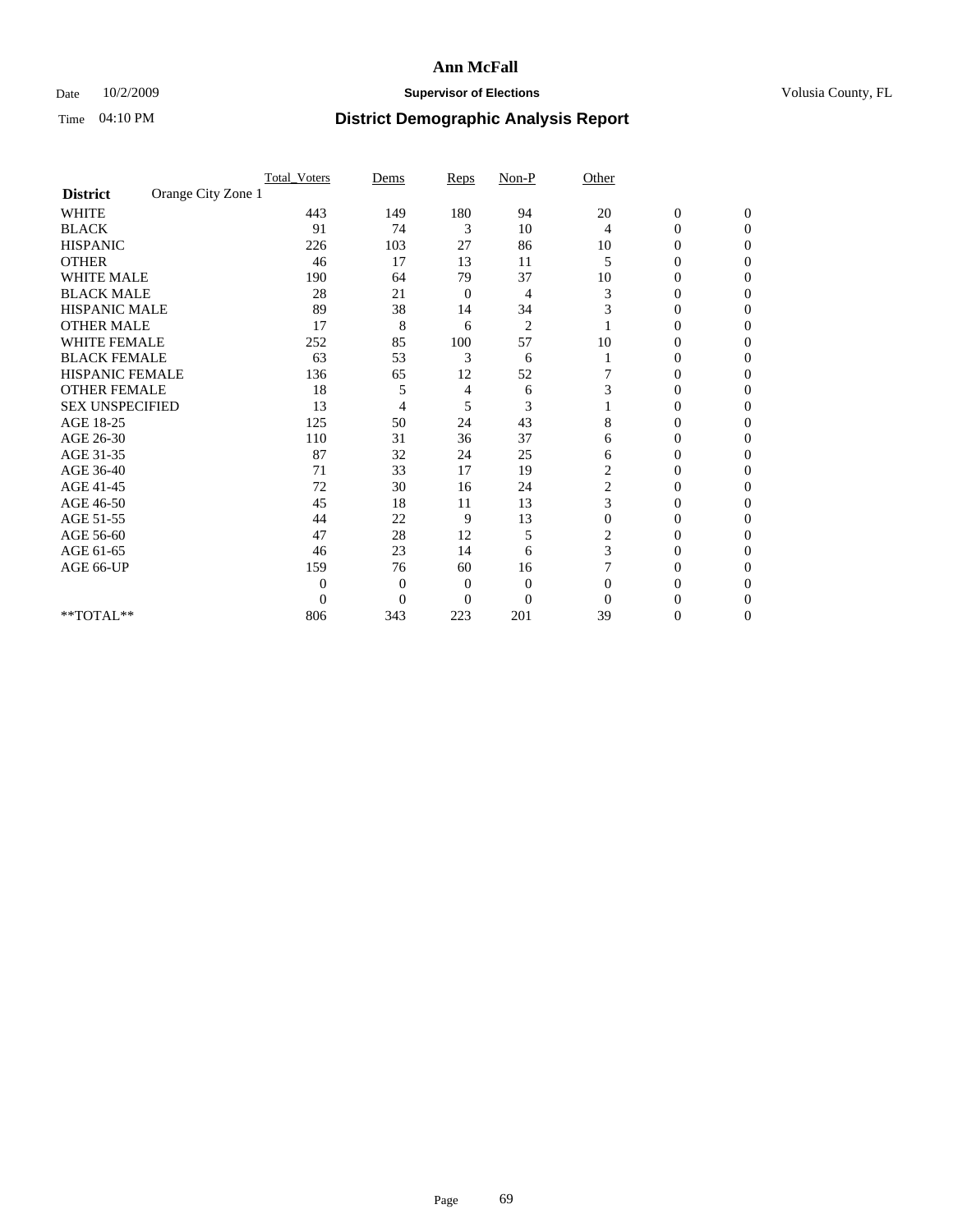## Date  $10/2/2009$  **Supervisor of Elections Supervisor of Elections** Volusia County, FL

|                        |                    | <b>Total_Voters</b> | Dems           | Reps           | $Non-P$        | Other          |                  |              |  |
|------------------------|--------------------|---------------------|----------------|----------------|----------------|----------------|------------------|--------------|--|
| <b>District</b>        | Orange City Zone 2 |                     |                |                |                |                |                  |              |  |
| <b>WHITE</b>           |                    | 741                 | 256            | 289            | 148            | 48             | $\boldsymbol{0}$ | $\mathbf{0}$ |  |
| <b>BLACK</b>           |                    | 40                  | 31             | 4              | 5              | $\mathbf{0}$   | $\overline{0}$   | $\Omega$     |  |
| <b>HISPANIC</b>        |                    | 115                 | 63             | 17             | 32             | 3              | 0                | $\Omega$     |  |
| <b>OTHER</b>           |                    | 47                  | 12             | 13             | 20             | $\overline{c}$ | 0                | 0            |  |
| <b>WHITE MALE</b>      |                    | 329                 | 104            | 133            | 67             | 25             | 0                | 0            |  |
| <b>BLACK MALE</b>      |                    | 14                  | 8              | 3              | 3              | $\Omega$       | 0                | $\Omega$     |  |
| HISPANIC MALE          |                    | 53                  | 27             | 10             | 15             |                | 0                | $\Omega$     |  |
| <b>OTHER MALE</b>      |                    | 17                  | 4              | 6              | 6              |                | 0                | 0            |  |
| <b>WHITE FEMALE</b>    |                    | 412                 | 152            | 156            | 81             | 23             | 0                | $\Omega$     |  |
| <b>BLACK FEMALE</b>    |                    | 25                  | 22             |                | $\overline{c}$ | $\mathbf{0}$   | $\overline{0}$   | 0            |  |
| <b>HISPANIC FEMALE</b> |                    | 62                  | 36             | 7              | 17             | 2              | 0                | 0            |  |
| <b>OTHER FEMALE</b>    |                    | 13                  | 5              | 3              | 4              |                | 0                | 0            |  |
| <b>SEX UNSPECIFIED</b> |                    | 18                  | 4              | 4              | 10             | $\mathbf{0}$   | 0                | 0            |  |
| AGE 18-25              |                    | 104                 | 39             | 23             | 33             | 9              | 0                | $\Omega$     |  |
| AGE 26-30              |                    | 92                  | 30             | 27             | 27             | 8              | 0                | 0            |  |
| AGE 31-35              |                    | 71                  | 25             | 22             | 17             |                | 0                | 0            |  |
| AGE 36-40              |                    | 77                  | 30             | 22             | 21             | 4              | 0                | 0            |  |
| AGE 41-45              |                    | 93                  | 37             | 35             | 19             | 2              | 0                | $\Omega$     |  |
| AGE 46-50              |                    | 79                  | 31             | 26             | 17             | 5              | 0                | $\Omega$     |  |
| AGE 51-55              |                    | 94                  | 33             | 38             | 22             |                | 0                | 0            |  |
| AGE 56-60              |                    | 88                  | 28             | 37             | 20             | 3              | 0                | 0            |  |
| AGE 61-65              |                    | 69                  | 31             | 23             | 10             | 5              | $\overline{0}$   | 0            |  |
| AGE 66-UP              |                    | 176                 | 78             | 70             | 19             | 9              | 0                | 0            |  |
|                        |                    | $\theta$            | $\overline{0}$ | $\mathbf{0}$   | $\mathbf{0}$   | $\Omega$       | 0                | 0            |  |
|                        |                    | $\overline{0}$      | $\overline{0}$ | $\overline{0}$ | $\overline{0}$ | $\Omega$       |                  | 0            |  |
| **TOTAL**              |                    | 943                 | 362            | 323            | 205            | 53             | 0                | 0            |  |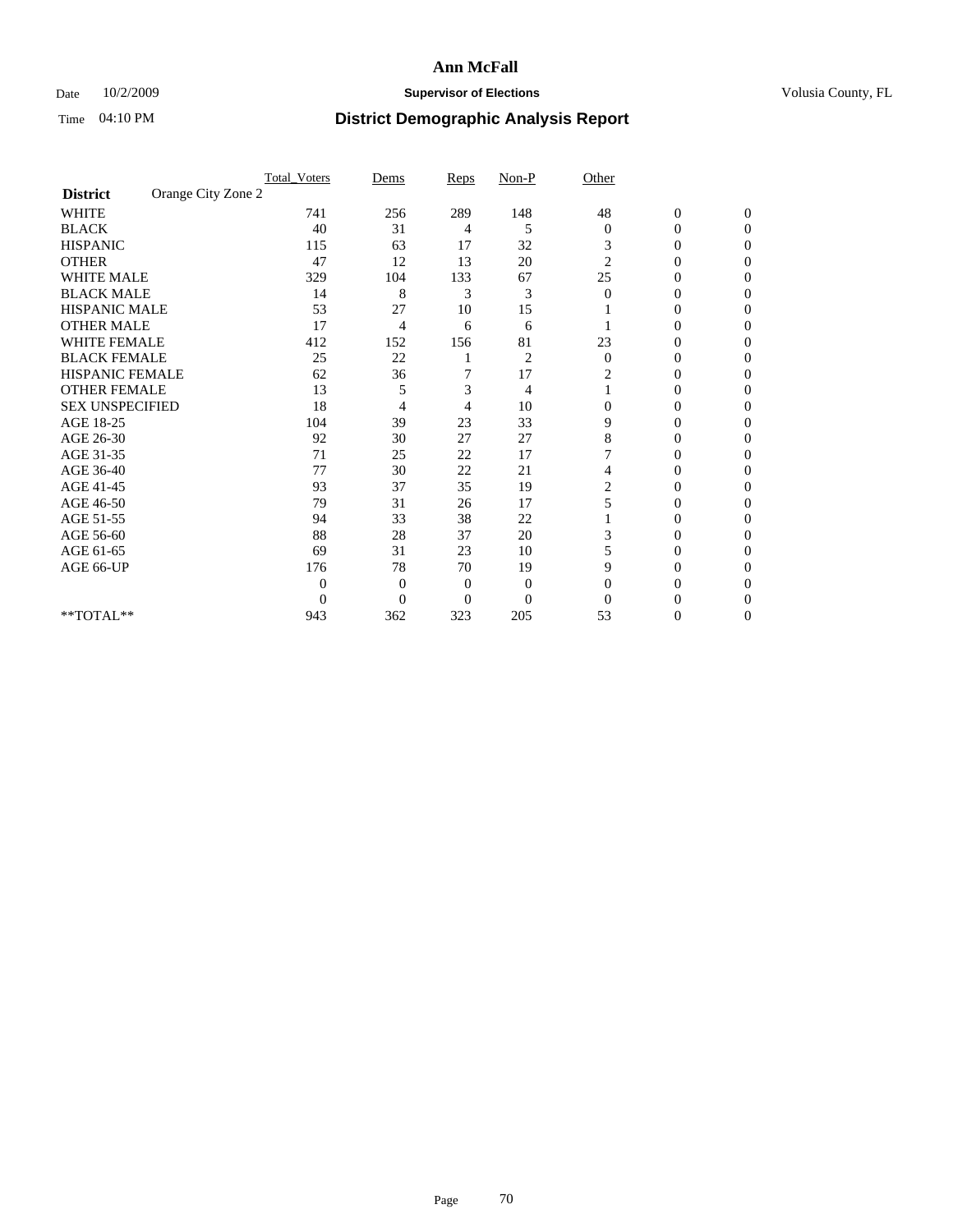## Date  $10/2/2009$  **Supervisor of Elections Supervisor of Elections** Volusia County, FL

|                        |                    | <b>Total_Voters</b> | Dems           | Reps           | $Non-P$        | Other          |                  |              |  |
|------------------------|--------------------|---------------------|----------------|----------------|----------------|----------------|------------------|--------------|--|
| <b>District</b>        | Orange City Zone 3 |                     |                |                |                |                |                  |              |  |
| <b>WHITE</b>           |                    | 948                 | 353            | 355            | 182            | 58             | $\boldsymbol{0}$ | $\mathbf{0}$ |  |
| <b>BLACK</b>           |                    | 40                  | 30             |                | 7              | 2              | $\overline{0}$   | $\Omega$     |  |
| <b>HISPANIC</b>        |                    | 101                 | 49             | 23             | 27             | 2              | 0                | $\Omega$     |  |
| <b>OTHER</b>           |                    | 53                  | 19             | 8              | 22             | 4              | 0                | $\Omega$     |  |
| <b>WHITE MALE</b>      |                    | 414                 | 131            | 173            | 77             | 33             | 0                | 0            |  |
| <b>BLACK MALE</b>      |                    | 16                  | 12             | 0              | 3              |                | 0                | $\Omega$     |  |
| HISPANIC MALE          |                    | 43                  | 23             | 9              | 10             |                | 0                | $\Omega$     |  |
| <b>OTHER MALE</b>      |                    | 21                  | 7              | 3              | 10             |                | 0                | 0            |  |
| <b>WHITE FEMALE</b>    |                    | 527                 | 218            | 181            | 103            | 25             | 0                | $\Omega$     |  |
| <b>BLACK FEMALE</b>    |                    | 24                  | 18             |                | 4              |                | 0                | 0            |  |
| <b>HISPANIC FEMALE</b> |                    | 58                  | 26             | 14             | 17             |                | 0                | 0            |  |
| <b>OTHER FEMALE</b>    |                    | 17                  |                | 3              | 6              |                | 0                | 0            |  |
| <b>SEX UNSPECIFIED</b> |                    | 22                  | 9              | 3              | 8              | 2              | 0                | $\Omega$     |  |
| AGE 18-25              |                    | 68                  | 22             | 19             | 23             | 4              | 0                | $\Omega$     |  |
| AGE 26-30              |                    | 61                  | 22             | 8              | 23             | 8              | 0                | 0            |  |
| AGE 31-35              |                    | 46                  | 14             | 15             | 13             | 4              | 0                | $\Omega$     |  |
| AGE 36-40              |                    | 53                  | 13             | 20             | 16             | 4              | 0                | 0            |  |
| AGE 41-45              |                    | 61                  | 21             | 21             | 18             |                | 0                | $\Omega$     |  |
| AGE 46-50              |                    | 80                  | 26             | 31             | 17             | 6              | 0                | $\Omega$     |  |
| AGE 51-55              |                    | 68                  | 28             | 21             | 14             | 5              | 0                | 0            |  |
| AGE 56-60              |                    | 94                  | 37             | 26             | 25             | 6              | 0                | 0            |  |
| AGE 61-65              |                    | 102                 | 40             | 41             | 16             | 5              | $\overline{0}$   | 0            |  |
| AGE 66-UP              |                    | 509                 | 228            | 185            | 73             | 23             | 0                | 0            |  |
|                        |                    | 0                   | $\overline{0}$ | $\overline{0}$ | $\mathbf{0}$   | $\overline{0}$ | 0                | 0            |  |
|                        |                    | $\theta$            | $\overline{0}$ | $\overline{0}$ | $\overline{0}$ | $\Omega$       |                  | 0            |  |
| **TOTAL**              |                    | 1,142               | 451            | 387            | 238            | 66             | 0                | 0            |  |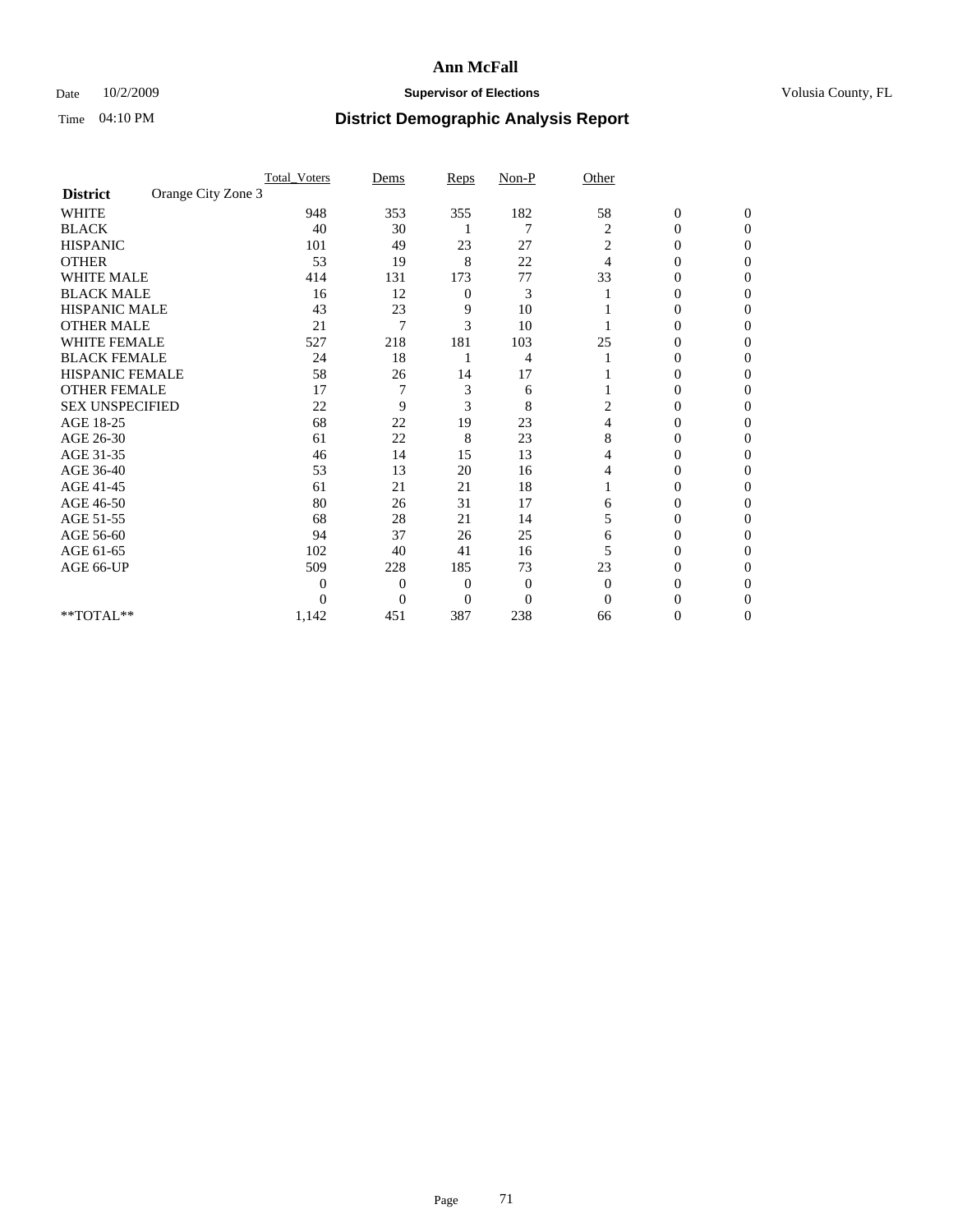## Date  $10/2/2009$  **Supervisor of Elections Supervisor of Elections** Volusia County, FL

|                        |                    | <b>Total_Voters</b> | Dems           | Reps           | $Non-P$        | Other          |                  |              |  |
|------------------------|--------------------|---------------------|----------------|----------------|----------------|----------------|------------------|--------------|--|
| <b>District</b>        | Orange City Zone 4 |                     |                |                |                |                |                  |              |  |
| <b>WHITE</b>           |                    | 1,334               | 492            | 526            | 254            | 62             | $\boldsymbol{0}$ | $\mathbf{0}$ |  |
| <b>BLACK</b>           |                    | 17                  | 10             | 2              | 3              | 2              | $\overline{0}$   | $\Omega$     |  |
| <b>HISPANIC</b>        |                    | 53                  | 24             | 9              | 18             | 2              | 0                | $\Omega$     |  |
| <b>OTHER</b>           |                    | 39                  | 13             | 12             | 10             | 4              | 0                | $\Omega$     |  |
| <b>WHITE MALE</b>      |                    | 597                 | 189            | 246            | 126            | 36             | 0                | 0            |  |
| <b>BLACK MALE</b>      |                    | 8                   | 4              | 2              | 2              | $\Omega$       | 0                | $\Omega$     |  |
| HISPANIC MALE          |                    | 28                  | 14             | 5              | 8              |                | 0                | $\Omega$     |  |
| <b>OTHER MALE</b>      |                    | 9                   | $\overline{2}$ | 3              | 4              | 0              | 0                | 0            |  |
| <b>WHITE FEMALE</b>    |                    | 730                 | 300            | 277            | 127            | 26             | 0                | $\Omega$     |  |
| <b>BLACK FEMALE</b>    |                    | 9                   | 6              | $\overline{0}$ |                | $\overline{c}$ | 0                | 0            |  |
| <b>HISPANIC FEMALE</b> |                    | 25                  | 10             | 4              | 10             |                | 0                | 0            |  |
| <b>OTHER FEMALE</b>    |                    | 18                  | 9              | 6              | $\overline{c}$ |                | 0                | 0            |  |
| <b>SEX UNSPECIFIED</b> |                    | 19                  | 5              | 6              | 5              | 3              | 0                | 0            |  |
| AGE 18-25              |                    | 174                 | 51             | 53             | 50             | 20             | 0                | $\Omega$     |  |
| AGE 26-30              |                    | 114                 | 34             | 45             | 28             |                | 0                | 0            |  |
| AGE 31-35              |                    | 96                  | 27             | 32             | 32             | 5              | 0                | 0            |  |
| AGE 36-40              |                    | 94                  | 34             | 26             | 31             | 3              | 0                | 0            |  |
| AGE 41-45              |                    | 123                 | 43             | 39             | 32             | 9              | 0                | $\Omega$     |  |
| AGE 46-50              |                    | 149                 | 47             | 67             | 28             |                | 0                | $\Omega$     |  |
| AGE 51-55              |                    | 163                 | 67             | 69             | 23             | 4              | 0                | 0            |  |
| AGE 56-60              |                    | 123                 | 52             | 44             | 21             | 6              | 0                | 0            |  |
| AGE 61-65              |                    | 127                 | 54             | 50             | 17             | 6              | $\overline{0}$   | 0            |  |
| AGE 66-UP              |                    | 280                 | 130            | 124            | 23             | 3              | 0                | 0            |  |
|                        |                    | 0                   | $\overline{0}$ | $\mathbf{0}$   | $\mathbf{0}$   | $\Omega$       | 0                | 0            |  |
|                        |                    | 0                   | $\overline{0}$ | $\overline{0}$ | $\overline{0}$ | $\Omega$       |                  | 0            |  |
| **TOTAL**              |                    | 1,443               | 539            | 549            | 285            | 70             | 0                | 0            |  |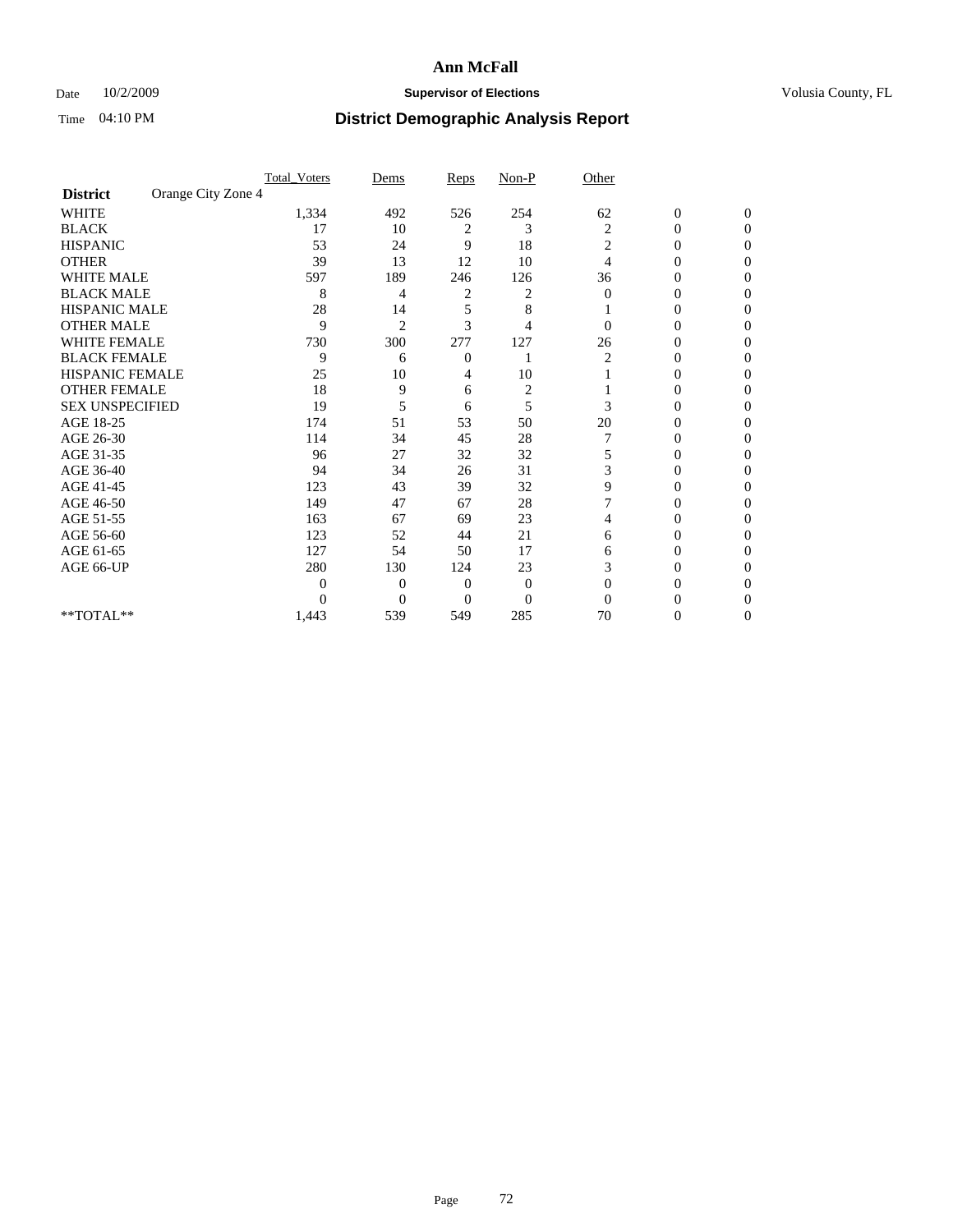### Date  $10/2/2009$  **Supervisor of Elections Supervisor of Elections** Volusia County, FL

|                                     |                    | <b>Total_Voters</b> | Dems           | Reps           | $Non-P$          | Other                   |                  |                |  |
|-------------------------------------|--------------------|---------------------|----------------|----------------|------------------|-------------------------|------------------|----------------|--|
| <b>District</b>                     | Orange City Zone 5 |                     |                |                |                  |                         |                  |                |  |
| <b>WHITE</b>                        |                    | 1,352               | 463            | 625            | 213              | 51                      | $\boldsymbol{0}$ | $\mathbf{0}$   |  |
| <b>BLACK</b>                        |                    | 111                 | 94             | 2              | 14               |                         | 0                | $\Omega$       |  |
| <b>HISPANIC</b>                     |                    | 72                  | 37             | 13             | 21               |                         | 0                | $\Omega$       |  |
| <b>OTHER</b>                        |                    | 80                  | 37             | 17             | 19               |                         | 0                | $\Omega$       |  |
| <b>WHITE MALE</b>                   |                    | 539                 | 169            | 252            | 91               | 27                      | 0                | 0              |  |
| <b>BLACK MALE</b>                   |                    | 44                  | 31             | 2              | 10               |                         | 0                | $\Omega$       |  |
| HISPANIC MALE                       |                    | 31                  | 16             | 7              | 7                |                         | 0                | $\Omega$       |  |
| <b>OTHER MALE</b>                   |                    | 25                  | 14             | 7              | 4                |                         | 0                | 0              |  |
| <b>WHITE FEMALE</b>                 |                    | 804                 | 292            | 370            | 119              | 23                      | 0                | $\Omega$       |  |
| <b>BLACK FEMALE</b>                 |                    | 66                  | 62             | $\overline{0}$ | 4                | $\overline{0}$          | $\overline{0}$   | $\overline{0}$ |  |
| <b>HISPANIC FEMALE</b>              |                    | 41                  | 21             | 6              | 14               | $\overline{0}$          | 0                | 0              |  |
| <b>OTHER FEMALE</b>                 |                    | 35                  | 17             | 8              | 8                | 2                       | 0                | 0              |  |
| <b>SEX UNSPECIFIED</b>              |                    | 30                  | 9              | 5              | 10               | 6                       | 0                | $\Omega$       |  |
| AGE 18-25                           |                    | 51                  | 27             | 10             | 11               | 3                       | 0                | $\Omega$       |  |
| AGE 26-30                           |                    | 61                  | 23             | 19             | 16               | 3                       | 0                | 0              |  |
| AGE 31-35                           |                    | 60                  | 28             | 15             | 16               |                         | 0                | $\Omega$       |  |
| AGE 36-40                           |                    | 55                  | 25             | 16             | 13               |                         | 0                | 0              |  |
| AGE 41-45                           |                    | 41                  | 17             | 14             | 10               | $\Omega$                | 0                | $\Omega$       |  |
| AGE 46-50                           |                    | 71                  | 38             | 13             | 18               | $\overline{\mathbf{c}}$ | 0                | $\Omega$       |  |
| AGE 51-55                           |                    | 74                  | 40             | 18             | 13               | 3                       | 0                | 0              |  |
| AGE 56-60                           |                    | 74                  | 34             | 20             | 14               | 6                       | 0                | $\Omega$       |  |
| AGE 61-65                           |                    | 95                  | 39             | 30             | 21               | 5                       | 0                | $\Omega$       |  |
| AGE 66-UP                           |                    | 1,033               | 360            | 502            | 135              | 36                      | 0                | 0              |  |
|                                     |                    | 0                   | $\mathbf{0}$   | $\overline{0}$ | $\boldsymbol{0}$ | $\Omega$                | 0                | $\Omega$       |  |
|                                     |                    | 0                   | $\overline{0}$ | $\theta$       | $\overline{0}$   | $\Omega$                |                  | 0              |  |
| $\rm ^{\ast \ast}TOTAL^{\ast \ast}$ |                    | 1,615               | 631            | 657            | 267              | 60                      | 0                | 0              |  |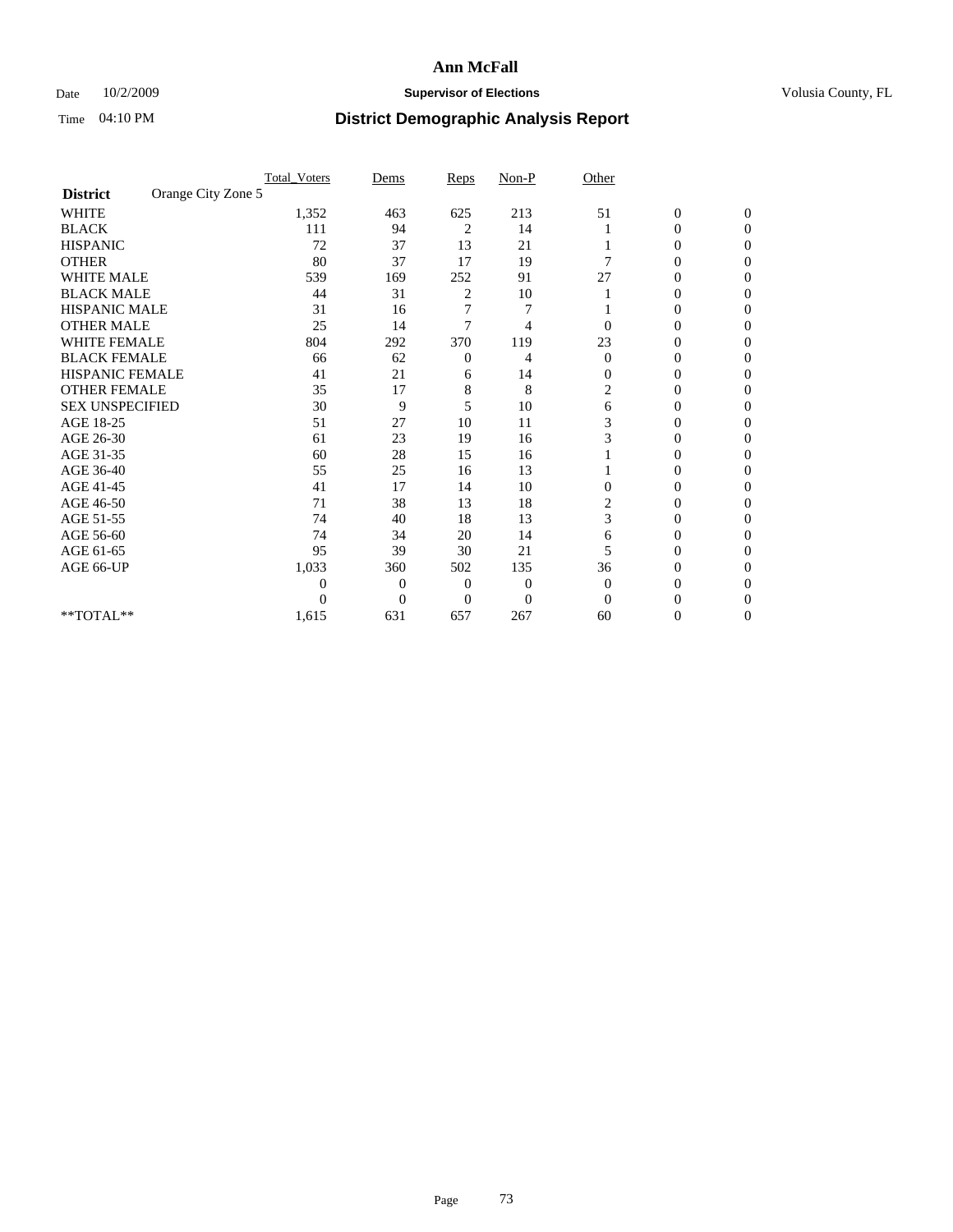### Date  $10/2/2009$  **Supervisor of Elections Supervisor of Elections** Volusia County, FL

|                        |                   | <b>Total Voters</b> | Dems           | <b>Reps</b> | Non-P    | Other        |                  |                  |  |
|------------------------|-------------------|---------------------|----------------|-------------|----------|--------------|------------------|------------------|--|
| <b>District</b>        | Ormond Bch Zone 1 |                     |                |             |          |              |                  |                  |  |
| <b>WHITE</b>           |                   | 6,853               | 2,515          | 2,911       | 1,233    | 194          | $\boldsymbol{0}$ | $\boldsymbol{0}$ |  |
| <b>BLACK</b>           |                   | 89                  | 69             | 7           | 11       | 2            | $\boldsymbol{0}$ | $\mathbf{0}$     |  |
| <b>HISPANIC</b>        |                   | 111                 | 46             | 31          | 30       | 4            | $\mathbf{0}$     | $\mathbf{0}$     |  |
| <b>OTHER</b>           |                   | 339                 | 116            | 96          | 100      | 27           | 0                | $\Omega$         |  |
| <b>WHITE MALE</b>      |                   | 3,166               | 1,058          | 1,390       | 605      | 113          | 0                | $\mathbf{0}$     |  |
| <b>BLACK MALE</b>      |                   | 41                  | 32             | 4           | 4        |              | $\overline{0}$   | $\mathbf{0}$     |  |
| <b>HISPANIC MALE</b>   |                   | 45                  | 12             | 16          | 16       |              | 0                | $\Omega$         |  |
| <b>OTHER MALE</b>      |                   | 143                 | 48             | 46          | 45       | 4            | 0                | $\Omega$         |  |
| <b>WHITE FEMALE</b>    |                   | 3,658               | 1,450          | 1,510       | 618      | 80           | 0                | $\mathbf{0}$     |  |
| <b>BLACK FEMALE</b>    |                   | 47                  | 37             | 3           | 7        | $\mathbf{0}$ | $\boldsymbol{0}$ | $\Omega$         |  |
| <b>HISPANIC FEMALE</b> |                   | 61                  | 31             | 13          | 14       | 3            | 0                | $\mathbf{0}$     |  |
| <b>OTHER FEMALE</b>    |                   | 119                 | 51             | 34          | 28       | 6            | 0                | $\Omega$         |  |
| <b>SEX UNSPECIFIED</b> |                   | 112                 | 27             | 29          | 37       | 19           | $\overline{0}$   | $\mathbf{0}$     |  |
| AGE 18-25              |                   | 598                 | 203            | 180         | 178      | 37           | 0                | $\mathbf{0}$     |  |
| AGE 26-30              |                   | 307                 | 104            | 106         | 84       | 13           | $\overline{0}$   | $\mathbf{0}$     |  |
| AGE 31-35              |                   | 348                 | 113            | 107         | 111      | 17           | $\boldsymbol{0}$ | $\mathbf{0}$     |  |
| AGE 36-40              |                   | 481                 | 156            | 200         | 109      | 16           | 0                | $\mathbf{0}$     |  |
| AGE 41-45              |                   | 588                 | 186            | 249         | 130      | 23           | $\mathbf{0}$     | $\Omega$         |  |
| AGE 46-50              |                   | 656                 | 227            | 293         | 119      | 17           | $\boldsymbol{0}$ | $\Omega$         |  |
| AGE 51-55              |                   | 731                 | 271            | 316         | 126      | 18           | 0                | $\mathbf{0}$     |  |
| AGE 56-60              |                   | 764                 | 314            | 306         | 132      | 12           | $\mathbf{0}$     | $\Omega$         |  |
| AGE 61-65              |                   | 678                 | 261            | 289         | 107      | 21           | $\overline{0}$   | $\mathbf{0}$     |  |
| AGE 66-UP              |                   | 2,241               | 911            | 999         | 278      | 53           | $\boldsymbol{0}$ | $\mathbf{0}$     |  |
|                        |                   | $\boldsymbol{0}$    | $\overline{0}$ | 0           | 0        | $\mathbf{0}$ | 0                | $\mathbf{0}$     |  |
|                        |                   | $\theta$            | $\Omega$       | $\Omega$    | $\Omega$ | $\Omega$     | $\overline{0}$   | $\Omega$         |  |
| **TOTAL**              |                   | 7,392               | 2,746          | 3,045       | 1,374    | 227          | 0                | $\mathbf{0}$     |  |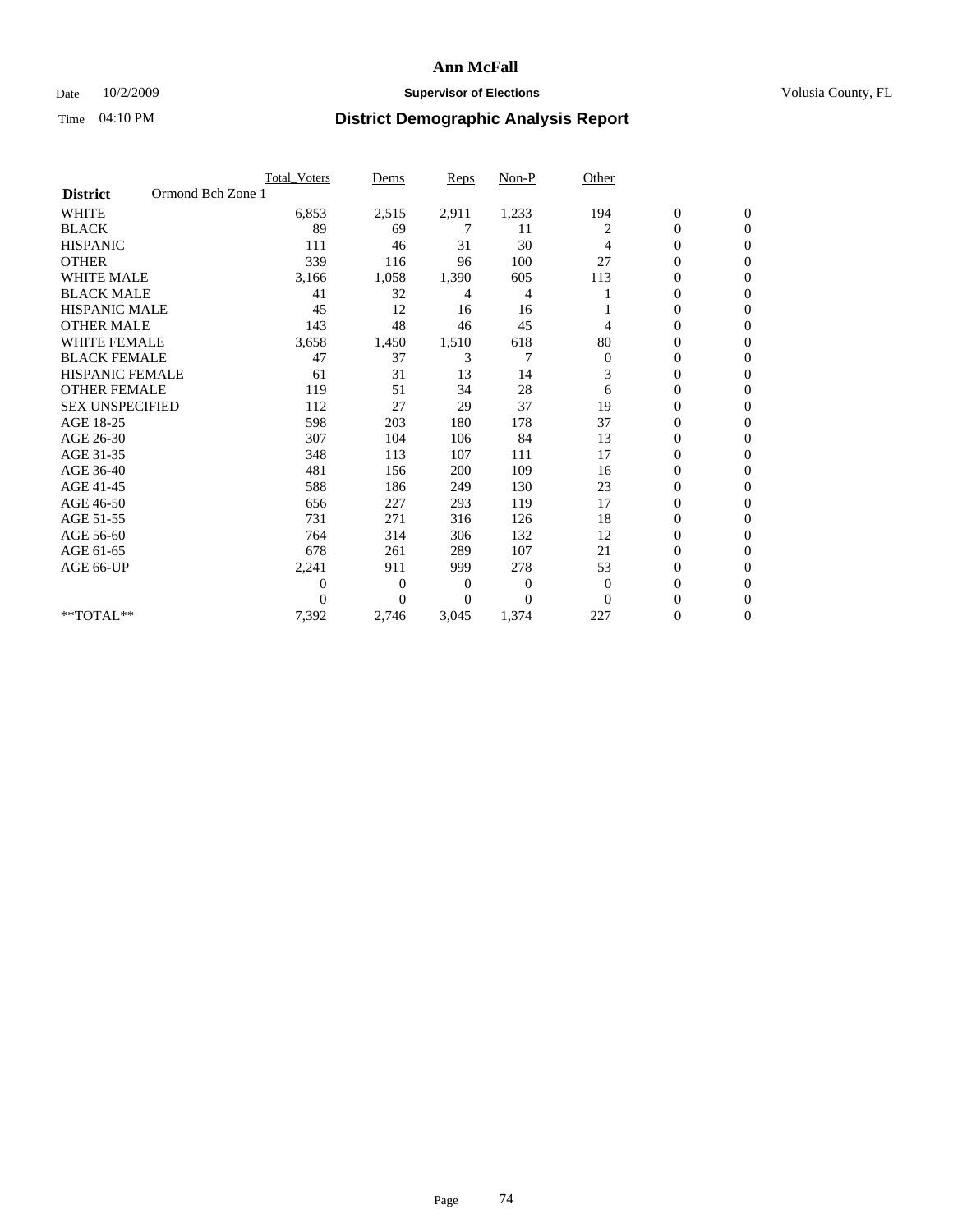### Date  $10/2/2009$  **Supervisor of Elections Supervisor of Elections** Volusia County, FL

|                                      | <b>Total Voters</b> | Dems     | <b>Reps</b>  | Non-P          | Other          |                  |                |  |
|--------------------------------------|---------------------|----------|--------------|----------------|----------------|------------------|----------------|--|
| Ormond Bch Zone 2<br><b>District</b> |                     |          |              |                |                |                  |                |  |
| <b>WHITE</b>                         | 4,800               | 1,992    | 1,667        | 969            | 172            | $\boldsymbol{0}$ | $\mathbf{0}$   |  |
| <b>BLACK</b>                         | 375                 | 287      | 27           | 51             | 10             | $\boldsymbol{0}$ | $\mathbf{0}$   |  |
| <b>HISPANIC</b>                      | 104                 | 47       | 26           | 27             | $\overline{4}$ | $\mathbf{0}$     | $\mathbf{0}$   |  |
| <b>OTHER</b>                         | 373                 | 142      | 82           | 111            | 38             | 0                | $\mathbf{0}$   |  |
| <b>WHITE MALE</b>                    | 2,083               | 762      | 768          | 458            | 95             | 0                | $\mathbf{0}$   |  |
| <b>BLACK MALE</b>                    | 171                 | 118      | 13           | 32             | 8              | $\boldsymbol{0}$ | $\mathbf{0}$   |  |
| <b>HISPANIC MALE</b>                 | 41                  | 16       | 9            | 13             | 3              | $\boldsymbol{0}$ | $\Omega$       |  |
| <b>OTHER MALE</b>                    | 111                 | 36       | 32           | 42             |                | 0                | $\mathbf{0}$   |  |
| <b>WHITE FEMALE</b>                  | 2,693               | 1,219    | 894          | 504            | 76             | 0                | $\mathbf{0}$   |  |
| <b>BLACK FEMALE</b>                  | 200                 | 165      | 14           | 19             | 2              | $\boldsymbol{0}$ | $\mathbf{0}$   |  |
| HISPANIC FEMALE                      | 62                  | 31       | 16           | 14             |                | $\boldsymbol{0}$ | $\mathbf{0}$   |  |
| <b>OTHER FEMALE</b>                  | 144                 | 70       | 35           | 32             |                | $\overline{0}$   | $\Omega$       |  |
| <b>SEX UNSPECIFIED</b>               | 147                 | 51       | 21           | 44             | 31             | $\overline{0}$   | $\mathbf{0}$   |  |
| AGE 18-25                            | 499                 | 212      | 108          | 147            | 32             | 0                | $\mathbf{0}$   |  |
| AGE 26-30                            | 349                 | 137      | 84           | 108            | 20             | $\overline{0}$   | $\mathbf{0}$   |  |
| AGE 31-35                            | 353                 | 149      | 75           | 114            | 15             | $\boldsymbol{0}$ | $\mathbf{0}$   |  |
| AGE 36-40                            | 372                 | 143      | 120          | 93             | 16             | 0                | $\mathbf{0}$   |  |
| AGE 41-45                            | 457                 | 165      | 154          | 115            | 23             | $\overline{0}$   | $\mathbf{0}$   |  |
| AGE 46-50                            | 507                 | 200      | 178          | 108            | 21             | $\overline{0}$   | $\mathbf{0}$   |  |
| AGE 51-55                            | 540                 | 235      | 177          | 108            | 20             | $\boldsymbol{0}$ | $\mathbf{0}$   |  |
| AGE 56-60                            | 526                 | 243      | 149          | 115            | 19             | $\overline{0}$   | $\Omega$       |  |
| AGE 61-65                            | 500                 | 219      | 184          | 83             | 14             | $\overline{0}$   | $\mathbf{0}$   |  |
| AGE 66-UP                            | 1,549               | 765      | 573          | 167            | 44             | 0                | $\mathbf{0}$   |  |
|                                      | $\theta$            | 0        | $\mathbf{0}$ | 0              | $\theta$       | $\overline{0}$   | $\Omega$       |  |
|                                      | $\Omega$            | $\theta$ | $\mathbf{0}$ | $\overline{0}$ | $\Omega$       | $\overline{0}$   | $\overline{0}$ |  |
| **TOTAL**                            | 5,652               | 2,468    | 1,802        | 1,158          | 224            | 0                | $\mathbf{0}$   |  |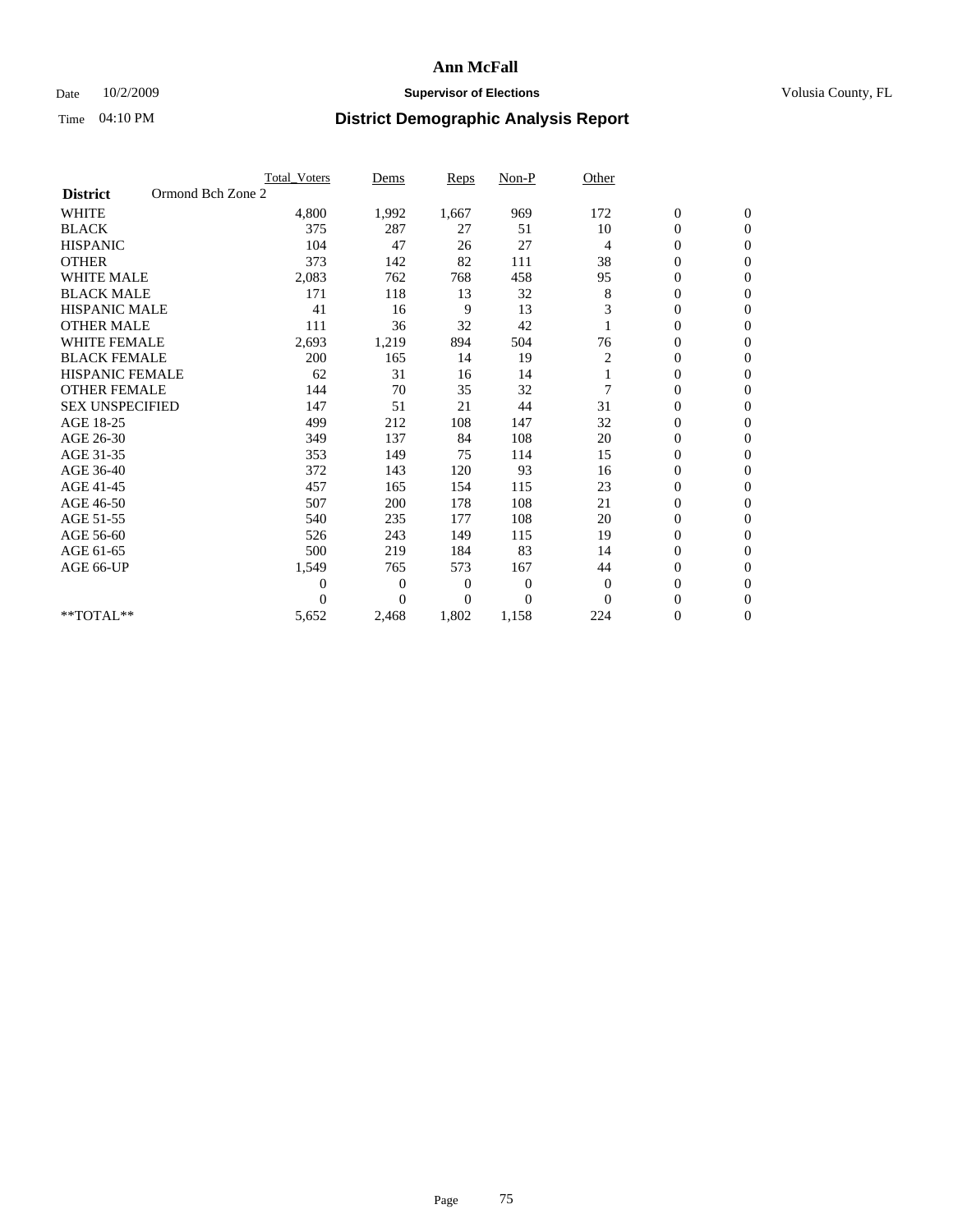### Date  $10/2/2009$  **Supervisor of Elections Supervisor of Elections** Volusia County, FL

|                        |                   | <b>Total Voters</b> | Dems           | <b>Reps</b> | Non-P    | Other          |                  |                  |  |
|------------------------|-------------------|---------------------|----------------|-------------|----------|----------------|------------------|------------------|--|
| <b>District</b>        | Ormond Bch Zone 3 |                     |                |             |          |                |                  |                  |  |
| <b>WHITE</b>           |                   | 7,995               | 2,545          | 3,812       | 1,385    | 253            | $\boldsymbol{0}$ | $\boldsymbol{0}$ |  |
| <b>BLACK</b>           |                   | 184                 | 135            | 14          | 24       | 11             | $\boldsymbol{0}$ | $\mathbf{0}$     |  |
| <b>HISPANIC</b>        |                   | 139                 | 49             | 51          | 36       | 3              | $\overline{0}$   | $\mathbf{0}$     |  |
| <b>OTHER</b>           |                   | 460                 | 143            | 127         | 152      | 38             | 0                | $\Omega$         |  |
| <b>WHITE MALE</b>      |                   | 3,700               | 1,065          | 1,838       | 679      | 118            | $\overline{0}$   | $\mathbf{0}$     |  |
| <b>BLACK MALE</b>      |                   | 81                  | 62             | 7           | 8        | $\overline{4}$ | $\overline{0}$   | $\mathbf{0}$     |  |
| <b>HISPANIC MALE</b>   |                   | 71                  | 20             | 30          | 19       | 2              | 0                | $\mathbf{0}$     |  |
| <b>OTHER MALE</b>      |                   | 162                 | 46             | 49          | 59       | 8              | 0                | $\mathbf{0}$     |  |
| <b>WHITE FEMALE</b>    |                   | 4,247               | 1,466          | 1,953       | 696      | 132            | 0                | $\mathbf{0}$     |  |
| <b>BLACK FEMALE</b>    |                   | 102                 | 72             | 7           | 16       |                | $\boldsymbol{0}$ | $\Omega$         |  |
| <b>HISPANIC FEMALE</b> |                   | 67                  | 29             | 20          | 17       |                | 0                | $\mathbf{0}$     |  |
| <b>OTHER FEMALE</b>    |                   | 201                 | 73             | 58          | 64       | 6              | $\overline{0}$   | $\Omega$         |  |
| <b>SEX UNSPECIFIED</b> |                   | 147                 | 39             | 42          | 39       | 27             | $\overline{0}$   | $\mathbf{0}$     |  |
| AGE 18-25              |                   | 797                 | 242            | 305         | 201      | 49             | $\overline{0}$   | $\mathbf{0}$     |  |
| AGE 26-30              |                   | 410                 | 135            | 142         | 116      | 17             | $\overline{0}$   | $\mathbf{0}$     |  |
| AGE 31-35              |                   | 393                 | 104            | 155         | 107      | 27             | $\boldsymbol{0}$ | $\overline{0}$   |  |
| AGE 36-40              |                   | 549                 | 133            | 276         | 115      | 25             | 0                | $\mathbf{0}$     |  |
| AGE 41-45              |                   | 736                 | 191            | 384         | 135      | 26             | 0                | $\Omega$         |  |
| AGE 46-50              |                   | 818                 | 232            | 413         | 153      | 20             | $\boldsymbol{0}$ | $\Omega$         |  |
| AGE 51-55              |                   | 922                 | 298            | 448         | 159      | 17             | $\boldsymbol{0}$ | $\mathbf{0}$     |  |
| AGE 56-60              |                   | 874                 | 317            | 381         | 155      | 21             | $\overline{0}$   | $\Omega$         |  |
| AGE 61-65              |                   | 886                 | 326            | 403         | 135      | 22             | $\overline{0}$   | $\overline{0}$   |  |
| AGE 66-UP              |                   | 2,393               | 894            | 1,097       | 321      | 81             | $\boldsymbol{0}$ | $\mathbf{0}$     |  |
|                        |                   | 0                   | $\overline{0}$ | 0           | $\bf{0}$ | $\overline{0}$ | $\overline{0}$   | $\mathbf{0}$     |  |
|                        |                   | $\Omega$            | $\Omega$       | $\Omega$    | $\Omega$ | $\Omega$       | $\overline{0}$   | $\overline{0}$   |  |
| **TOTAL**              |                   | 8,778               | 2,872          | 4,004       | 1,597    | 305            | 0                | $\mathbf{0}$     |  |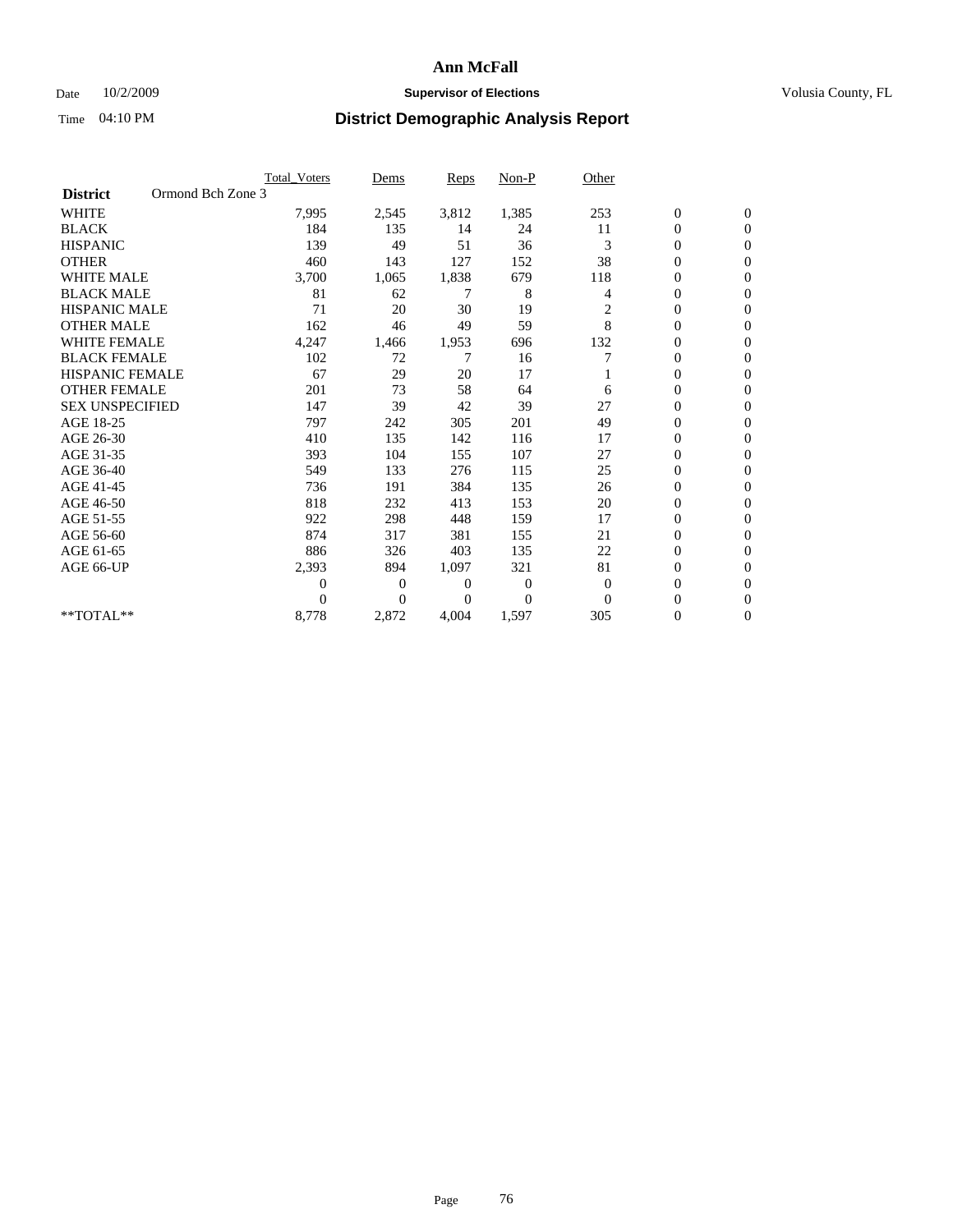### Date  $10/2/2009$  **Supervisor of Elections Supervisor of Elections** Volusia County, FL

|                        |                   | Total Voters   | Dems           | <b>Reps</b> | Non-P    | Other          |                  |                  |  |
|------------------------|-------------------|----------------|----------------|-------------|----------|----------------|------------------|------------------|--|
| <b>District</b>        | Ormond Bch Zone 4 |                |                |             |          |                |                  |                  |  |
| <b>WHITE</b>           |                   | 6,244          | 2,356          | 2,424       | 1,194    | 270            | $\boldsymbol{0}$ | $\boldsymbol{0}$ |  |
| <b>BLACK</b>           |                   | 150            | 112            | 8           | 26       | 4              | $\boldsymbol{0}$ | $\mathbf{0}$     |  |
| <b>HISPANIC</b>        |                   | 99             | 52             | 16          | 29       | 2              | $\overline{0}$   | $\mathbf{0}$     |  |
| <b>OTHER</b>           |                   | 304            | 103            | 75          | 101      | 25             | 0                | $\Omega$         |  |
| <b>WHITE MALE</b>      |                   | 2,698          | 908            | 1,092       | 558      | 140            | $\overline{0}$   | $\mathbf{0}$     |  |
| <b>BLACK MALE</b>      |                   | 71             | 53             | 4           | 12       | 2              | $\overline{0}$   | $\mathbf{0}$     |  |
| <b>HISPANIC MALE</b>   |                   | 34             | 17             | 7           | 8        | $\overline{c}$ | 0                | $\Omega$         |  |
| <b>OTHER MALE</b>      |                   | 110            | 37             | 26          | 40       | 7              | 0                | $\mathbf{0}$     |  |
| <b>WHITE FEMALE</b>    |                   | 3,505          | 1,437          | 1,321       | 620      | 127            | $\overline{0}$   | $\mathbf{0}$     |  |
| <b>BLACK FEMALE</b>    |                   | 79             | 59             | 4           | 14       | 2              | $\boldsymbol{0}$ | $\Omega$         |  |
| <b>HISPANIC FEMALE</b> |                   | 65             | 35             | 9           | 21       | $\Omega$       | 0                | $\mathbf{0}$     |  |
| <b>OTHER FEMALE</b>    |                   | 135            | 50             | 44          | 37       | 4              | $\overline{0}$   | $\Omega$         |  |
| <b>SEX UNSPECIFIED</b> |                   | 100            | 27             | 16          | 40       | 17             | $\overline{0}$   | $\mathbf{0}$     |  |
| AGE 18-25              |                   | 483            | 190            | 132         | 133      | 28             | $\mathbf{0}$     | $\mathbf{0}$     |  |
| AGE 26-30              |                   | 288            | 92             | 96          | 81       | 19             | $\overline{0}$   | $\mathbf{0}$     |  |
| AGE 31-35              |                   | 276            | 79             | 102         | 77       | 18             | $\boldsymbol{0}$ | $\mathbf{0}$     |  |
| AGE 36-40              |                   | 338            | 107            | 109         | 102      | 20             | 0                | $\mathbf{0}$     |  |
| AGE 41-45              |                   | 401            | 124            | 171         | 93       | 13             | $\overline{0}$   | $\Omega$         |  |
| AGE 46-50              |                   | 565            | 210            | 232         | 113      | 10             | $\boldsymbol{0}$ | $\Omega$         |  |
| AGE 51-55              |                   | 555            | 228            | 206         | 96       | 25             | $\boldsymbol{0}$ | $\mathbf{0}$     |  |
| AGE 56-60              |                   | 567            | 239            | 192         | 105      | 31             | $\overline{0}$   | $\Omega$         |  |
| AGE 61-65              |                   | 589            | 239            | 205         | 112      | 33             | $\overline{0}$   | $\mathbf{0}$     |  |
| AGE 66-UP              |                   | 2,735          | 1,115          | 1,078       | 438      | 104            | 0                | $\mathbf{0}$     |  |
|                        |                   | $\overline{0}$ | $\overline{0}$ | 0           | 0        | $\mathbf{0}$   | $\overline{0}$   | $\mathbf{0}$     |  |
|                        |                   | $\theta$       | $\Omega$       | $\Omega$    | $\Omega$ | $\Omega$       | $\overline{0}$   | $\mathbf{0}$     |  |
| **TOTAL**              |                   | 6,797          | 2,623          | 2,523       | 1,350    | 301            | 0                | $\mathbf{0}$     |  |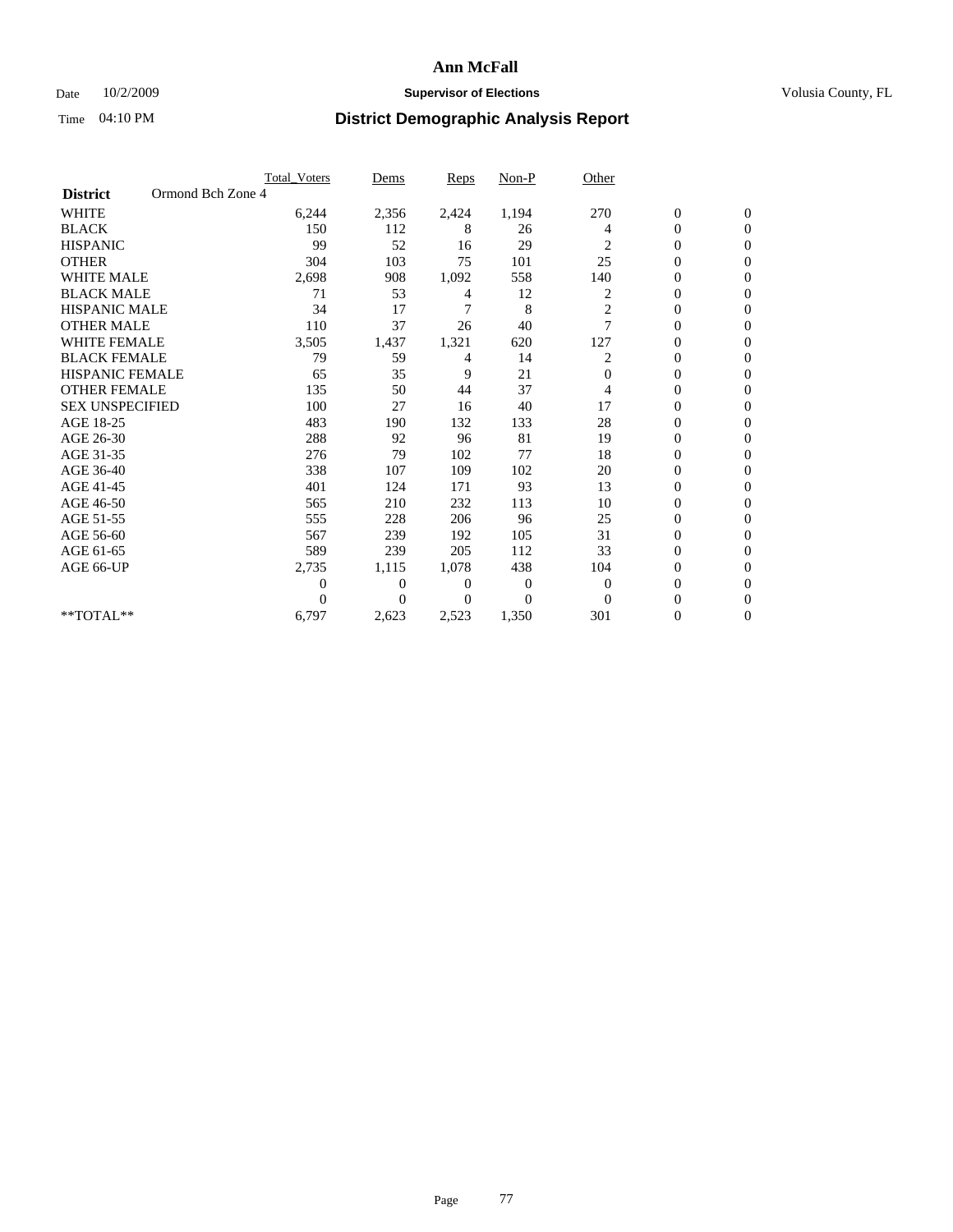### Date  $10/2/2009$  **Supervisor of Elections Supervisor of Elections** Volusia County, FL

|                        |                        | <b>Total Voters</b> | Dems           | <b>Reps</b> | $Non-P$        | Other                   |                  |                  |
|------------------------|------------------------|---------------------|----------------|-------------|----------------|-------------------------|------------------|------------------|
| <b>District</b>        | Port Orange District 1 |                     |                |             |                |                         |                  |                  |
| <b>WHITE</b>           |                        | 6,867               | 2,890          | 2,127       | 1,574          | 276                     | $\boldsymbol{0}$ | $\boldsymbol{0}$ |
| <b>BLACK</b>           |                        | 97                  | 82             | 4           | 9              | 2                       | $\boldsymbol{0}$ | $\mathbf{0}$     |
| <b>HISPANIC</b>        |                        | 138                 | 67             | 21          | 47             | 3                       | $\overline{0}$   | $\mathbf{0}$     |
| <b>OTHER</b>           |                        | 297                 | 95             | 62          | 111            | 29                      | $\boldsymbol{0}$ | $\Omega$         |
| <b>WHITE MALE</b>      |                        | 3,071               | 1,154          | 1,034       | 743            | 140                     | $\overline{0}$   | $\mathbf{0}$     |
| <b>BLACK MALE</b>      |                        | 43                  | 33             | 3           | 7              | $\theta$                | $\overline{0}$   | $\mathbf{0}$     |
| <b>HISPANIC MALE</b>   |                        | 51                  | 26             | 9           | 14             | $\overline{\mathbf{c}}$ | $\overline{0}$   | $\Omega$         |
| <b>OTHER MALE</b>      |                        | 89                  | 24             | 17          | 43             | 5                       | $\boldsymbol{0}$ | $\mathbf{0}$     |
| <b>WHITE FEMALE</b>    |                        | 3,738               | 1,716          | 1,074       | 818            | 130                     | $\overline{0}$   | $\mathbf{0}$     |
| <b>BLACK FEMALE</b>    |                        | 53                  | 48             |             | $\overline{c}$ | 2                       | $\boldsymbol{0}$ | $\Omega$         |
| <b>HISPANIC FEMALE</b> |                        | 84                  | 41             | 11          | 31             |                         | 0                | $\mathbf{0}$     |
| <b>OTHER FEMALE</b>    |                        | 112                 | 45             | 29          | 31             | 7                       | $\overline{0}$   | $\Omega$         |
| <b>SEX UNSPECIFIED</b> |                        | 158                 | 47             | 36          | 52             | 23                      | $\overline{0}$   | $\overline{0}$   |
| AGE 18-25              |                        | 595                 | 247            | 102         | 209            | 37                      | $\overline{0}$   | $\mathbf{0}$     |
| AGE 26-30              |                        | 447                 | 161            | 104         | 158            | 24                      | $\overline{0}$   | $\mathbf{0}$     |
| AGE 31-35              |                        | 406                 | 149            | 96          | 135            | 26                      | $\boldsymbol{0}$ | $\overline{0}$   |
| AGE 36-40              |                        | 421                 | 155            | 119         | 125            | 22                      | 0                | $\mathbf{0}$     |
| AGE 41-45              |                        | 509                 | 200            | 140         | 146            | 23                      | $\overline{0}$   | $\Omega$         |
| AGE 46-50              |                        | 646                 | 233            | 212         | 171            | 30                      | $\boldsymbol{0}$ | $\Omega$         |
| AGE 51-55              |                        | 712                 | 296            | 252         | 130            | 34                      | $\boldsymbol{0}$ | $\mathbf{0}$     |
| AGE 56-60              |                        | 616                 | 272            | 185         | 131            | 28                      | $\overline{0}$   | $\Omega$         |
| AGE 61-65              |                        | 724                 | 308            | 239         | 154            | 23                      | $\overline{0}$   | $\mathbf{0}$     |
| AGE 66-UP              |                        | 2,323               | 1,113          | 765         | 382            | 63                      | $\boldsymbol{0}$ | $\mathbf{0}$     |
|                        |                        | 0                   | $\overline{0}$ | 0           | $\mathbf{0}$   | $\mathbf{0}$            | $\overline{0}$   | $\mathbf{0}$     |
|                        |                        | $\theta$            | $\Omega$       | $\Omega$    | $\Omega$       | $\Omega$                | $\overline{0}$   | $\mathbf{0}$     |
| **TOTAL**              |                        | 7,399               | 3,134          | 2,214       | 1,741          | 310                     | 0                | $\mathbf{0}$     |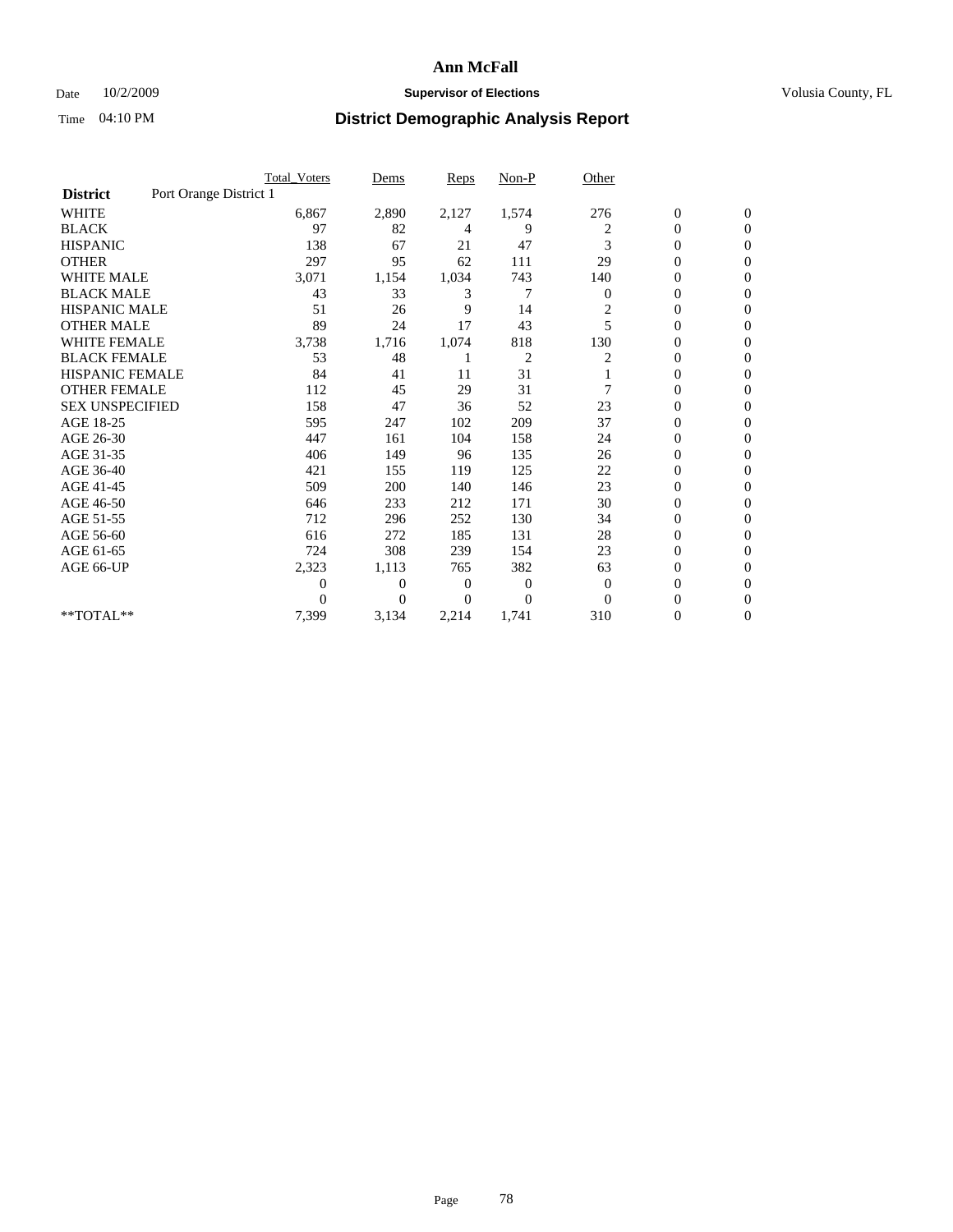### Date  $10/2/2009$  **Supervisor of Elections Supervisor of Elections** Volusia County, FL

|                        |                        | <b>Total_Voters</b> | Dems     | Reps  | $Non-P$        | Other                   |                  |                  |  |
|------------------------|------------------------|---------------------|----------|-------|----------------|-------------------------|------------------|------------------|--|
| <b>District</b>        | Port Orange District 2 |                     |          |       |                |                         |                  |                  |  |
| <b>WHITE</b>           |                        | 7,686               | 2,945    | 2,759 | 1,654          | 328                     | $\boldsymbol{0}$ | $\boldsymbol{0}$ |  |
| <b>BLACK</b>           |                        | 329                 | 258      | 16    | 46             | 9                       | 0                | $\mathbf{0}$     |  |
| <b>HISPANIC</b>        |                        | 217                 | 96       | 41    | 74             | 6                       | $\mathbf{0}$     | $\mathbf{0}$     |  |
| <b>OTHER</b>           |                        | 427                 | 150      | 84    | 156            | 37                      | 0                | $\Omega$         |  |
| <b>WHITE MALE</b>      |                        | 3,462               | 1,199    | 1,310 | 787            | 166                     | 0                | $\mathbf{0}$     |  |
| <b>BLACK MALE</b>      |                        | 136                 | 101      | 7     | 23             | 5                       | $\overline{0}$   | $\mathbf{0}$     |  |
| <b>HISPANIC MALE</b>   |                        | 96                  | 36       | 19    | 39             | $\overline{\mathbf{c}}$ | 0                | $\mathbf{0}$     |  |
| <b>OTHER MALE</b>      |                        | 156                 | 51       | 34    | 63             | 8                       | 0                | $\mathbf{0}$     |  |
| <b>WHITE FEMALE</b>    |                        | 4,165               | 1,726    | 1,424 | 859            | 156                     | 0                | $\mathbf{0}$     |  |
| <b>BLACK FEMALE</b>    |                        | 192                 | 156      | 9     | 23             | 4                       | 0                | $\mathbf{0}$     |  |
| <b>HISPANIC FEMALE</b> |                        | 119                 | 60       | 22    | 34             | 3                       | 0                | $\mathbf{0}$     |  |
| <b>OTHER FEMALE</b>    |                        | 170                 | 76       | 29    | 59             | 6                       | 0                | $\Omega$         |  |
| <b>SEX UNSPECIFIED</b> |                        | 163                 | 44       | 46    | 43             | 30                      | 0                | $\mathbf{0}$     |  |
| AGE 18-25              |                        | 983                 | 376      | 274   | 270            | 63                      | 0                | $\mathbf{0}$     |  |
| AGE 26-30              |                        | 680                 | 236      | 188   | 230            | 26                      | 0                | $\mathbf{0}$     |  |
| AGE 31-35              |                        | 530                 | 189      | 156   | 164            | 21                      | 0                | $\mathbf{0}$     |  |
| AGE 36-40              |                        | 551                 | 200      | 195   | 130            | 26                      | 0                | $\mathbf{0}$     |  |
| AGE 41-45              |                        | 633                 | 233      | 222   | 155            | 23                      | $\overline{0}$   | $\mathbf{0}$     |  |
| AGE 46-50              |                        | 734                 | 272      | 250   | 182            | 30                      | $\boldsymbol{0}$ | $\mathbf{0}$     |  |
| AGE 51-55              |                        | 693                 | 263      | 269   | 127            | 34                      | 0                | $\mathbf{0}$     |  |
| AGE 56-60              |                        | 797                 | 326      | 269   | 178            | 24                      | $\overline{0}$   | $\Omega$         |  |
| AGE 61-65              |                        | 749                 | 314      | 250   | 150            | 35                      | $\overline{0}$   | $\mathbf{0}$     |  |
| AGE 66-UP              |                        | 2,309               | 1,040    | 827   | 344            | 98                      | 0                | $\mathbf{0}$     |  |
|                        |                        | 0                   | 0        | 0     | $\overline{0}$ | $\theta$                | 0                | $\mathbf{0}$     |  |
|                        |                        | 0                   | $\Omega$ | 0     | $\Omega$       | $\Omega$                | $\overline{0}$   | $\overline{0}$   |  |
| **TOTAL**              |                        | 8,659               | 3,449    | 2,900 | 1,930          | 380                     | 0                | $\overline{0}$   |  |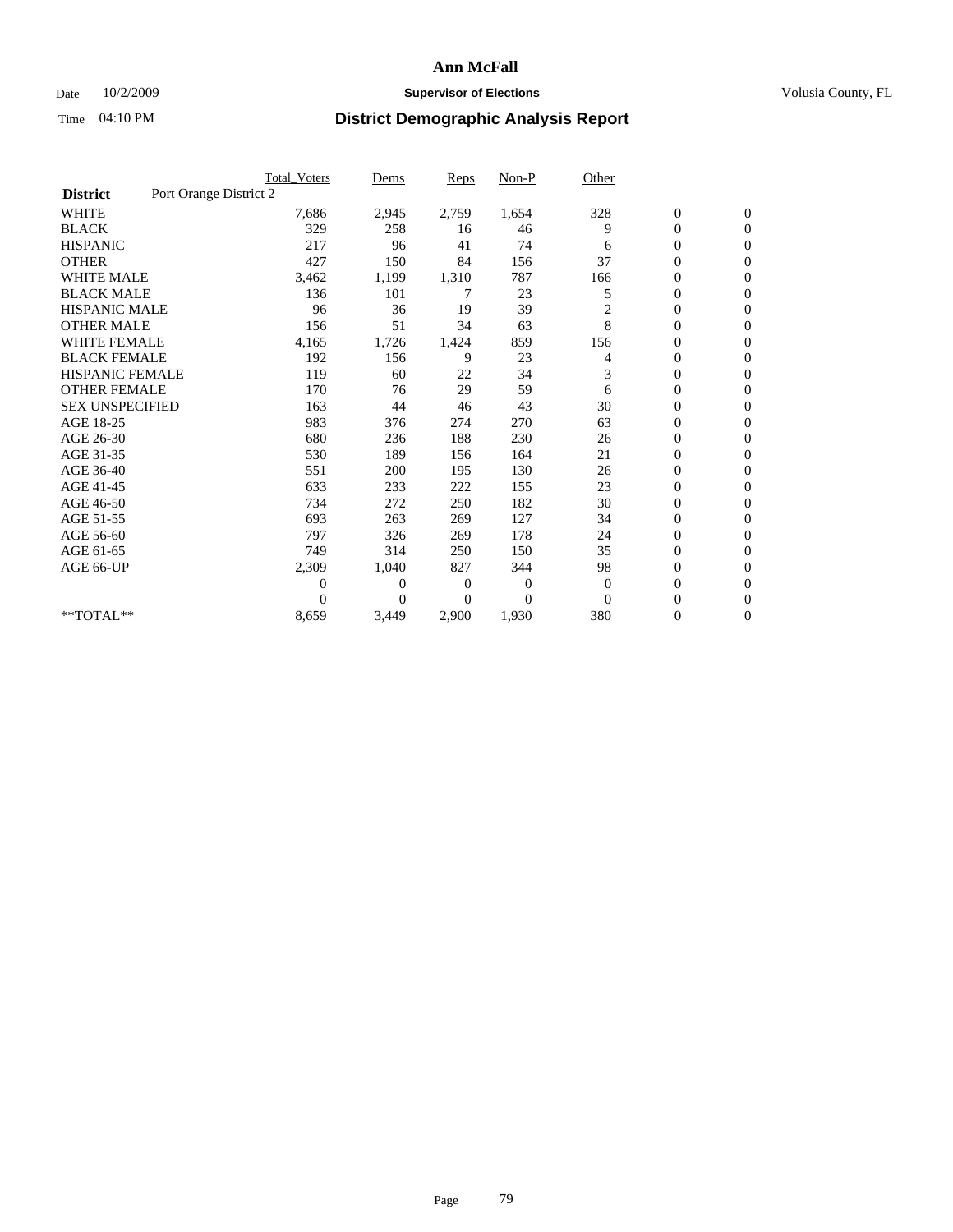### Date  $10/2/2009$  **Supervisor of Elections Supervisor of Elections** Volusia County, FL

|                        | Total Voters           | Dems           | <b>Reps</b>  | $Non-P$      | Other        |                  |                  |  |
|------------------------|------------------------|----------------|--------------|--------------|--------------|------------------|------------------|--|
| <b>District</b>        | Port Orange Distrcit 3 |                |              |              |              |                  |                  |  |
| <b>WHITE</b>           | 10,227                 | 3,500          | 4,043        | 2,279        | 405          | $\boldsymbol{0}$ | $\boldsymbol{0}$ |  |
| <b>BLACK</b>           | 254                    | 216            | 8            | 25           | 5            | $\boldsymbol{0}$ | $\mathbf{0}$     |  |
| <b>HISPANIC</b>        | 245                    | 94             | 47           | 92           | 12           | $\overline{0}$   | $\mathbf{0}$     |  |
| <b>OTHER</b>           | 558                    | 172            | 136          | 186          | 64           | $\overline{0}$   | $\mathbf{0}$     |  |
| <b>WHITE MALE</b>      | 4,616                  | 1,370          | 1,912        | 1,119        | 215          | $\boldsymbol{0}$ | $\mathbf{0}$     |  |
| <b>BLACK MALE</b>      | 120                    | 100            | 6            | 12           | 2            | $\overline{0}$   | $\mathbf{0}$     |  |
| <b>HISPANIC MALE</b>   | 108                    | 46             | 20           | 38           | 4            | $\boldsymbol{0}$ | $\Omega$         |  |
| <b>OTHER MALE</b>      | 181                    | 59             | 49           | 63           | 10           | $\overline{0}$   | $\mathbf{0}$     |  |
| <b>WHITE FEMALE</b>    | 5,541                  | 2,112          | 2,108        | 1,138        | 183          | $\boldsymbol{0}$ | $\mathbf{0}$     |  |
| <b>BLACK FEMALE</b>    | 134                    | 116            | 2            | 13           | 3            | $\boldsymbol{0}$ | $\overline{0}$   |  |
| <b>HISPANIC FEMALE</b> | 136                    | 48             | 26           | 54           | 8            | $\boldsymbol{0}$ | $\mathbf{0}$     |  |
| <b>OTHER FEMALE</b>    | 227                    | 80             | 54           | 73           | 20           | $\mathbf{0}$     | $\mathbf{0}$     |  |
| <b>SEX UNSPECIFIED</b> | 221                    | 51             | 57           | 72           | 41           | $\boldsymbol{0}$ | $\Omega$         |  |
| AGE 18-25              | 1,103                  | 370            | 308          | 348          | 77           | $\boldsymbol{0}$ | $\mathbf{0}$     |  |
| AGE 26-30              | 768                    | 254            | 235          | 237          | 42           | $\mathbf{0}$     | $\Omega$         |  |
| AGE 31-35              | 643                    | 208            | 215          | 194          | 26           | $\boldsymbol{0}$ | $\mathbf{0}$     |  |
| AGE 36-40              | 728                    | 235            | 261          | 204          | 28           | $\boldsymbol{0}$ | $\mathbf{0}$     |  |
| AGE 41-45              | 779                    | 241            | 304          | 205          | 29           | $\boldsymbol{0}$ | $\mathbf{0}$     |  |
| AGE 46-50              | 895                    | 283            | 387          | 197          | 28           | $\boldsymbol{0}$ | $\Omega$         |  |
| AGE 51-55              | 981                    | 374            | 376          | 200          | 31           | $\overline{0}$   | $\mathbf{0}$     |  |
| AGE 56-60              | 914                    | 362            | 320          | 204          | 28           | $\overline{0}$   | $\mathbf{0}$     |  |
| AGE 61-65              | 944                    | 352            | 351          | 189          | 52           | $\overline{0}$   | $\mathbf{0}$     |  |
| AGE 66-UP              | 3,528                  | 1,303          | 1,477        | 604          | 144          | $\boldsymbol{0}$ | $\mathbf{0}$     |  |
|                        | $\overline{0}$         | $\overline{0}$ | 0            | $\mathbf{0}$ | $\mathbf{0}$ | $\mathbf{0}$     | $\mathbf{0}$     |  |
|                        | 0                      | $\overline{0}$ | $\mathbf{0}$ | $\Omega$     | $\mathbf{0}$ | 0                | $\mathbf{0}$     |  |
| **TOTAL**              | 11,284                 | 3,982          | 4,234        | 2,582        | 486          | 0                | $\boldsymbol{0}$ |  |